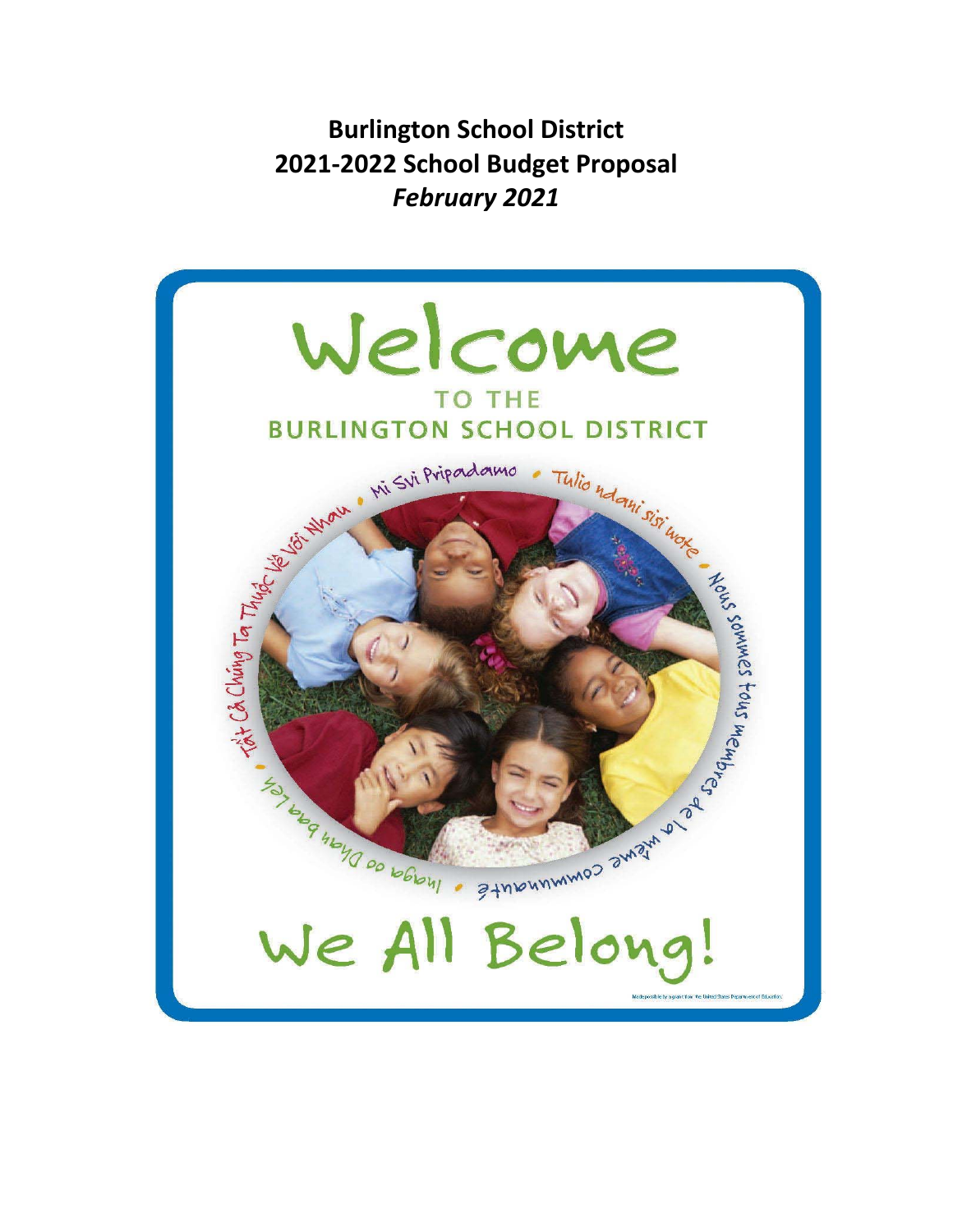### **Town Meeting Day**

March 2, 2020

Voting Information: www.burlingtonvt.gov/CT/Elections

Where to vote:

Ward 1: Mater Christi, 100 Mansfield Ave.

Ward 2: Integrated Arts Academy at H.O. Wheeler, 6 Archibald St.

Ward 3: Sustainability Academy at Lawrence Barnes, 123 North St.

Ward 4: St. Mark's Youth Center, 1271 North Ave.

Ward 5: Burlington Electric Department, 585 Pine St.

Ward 6: Edmunds Middle School, 275 Main St.

Ward 7: Robert Miller Community and Recreation Center, 130 Gosse Ct.

Ward 8: Fletcher Free Library, 235 College St.

How to vote:

Voter registration, absentee ballot request forms, and other election information can be found on the City of Burlington's website at: https://www.burlingtonvt.gov/CT/Elections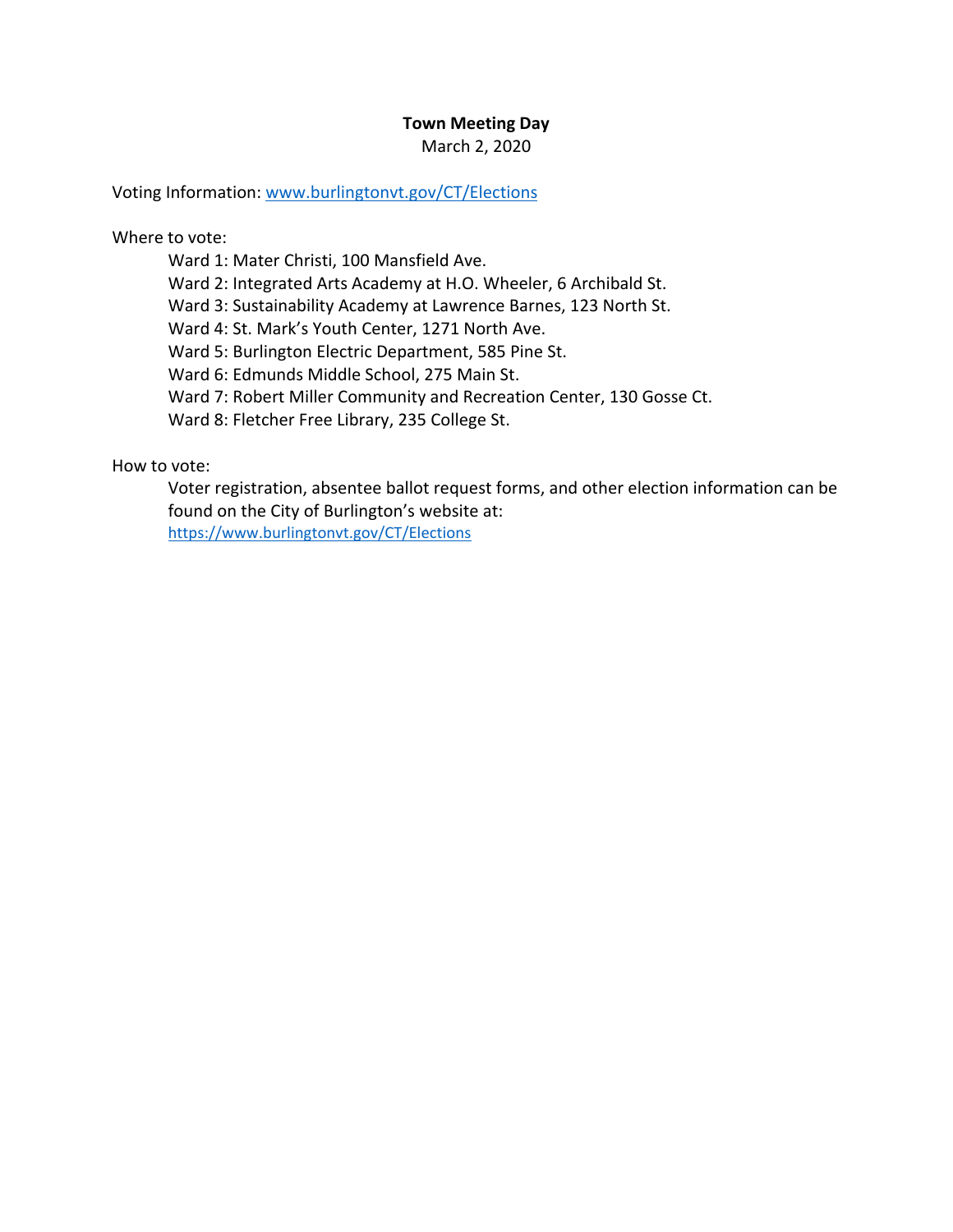## Contents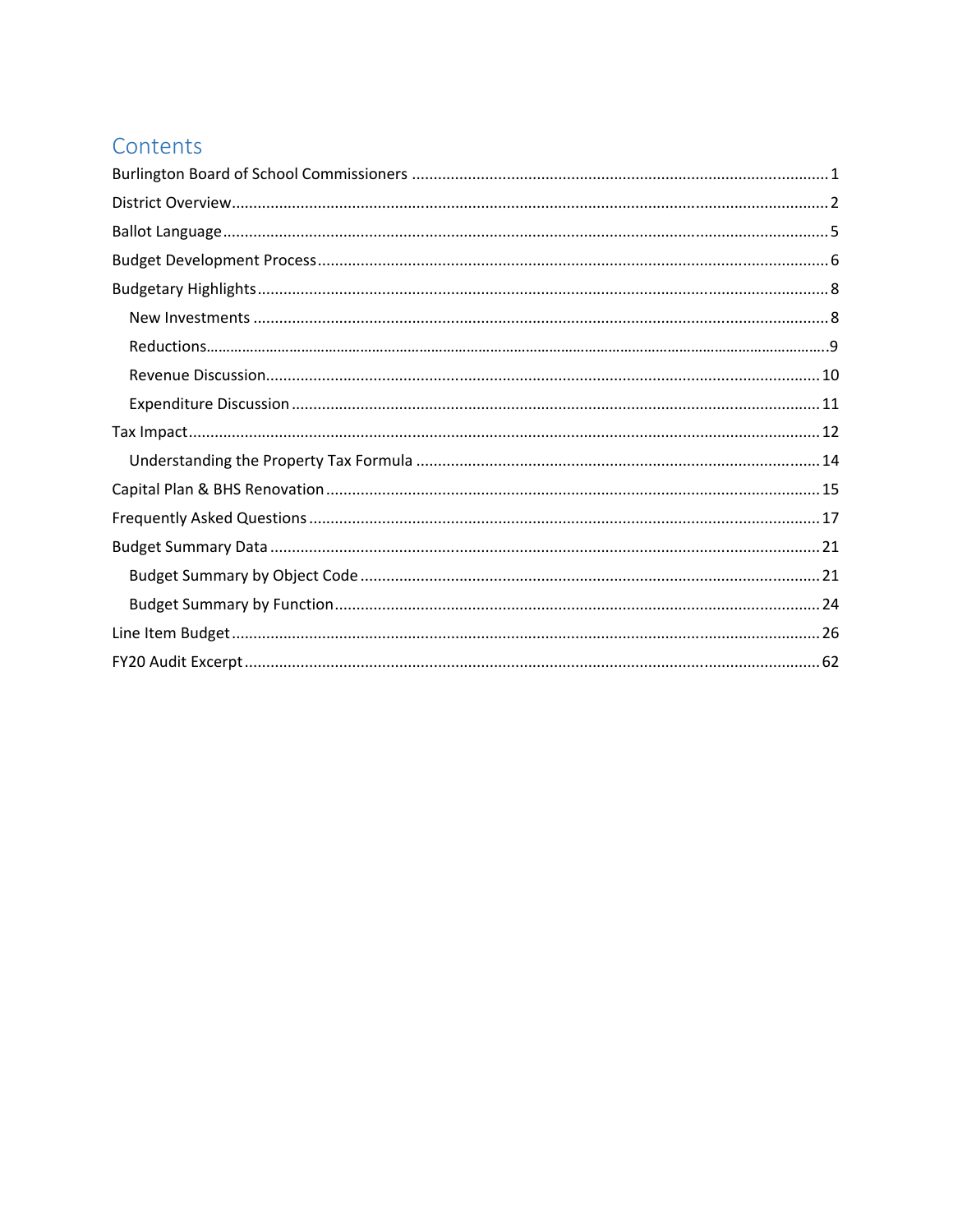## Burlington Board of School Commissioners

Eric Gorman Monika Ivancic Term ends: 2022 Term Ends: 2022 Email: egorman@bsdvt.org Email: mivancic@bsdvt.org

**Ward 2 Ward 8**  Stephen Carey **Aden Haji** Term ends: 2022 Term ends: 2022 Email: scarey@bsdvt.org Email: ahaji@bsdvt.org

Polly Vanderputten **Jean Waltz** Term ends: 2022 Term ends: 2021 Email: pvanderputten@bsdvt.org Email: jwaltz@bsdvt.org

Martine Gulick Kathy Olwell Term ends: 2022 Term ends: 2021 Email: mgulick@bsdvt.org Email: kolwell@bsdvt.org

## **Ward 5 District North**  Mike Fisher **Kendra Sowers** Term ends: 2022 Term ends: 2021

Clare Wool Jeff Wick Term ends: 2022 Term ends: 2021 Email: cwool@bsdvt.org Email: jwick@bsdvt.org

#### **Student Representatives**

Rebecca Cunningham cunningr@bsdvt.org

Julia Hondal hondalj@bsdvt.org

#### **Superintendent**

Tom Flanagan superintendent@bsdvt.org

#### **Ward 1 Ward 7**

#### **Ward 3 District Central**

#### **Ward 4 District East**

Email: mbfisher@bsdvt.org Email: ksowers@bsdvt.org

#### Ward 6 **District South**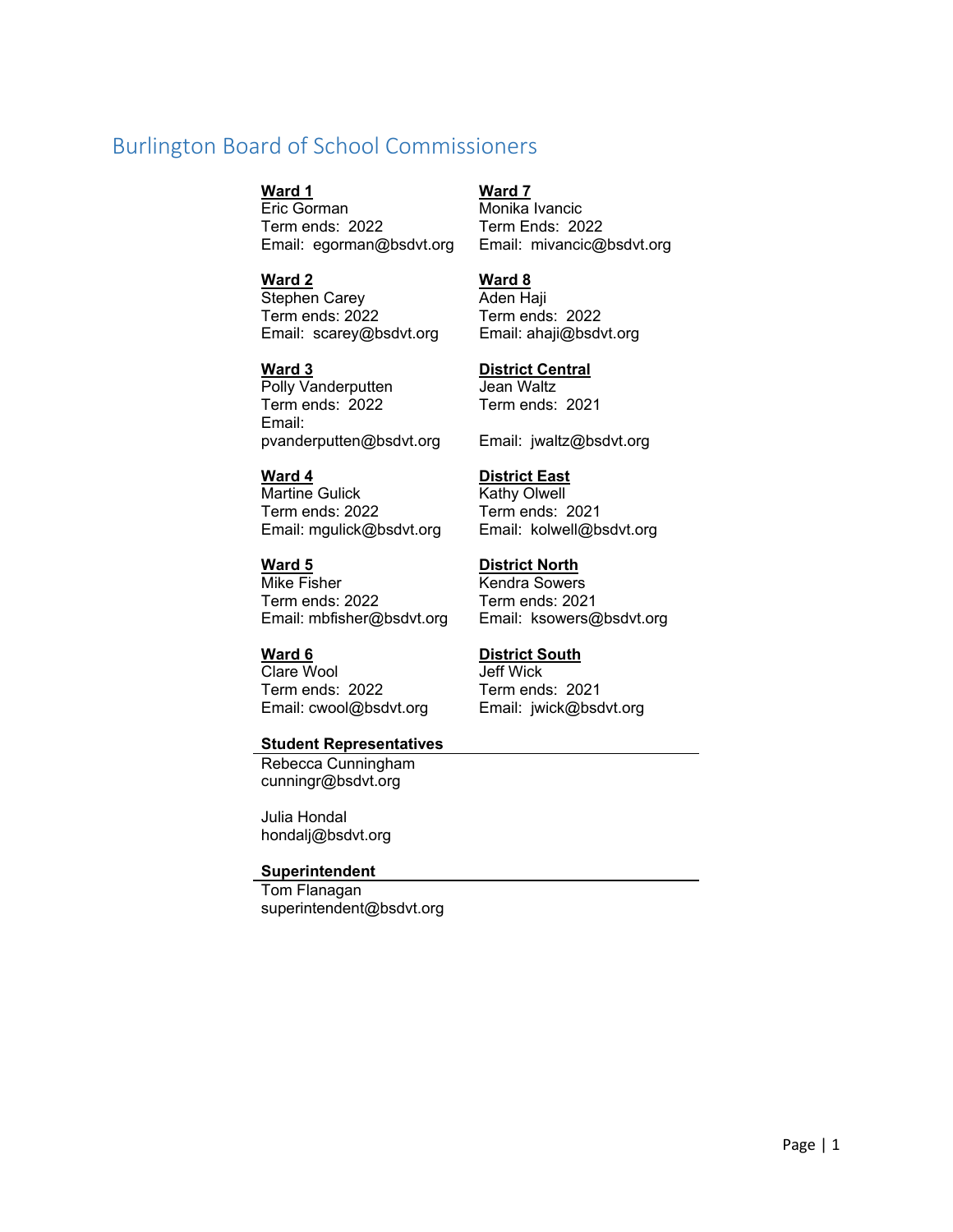## District Overview

Burlington continues to be home to the most diverse and largest single‐town school district in the state of Vermont. During School Year 2019/2020 (SY20), Burlington School District (BSD) served nearly 4,000 Preschool ‐ Grade 12 students across 10 campuses. This includes providing support for 461 Preschool students through 38 different partner programs in the area. Students in BSD come from homes representing 48 different first languages.

#### **Our Mission is to graduate students who:**

- Value Different Cultures
- Engage with the Community
- Communicate Effectively
- Think Creatively
- Skillfully Solve Problems
- Achieve at their Highest Academic, Intellectual and Personal Potential

**Our Vision:** Cultivating caring, creative, and courageous people. Join the journey!

#### **Our Core Beliefs:**

- Every child can succeed
- Families and community are partners in educating our children
- Diversity and inclusion promote strong schools and communities
- A welcoming, supportive climate fosters learning
- Self-reflection and accountability improve our practices

#### **Leadership Transition**

In October 2019, then‐Superintendent Yaw Obeng announced he would be stepping down at the end of the school year. Following the announcement, the Board of School Commissioners launched a national search for a new Superintendent. More than 20 individuals applied for the position and a search committee comprised of board members, staff and parents worked to narrow the field to three qualified candidates. On Thursday, March 12, the Board voted unanimously to appoint Tom Flanagan to the position.

Tom Flanagan had served as the Chief Academic Officer of Providence Public Schools since June 2016. Prior to that, he was the Deputy Chief of Specialized Instruction for Washington, D.C. Public Schools and worked as a principal for three years in Washington, D.C. In addition to being certified as a Superintendent in Vermont, he holds a Master's degree in Special Education as well as Master's in Educational Administration from Trinity College in Washington, D.C.

Flanagan officially began his tenure at BSD on July 1, 2020 releasing a 100 Day Entry Plan focused on Equity, Engagement, and Deep Learning.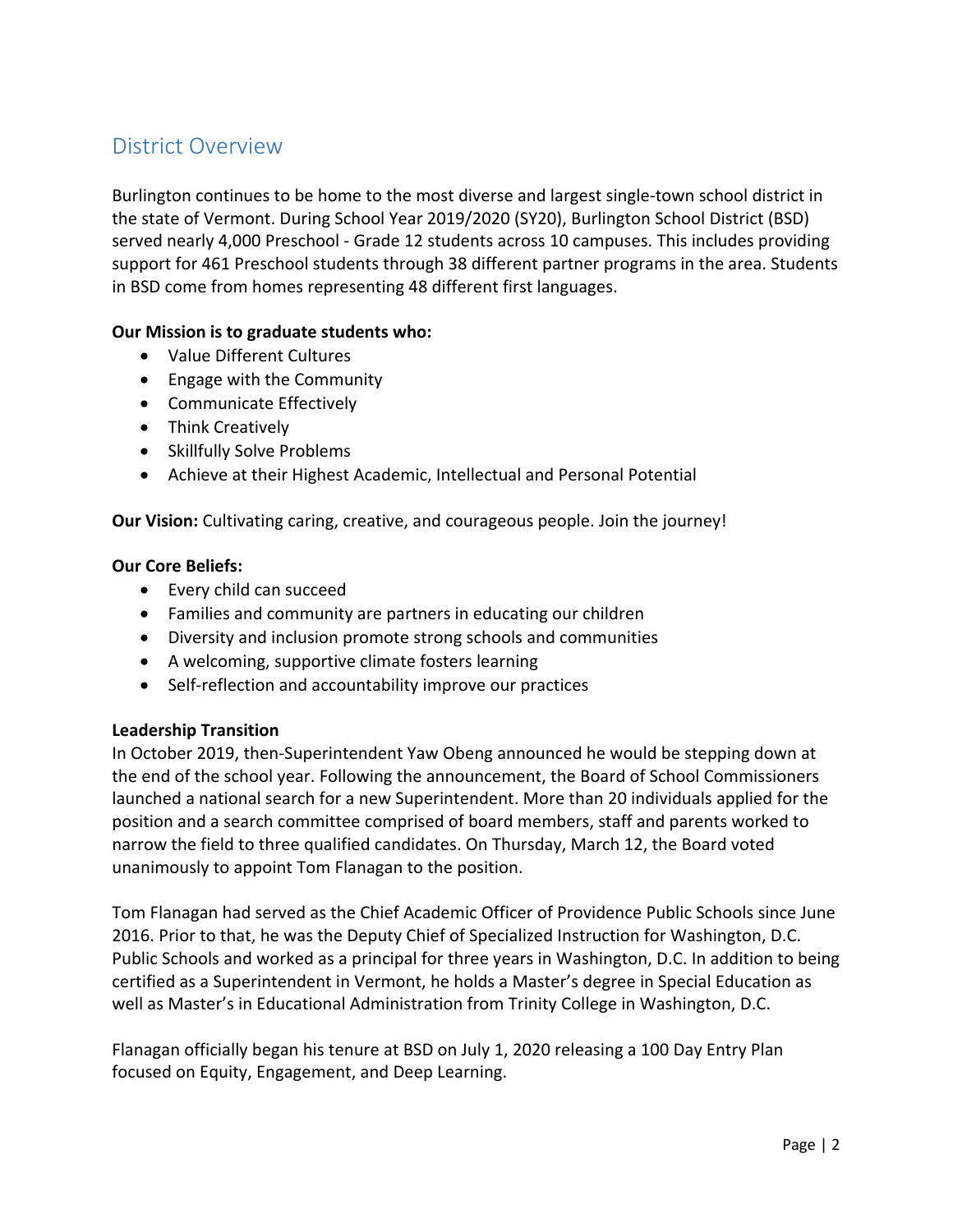Please join us in thanking Superintendent Yaw Obeng for five years of service to BSD and welcoming Superintendent Tom Flanagan to our community!

### **Strategic Goals**

In SY20, BSD completed the fourth year of implementation of our community‐directed Strategic Plan. In the area of "Sustainable Finance and Facilities," we operated with a budget surplus for the sixth consecutive year and continued to work towards addressing our capital plan needs with more than \$1 million in investments.

In the area of "Equitable Climate and Culture," we created a District Climate Team comprised of teachers, paraeducators, staff members, and administrators from different schools across the District. The Climate Team is focused on building community and relationships between the District's schools and Central Office, using the SY18 District Climate Survey as the guide. In SY20, the team created a tool to help share gratitude and appreciation, and hired the Spark and Stitch Institute to work with parents and staff on "Digital Safety and Wellbeing." Our District Equity and Access Leadership Team also began holding open meetings for staff, and each school, as well as Central Office, continued building Restorative Practices (RP) Leadership Teams tasked with driving RP initiatives within their buildings.

For our goals under "Inclusive Teaching and Learning," we created a Restorative Practices and PBIS Coach position and hired an Equity Instructional Coach; both positions work directly with teachers and students to create an equitable and inclusive learning environment. We also added a bus route to provide students in the north end of the city access to schools in the south end.

As we enter the final year of this strategic plan and begin getting ready to begin a new strategic planning process, 2020/21 will focus on six specific goals areas identified by our leadership team and available on our website at

https://www.bsdvt.org/wp‐content/uploads/2020/12/2020‐21‐BSD‐Strategic‐Goals.pdf

### **The Impact of Coronavirus**

We were able to make significant progress in our strategic plan areas despite the impact and consequences of Coronavirus on our District and Vermont as a whole. On March 18, all BSD schools, and schools across the state, closed their doors to students and switched to remote learning for the remainder of the year. BSD employees and the greater community pulled together to support students, families, and each other. We distributed Chromebooks to all students grades 6 and up, provided devices for families to share with students PreK‐2, and formed partnerships with local internet providers to keep students connected to their education. Teachers created heartwarming videos for students and used online tools to keep students engaged.

From March through June, the Burlington School Food Project (BSFP) distributed 83,168 FREE breakfasts, lunches, and suppers to families with children under 19. The meals were served with the help of paraeducators, teachers, staff, our School Resource Officers Mike Hemond and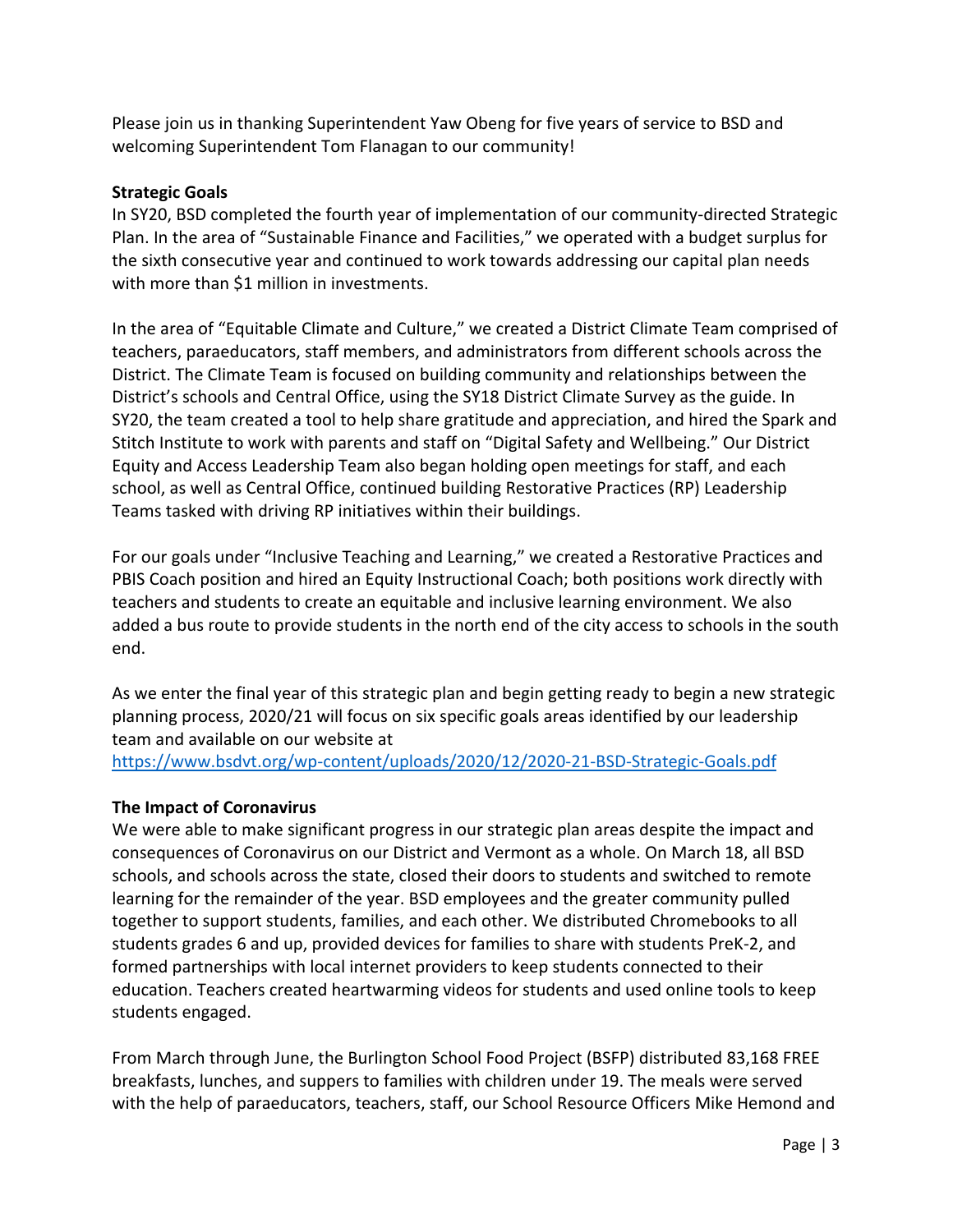Jessica Norris, and volunteers and staff from Burlington Parks, Recreation, and Waterfront, Boys & Girls Club of Burlington, and North Avenue Alliance Church.

We are grateful for the community partnerships which emerged thanks to the locations of our food distribution sites. Through a partnership with King Street Center, WowToyz of Vergennes donated hundreds of toys to be given away for free at sites. Fletcher Free Library also joined in and provided free books!

We ended the year by holding a three-day-long graduation ceremony for our BHS Seniors. Each BHS graduate had the opportunity to participate in an individualized (and physically‐distanced) ceremony where they were able to dress in cap and gown and "cross the stage" in front of their family and BHS staff.

Please visit www.bsdvt.org to see how we strive every day to close the achievement gap, while raising the bar for each of our students.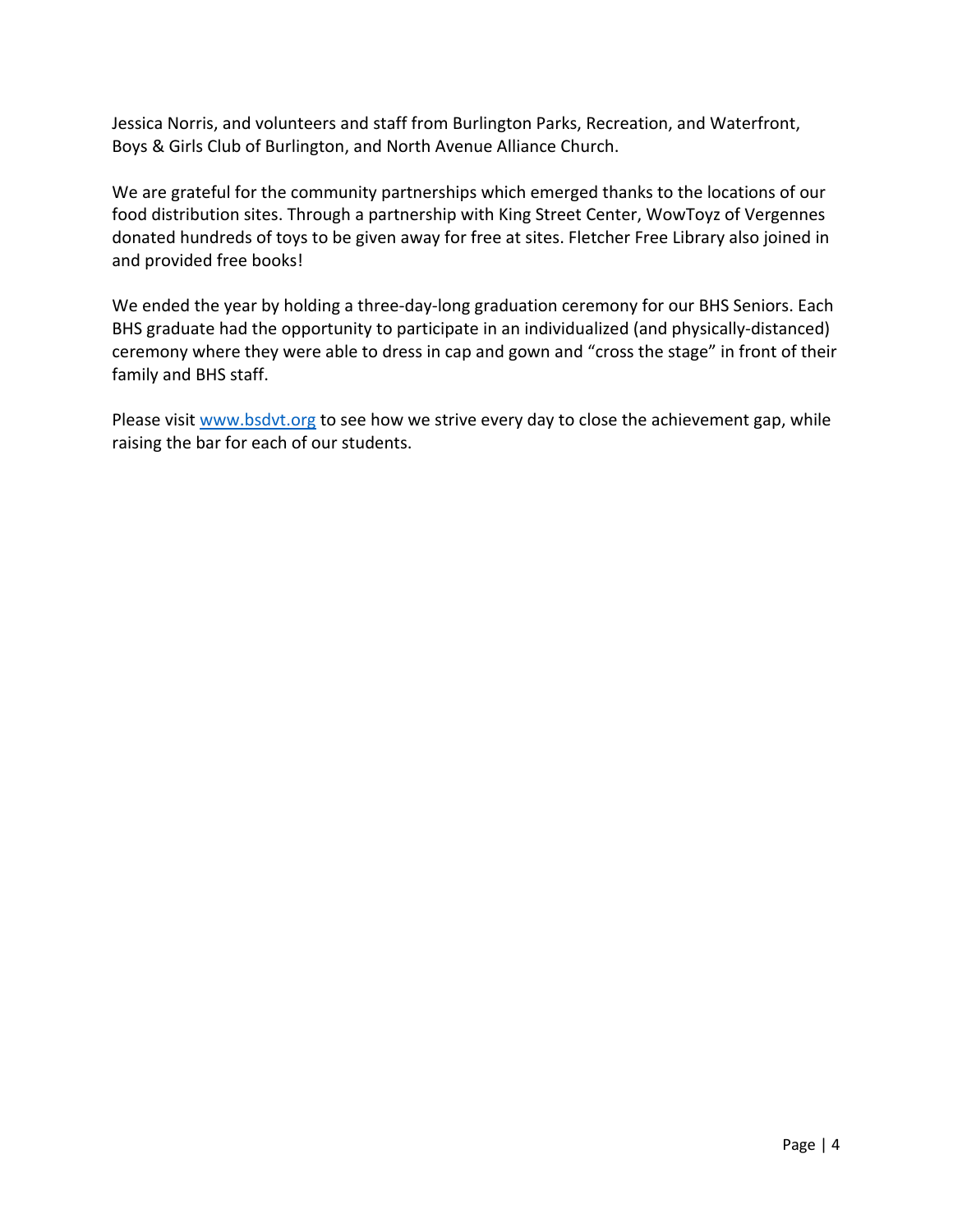## Ballot Language

Burlington voters are being asked to approve the school budget for the next school year.

## **Budget Question**

*Shall the voters of the school district approve the school board to expend \$95,105,000 which is the amount the school board has determined to be necessary for the ensuing fiscal year? It is estimated that this proposed budget, if approved, will result in education spending of \$17,069.13 per equalized pupil. This projected spending per equalized pupil is 0.89% higher than spending for the current year.* 

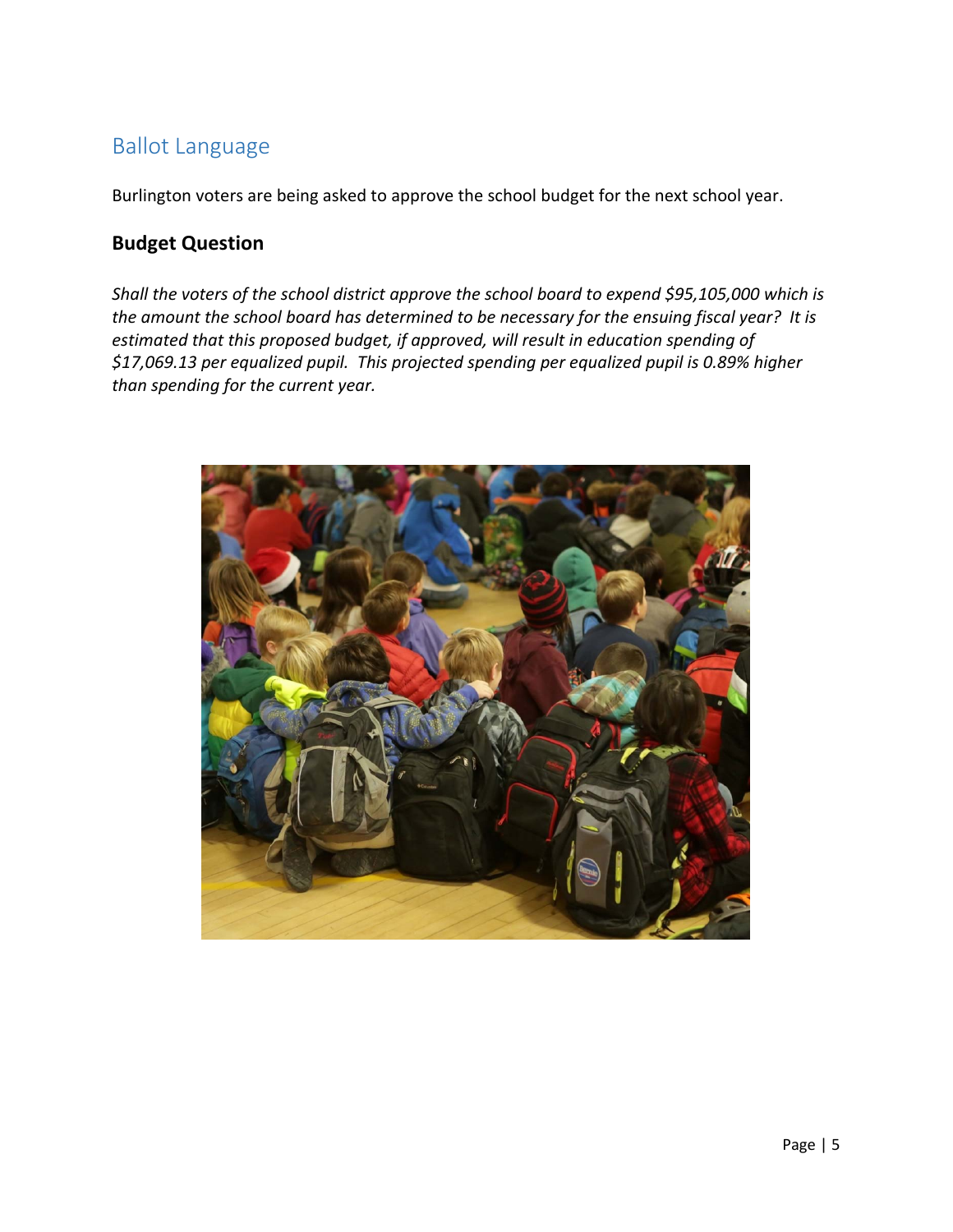## Budget Development Process

The Burlington School District's Board of School Commissioners has proposed a budget of \$95,105,000 for the 2021 – 2022 school year, hereafter referred to as Fiscal Year 2022 (FY22).

From October through early December of 2020, the District engaged in a process of soliciting stakeholder feedback on potential additions and reductions to the budget, and other budget‐ related input. The stakeholder input process engaged School Board members, principals, teachers and school staff, parents, and other community stakeholders. Input was received at numerous board meetings and at community forums, and through the District's website and informal channels, such as emails and conversations.

Entering into budget season, we learned that increases in health insurance rates (10%) and wages, plus repayment of debt associated with our voter‐approved 10‐Year Capital Plan would likely cause BSD's baseline budget to go up by \$2.8 million without adding or reducing programing in significant way. In addition to these increases, we were also facing unprecedented challenges associated with the closure of Burlington High School and Burlington Technical Center due to the discovery of airborne PCBs on the campus. The added costs associated with relocating students (\$2.4 million for BHS and \$460,000 for BTC) plus the increases in wages and benefits, which are typical, resulted in a projected tax rate increase of nearly 13%.

Our team felt that a 13% increase in taxes was an unfair as of taxpayers in the current environment, so we began pursuing new revenues and costs savings. We approached Governor Scott for support, who proposed \$3.5 million in state funding to cover the cost of transforming the former Macy's building into a temporary high school (Downtown BHS!). This will save Burlington taxpayers \$720,000 in FY22 and will continue to save taxpayers money in future years. To further reduce pressure on local tax rates, BSD leaders identified \$1.36 million of reductions that will not impact services or instruction to students.

In January, we learned that because of disciplined financial management and cost savings associated with the impact of Coronavirus, we operated with a surplus for the sixth consecutive year. We were able to apply more than \$4 million of FY20's surplus to reduce the budget's impact on taxpayers.

As a result of the identified reductions and applying the surplus, BSD's budget will increase just 3.9% despite the costs necessary to relocate BHS and BTC. Due to variables outside of our control, this small increase translates to an estimated property tax increase of 6.88%, which is still well below our original projections of 13%. It is important to note that these tax estimates are based on official communication sent to school districts in December 2020. The actual tax rate is likely to be lower due to improving economic conditions and changes be considered by the Vermont legislature.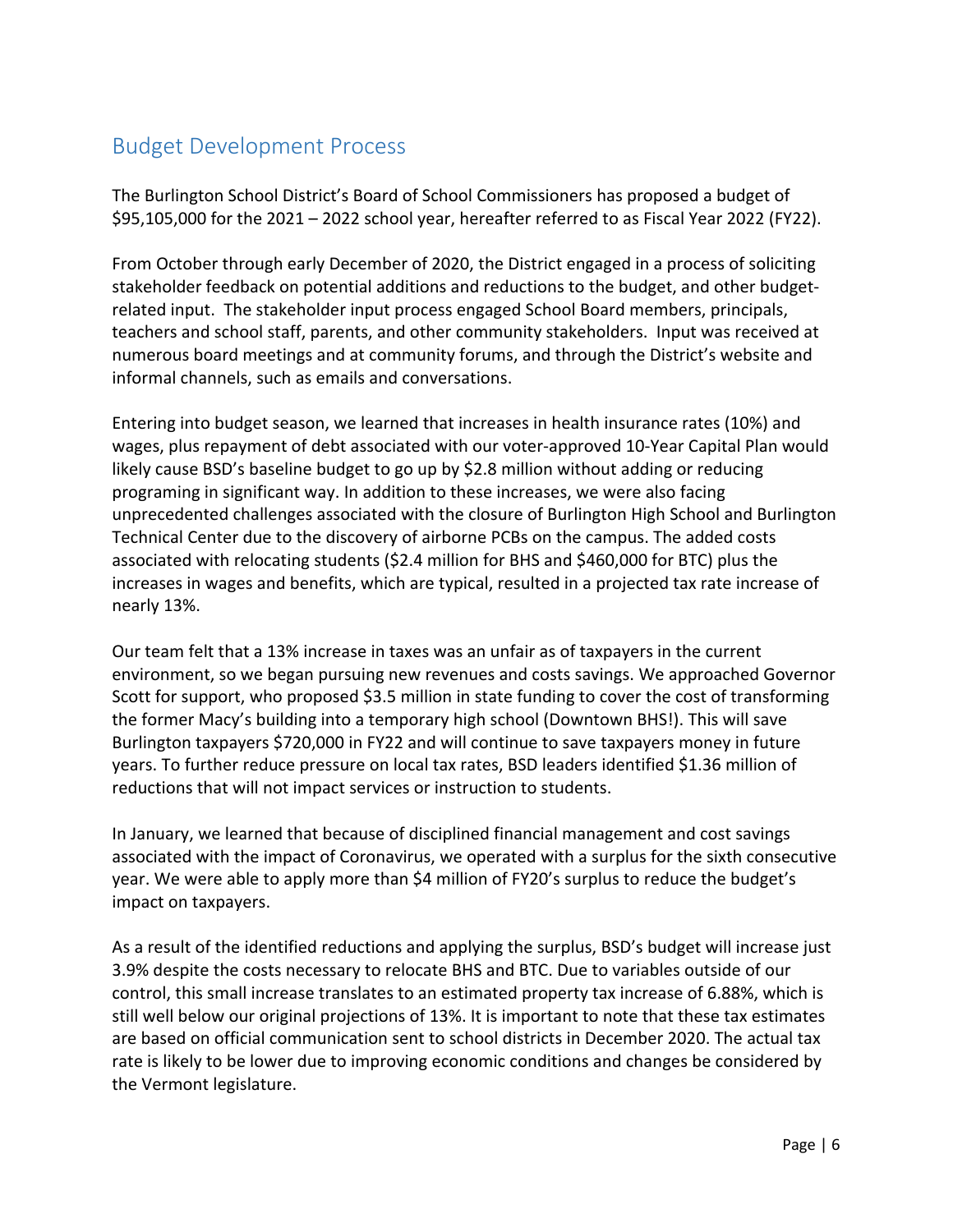Additional information related to the budget development process is available online at http://www.bsdvt.org/district/budget/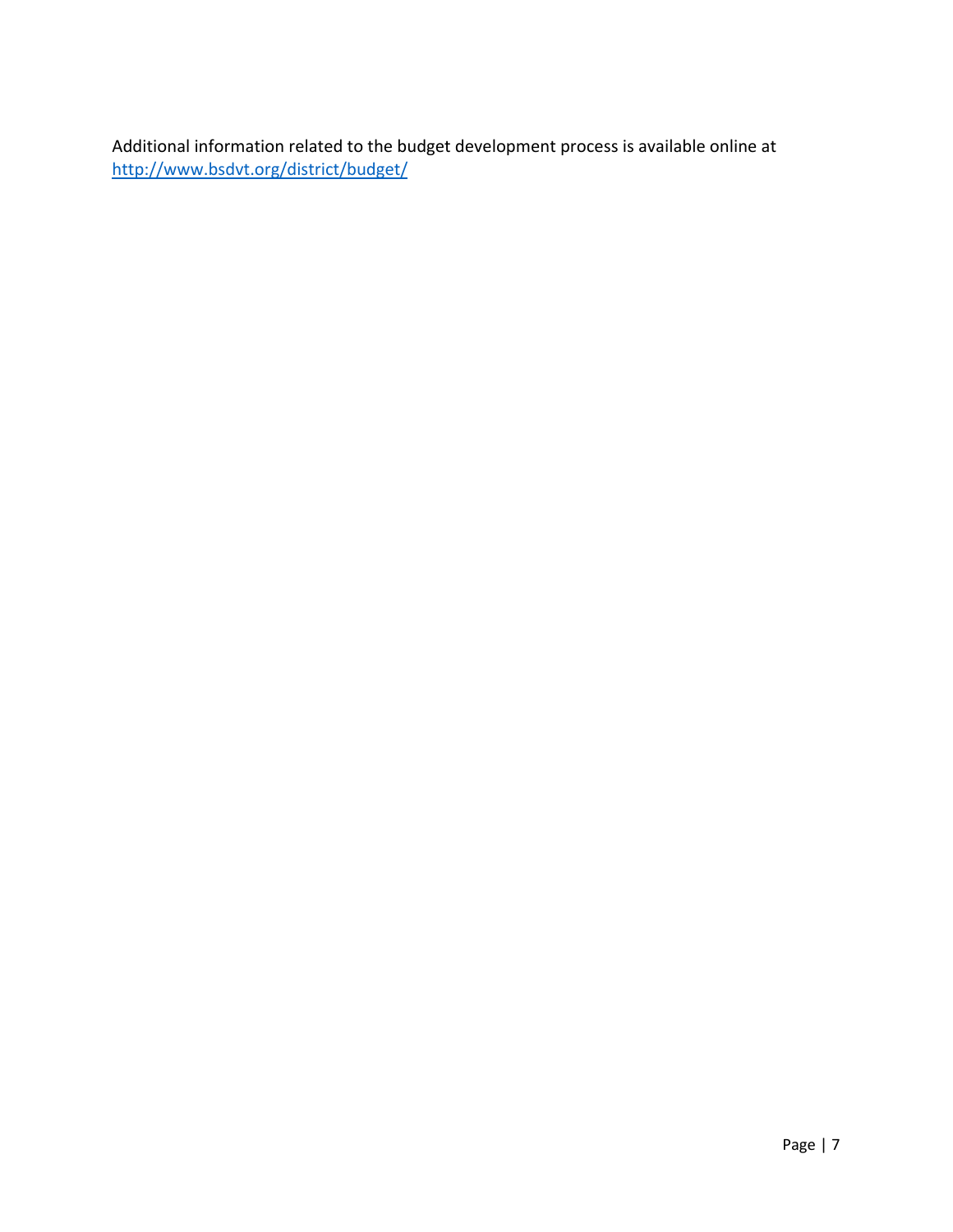# Budgetary Highlights

### New Investments

The proposed budget for FY22 includes \$220,000 of new investments intended to move the District toward achievement of its strategic priorities. The following list identifies each new investment under the strategic priority it is intended to address. Cost estimates are included for each new investment.

| <b>New Investments</b>                              |           |
|-----------------------------------------------------|-----------|
| Communication and Support for Multilingual Families | \$120,000 |
| <b>Strategic Plan Implementation</b>                | \$100,000 |

The \$120,000 of new investments in Communication and Support for Multilingual Families is intended improve BSD's ability to quickly and comprehensively convey important information to all families in our community. One obstacle to achieving this goal is the fact that our Multilingual Liaisons are not contracted to work regularly during the summer. This obstacle was particularly apparent during the spring and summer of 2020, when the coronavirus pandemic closed schools across the county and necessitated more frequent communication than is typical during the summer months. However, our need to improve communications with our multilingual families is not merely a symptom of the pandemic; it is a persistent need and these fund will help us address.

The \$100,000 of new investments in Strategic Plan Implementation are intended to allow BSD to take some immediate first steps toward implementation of a new strategic plan. In the spring of 2021, Superintendent Flanagan and district staff will be leading the development of a new 5‐Year Strategic Plan for the district. The strategic plan will help set district priorities and guide investments over the life of the plan.

In addition to these new programmatic investments, the budget contains major allocations to support the relocation of BHS and BTC. For BHS, this total is \$1.68 million, representing the estimated \$2.4 million increase offset by the \$720,000 savings from anticipated state support. For BTC, this total is \$460,000. The total cost of BTC relocation would rise as we look to transition from temporary spaces to multi‐year leases to provide program stability. Increases will be managed within the overall FY22 budget, but could result in higher costs in future budget years.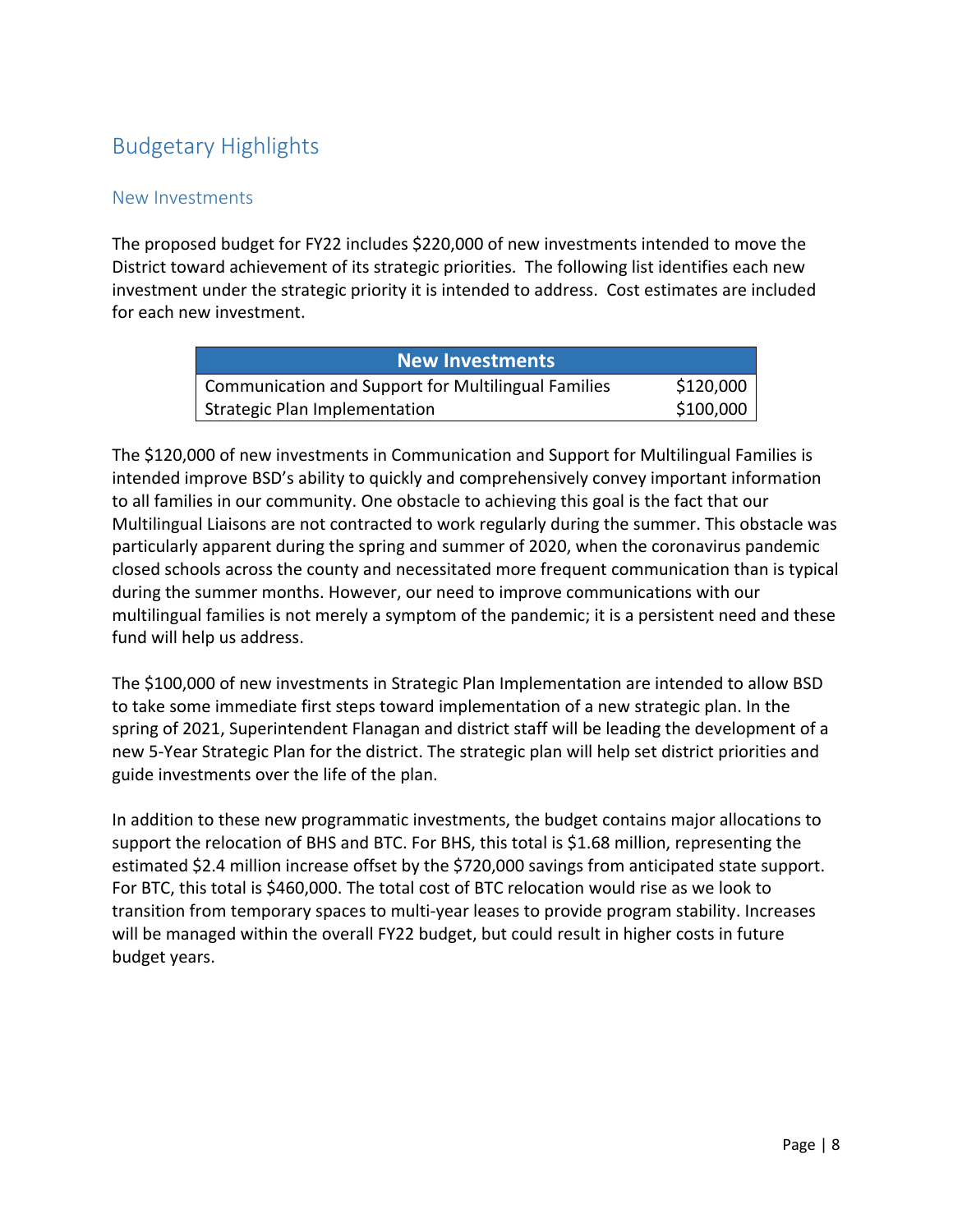### **Reductions**

| <b>Reductions</b>                               |           |
|-------------------------------------------------|-----------|
| <b>HRA Utilization</b>                          | \$400,000 |
| Eliminate historically vacant para positions    | \$250,000 |
| <b>Health Insurance Utilization</b>             | \$225,000 |
| <b>Contingency Reduction</b>                    | \$138,000 |
| <b>Central Office and Department Reductions</b> | \$100,000 |
| <b>FICA</b>                                     | \$100,000 |
| Water, Electric and Gas                         | \$70,000  |
| <b>Building Maintenance Costs</b>               | \$30,000  |
| <b>Elementary Lunch Supervision Budget</b>      | \$10,000  |
| <b>Professional Services</b>                    | \$7,000   |
| <b>Copier Costs</b>                             | \$5,000   |

The FY22 budget incorporates \$1,360,000 of reductions. The largest areas of reduction are related to utilization of health insurance (\$225,000) and the associated Health Reimbursement Arrangement (HRA, \$400,000). Throughout the years, we cautiously budgeted in these areas due to a change in state law which has resulted in new plans and increased benefits available to employee. After a careful assessment of recent trends, we believe we can reduce our estimated costs in these areas while still ensuring that sufficient funding remains to pay all premium and HRA costs. This reduction is most easily understood as an improved estimate of how many employees will elect to participate in district-sponsored health insurance plans.

Another area of significant reduction is the elimination of funding for paraeducator positions that have historically remained vacant, in some cases for multiple years. Most BSD paraeducators are employed to provide special education services to students. Federal law requires that schools provide these services. BSD is confident that we can eliminate these historically vacant positions while still providing all services required by Individualized Education Plans. However, if that is not possible, some of these positions would need to be rehired.

The FY22 budget continues to contain a contingency of \$342,000. This is \$138,000 reduction from our previous year's budget. BSD has demonstrated the ability, thought six successive years of budget surpluses, to carefully manage its budget and we are confident that we can continue our trend of prudent financial management.

Central office and other department directors will be asked to reduce their budgets by \$100,000 collectively. None of these reductions are related to direct student instruction and by spreading the responsibility between departments, we will be able to minimize the impact of these cuts on department effectiveness.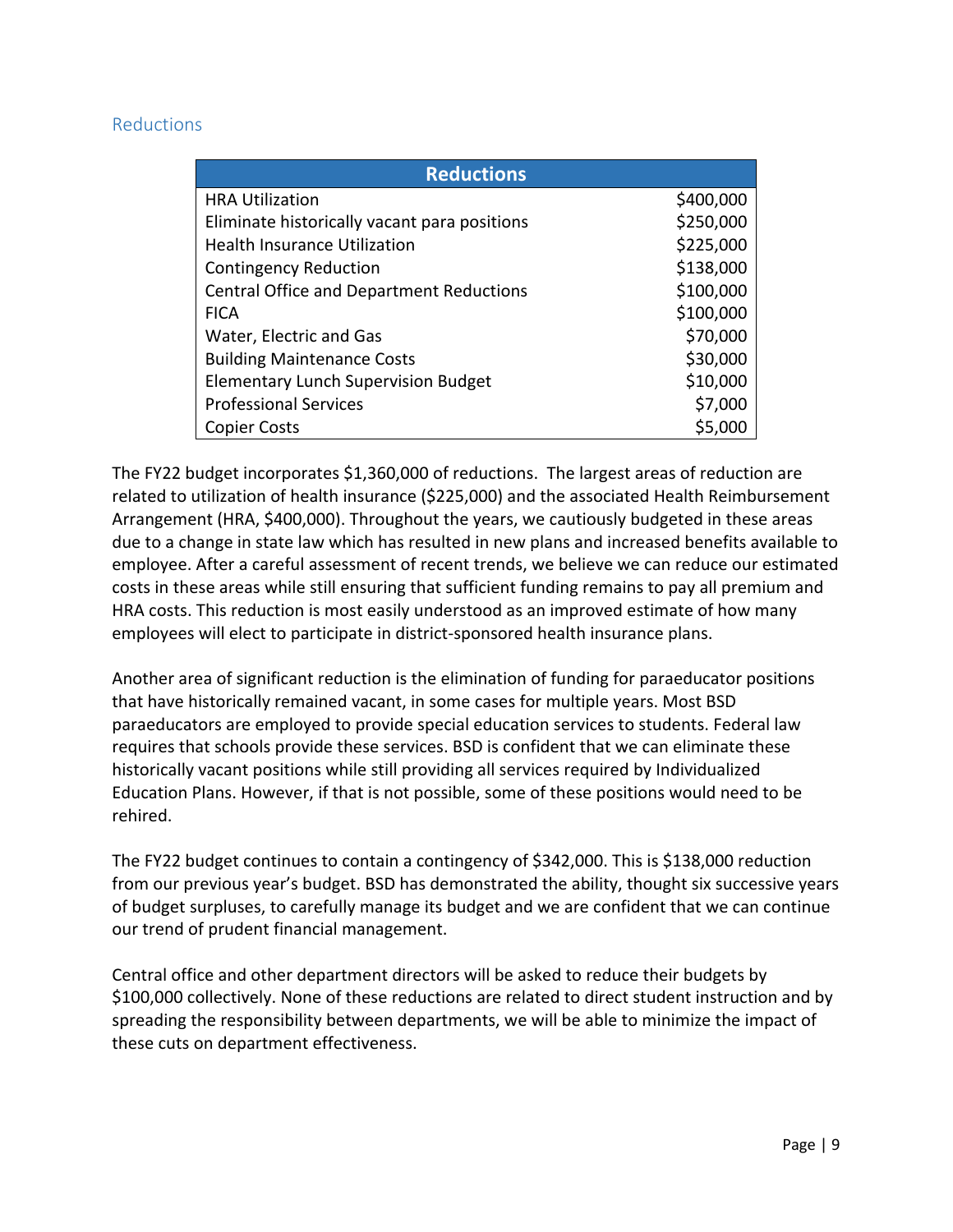Reductions in Utilities (\$70,000) and Building Maintenance (\$30,000) are based on analysis of spending trends in these areas, plus the recognition that vacating the BHS campus will reduce the costs of maintaining that space. As mentioned in the New Investments section, there will be offsetting cost increases associated with leased space for BHS and BTC programming, and those costs have already been accounted for in that section.

Other modest reductions include scaling back the budget for lunch supervision, eliminating some temporary support provided through professional services contract, and reduced copier lease costs.

### Revenue Discussion

The Burlington School District receives revenues from a variety of sources; the most significant of which is the State Education Fund. Revenues from the State Education Fund are projected to total \$68,895,317 in Fiscal Year 2022. Residential Tax rates are based on the amount of money a school district needs from the State Education Fund; this need is calculated by looking at total district spending and subtracting all other revenues available to pay for this spending. The remaining costs not covered by alternative sources of revenue are covered by funding from the State Education Fund (primarily through education taxes on property and income). Unlike State Education Fund revenues, most other revenues (such as federal grants) can only be spent on specific activities, and thus the School Board has relatively little discretion when considering how to spend these other sources of revenue.

The following table reflects the anticipated breakdown of revenues for the FY22 budget. It is important to note that many figures represent estimated receipts from grants or other operations that can be highly variable.

| <b>FY22 Funding Sources</b>       |              |  |  |
|-----------------------------------|--------------|--|--|
| <b>Total Expenditures</b>         | \$95,105,000 |  |  |
| <b>Funding Sources</b>            |              |  |  |
| <b>State Education Fund</b>       | \$68,895,317 |  |  |
| <b>Other General Revenues</b>     | \$11,175,712 |  |  |
| Prior Year Surplus (FY20)         | \$4,175,000  |  |  |
| <b>Special/Dedicated Revenues</b> | \$10,858,971 |  |  |
| <b>Total Funding Sources</b>      | \$95,105,000 |  |  |

Other General Fund Revenues include more than \$9 million of anticipated special education revenues, the majority of which is received on a reimbursement basis, which can make these revenues subject to significant variation on an annual basis. Special/Dedicated Revenues include approximately \$5 million of federal grant revenues, as well as other grants and donations, and tuition to the Burlington Technical Center (BTC).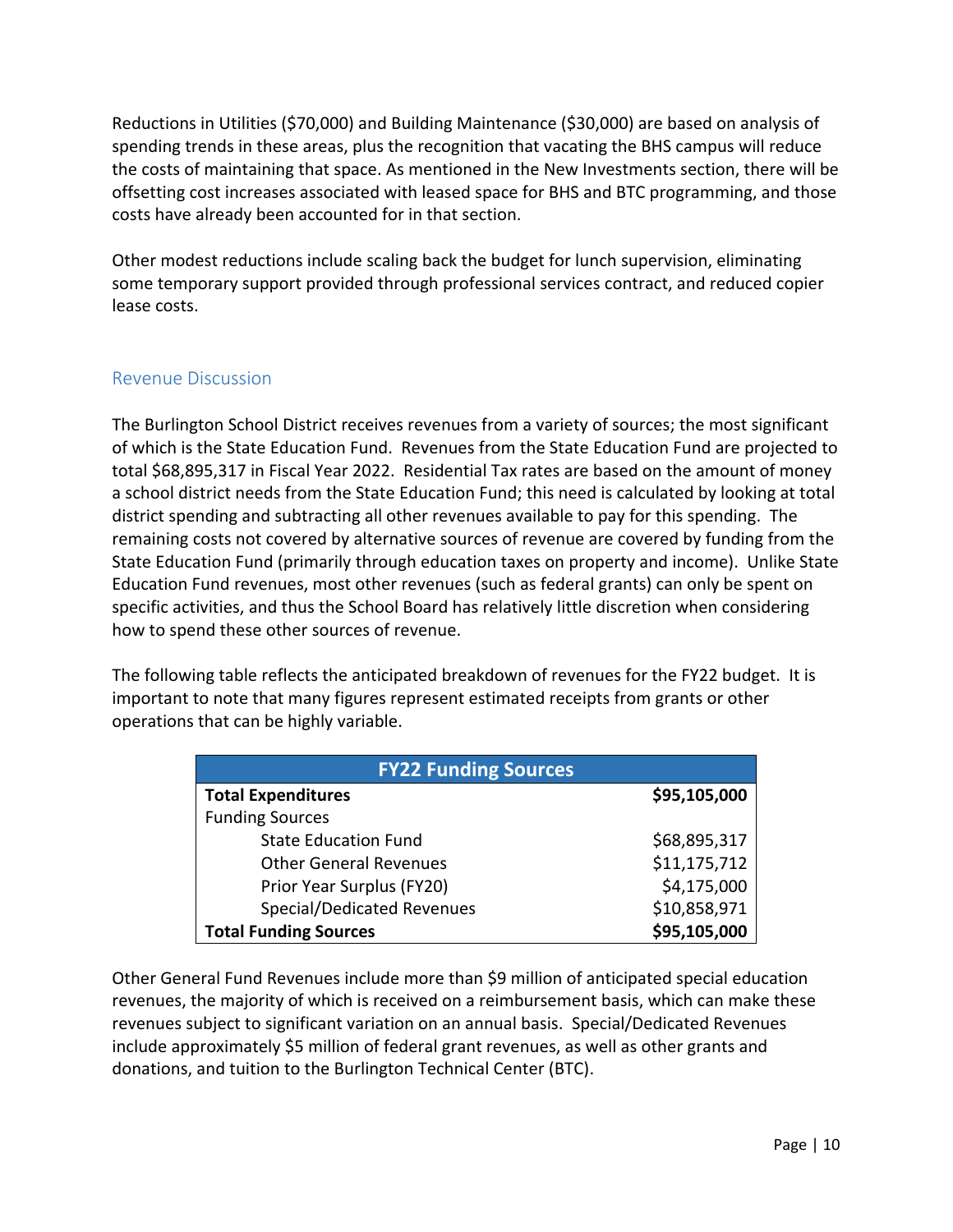One significant source of funding not reflected in these estimates are federal COVID‐relief funds. BSD anticipates receiving substantial support for addressing the challenges of safely operating our schools during a pandemic, however we have not received official award information through the Vermont Agency of Education. This revenue would fall into the category of Special/Dedicated Revenues because it is made available by the federal government for the explicit purpose of responding to the COVID‐19 pandemic.



## **FY22 Funding Sources**

In addition to anticipated operating revenues, the FY22 budget also includes the use of \$4.2 million of surplus funds to balance the budget without adding more pressure to the tax rate. Prior to Fiscal Year 2015, the District routinely engaged in deficit spending, which put additional pressure on taxpayers and school programs. Improved financial controls and careful stewardship of public dollars has allowed the District to operate within established budget parameters for the past six consecutive years. This surplus (from Fiscal Year 2020) is the result of prudent fiscal management as well as significant savings due to the cessation of in‐person instruction in March, 2020 due to COVID‐19.

## Expenditure Discussion

The proposed budget for FY22 is \$95,105,000. This total includes not only proposed spending resulting from tax revenues, but also the spending of grant funds and other funds dedicated to the support of particular projects or initiatives. The FY22 budget also includes \$342,000 of contingency funds set aside by the School Board for use in addressing unanticipated needs that arise during the school year. These funds are intended to allow the District to respond to unforeseen fiscal pressures (such as a reduction in grant revenue, an emergency repair, or a critical staffing need) that could otherwise result in a budget deficit. To the extent that these funds are utilized, they will be reallocated to the appropriate expenditure lines throughout the budget. There are \$342,000 of contingency funds in the FY22 budget.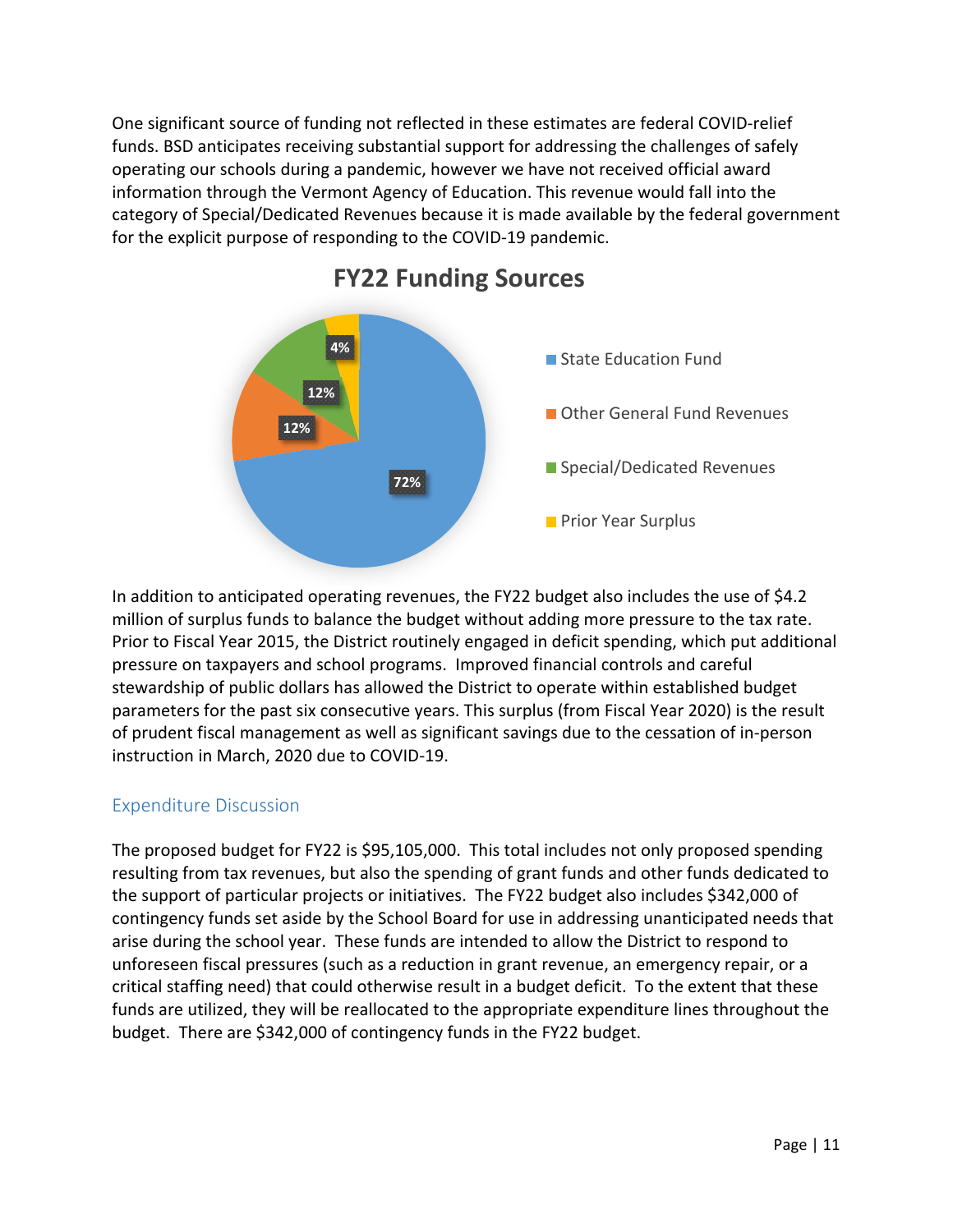The following chart illustrates the broad categories into which expenditures fall. More detailed expenditure data is provided in the Budget Summary Data section and the Line Item Budget section of this document. Figures are rounded.



# FY21 Expenditure Budget

## Tax Impact

The FY22 budget is projected to increase taxes by 6.47% for those who pay based on income, and 6.88% for those who pay based on property.

Taxpayers in Vermont pay their education taxes either on the basis of the value of their homestead property or on the basis of their income (an option known as income sensitivity). Education property tax rates are a function of local school spending decisions, state law, and local property assessments. Eligibility for payment on the basis of income is established in state law and is subject to change. Below are two hypothetical tax payer scenarios.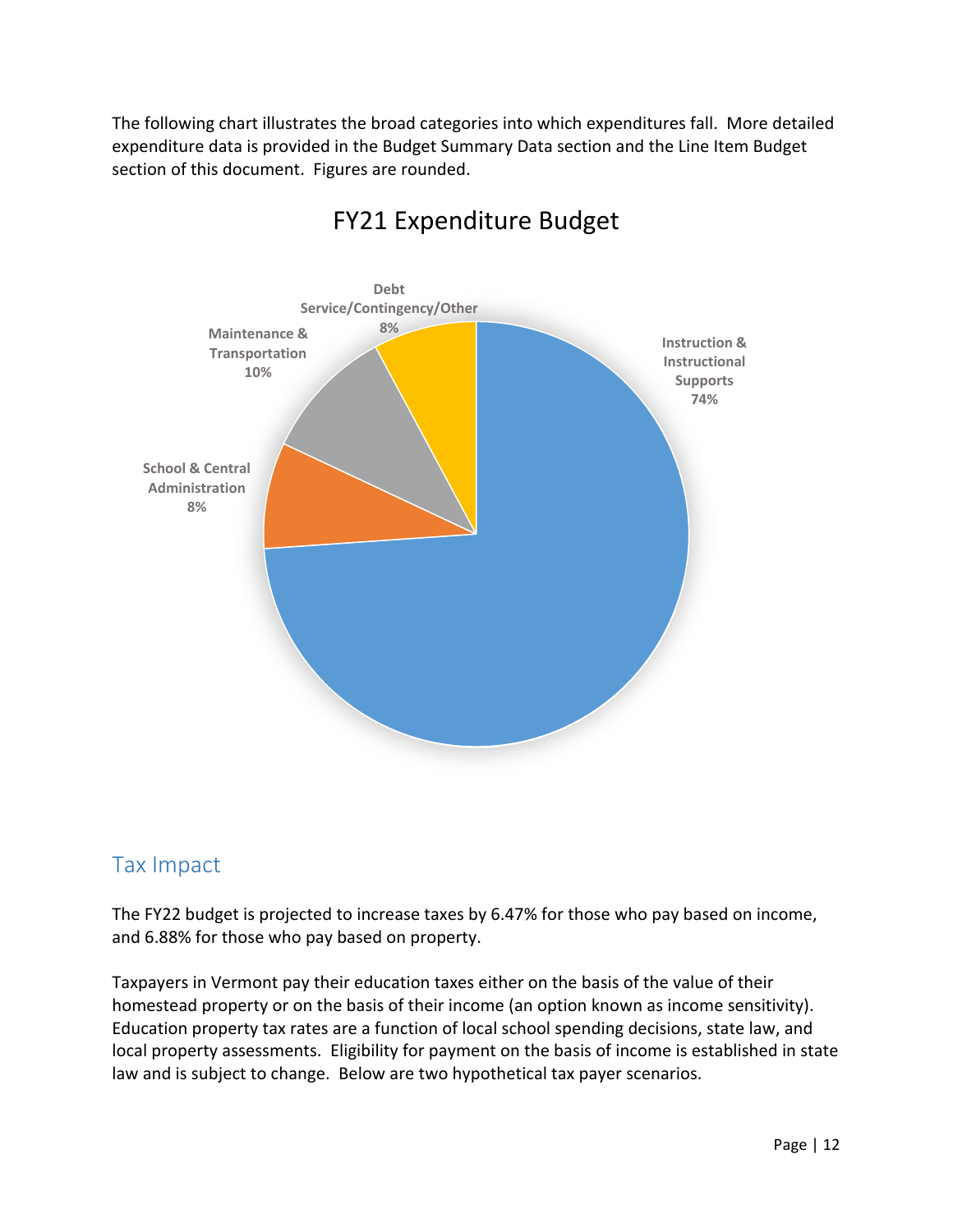The first scenario estimates the impact on a taxpayer who pays on the basis of their property. Using a hypothetical home value of \$250,000, this taxpayer will pay about \$353 more as a result of the proposed budget. Higher or lower value homesteads would experience higher or lower tax amounts, respectively; but in all cases, the estimated impact is a 6.88% increase from the prior year.

The estimated tax rate on residential property needed to fund the FY22 budget is \$2.1990 per hundred dollars of assessed value, an increase of 6.88%. This estimate is based on data from the State of Vermont and it may change as a result of legislative action. This tax rate increase is a product of several variables. Some of these variables put upward pressure on the tax rate (which causes taxes to increase), while other variables put downward pressure on the tax rate (which causes taxes to decrease). In general, school boards only control one variable, related to school spending, while other variables, such as those related to enrollment or local property assessments, are not controlled by the school board. If all other variables would have remained the same, School Board spending decisions would have only produced a tax rate increase of about 1%. However, the impact of the variables outside of the School Board's control resulted in a tax rate increase projected to be 6.88%.

| Hypothetical Tax Scenario - Property Tax Payer |          |
|------------------------------------------------|----------|
| Estimated Tax Rate per \$100 of Assessed Value | \$2.1990 |
| Difference from FY21 (\$2.0576)                | \$0.1414 |
| Tax on \$250,000 Homestead                     | \$5,497  |
| Tax Difference from FY21                       | \$353    |
| Tax Increase                                   | 6.88%    |

The second scenario estimates the impact on a taxpayer who pays based on their income. In this scenario, a taxpayer with an income of \$50,000 will pay about \$81 more as a result of the proposed budget. Taxpayers who are eligible for income sensitivity will pay higher or lower amounts of taxes depending on whether their income is higher or lower than what is used in our example (\$50,000). However, the rate increase will always be 6.88% unless a taxpayer's income level is low enough to qualify for additional tax relief.

| Hypothetical Tax Scenario - Income Tax Payer |         |
|----------------------------------------------|---------|
| Income Cap Percentage                        | 2.66%   |
| Difference from FY21 (2.50%)                 | 0.16    |
| Tax on \$50,000 Household Income             | \$1,331 |
| Tax Difference from FY21                     | \$81    |
| Tax Increase                                 | 6.47%   |

A comparison to other towns is provided in the Questions and Answers section of this document.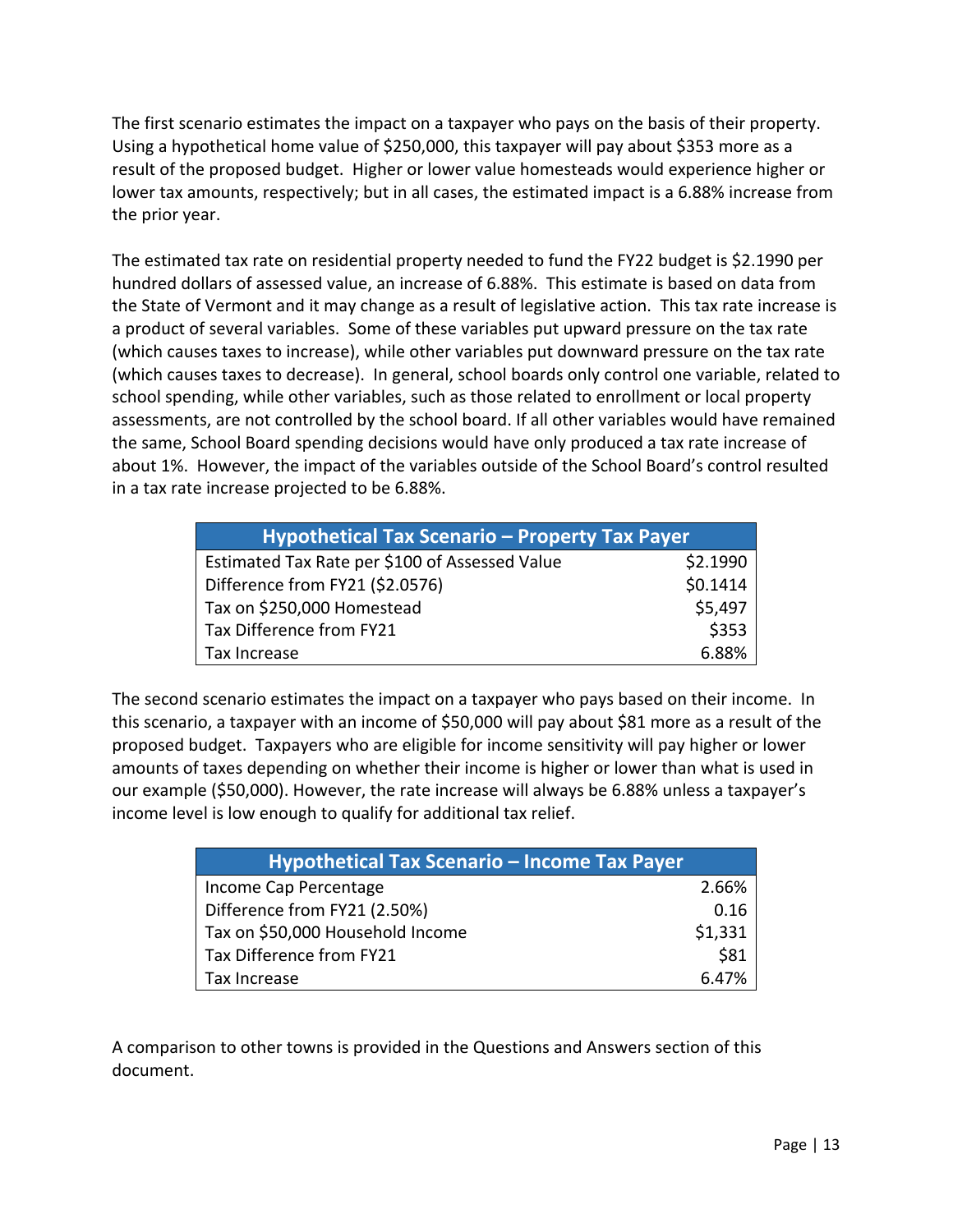# Understanding the Property Tax Formula

| <b>EXPENDITURES</b><br>Expenditures are the total dollars a school district intends to spend.                                                                                                                                                                                                                                                                                                                                        | \$95,105,000 |
|--------------------------------------------------------------------------------------------------------------------------------------------------------------------------------------------------------------------------------------------------------------------------------------------------------------------------------------------------------------------------------------------------------------------------------------|--------------|
| <b>MINUS LOCAL REVENUES</b><br>Local revenues are money the district has or is owed (e.g., federal dollars,<br>state aid for special education, transportation, tuitions, surplus, interest).                                                                                                                                                                                                                                        | \$26,209,683 |
| <b>EQUALS EDUCATION SPENDING</b><br>Education spending is the amount that needs to be raised by education<br>property taxes, augmented by the Education Fund.                                                                                                                                                                                                                                                                        | \$68,895,317 |
| <b>DIVIDED BY EQUALIZED PUPILS</b><br>Equalized pupils is a two-year weighted average.                                                                                                                                                                                                                                                                                                                                               | 4,036.27     |
| <b>EQUALS EDUCATION SPENDING PER EQUALIZED PUPIL</b><br>Education spending divided by equalized pupils.                                                                                                                                                                                                                                                                                                                              | \$17,069.06  |
| <b>DIVIDED BY PROPERTY TAX YIELD PER \$1 OF TAX RATE</b><br>Formerly referred to as the Base Amount, which is set by the state and<br>used to compare district's education spending per equalized pupil.                                                                                                                                                                                                                             | \$10,763     |
| <b>EQUALS EQUALIZED HOMESTEAD TAX RATE TO BE PRORATED</b><br>Education spending per equalized pupil divided by property tax yield                                                                                                                                                                                                                                                                                                    | \$1.5859     |
| DIVIDED BY COMMON LEVEL OF APPRAISAL (CLA)<br>CLA is the ratio of the town's listed property values versus the state's<br>estimated values. The state's value is set by actual sales averaged over<br>three years.                                                                                                                                                                                                                   | 72.12%       |
| <b>EQUALS ACTUAL HOMESTEAD TAX RATE (ESTIMATED)</b><br>Equalized homestead tax rate divided by the CLA. This is multiplied by the<br>Assessed value of your home and divided by 100. The resulting education tax is<br>added to the municipal tax to calculate your total property tax due. However,<br>if you make less than \$136,500, your taxes can be based on a percentage<br>of your income, rather than your property value. | \$2.1990     |
| <b>ACTUAL NON-HOMESTEAD TAX RATE (ESTIMATED)</b><br>The State sets the non-homestead base rate, which is then divided by CLA.<br>The resulting non-residential rate is multiplied by the assessed value, divided<br>by 100, and added to the municipal tax to determine your non-homestead tax<br>rate.                                                                                                                              | \$2.3988     |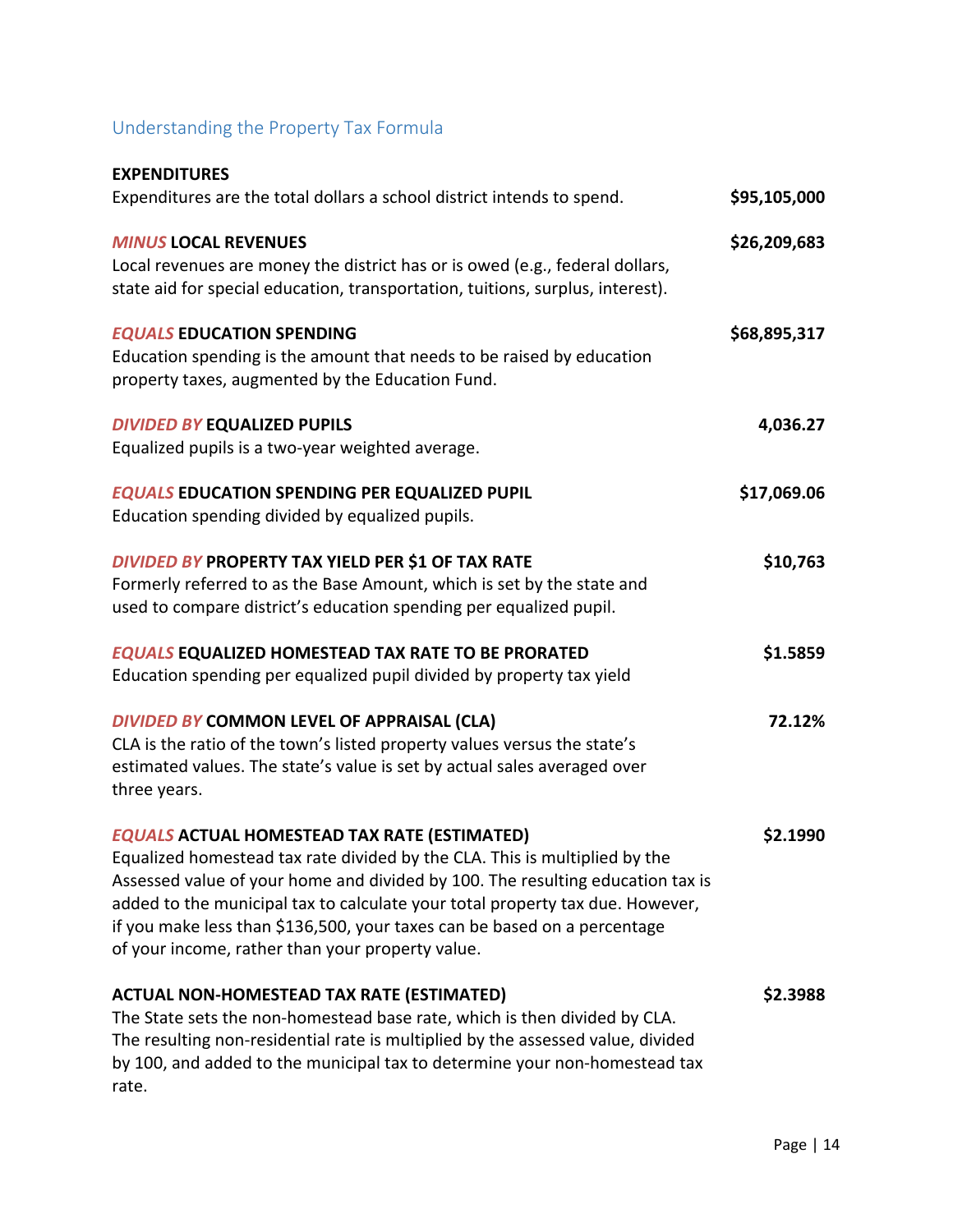## Capital Plan & BHS Renovation

In FY18, voters authorized an additional \$19 million of capital bonding to address space constraints and deferred maintenance needs pursuant to the District's long-range capital plan (\$39 million in total). (The list of capital projects and investments for FY22 is under development, with specific uses to be reviewed by the School Board.)

 In the fall of FY19, voters authorized an additional \$70 million of borrowing to support a major renovation to BHS and BTC. The FY22 budget includes funding to pay for the debt service on borrowing associated with the capital plan as well as funding to pay for the debt service on \$20 million of new borrowing associated with the BHS project borrowed in FY21.

The chief concern at this time is determining how to address the presence of PCBs detected in the air during testing on the BHS and BTC campus in the summer of 2020. As a result of those tests, the decision was made to close the majority of the school until the PCB levels in the air could be lowered. BSD is currently exploring remediation possibilities on the campus, while also working to temporarily offer in‐person learning at the old Macy's site in downtown Burlington (for BHS) and a variety of spaces in Burlington and South Burlington (for BTC).

Priority projects being considered for FY22 include:

- BHS/BTC ReEnvisioning Project and PCB Remediation
- Downtown BHS
- **•** Early Education Preschool Center option
- IAA building envelope and HVAC upgrade
- Edmunds HVAC improvements
- Champlain Student Drop-off Site Improvements

BSD's 10‐Year Capital Plan was developed over the course of more than a year and was guided by three goals:

- ensuring our facilities can adequately support the provision of high quality instructional opportunities for all students,
- addressing deferred and preventative maintenance needs at all facilities,
- balancing the District's facility needs with the ability of taxpayers to pay for improvements.

The development of the capital plan included a review of enrollment trends and projections, meetings with principals and district administrators to identify space needs for instructional programs, identification of capacity and space constraints at each school, and a facilities condition assessment of the School District's buildings.

The facilities condition assessment identified needed improvements to every building. Examples of the types of needs identified include:

Accessibility **Sprinkler** systems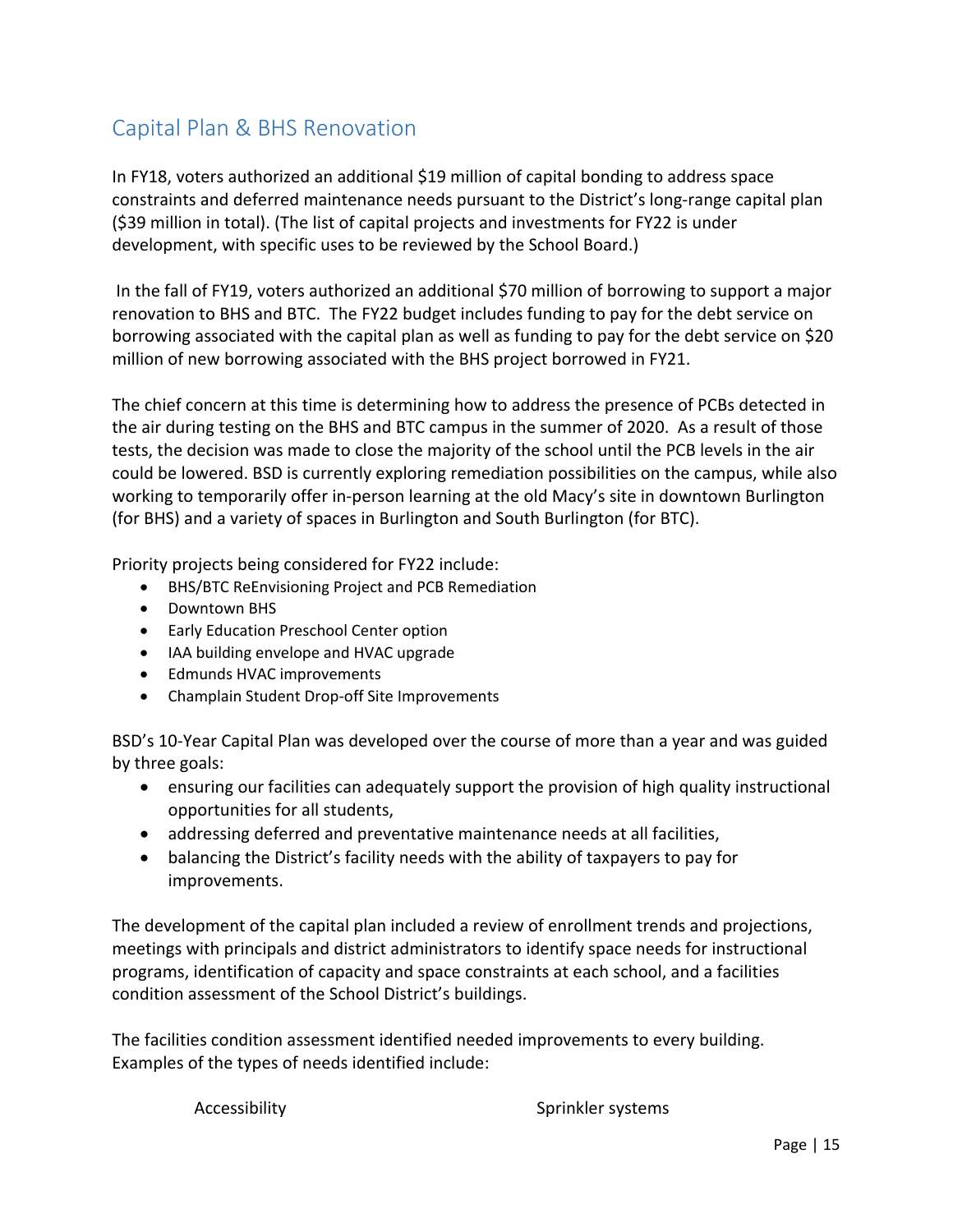| Security cameras and access control      | Roofs                    |
|------------------------------------------|--------------------------|
| 911 compliant digital phone systems      | Elevators                |
| Window and door                          | Flooring and stair tread |
| Mechanical, plumbing and electric system | Playground equipment     |
| <b>Sidewalks</b>                         | Parking lots             |
| Additional space for programming         | Meeting spaces           |

In 2017, a BHS ReEnvisioning Committee was established. Comprised of community members, staff, educators, and Black River Architects (who were awarded the BHS contract after a competitive bid process in 2013), this group was tasked with finding a path forward for BHS. This recommendation took more than a year to present to the School Board as the ReEnvisioning Committee read all of the previous stakeholder input reports and held numerous public input sessions to gather more feedback. In April 2018, the Board accepted the ReEnvisioning Committee's recommendation to the Superintendent of expansion and renovation of the campus' A, B, and F buildings, with demolition of C, D, and possibly E buildings.

On November 6th, 2018, after months of preparation and efforts to inform the community about the needs at BHS and BTC (including numerous tours, media interviews, and public forums), Burlington voters approved a \$70 million bond to completely reshape the educational experience delivered at the school. The bond passed with more than 73% of voters supporting the project.

The BHS project is currently in the design development stage. Challenges associated with the characteristics of the site (such as the location of ledge and urban soils), as well as the presence of PCB‐containing materials (such as window caulking) have resulted in changes to the original design in order to keep costs within overall limits. One of the most substantial changes was the elimination of the wrap‐around design, in which we had proposed to build new classrooms around the outside of A building. This design element needed to be eliminated due to unfavorable soil conditions that were discovered during testing that commenced after voters approved the ReEnvisioning bond. At this stage, the architect and construction manager are developing a design that stays within the \$70 million borrowing limit while meeting the project goals:

- Improved accessibility
- Increased security
- Higher energy efficiency
- Creation of a 21st-century learning environment

Additional capital plan and BHS/BTC ReEnvisioning information can be found on the District website at www.bsdvt.org.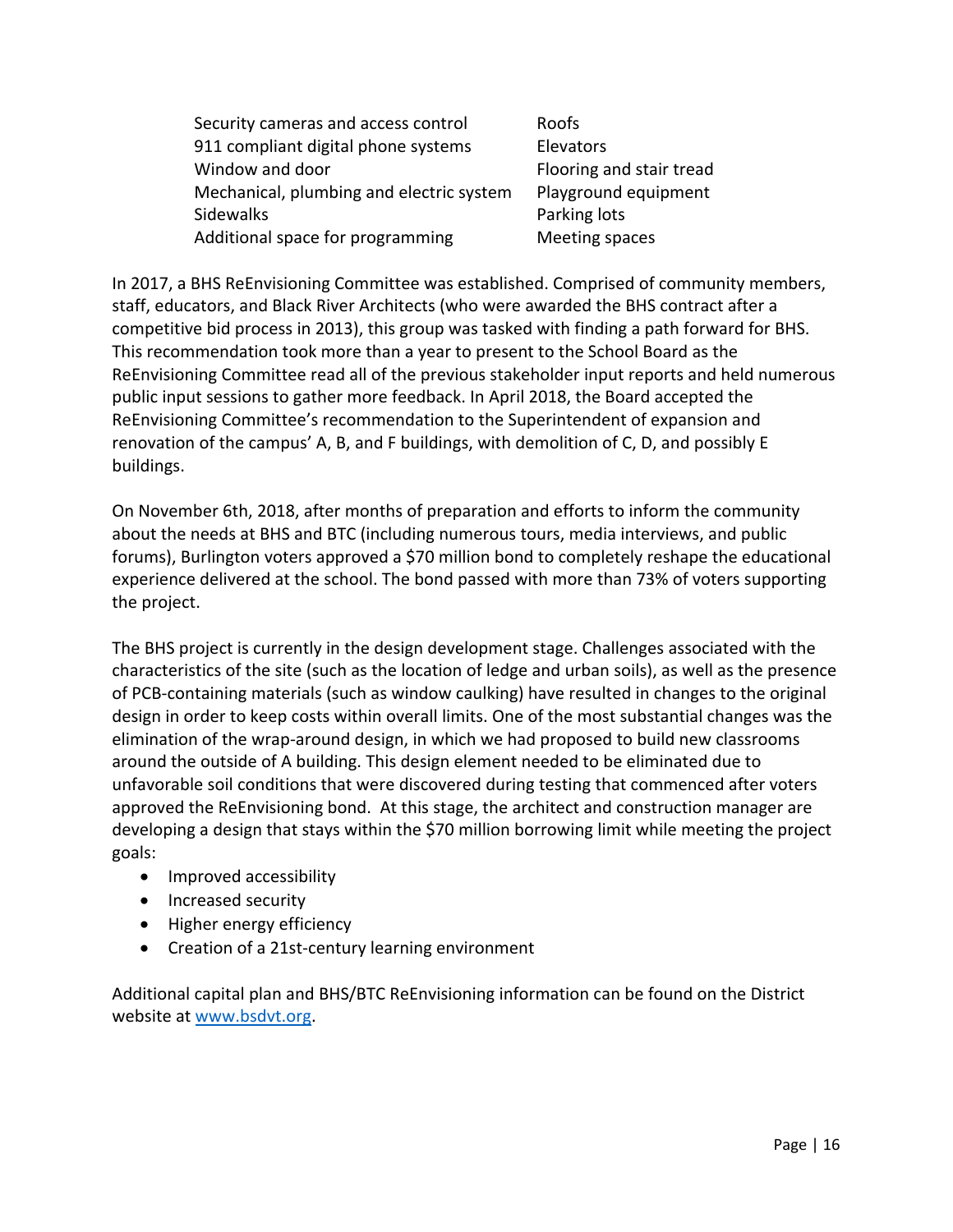# Frequently Asked Questions

## **What do the numbers in the ballot question mean?**

In 2015, Vermont law changed the format of the ballot question. The new format provides the voters with a variety of information.

*expenditure of \$95,105,000* – This information reflects the total estimated expenditures of the Burlington School District, after deducting estimated capital project expenditures and enterprise fund expenditures (such as Food Service). This figure is an estimate because BSD receives federal, state and private grant awards every year. During the budget development process, the availability and magnitude of these awards is not known; therefore, an estimate is required. If more grant funds become available, the total budget will increase; if less grant funds are awarded, the total budget will decrease.

*education spending of \$17,069.06 per equalized pupil* – This is the amount of money BSD spends per equalized pupil (see "What are equalized pupils and why do they matter?" below) that is directly supported by education taxes. All else constant, high Education Spending per Equalized Pupil results in higher taxes, and lower Education Spending per Equalized Pupil results in lower taxes. Note that this figure does not include spending that is the result of grants or other special revenues because those revenues do not impact tax rates.

*spending per equalized pupil is 0.89% higher than spending for the current year* – This is a comparison of the proposed Education Spending per equalized pupil to the current level of spending. When this figure increases, it puts upward pressure on the tax rate.

## **If spending is going up 3.9%, why is the projected property tax rate going up 6.88%?**

The property tax rate increase is a function of spending choices, as well as other variables, so a school district's spending increase rarely matches the property tax rate increase. Even though the total budget is increasing 3.9%, a large portion of that spending increase is achieved through the use of surplus funds (as opposed to new tax revenues), which helps to control tax increases. The fact that spending per equalized pupil is expected to increase at just 0.88% also helps lower the tax impact. However, these changes are offset by a decrease in the Dollar Yield, which is another variable that impacts tax rates; in this case, the decrease in the Dollar Yield puts upward pressure on the tax rate. Finally, Burlington's Common Level of Appraisal (CLA) decreased, which puts more upward pressure on the tax rate. When taken together, these various inputs produce the estimated 6.88% property tax rate increase. A detailed breakdown is available in the Understanding the Property Tax Formula section of this document.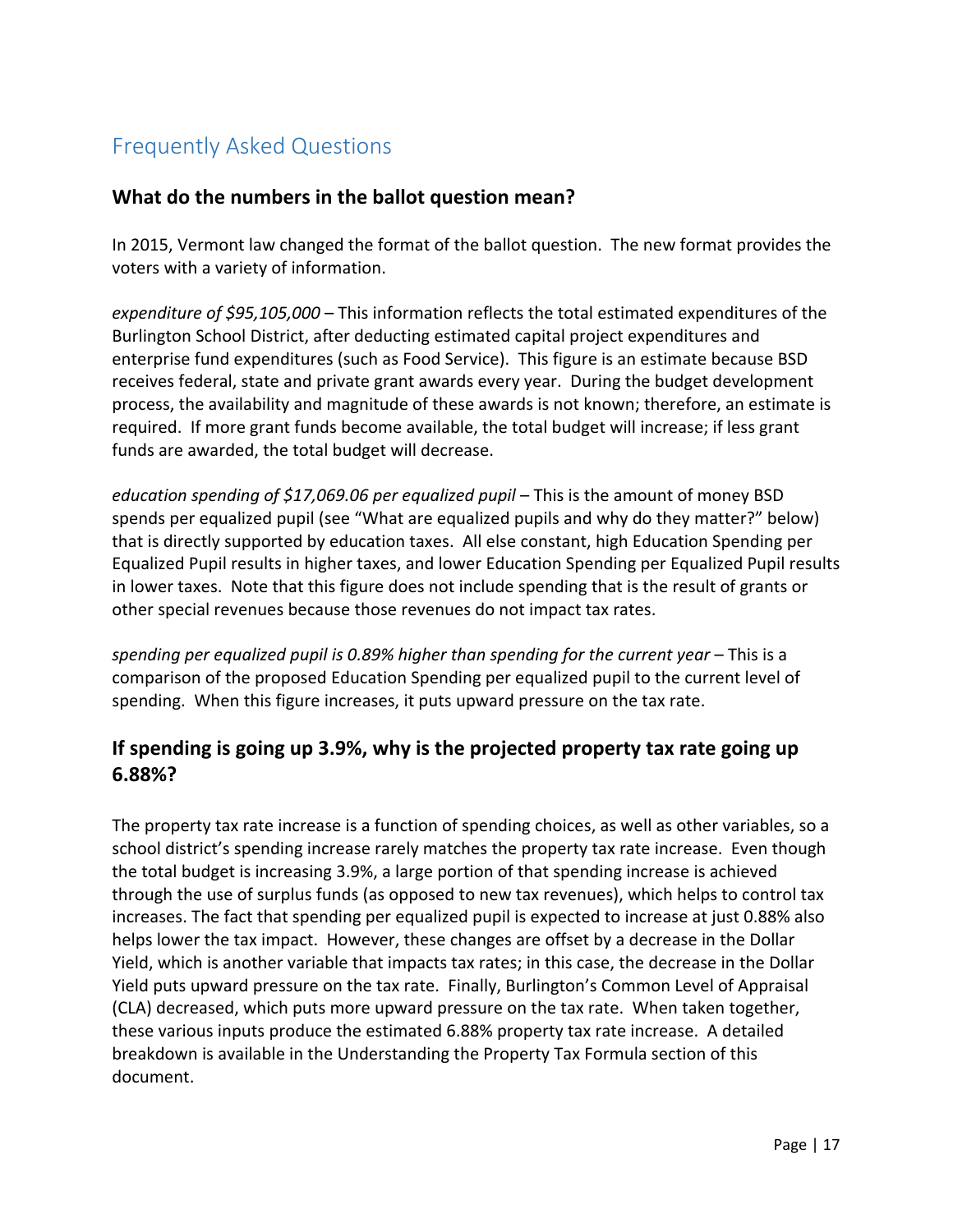See the question "What is the impact of the Common Level of Appraisal on education property tax rates?" for more information on the CLA.

## **What are equalized pupils and why do they matter?**

Equalized pupils are a weighted measure of enrollment determined by the State of Vermont. This count has a direct role in the calculation of tax rates because the State of Vermont divides the amount of Education Fund revenue a district requests by the number of equalized pupils in the district to generate a figure called Education Spending per Equalized Pupil. When the amount of Education Spending per Equalized Pupil increases, it puts upward pressure on tax rates. The Agency of Education calculates equalized pupils using a two-year enrollment average that is weighted for students by grade level, poverty, and primary language. This year, although BSD is expected to have about 3,300 students enrolled, the Agency of Education will consider the number of equalized pupils to be over 4,000 for tax purposes. Visit https://www.bsdvt.org/district/district-overview/ to see BSD's student demographics.

| Five Year Equalized Pupil Count History |             |                  |             |                  |                  |
|-----------------------------------------|-------------|------------------|-------------|------------------|------------------|
| FY18                                    | <b>FY19</b> | FY <sub>20</sub> | <b>FY21</b> | FY <sub>22</sub> | Change from FY18 |
| 4,101.18                                | 4.099.67    | 4.082.65         | 4.031.59    | 4.036.27         | $-1.58\%$        |

## **What is the impact of the Common Level of Appraisal on education property tax rates?**

The Common Level of Appraisal (CLA) is a measure of the degree to which Burlington's *assessed* property values differ from *market* values. Because education taxes are a state tax, not a local tax, the State of Vermont applies a CLA adjustment to ensure that taxpayers with homesteads of the same *market* value are taxed on that value, even if their local municipality has a different *assessed* value. In Burlington's case, the estimated Common Level of Appraisal is just 72.12%. This means that property in Burlington is, in aggregate, assessed at only an estimated 72.12% of market value. Consequently, the State adjusts Burlington's tax rate UP significantly to make up for the under‐valued property.

Application of the CLA makes it difficult to compare actual homestead tax rates among communities. Two communities that would otherwise have the same tax rate can differ simply because one community's property values are more closely reflective of actual market values. In order to control for this variable, which does not reflect any action or spending decision by a school district, it is useful to compare equalized tax rates; doing so controls for the distortion cause by different CLAs and is a better tool to see the connection between Spending per Equalized Pupil and tax rates.

One of the challenges Burlington has faced is that its CLA figure continues to decline as property values in the community become further removed from market values. As a result,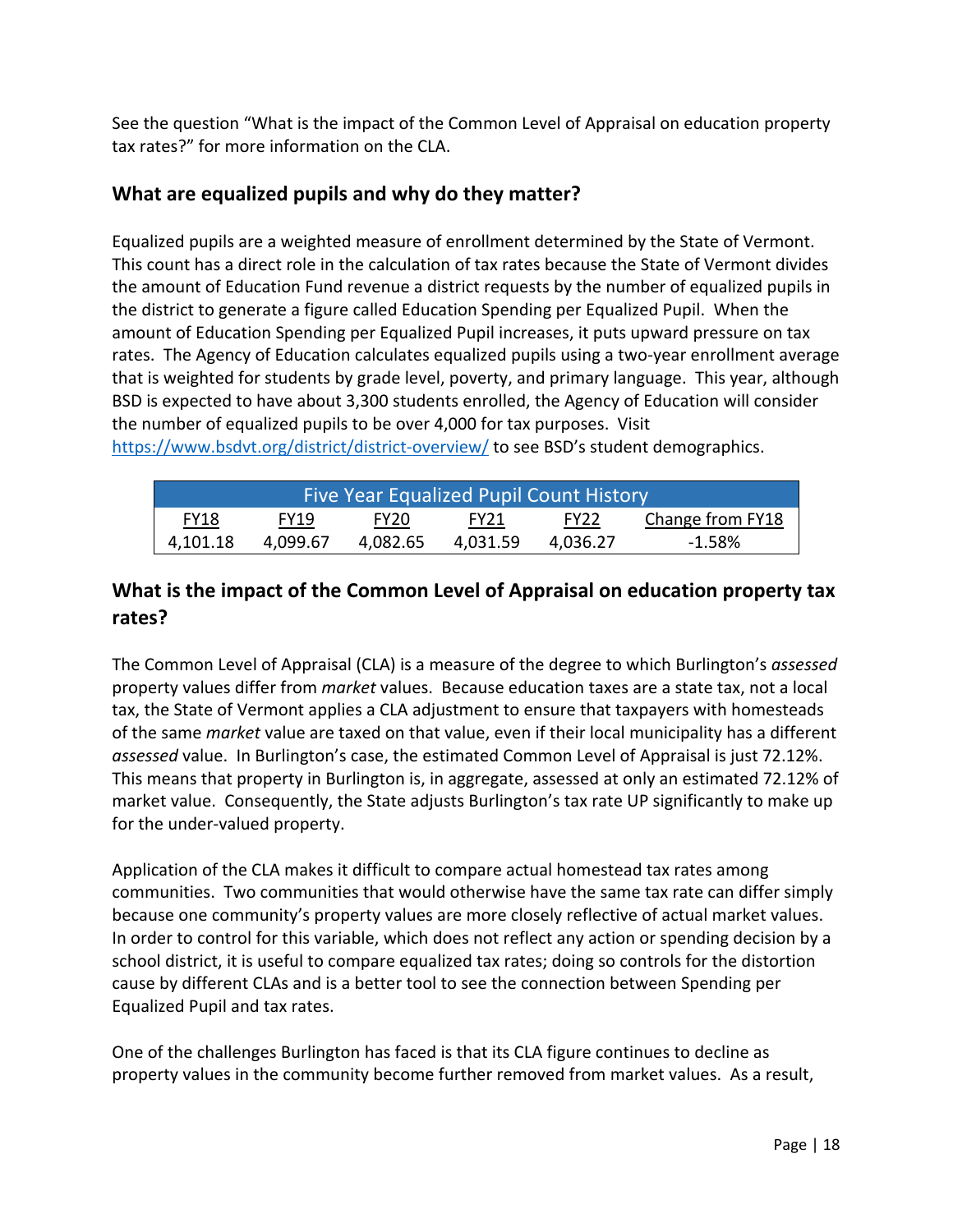Burlington residents are facing a steeper CLA adjustment (and thus tax increase associated with the school budget) than neighboring communities.

To illustrate the impact of the CLA adjustment on actual tax rates, the chart below juxtaposes the Actual Homestead Tax Rate that appears on property tax bill with the Equalized Homestead Tax Rate that controls for variations in the CLA.

| <b>Fiscal Year</b>               | <b>Equalized Tax Rate Increase</b> | <b>Actual Homestead Tax Rate Increase</b> |  |
|----------------------------------|------------------------------------|-------------------------------------------|--|
| <b>FY18</b>                      | 1.28%                              | 3.86%                                     |  |
| <b>FY19</b>                      | 0.21%                              | 3.32%                                     |  |
| <b>FY20</b>                      | 1.71%                              | 4.71%                                     |  |
| <b>FY21</b>                      | 2.30%                              | 6.24%                                     |  |
| <b>FY22</b>                      | 3.08%                              | 6.88%                                     |  |
| Note: FY22 figures are estimates |                                    |                                           |  |

This chart demonstrates that in recent years, a substantial portion of the actual tax rate increase experienced by Burlington homeowners has been driven by the fact that Burlington property values are not assessed at market rates. If Burlington's property were assessed at market rates (a CLA of 100%), the FY22 proposed budget would result in a substantial decrease in the tax rate. However, it is important to note that since property values would increase as a result of the updated assessment process, actual tax bills would not necessarily decrease.

## **What is the history of budget and tax rate changes?**

| <b>Fiscal Year</b>                                                    | <b>Budget Request</b> | <b>Spending Change</b> | <b>Tax Rate</b> | <b>Tax Rate Change</b> |
|-----------------------------------------------------------------------|-----------------------|------------------------|-----------------|------------------------|
| <b>FY18</b>                                                           | \$85,544,586          | 1.84%                  | \$1.7903        | 3.86%                  |
| <b>FY19</b>                                                           | \$84,997,349          | $-0.64%$               | \$1.8498        | 3.32%                  |
| <b>FY20</b>                                                           | \$88,706,132          | 4.36%                  | \$1.9368        | 4.71%                  |
| <b>FY21</b>                                                           | \$91,525,288          | 3.18%                  | \$2.0576        | 6.24%                  |
| <b>FY22</b>                                                           | \$95,105,000          | 3.91%                  | \$2.1990        | 6.88%                  |
| 5 Year Average                                                        |                       | 2.50%                  |                 | 5.00%                  |
| FY22 tax estimates are subject to change by state legislative action. |                       |                        |                 |                        |

## **How does Burlington's Education Property Tax rate compare to neighboring towns?**

One of the challenges created by Vermont's unique education property tax system is comparing tax rates to other school districts. The difficulty arises from the fact that cities and towns assess their properties at different times, creating a divergence between assessed values and market values. The Common Level of Appraisal (CLA) is used to correct for this occurrence (for more information on the CLA, see "What is the impact of the Common Level of Appraisal on education property tax rates?"). To compare education property taxes, it is necessary to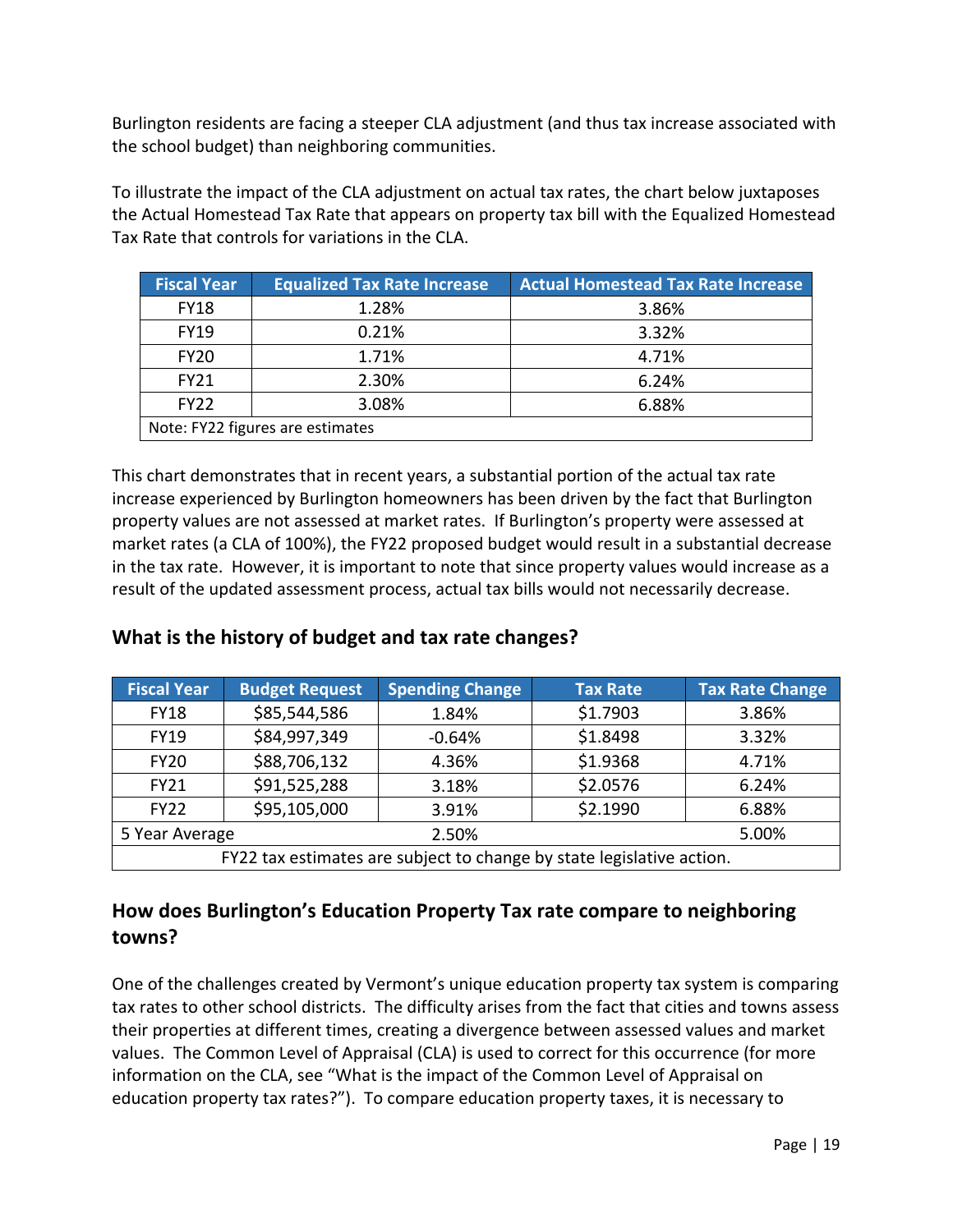control for the impact of the CLA adjustment by backing out the increase/decrease resulting from the CLA adjustment, thereby allowing for the comparison of Equalized Education Property Tax Rates. The following comparison relies on tax rates for the current year (Fiscal Year 2021) since comparative information for FY22 is not readily available until all towns have set their FY22 school budgets. In the chart, the tax rates (including Burlington's \$1.5859 tax rate) reflect equalized tax rates before the application of the CLA.



Note: The chart compares rates for the current year, not the proposed budget year (FY21,) because the data for FY22 is not yet available.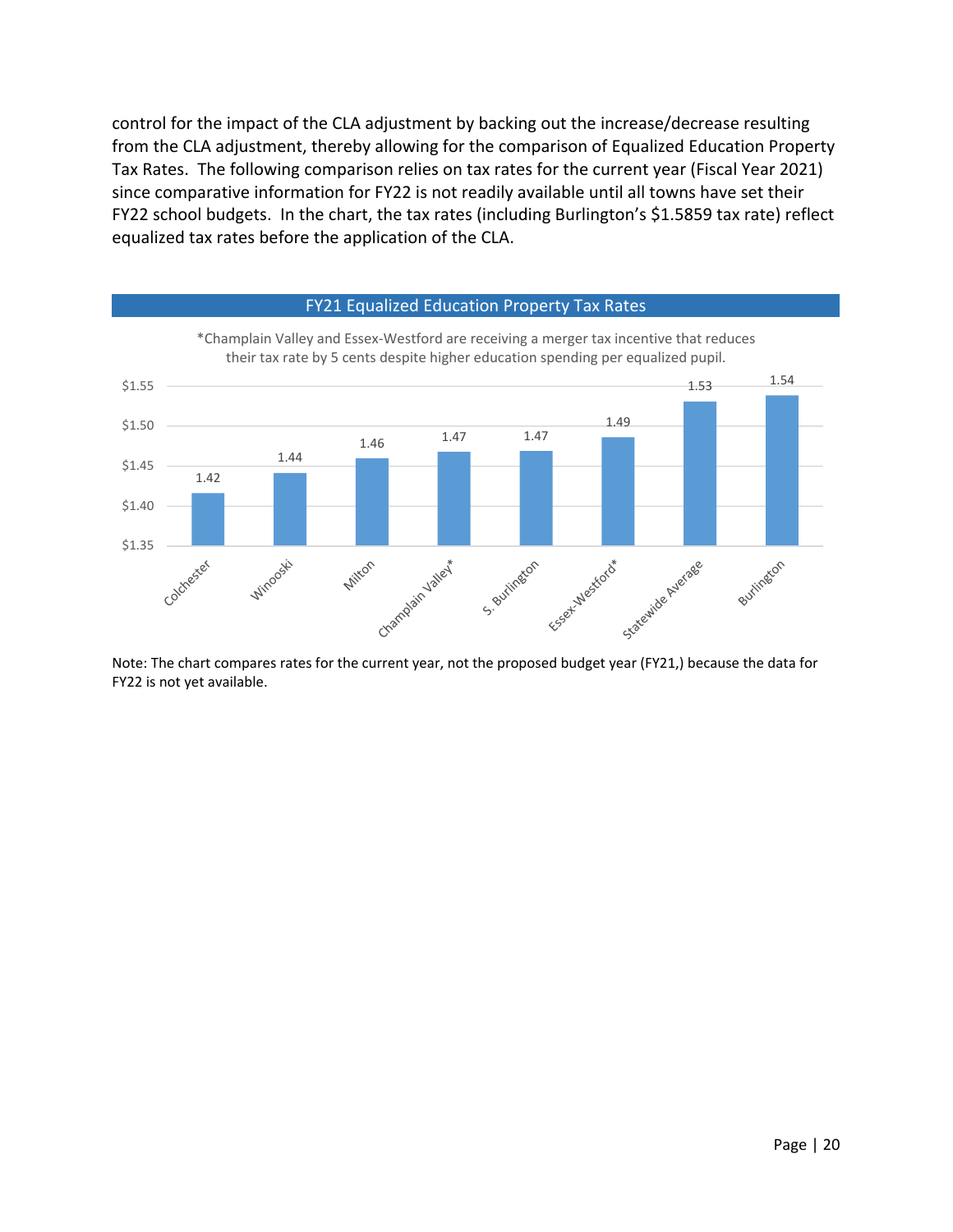## Budget Summary Data

The following two tables present FY22 budget summary data. The first table reflects spending on the basis of object code, that is, the type of goods or services being purchased. The second table reflects spending on the basis of functional area, that is, the general purpose of the expenditure.

## Budget Summary by Object Code

| <b>BUDGET SUMMARY BY OBJECT</b> |                    |                      |            |  |
|---------------------------------|--------------------|----------------------|------------|--|
| <b>Row Labels</b>               | <b>FY21 Budget</b> | <b>FY22 Proposed</b> | Change     |  |
| 5111 TEACHERS                   | 32,071,945         | 32,687,224           | 615,279    |  |
| 5121 PARAEDUCATOR               | 3,803,876          | 3,870,978            | 67,102     |  |
| 5131 SUBSTITUTES                | 705,299            | 722,566              | 17,267     |  |
| 5141 ADMINISTRATION             | 3,213,846          | 3,204,500            | $-9,346$   |  |
| 5161 CLERICAL                   | 1,354,383          | 1,371,100            | 16,717     |  |
| 5171 TECHNICAL/PROFESSNL STFF   | 3,330,365          | 3,947,121            | 616,756    |  |
| 5172 TECH & PROF - MAINTENANCE  | 694,028            | 711,379              | 17,351     |  |
| 5173 TECH & PROF - LIAISONS     | 284,681            | 408,386              | 123,705    |  |
| 5174 TECH & PROF - COACHES      | 371,582            | 380,872              | 9,290      |  |
| 5175 TECH & PROF - TUTORS       | 97,970             | 68,944               | $-29,026$  |  |
| 5182 NON-CLER GEN - CUSTODIAN   | 1,601,818          | 1,641,863            | 40,045     |  |
| 5183 NON-CLER GEN - DRIVER      | 483,337            | 495,420              | 12,083     |  |
| 5184 NON-CLER GEN - FOOD SVC    | 0                  | 0                    | 0          |  |
| 5192 OVERTIME                   | 229,572            | 235,315              | 5,743      |  |
| 5193 STIPENDS                   | 345,520            | 205,039              | $-140,481$ |  |
| 5194 TEMPORARY EMPLOYEES        | 1,042,425          | 1,242,465            | 200,040    |  |
| 5195 COMPENSATED LEAVE          | 346,130            | 354,783              | 8,653      |  |
| 5211 HEALTH INSURANCE           | 6,935,349          | 7,815,661            | 880,312    |  |
| 5218 HSA                        | 0                  | 0                    | 0          |  |
| 5219 HRA                        | 1,635,026          | 1,082,354            | $-552,672$ |  |
| <b>5220 FICA</b>                | 3,958,762          | 3,982,833            | 24,071     |  |
| 5232 VSTRS--OPEB                | 136,701            | 148,944              | 12,243     |  |
| 5233 VSTRS--PENSION PAYMENTS    | 268,800            | 180,450              | $-88,350$  |  |
| 5235 CITY RETIREMENT PENSION    | 1,057,419          | 1,073,492            | 16,073     |  |
| 5251 TUITION REIMBURSEMENT      | 328,050            | 310,251              | $-17,800$  |  |
| 5261 UNEMPLOYMENT COMPENSATION  | 55,000             | 55,000               | 0          |  |
| 5271 WORKERS COMPENSATION       | 551,752            | 592,626              | 40,874     |  |
| 5281 DENTAL                     | 495,736            | 490,383              | $-5,353$   |  |
| <b>5292 LIFE</b>                | 86,473             | 85,554               | $-919$     |  |
| 5295 CASH IN LIEU               | 471,614            | 513,752              | 42,138     |  |
| 5296 CATAMOUNT HEALTH FEES      | 25,000             | 0                    | $-25,000$  |  |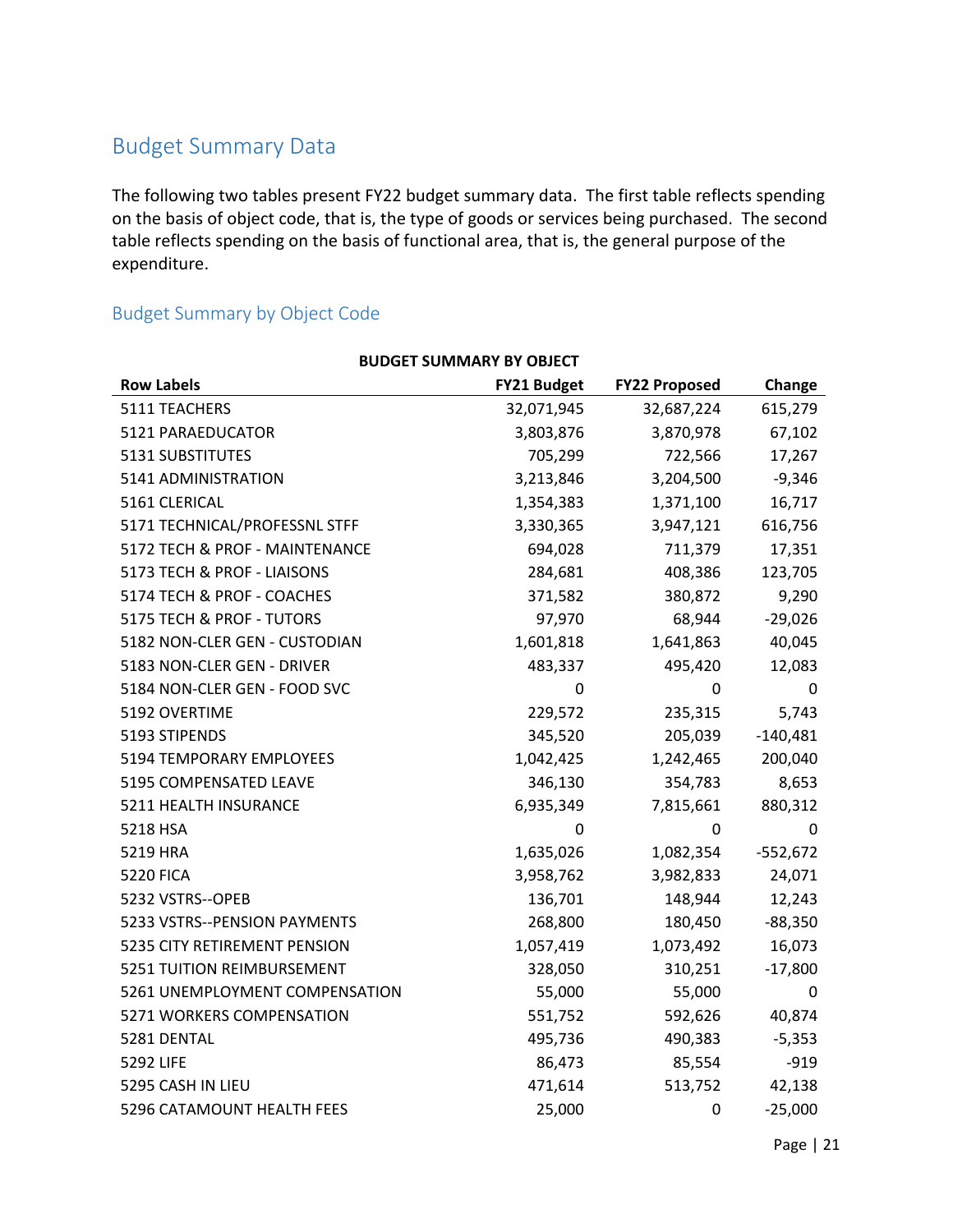#### **BUDGET SUMMARY BY OBJECT**

| <b>Row Labels</b>              | <b>FY21 Budget</b> | <b>FY22 Proposed</b> | Change       |
|--------------------------------|--------------------|----------------------|--------------|
| 5311 OFFICIAL/ADMIN SERVICES   | 149,724            | 212,588              | 62,864       |
| 5321 PROFESSIONAL EDU SERVICES | 6,480,909          | 6,566,049            | 85,140       |
| 5322 KELLY SUB SERVICES        | 463,245            | 463,245              | 0            |
| 5331 EMP TRAINING/DEVELOP      | 116,493            | 58,444               | $-58,049$    |
| 5341 OTHER PROFESSNL SERVICES  | 358,253            | 350,788              | $-7,465$     |
| 5342 AUDITING SERVICES         | 29,500             | 39,500               | 10,000       |
| 5352 OTHER TECHNICAL SERVICES  | 4,350              | 15,300               | 10,950       |
| 5411 UTILITY SERVICES          | 141,266            | 204,090              | 62,824       |
| 5423 CUSTODIAL SERVICES        | 20,500             | 20,500               | 0            |
| 5424 LANDSCAPING/LAWN CARE     | 40,872             | 40,872               | 0            |
| 5425 TRASH & RECYCLING         | 169,136            | 168,767              | $-369$       |
| 5431 NONTECHNLGY REPAIR/MAINT  | 924,935            | 919,608              | $-5,327$     |
| 5432 TECHNLGY REPAIR/MAINT     | 8,656              | 8,656                | 0            |
| 5441 RENTALS-LAND/BUILDINGS    | 116,920            | 1,790,142            | 1,673,222    |
| 5442 RENTALS-EQUIPMNT/VEHICLES | 59,051             | 55,685               | $-3,366$     |
| 5451 CONSTRUCTION SERVICES     | 43,934             | 0                    | $-43,934$    |
| 5490 OTHER PURCH PROPERTY SERV | 0                  | 0                    | 0            |
| 5511 STU TRANS FRM PUB VT LEA  | 39,543             | 41,520               | 1,977        |
| 5519 STU TRANS FRM OTHER       | 554,900            | 597,467              | 42,567       |
| 5521 INSURANCE (NOT EMP BEN)   | 318,296            | 333,315              | 15,019       |
| 5531 COMMUNICATIONS            | 40,080             | 40,024               | $-56$        |
| 5532 INTERNET                  | 4,097              | 10,000               | 5,903        |
| 5533 POSTAGE                   | 50,400             | 52,460               | 2,060        |
| 5534 Natural Gas               | 167,449            | 30,000               | $-137,449$   |
| 5534 TELEPHONE AND VOICE       | 46,418             | 169,408              | 122,990      |
| 5541 ADVERTISING               | 41,549             | 36,769               | $-4,780$     |
| 5551 PRINTING AND BINDING      | 15,320             | 53,294               | 37,974       |
| 5561 TUITN TO VT LEA           | 1,935,858          | 15,320               | $-1,920,538$ |
| 5562 TUITN TO PRIV VT LEAS     | 811,756            | 1,935,858            | 1,124,102    |
| 5566 TUITN TO VC-ON BEHALF     | 797,923            | 828,304              | 30,381       |
| 5567 TUITN TO VC               | 0                  | 799,236              | 799,236      |
| 5581 TRAVEL                    | 197,047            | 136,769              | $-60,278$    |
| 5611 GENERAL SUPPLIES          | 2,157,052          | 2,146,307            | $-10,745$    |
| 5621 NATURAL GAS               | 265,913            | 303,684              | 37,771       |
| 5622 ELECTRICITY               | 706,510            | 984,210              | 277,700      |
| 5623 BOTTLED GAS               | 5,125              | 5,125                | 0            |
| 5626 GASOLINE                  | 76,377             | 71,363               | $-5,014$     |
| 5627 WOOD CHIPS/PELLETS        | 82,400             | 82,400               | 0            |
| <b>5629 OTHER</b>              | 7,675              | 7,175                | $-500$       |
| 5631 FOOD                      | 0                  | 0                    | 0            |
| 5641 BOOKS AND PERIODICALS     | 207,623            | 193,935              | $-13,688$    |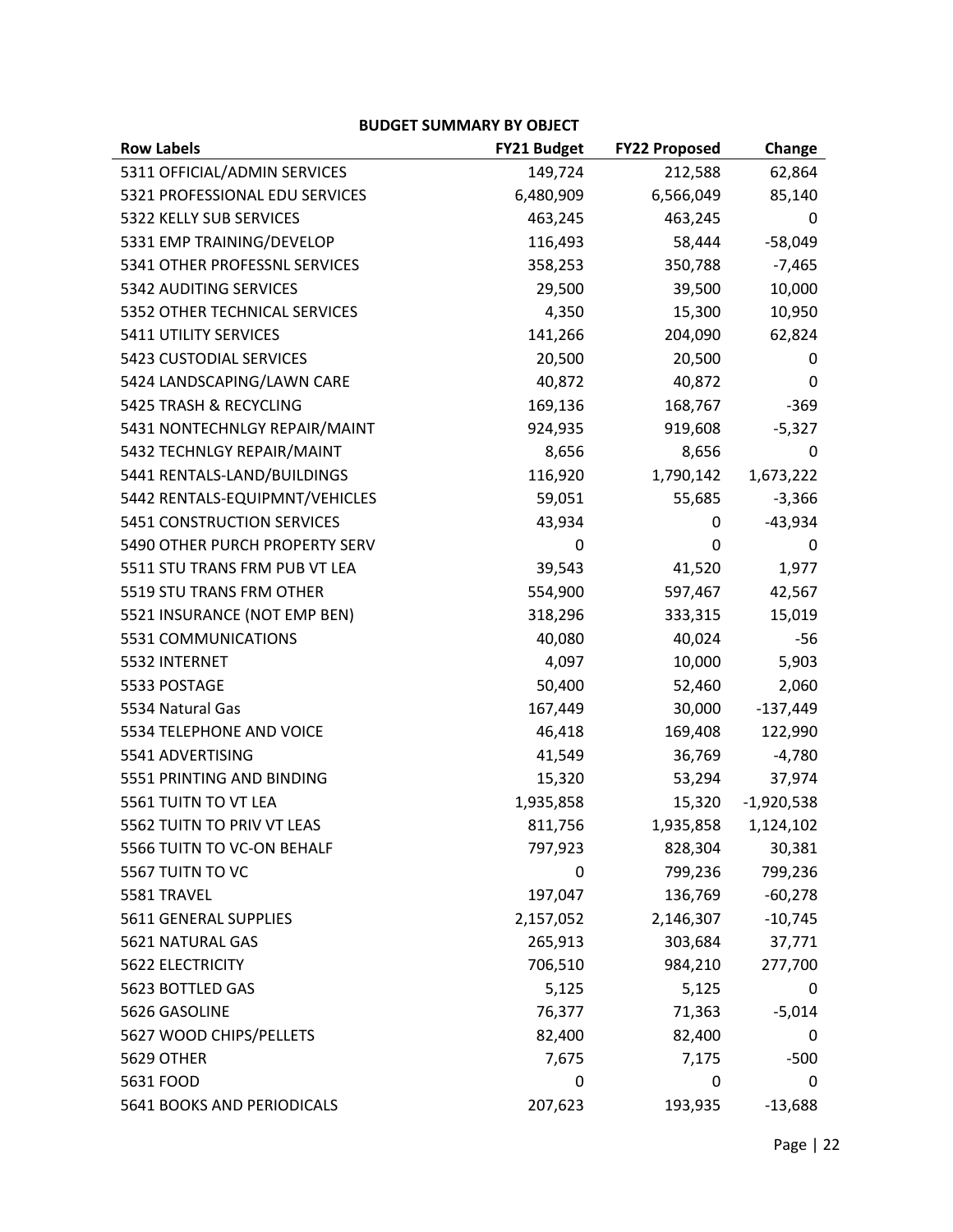| <b>BUDGET SUMMARY BY OBJECT</b> |                    |                      |            |  |
|---------------------------------|--------------------|----------------------|------------|--|
| <b>Row Labels</b>               | <b>FY21 Budget</b> | <b>FY22 Proposed</b> | Change     |  |
| 5651 SUPPLIES-TECH RELATED      | 364,673            | 427,407              | 62,734     |  |
| 5731 MACHINERY                  | 61,500             | 71,300               | 9,800      |  |
| 5732 VEHICLES                   | 30,750             | 30,750               | 0          |  |
| 5733 FURNITURE AND FIXTURES     | 10,250             | 10,250               | 0          |  |
| 5734 TECH RELATED HARDWARE      | 0                  | 0                    | $\Omega$   |  |
| 5739 OTHER EQUIPMENT            | 0                  | 9,000                | 9,000      |  |
| 5811 DUES AND FEES - STAFF      | 175,326            | 139,819              | $-35,507$  |  |
| 5812 DUES AND FEES - STUDENTS   | 62,752             | 63,051               | 299        |  |
| 5831 REDEMPTION OF PRINCIPAL    | 2,295,000          | 2,475,000            | 180,000    |  |
| 5832 INTEREST ON LT DEBT        | 2,612,326          | 2,483,658            | $-128,668$ |  |
| 5833 BOND ISSUANCE/OTHER DEBT   | 20,000             | 20,000               | 0          |  |
| 5897 PY EXP ADJ                 | 0                  | 0                    | 0          |  |
| 5898 BANK PENALTIES AND FEES    | 20,000             | 20,000               | $\Omega$   |  |
| 5899 MISC EXPENDITURES - OTHER  | 18,197             | 8,125                | $-10,072$  |  |
| 5913 TRANSFER OF INDIRECTS      | 15,000             | 2,209                | $-12,791$  |  |
| 5919 FUND TRANSFER OUT - OTHER  | 1,700,000          | 1,335,000            | $-365,000$ |  |
| Contingency                     | 500,000            | 342,000              | $-158,000$ |  |
| <b>Grand Total</b>              | 91,525,288         | 95,105,000           | 3,579,712  |  |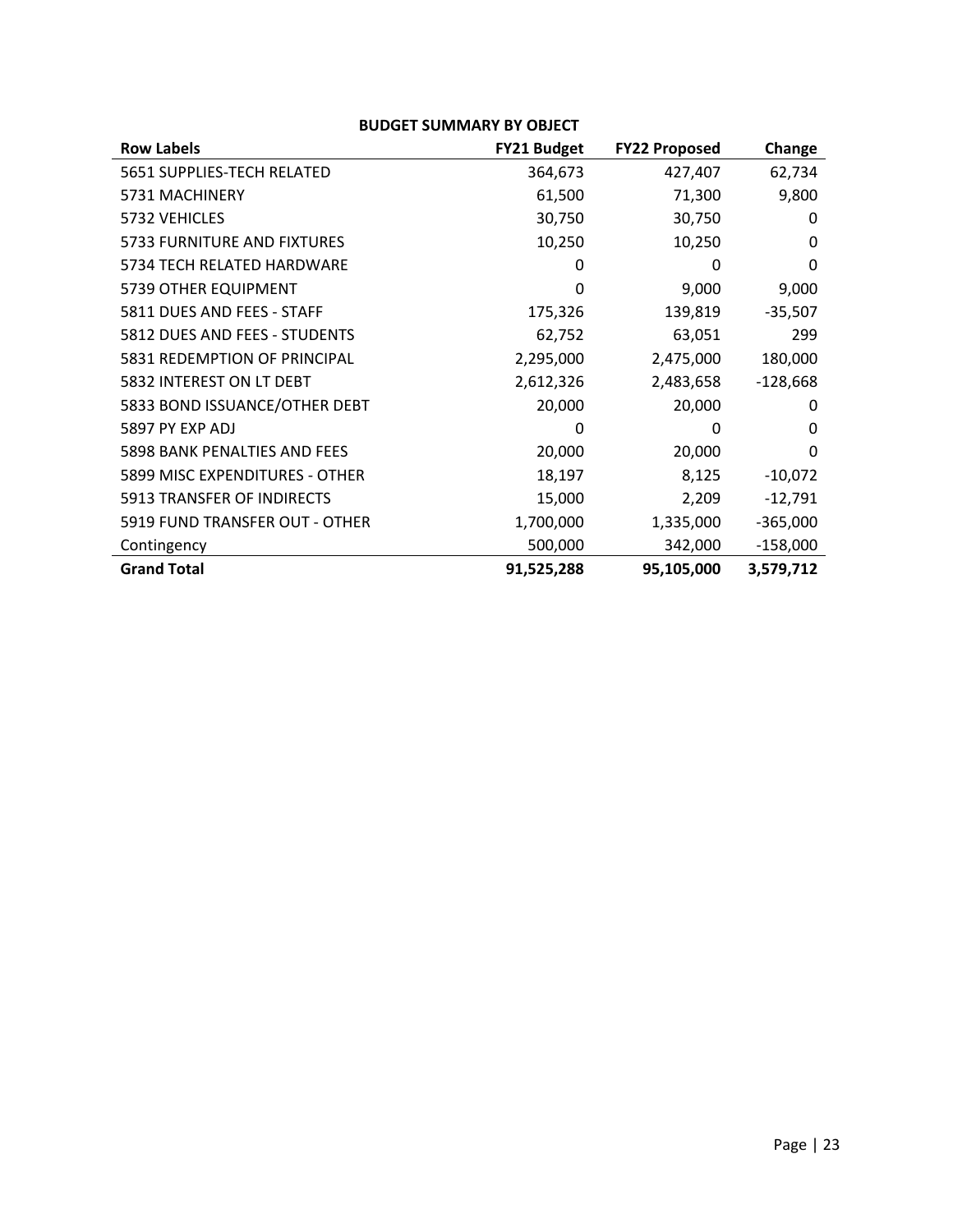## Budget Summary by Function

| <b>BUDGET SUMMARY BY FUNCTION</b> |             |                      |            |
|-----------------------------------|-------------|----------------------|------------|
| <b>Row Labels</b>                 | FY21 Budget | <b>FY22 Proposed</b> | Change     |
| 1101 DIRECT INSTRUCTION           | 35,322,414  | 37,901,568           | 2,579,154  |
| 1101 PROP SHARE - DIR INSTRUCT    | 17,104      | 17,463               | 359        |
| 1201 SPECIAL EDUCATION            | 15,758,122  | 16,054,833           | 296,711    |
| 1301 VOCATIONAL EDUCATION         | 2,287,283   | 2,058,582            | $-228,701$ |
| 1401 ATHLETICS                    | 756,090     | 772,484              | 16,394     |
| 1501 CO-CURRICULAR                | 155,615     | 159,064              | 3,449      |
| 1601 ADULT EDUCATION              | 43,549      | 38,679               | $-4,870$   |
| 2110 ATTEND/SOCIALWORK SERV       | 1,783,569   | 1,657,089            | $-126,480$ |
| 2120 GUIDANCE SERVICES            | 1,997,186   | 2,042,991            | 45,805     |
| 2131 HEALTH SERVICES              | 1,106,164   | 1,160,495            | 54,331     |
| 2140 PSYCHOLOGICAL SERVICES       | 848,883     | 917,616              | 68,733     |
| 2150 SPEECH PATH & AUD SERV       | 481         | 481                  | 0          |
| 2151 SPCH PATHLGY/AUDILGY SERV    | 1,671,185   | 1,741,313            | 70,128     |
| 2160 OCCUPATIONAL THERAPY         | 263,409     | 262,363              | $-1,046$   |
| 2170 PHYSICAL THERAPY             | 116,517     | 110,445              | $-6,072$   |
| 2190 OTHR SPRT SVCS - STUDENTS    | 253,743     | 321,387              | 67,644     |
| 2212 INSTRUCT/CURRICULMDEVELOP    | 9,547       | 6,920                | $-2,627$   |
| 2213 INSTRUCT STAFF TRAIN         | 2,892,931   | 2,733,981            | $-158,951$ |
| 2219 INSTRUCTION IMPROVEMENT      | 16,500      | 16,500               | 0          |
| 2220 LIBRARY/MEDIA SERVICES       | 1,371,100   | 1,412,773            | 41,673     |
| 2230 TECHNOLOGY FR INSTRUCT       | 903,919     | 857,169              | $-46,750$  |
| 2290 OTHR SUPP SRV-INSTRCT STF    | 43,052      | 43,180               | 128        |
| 2311 BOARD OF EDUCATION           | 41,651      | 40,991               | $-660$     |
| 2314 AUDIT                        | 29,500      | 39,500               | 10,000     |
| 2315 LEGAL SERVICES               | 232,125     | 205,425              | $-26,700$  |
| 2320 EXEC ADMIN                   | 415,734     | 496,942              | 81,208     |
| 2410 OFFICE OF THE PRINCIPAL      | 3,235,923   | 3,321,150            | 85,227     |
| 2490 OTHR SUPP SERV-SCHL ADMI     | 363,552     | 367,567              | 4,015      |
| 2490 OTHR SUPP SERV-SCHL ADMIN    | 507,967     | 437,261              | $-70,706$  |
| 2495 ADMIN OF GRANTS              | 278,643     | 483,568              | 204,925    |
| 2510 FISCAL SERVICES              | 789,824     | 776,581              | $-13,243$  |
| 2560 PUBLIC INFORMATION SVC       | 83,315      | 85,540               | 2,225      |
| 2570 PERSONNEL SERVICES           | 805,560     | 876,499              | 70,939     |
| 2580 ADMIN. TECHNOLOGY SVC        | 375,674     | 391,484              | 15,810     |
| 2590 OTHR SUP SVCS - CTNRL SVC    | 0           | 167,582              | 167,582    |
| 2610 OPERATION OF BUILDINGS       | 998,116     | 1,450,186            | 452,070    |
| 2620 MAINTENANCE OF BUILDINGS     | 5,854,624   | 6,296,668            | 442,044    |
| 2630 CARE & UPKEEP OF GROUNDS     | 153,622     | 143,622              | $-10,000$  |
| 2640 CARE/UPKEEP OF EQUIPMENT     | 202,565     | 200,041              | $-2,524$   |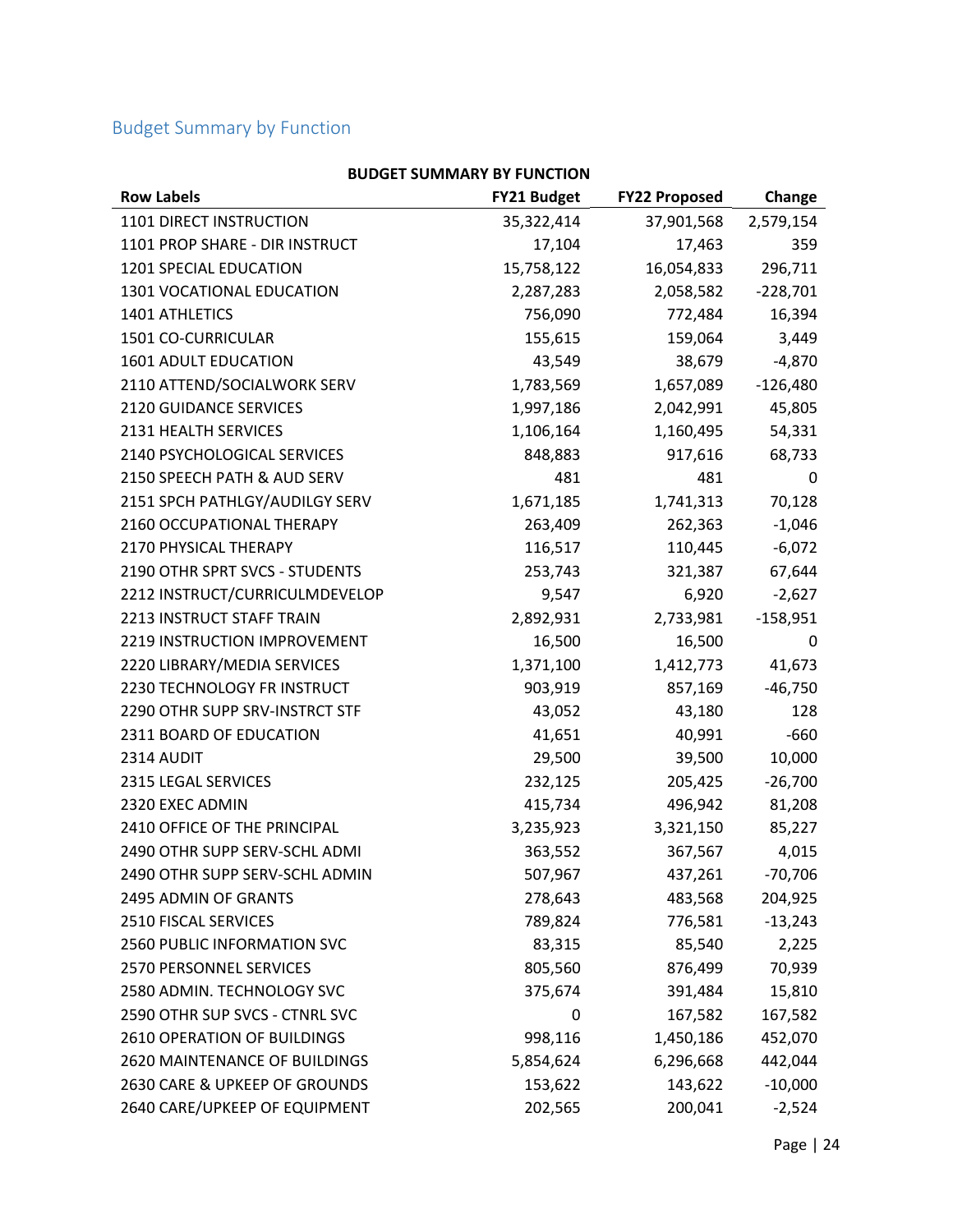| <b>DUDULI SUIVIIVIANI DI FUNCITUN</b> |                    |                      |            |
|---------------------------------------|--------------------|----------------------|------------|
| <b>Row Labels</b>                     | <b>FY21 Budget</b> | <b>FY22 Proposed</b> | Change     |
| 2660 SECURITY                         | 34,411             | 35,227               | 816        |
| 2711 RESIDENT STUDENTS                | 1,220,853          | 1,271,348            | 50,495     |
| 2713 TECH ED TRANSPORTATION           | 0                  | 0                    | 0          |
| 2715 FIELD TRIPS-EDU RELATED          | 52,218             | 68,851               | 16,633     |
| 2716 EXTRA/CO-CURR TRANSPORT          | 138,486            | 129,030              | $-9,456$   |
| <b>2720 MONITORING SERVICES</b>       | 8,041              | 0                    | $-8,041$   |
| 2730 VEHICLE SERV/MAINT               | 76,959             | 61,959               | $-15,000$  |
| <b>2901 OTHER SUPPORT SERVICES</b>    | 552,052            | 538,523              | $-13,529$  |
| 2999 FAMILY ENGAGEMENT                | 218,000            | 210,034              | $-7,966$   |
| <b>2999 PARENT ENGAGEMENT</b>         | 15,000             | 15,138               | 138        |
| 4300 ARCHITECT/ENGINEERING            | 51,250             | 51,250               | 0          |
| <b>4700 BUILDING IMPROVEMENTS</b>     | 43,934             | 0                    | $-43,934$  |
| 5020 DEBT SERV-CAP CONSTRUCT          | 4,927,326          | 4,978,658            | 51,332     |
| 5210 ADJUSTMENT TO PRIOR YEAR         | 0                  | 0                    | 0          |
| 5390 FUND TRANSFERS                   | 1,700,000          | 1,335,000            | $-365,000$ |
| Contingency                           | 500,000            | 342,000              | $-158,000$ |
| <b>Grand Total</b>                    | 91,525,288         | 95,105,000           | 3,579,712  |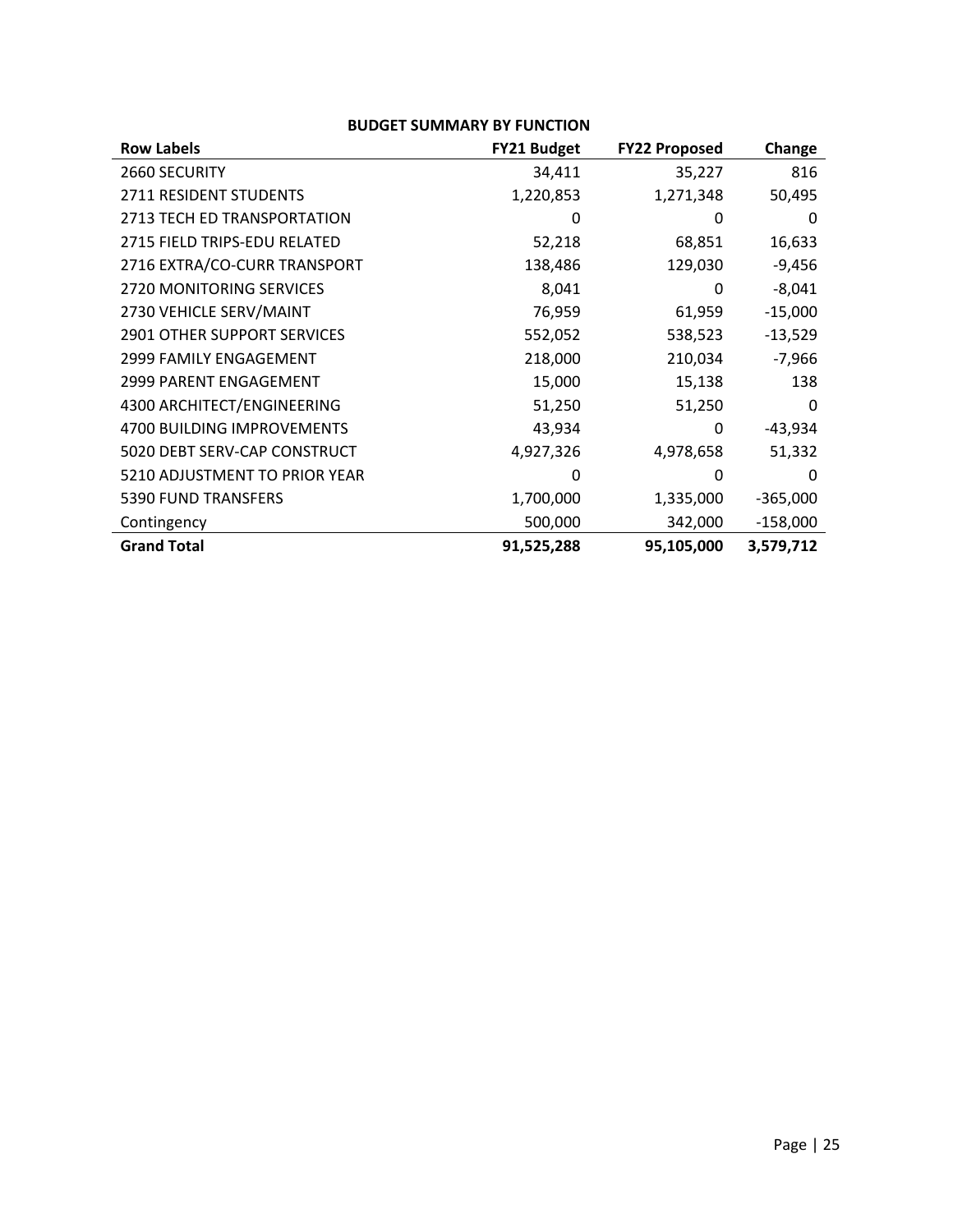# Line Item Budget

| <b>Row Labels</b>              | <b>FY21 Budget</b> | <b>FY22 Proposed</b> | Change      |
|--------------------------------|--------------------|----------------------|-------------|
| 1101 DIRECT INSTRUCTION        | 32,384,063         | 34,407,455           | 2,023,392   |
| 5111 TEACHERS                  | 20,085,053         | 20,687,607           | 602,554     |
| 5121 PARAEDUCATOR              | 486,106            | 493,260              | 7,154       |
| 5131 SUBSTITUTES               | 473,108            | 484,922              | 11,814      |
| 5171 TECHNICAL/PROFESSNL STFF  | 208,447            | 182,221              | $-26,226$   |
| 5173 TECH & PROF - LIAISONS    | 515                | 528                  | 13          |
| 5175 TECH & PROF - TUTORS      | 24,474             | 25,085               | 611         |
| 5192 OVERTIME                  | 472                | 484                  | 12          |
| 5193 STIPENDS                  | 14,200             | 18,245               | 4,045       |
| 5194 TEMPORARY EMPLOYEES       | 163,958            | 158,571              | $-5,387$    |
| 5195 COMPENSATED LEAVE         | 0                  | 0                    | 0           |
| 5211 HEALTH INSURANCE          | 3,068,580          | 3,576,922            | 508,342     |
| 5218 HSA                       | 0                  | 0                    | 0           |
| 5219 HRA                       | 663,691            | 424,664              | $-239,027$  |
| <b>5220 FICA</b>               | 1,682,339          | 1,680,814            | $-1,525$    |
| 5231 RETIREMENT                | 0                  | 0                    | 0           |
| 5232 VSTRS--OPEB               | 58,497             | 64,347               | 5,850       |
| 5233 VSTRS--PENSION PAYMENTS   | 0                  | 0                    | 0           |
| 5234 VMERS                     | 0                  | 0                    | 0           |
| 5235 CITY RETIREMENT PENSION   | 108,036            | 112,390              | 4,354       |
| 5240 ON-BEHALF PAYMENTS        | 0                  | 0                    | 0           |
| 5251 TUITION REIMBURSEMENT     | 150,799            | 145,665              | $-5,134$    |
| 5261 UNEMPLOYMENT COMPENSATION | 0                  | 0                    | 0           |
| 5271 WORKERS COMPENSATION      | 250,689            | 268,237              | 17,548      |
| 5281 DENTAL                    | 227,356            | 227,356              | 0           |
| 5291 OTHER EMPLOYEE BENEFITS   | 0                  | 0                    | 0           |
| <b>5292 LIFE</b>               | 36,458             | 36,458               | 0           |
| 5293 STD                       | 0                  | 0                    | $\mathbf 0$ |
| 5294 LTD                       | 0                  | 0                    | 0           |
| 5295 CASH IN LIEU              | 210,275            | 231,304              | 21,029      |
| 5296 CATAMOUNT HEALTH FEES     | 0                  | 0                    | 0           |
| 5321 PROFESSIONAL EDU SERVICES | 1,345,864          | 1,335,052            | $-10,812$   |
| 5322 KELLY SUB SERVICES        | 368,993            | 368,993              | 0           |
| 5341 OTHER PROFESSNL SERVICES  | 40,000             | 42,200               | 2,200       |
| 5352 OTHER TECHNICAL SERVICES  | 1,589              | 1,589                | 0           |
| 5425 TRASH & RECYCLING         | 408                | 431                  | 23          |
| 5431 NONTECHNLGY REPAIR/MAINT  | 175,052            | 171,052              | $-4,000$    |
| 5441 RENTALS-LAND/BUILDINGS    | 0                  | 1,290,600            | 1,290,600   |
| 5442 RENTALS-EQUIPMNT/VEHICLES | 8,428              | 8,428                | 0           |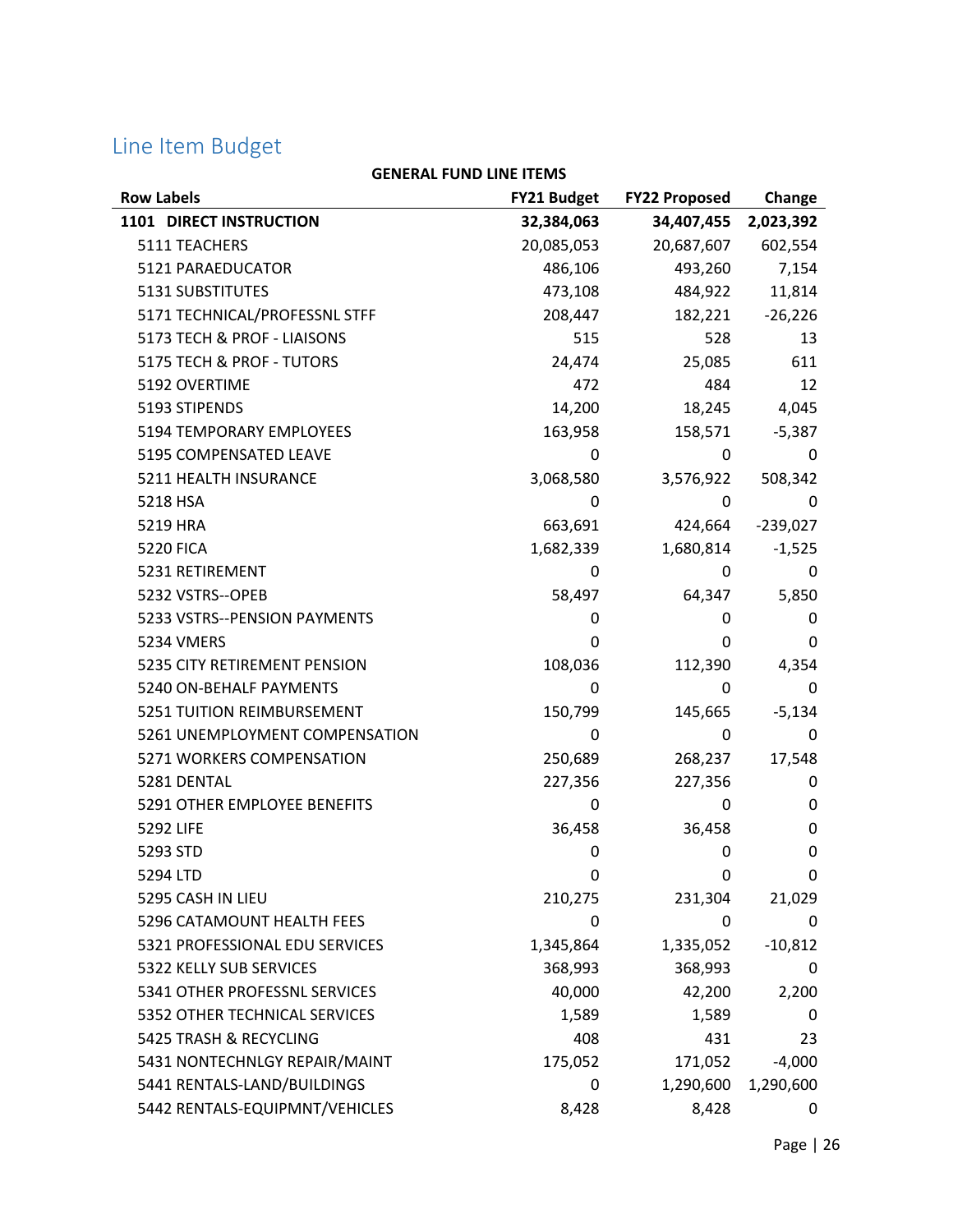| <b>ULIVERAL FUIVD LIIVE II EIVIS</b> |                    |                         |            |
|--------------------------------------|--------------------|-------------------------|------------|
| <b>Row Labels</b>                    | <b>FY21 Budget</b> | <b>FY22 Proposed</b>    | Change     |
| 5519 STU TRANS FRM OTHER             | 811                | 851                     | 40         |
| 5531 COMMUNICATIONS                  | 820                | 820                     | 0          |
| 5533 POSTAGE                         | 0                  | 300                     | 300        |
| 5534 TELEPHONE AND VOICE             | 0                  | 8,000                   | 8,000      |
| 5541 ADVERTISING                     | 1,487              | 1,500                   | 13         |
| 5551 PRINTING AND BINDING            | 20,593             | 20,726                  | 133        |
| 5561 TUITN TO VT LEA                 | 15,320             | 15,320                  | 0          |
| 5566 TUITN TO VC-ON BEHALF           | 811,756            | 822,304                 | 10,548     |
| 5567 TUITN TO VC                     | 797,923            | 799,236                 | 1,313      |
| 5581 TRAVEL                          | 4,613              | 6,613                   | 2,000      |
| 5611 GENERAL SUPPLIES                | 781,677            | 605,910                 | $-175,767$ |
| 5626 GASOLINE                        | 2,563              | 2,563                   | 0          |
| 5641 BOOKS AND PERIODICALS           | 42,309             | 42,109                  | $-200$     |
| 5651 SUPPLIES-TECH RELATED           | 34,155             | 27,928                  | $-6,227$   |
| 5731 MACHINERY                       | 0                  | 0                       | 0          |
| 5733 FURNITURE AND FIXTURES          | 0                  | 0                       | 0          |
| 5812 DUES AND FEES - STUDENTS        | 16,649             | 15,849                  | $-800$     |
| <b>1201 SPECIAL EDUCATION</b>        | 15,331,822         | 15,365,488              | 33,666     |
| 5111 TEACHERS                        | 4,312,234          | 4,441,600               | 129,366    |
| 5121 PARAEDUCATOR                    | 3,052,780          | 2,909,099               | $-143,681$ |
| 5131 SUBSTITUTES                     | 106,146            | 108,798                 | 2,652      |
| 5171 TECHNICAL/PROFESSNL STFF        | 192,151            | 196,955                 | 4,804      |
| 5173 TECH & PROF - LIAISONS          | 0                  | 0                       | 0          |
| 5175 TECH & PROF - TUTORS            | 42,789             | 43,859                  | 1,070      |
| 5192 OVERTIME                        | 2,728              | 2,799                   | 71         |
| 5193 STIPENDS                        | 2,663              | 2,730                   | 67         |
| 5194 TEMPORARY EMPLOYEES             | 9,220              | 9,450                   | 230        |
| 5211 HEALTH INSURANCE                | 1,239,467          | 1,363,416               | 123,949    |
| 5218 HSA                             | - 0                | $\overline{\mathbf{0}}$ | 0          |
| 5219 HRA                             | 277,860            | 188,455                 | $-89,405$  |
| <b>5220 FICA</b>                     | 604,666            | 604,117                 | $-549$     |
| 5231 RETIREMENT                      | 0                  | 0                       | 0          |
| 5232 VSTRS--OPEB                     | 15,284             | 16,814                  | 1,530      |
| 5233 VSTRS--PENSION PAYMENTS         | 0                  | 0                       | 0          |
| 5234 VMERS                           | 0                  | 0                       | 0          |
| 5235 CITY RETIREMENT PENSION         | 90,735             | 94,222                  | 3,487      |
| 5240 ON-BEHALF PAYMENTS              | 0                  | 0                       | 0          |
| 5251 TUITION REIMBURSEMENT           | 36,072             | 39,772                  | 3,700      |
| 5271 WORKERS COMPENSATION            | 88,369             | 94,555                  | 6,186      |
| 5281 DENTAL                          | 75,585             | 75,585                  | 0          |
| 5291 OTHER EMPLOYEE BENEFITS         | 0                  | 0                       | 0          |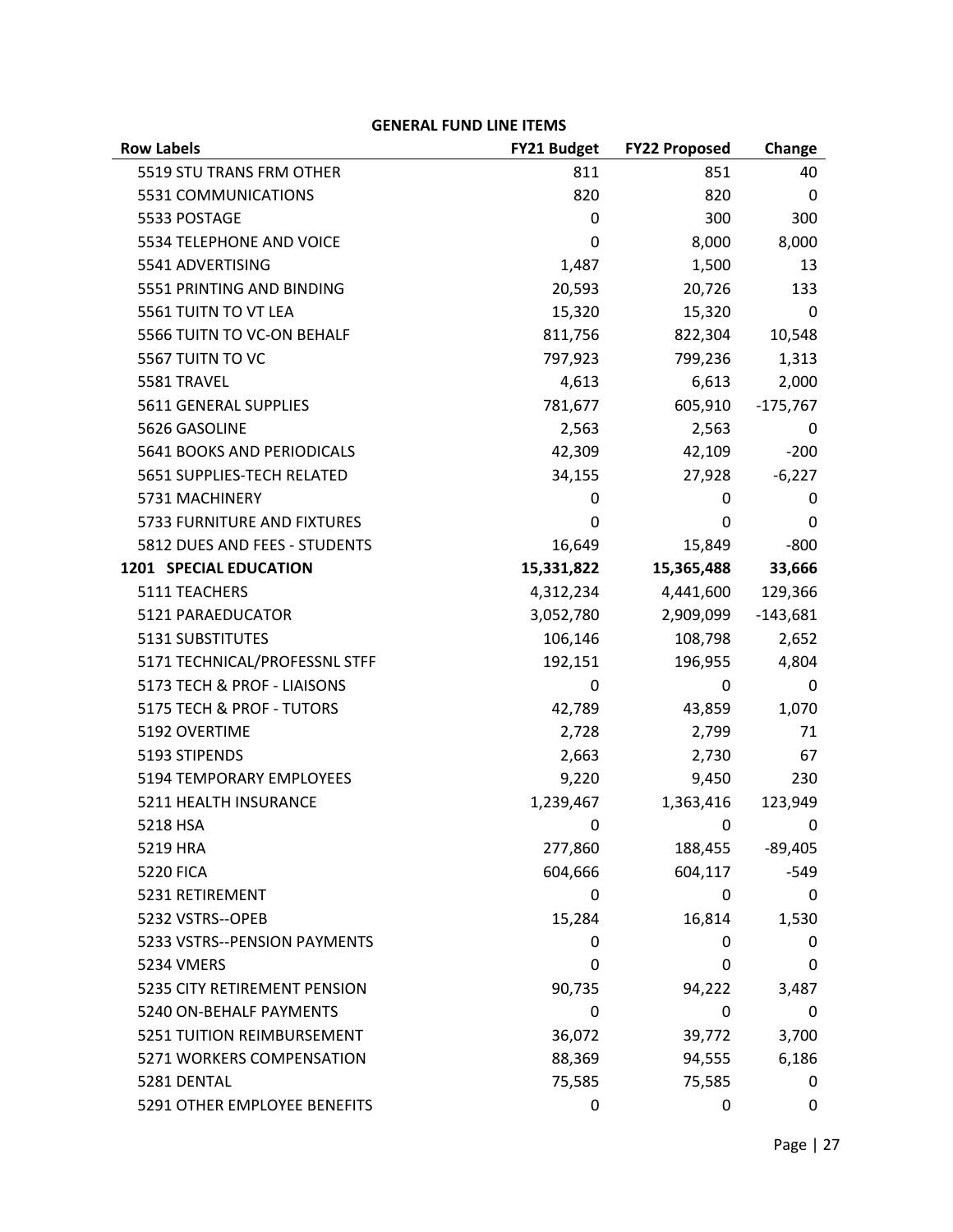| <b>Row Labels</b>              | <b>FY21 Budget</b> | <b>FY22 Proposed</b> | Change    |
|--------------------------------|--------------------|----------------------|-----------|
| 5292 LIFE                      | 14,515             | 14,515               | 0         |
| 5293 STD                       | 0                  | 0                    | 0         |
| 5294 LTD                       | 0                  | 0                    | 0         |
| 5295 CASH IN LIEU              | 97,534             | 107,286              | 9,752     |
| 5296 CATAMOUNT HEALTH FEES     | 0                  | 0                    | 0         |
| 5321 PROFESSIONAL EDU SERVICES | 2,995,990          | 2,979,490            | $-16,500$ |
| 5322 KELLY SUB SERVICES        | 73,069             | 73,069               | 0         |
| 5425 TRASH & RECYCLING         | 256                | 261                  | 5         |
| 5442 RENTALS-EQUIPMNT/VEHICLES | 1,260              | 0                    | $-1,260$  |
| 5519 STU TRANS FRM OTHER       | 0                  | 0                    | 0         |
| 5533 POSTAGE                   | 106                | 110                  | 4         |
| 5541 ADVERTISING               | 0                  | 2,000                | 2,000     |
| 5562 TUITN TO PRIV VT LEAS     | 1,935,858          | 1,935,858            | 0         |
| 5581 TRAVEL                    | 5,162              | 3,662                | $-1,500$  |
| 5611 GENERAL SUPPLIES          | 48,551             | 42,777               | $-5,774$  |
| 5641 BOOKS AND PERIODICALS     | 2,340              | 1,340                | $-1,000$  |
| 5651 SUPPLIES-TECH RELATED     | 5,939              | 8,601                | 2,662     |
| 5812 DUES AND FEES - STUDENTS  | 2,493              | 4,293                | 1,800     |
| 5897 PY EXP ADJ                | 0                  | 0                    | 0         |
| 1401 ATHLETICS                 | 756,090            | 772,484              | 16,394    |
| 5141 ADMINISTRATION            | 72,380             | 74,190               | 1,810     |
| 5171 TECHNICAL/PROFESSNL STFF  | 27,078             | 27,755               | 677       |
| 5174 TECH & PROF - COACHES     | 371,582            | 380,872              | 9,290     |
| 5194 TEMPORARY EMPLOYEES       | 30,648             | 31,414               | 766       |
| 5211 HEALTH INSURANCE          | 6,978              | 7,676                | 698       |
| 5219 HRA                       | 1,857              | 1,321                | $-536$    |
| <b>5220 FICA</b>               | 39,386             | 39,351               | $-35$     |
| 5235 CITY RETIREMENT PENSION   | 8,657              | 9,090                | 433       |
| 5271 WORKERS COMPENSATION      | 4,157              | 4,448                | 291       |
| 5281 DENTAL                    | 461                | 461                  | 0         |
| 5292 LIFE                      | 147                | 147                  | 0         |
| 5295 CASH IN LIEU              | 0                  | 0                    | 0         |
| 5321 PROFESSIONAL EDU SERVICES | 80,348             | 80,348               | 0         |
| 5431 NONTECHNLGY REPAIR/MAINT  | 14,178             | 14,178               | 0         |
| 5441 RENTALS-LAND/BUILDINGS    | 22,550             | 22,550               | 0         |
| 5531 COMMUNICATIONS            | 246                | 246                  | 0         |
| 5581 TRAVEL                    | 1,587              | 1,587                | 0         |
| 5611 GENERAL SUPPLIES          | 42,675             | 45,675               | 3,000     |
| 5731 MACHINERY                 | 0                  | 0                    | 0         |
| 5812 DUES AND FEES - STUDENTS  | 31,175             | 31,175               | 0         |
| 1501 CO-CURRICULAR             | 155,615            | 159,064              | 3,449     |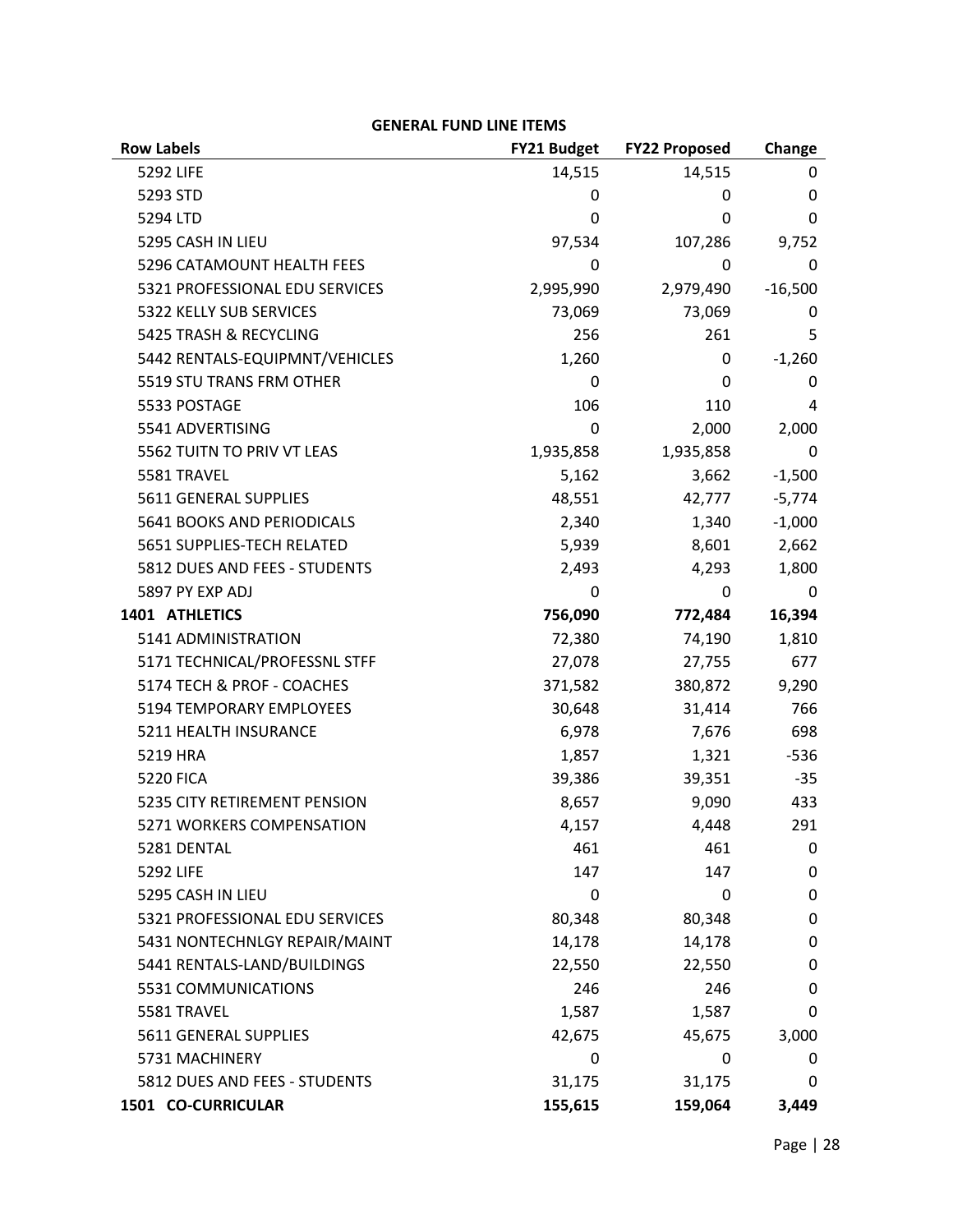| <b>Row Labels</b>              | <b>FY21 Budget</b> | <b>FY22 Proposed</b> | Change    |
|--------------------------------|--------------------|----------------------|-----------|
| 5194 TEMPORARY EMPLOYEES       | 134,973            | 138,348              | 3,375     |
| <b>5220 FICA</b>               | 10,564             | 10,555               | -9        |
| 5271 WORKERS COMPENSATION      | 0                  | 0                    | 0         |
| 5321 PROFESSIONAL EDU SERVICES | 4,401              | 4,401                | 0         |
| 5519 STU TRANS FRM OTHER       | 1,654              | 1,737                | 83        |
| 5581 TRAVEL                    | 0                  | 0                    | 0         |
| 5611 GENERAL SUPPLIES          | 3,126              | 3,126                | 0         |
| 5812 DUES AND FEES - STUDENTS  | 897                | 897                  | 0         |
| 2110 ATTEND/SOCIALWORK SERV    | 603,191            | 833,437              | 230,246   |
| 5111 TEACHERS                  | 0                  | 0                    | 0         |
| 5171 TECHNICAL/PROFESSNL STFF  | 33,900             | 106,498              | 72,598    |
| 5173 TECH & PROF - LIAISONS    | 147,666            | 271,358              | 123,692   |
| 5175 TECH & PROF - TUTORS      | 13,310             | 0                    | $-13,310$ |
| 5192 OVERTIME                  | 435                | 446                  | 11        |
| 5193 STIPENDS                  | 1,132              | 1,160                | 28        |
| 5194 TEMPORARY EMPLOYEES       | 30,870             | 31,642               | 772       |
| 5211 HEALTH INSURANCE          | 18,394             | 41,134               | 22,740    |
| 5218 HSA                       | 0                  | 0                    | 0         |
| 5219 HRA                       | 3,715              | 6,201                | 2,486     |
| <b>5220 FICA</b>               | 17,520             | 23,581               | 6,061     |
| 5231 RETIREMENT                | 0                  | 0                    | 0         |
| 5232 VSTRS--OPEB               | 0                  | 0                    | 0         |
| 5233 VSTRS--PENSION PAYMENTS   | 0                  | 0                    | 0         |
| <b>5234 VMERS</b>              | 0                  | 0                    | $\Omega$  |
| 5235 CITY RETIREMENT PENSION   | 16,385             | 28,754               | 12,369    |
| 5240 ON-BEHALF PAYMENTS        | 0                  | 0                    | 0         |
| 5251 TUITION REIMBURSEMENT     | 0                  | 0                    | 0         |
| 5261 UNEMPLOYMENT COMPENSATION | 0                  | 0                    | 0         |
| 5271 WORKERS COMPENSATION      | 2,120              | 3,446                | 1,326     |
| 5281 DENTAL                    | 2,251              | 2,251                | 0         |
| 5291 OTHER EMPLOYEE BENEFITS   | 0                  | 0                    | 0         |
| 5292 LIFE                      | 564                | 564                  | 0         |
| 5293 STD                       | 0                  | 0                    | 0         |
| 5294 LTD                       | 0                  | 0                    | 0         |
| 5295 CASH IN LIEU              | 3,244              | 3,569                | 325       |
| 5296 CATAMOUNT HEALTH FEES     | 0                  | 0                    | 0         |
| 5321 PROFESSIONAL EDU SERVICES | 261,623            | 261,623              | 0         |
| 5534 TELEPHONE AND VOICE       | 10,133             | 10,133               | 0         |
| 5551 PRINTING AND BINDING      | 0                  | 0                    | 0         |
| 5581 TRAVEL                    | 2,454              | 2,454                | 0         |
| 5611 GENERAL SUPPLIES          | 36,816             | 37,964               | 1,148     |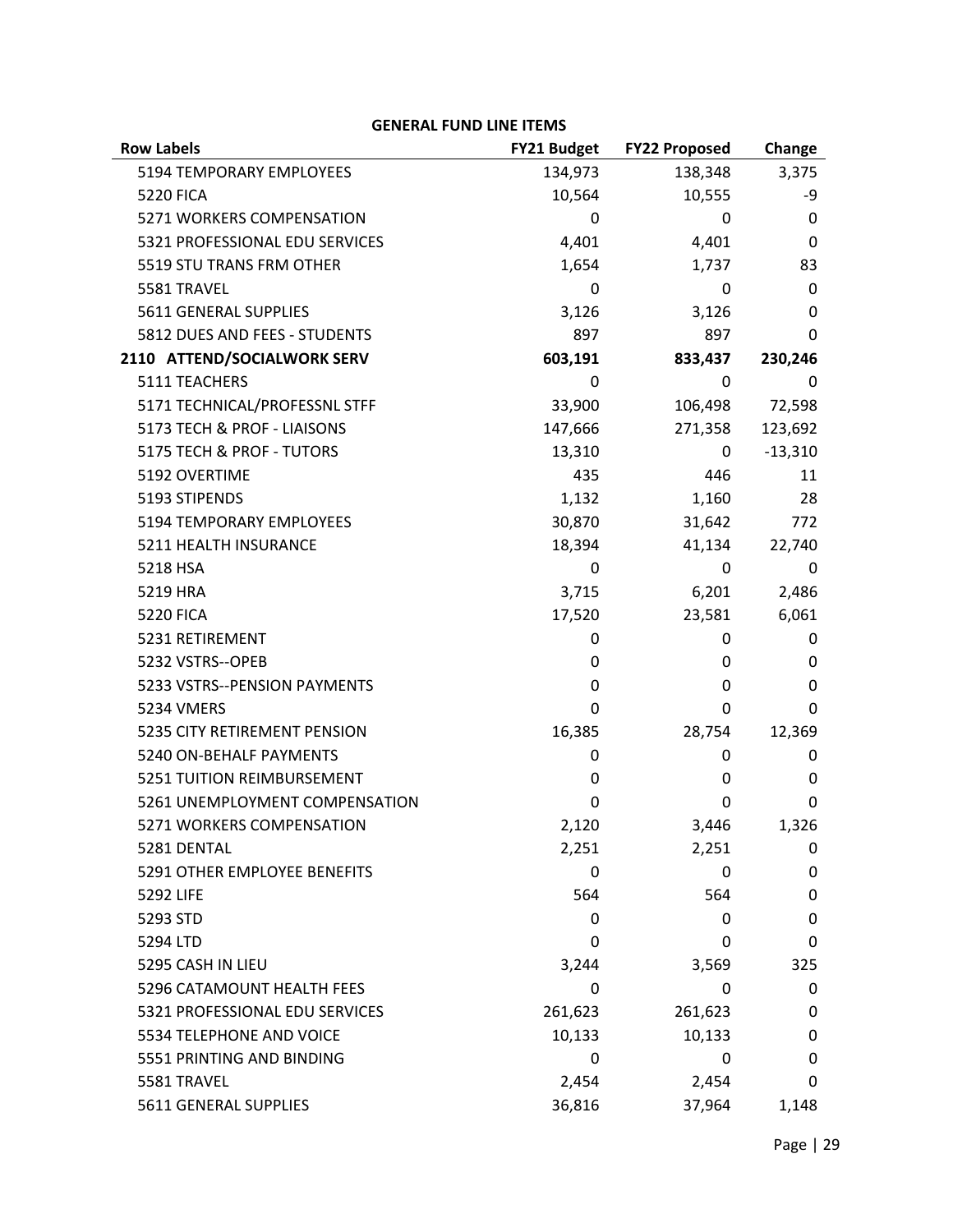| <b>Row Labels</b>                 | <b>FY21 Budget</b> | <b>FY22 Proposed</b> | Change    |
|-----------------------------------|--------------------|----------------------|-----------|
| 5641 BOOKS AND PERIODICALS        | 659                | 659                  | 0         |
| <b>2120 GUIDANCE SERVICES</b>     | 1,788,005          | 1,836,737            | 48,732    |
| 5111 TEACHERS                     | 1,138,564          | 1,172,722            | 34,158    |
| 5131 SUBSTITUTES                  | 22,689             | 23,256               | 567       |
| 5141 ADMINISTRATION               | 93,639             | 95,980               | 2,341     |
| 5161 CLERICAL                     | 141,247            | 144,778              | 3,531     |
| 5192 OVERTIME                     | 0                  | 0                    | 0         |
| 5193 STIPENDS                     | 686                | 703                  | 17        |
| 5194 TEMPORARY EMPLOYEES          | 0                  | 0                    | 0         |
| 5211 HEALTH INSURANCE             | 146,117            | 160,729              | 14,612    |
| 5218 HSA                          | 0                  | 0                    | 0         |
| 5219 HRA                          | 38,668             | 27,514               | $-11,154$ |
| <b>5220 FICA</b>                  | 106,545            | 106,448              | -97       |
| 5231 RETIREMENT                   | 0                  | 0                    | 0         |
| 5232 VSTRS--OPEB                  | 6,645              | 7,310                | 665       |
| 5233 VSTRS--PENSION PAYMENTS      | 0                  | 0                    | 0         |
| <b>5234 VMERS</b>                 | 0                  | 0                    | 0         |
| 5235 CITY RETIREMENT PENSION      | 9,628              | 10,109               | 481       |
| 5240 ON-BEHALF PAYMENTS           | 0                  | 0                    | 0         |
| 5251 TUITION REIMBURSEMENT        | 8,170              | 8,170                | 0         |
| 5271 WORKERS COMPENSATION         | 14,900             | 15,945               | 1,045     |
| 5281 DENTAL                       | 11,619             | 11,619               | 0         |
| 5291 OTHER EMPLOYEE BENEFITS      | 0                  | 0                    | 0         |
| 5292 LIFE                         | 2,454              | 2,454                | 0         |
| 5293 STD                          | 0                  | 0                    | 0         |
| 5294 LTD                          | 0                  | 0                    | 0         |
| 5295 CASH IN LIEU                 | 25,005             | 27,507               | 2,502     |
| 5296 CATAMOUNT HEALTH FEES        | 0                  | 0                    | 0         |
| 5321 PROFESSIONAL EDU SERVICES    | 103                | 103                  | 0         |
| 5322 KELLY SUB SERVICES           | 0                  | 0                    | 0         |
| 5425 TRASH & RECYCLING            | 213                | 217                  | 4         |
| 5534 TELEPHONE AND VOICE          | 0                  | 0                    | 0         |
| 5581 TRAVEL                       | 2,002              | 2,002                | 0         |
| 5611 GENERAL SUPPLIES             | 13,061             | 13,061               | 0         |
| <b>5641 BOOKS AND PERIODICALS</b> | 1,261              | 1,321                | 60        |
| 5651 SUPPLIES-TECH RELATED        | 538                | 538                  | 0         |
| 5811 DUES AND FEES - STAFF        | 4,251              | 4,251                | 0         |
| 2131 HEALTH SERVICES              | 1,071,854          | 1,103,286            | 31,432    |
| 5111 TEACHERS                     | 756,613            | 779,311              | 22,698    |
| 5131 SUBSTITUTES                  | 41,553             | 42,243               | 690       |
| 5171 TECHNICAL/PROFESSNL STFF     | 21,509             | 22,047               | 538       |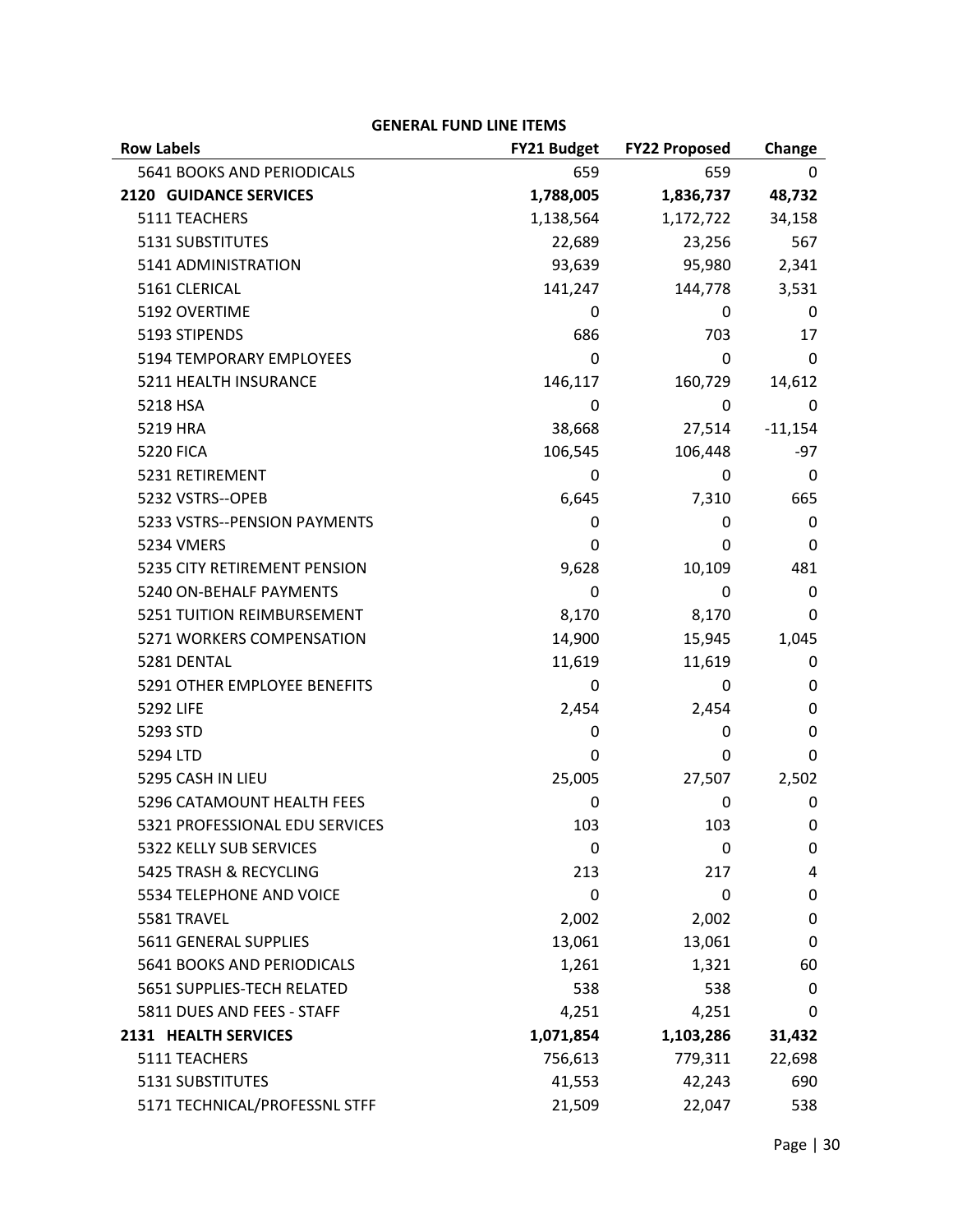| <b>Row Labels</b>              | <b>FY21 Budget</b> | <b>FY22 Proposed</b> | Change   |
|--------------------------------|--------------------|----------------------|----------|
| 5193 STIPENDS                  | 2,573              | 3,000                | 427      |
| 5194 TEMPORARY EMPLOYEES       | 0                  | 0                    | 0        |
| 5211 HEALTH INSURANCE          | 103,948            | 114,344              | 10,396   |
| 5219 HRA                       | 19,587             | 13,938               | $-5,649$ |
| <b>5220 FICA</b>               | 63,219             | 63,163               | -56      |
| 5232 VSTRS--OPEB               | 5,316              | 5,848                | 532      |
| 5235 CITY RETIREMENT PENSION   | 0                  | 0                    | 0        |
| 5251 TUITION REIMBURSEMENT     | 7,211              | 7,211                | 0        |
| 5271 WORKERS COMPENSATION      | 8,832              | 9,449                | 617      |
| 5281 DENTAL                    | 8,744              | 8,744                | 0        |
| 5292 LIFE                      | 1,696              | 1,696                | 0        |
| 5295 CASH IN LIEU              | 12,384             | 13,623               | 1,239    |
| 5321 PROFESSIONAL EDU SERVICES | 74                 | 74                   | 0        |
| 5341 OTHER PROFESSNL SERVICES  | 0                  | 200                  | 200      |
| 5611 GENERAL SUPPLIES          | 18,536             | 18,336               | $-200$   |
| 5641 BOOKS AND PERIODICALS     | 59                 | 59                   | 0        |
| 2140 PSYCHOLOGICAL SERVICES    | 828,883            | 852,616              | 23,733   |
| 5111 TEACHERS                  | 645,339            | 664,699              | 19,360   |
| 5211 HEALTH INSURANCE          | 73,495             | 80,845               | 7,350    |
| 5219 HRA                       | 17,730             | 12,615               | $-5,115$ |
| <b>5220 FICA</b>               | 55,271             | 55,221               | -50      |
| 5232 VSTRS--OPEB               | 9,303              | 10,233               | 930      |
| 5251 TUITION REIMBURSEMENT     | 4,017              | 4,017                | 0        |
| 5271 WORKERS COMPENSATION      | 8,460              | 9,052                | 592      |
| 5281 DENTAL                    | 6,065              | 6,065                | 0        |
| 5292 LIFE                      | 1,147              | 1,147                | 0        |
| 5295 CASH IN LIEU              | 6,662              | 7,328                | 666      |
| 5321 PROFESSIONAL EDU SERVICES | 0                  | 0                    | 0        |
| 5531 COMMUNICATIONS            | 856                | 856                  | 0        |
| 5611 GENERAL SUPPLIES          | 538                | 538                  | 0        |
| 2150 SPEECH PATH & AUD SERV    | 481                | 481                  | 0        |
| 5251 TUITION REIMBURSEMENT     | 481                | 481                  | 0        |
| 2151 SPCH PATHLGY/AUDILGY SERV | 1,615,939          | 1,662,905            | 46,966   |
| 5111 TEACHERS                  | 1,095,680          | 1,116,999            | 21,319   |
| 5131 SUBSTITUTES               | 5,762              | 5,906                | 144      |
| 5171 TECHNICAL/PROFESSNL STFF  | 114,580            | 117,445              | 2,865    |
| 5192 OVERTIME                  | 51                 | 52                   | 1        |
| 5193 STIPENDS                  | 0                  | 0                    | 0        |
| 5194 TEMPORARY EMPLOYEES       | 0                  | 11,497               | 11,497   |
| 5211 HEALTH INSURANCE          | 163,706            | 180,079              | 16,373   |
| 5218 HSA                       | 0                  | 0                    | 0        |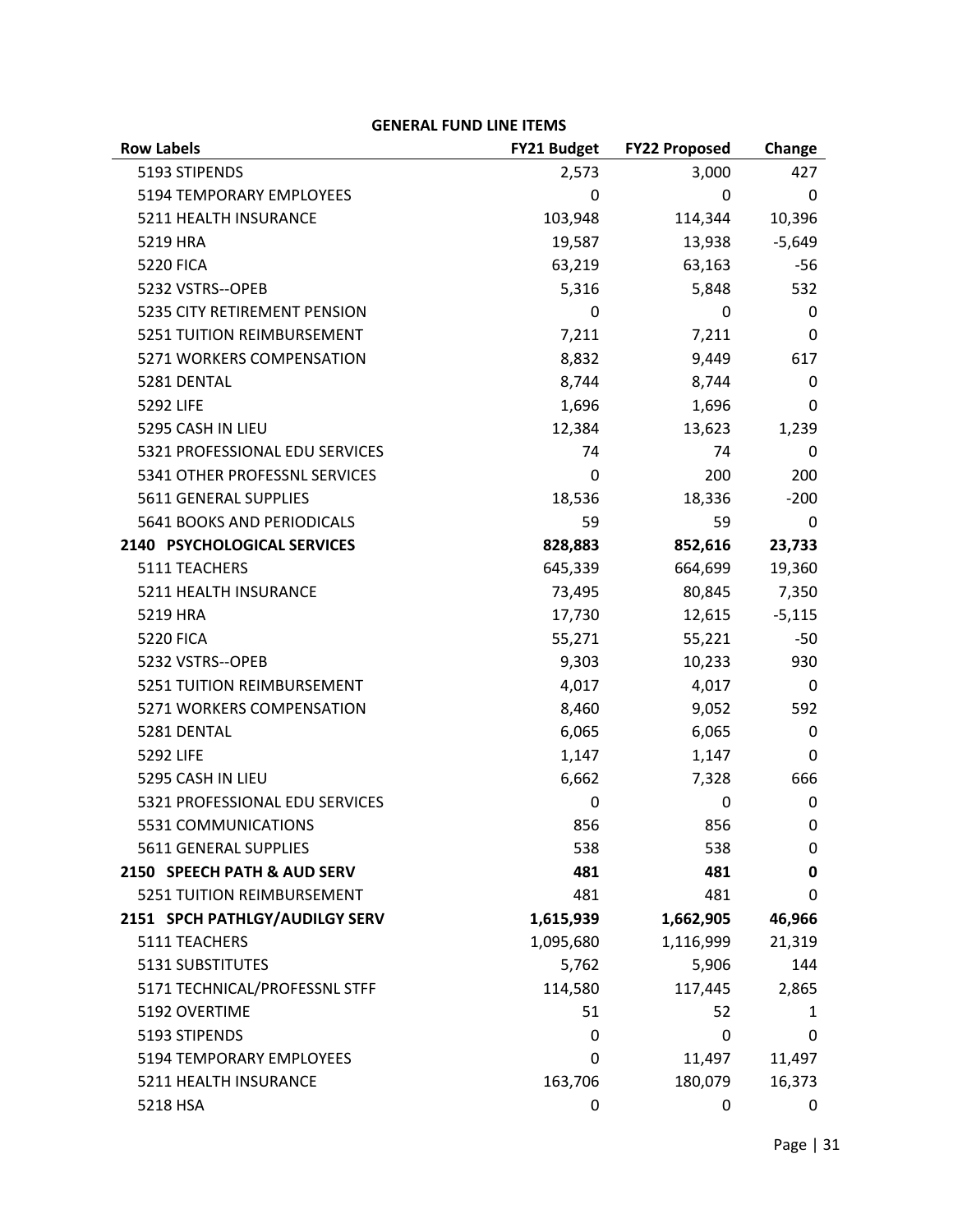| <b>Row Labels</b>              | <b>FY21 Budget</b> | <b>FY22 Proposed</b> | Change       |
|--------------------------------|--------------------|----------------------|--------------|
| 5219 HRA                       | 35,713             | 25,412               | $-10,301$    |
| <b>5220 FICA</b>               | 94,910             | 94,822               | -88          |
| 5231 RETIREMENT                | 0                  | 0                    | 0            |
| 5232 VSTRS--OPEB               | 13,290             | 14,620               | 1,330        |
| 5233 VSTRS--PENSION PAYMENTS   | 0                  | 0                    | 0            |
| <b>5234 VMERS</b>              | 0                  | 0                    | 0            |
| 5235 CITY RETIREMENT PENSION   | 3,671              | 3,855                | 184          |
| 5240 ON-BEHALF PAYMENTS        | 0                  | 0                    | 0            |
| 5251 TUITION REIMBURSEMENT     | 9,199              | 10,044               | 845          |
| 5261 UNEMPLOYMENT COMPENSATION | 0                  | 0                    | 0            |
| 5271 WORKERS COMPENSATION      | 14,091             | 15,076               | 985          |
| 5281 DENTAL                    | 12,193             | 12,193               | 0            |
| 5291 OTHER EMPLOYEE BENEFITS   | 0                  | 0                    | 0            |
| 5292 LIFE                      | 2,326              | 2,326                | 0            |
| 5293 STD                       | 0                  | 0                    | 0            |
| 5294 LTD                       | 0                  | 0                    | $\mathbf{0}$ |
| 5295 CASH IN LIEU              | 18,115             | 19,927               | 1,812        |
| 5296 CATAMOUNT HEALTH FEES     | 0                  | 0                    | 0            |
| 5321 PROFESSIONAL EDU SERVICES | 18,269             | 18,269               | 0            |
| 5581 TRAVEL                    | 690                | 690                  | 0            |
| 5611 GENERAL SUPPLIES          | 4,669              | 4,669                | 0            |
| 5651 SUPPLIES-TECH RELATED     | 2,358              | 2,358                | 0            |
| 5811 DUES AND FEES - STAFF     | 6,666              | 6,666                | 0            |
| 2160 OCCUPATIONAL THERAPY      | 103,409            | 106,263              | 2,854        |
| 5111 TEACHERS                  | 1,111              | 0                    | $-1,111$     |
| 5171 TECHNICAL/PROFESSNL STFF  | 75,111             | 76,989               | 1,878        |
| 5193 STIPENDS                  | 0                  | 0                    | 0            |
| 5194 TEMPORARY EMPLOYEES       | 0                  | 1,139                | 1,139        |
| 5211 HEALTH INSURANCE          | 6,978              | 7,676                | 698          |
| 5218 HSA                       | 0                  | 0                    | 0            |
| 5219 HRA                       | 1,857              | 1,321                | $-536$       |
| <b>5220 FICA</b>               | 5,746              | 5,741                | -5           |
| 5231 RETIREMENT                | 0                  | 0                    | 0            |
| 5232 VSTRS--OPEB               | 0                  | 0                    | 0            |
| 5233 VSTRS--PENSION PAYMENTS   | 0                  | 0                    | 0            |
| <b>5234 VMERS</b>              | 0                  | 0                    | 0            |
| 5235 CITY RETIREMENT PENSION   | 8,983              | 9,432                | 449          |
| 5240 ON-BEHALF PAYMENTS        | 0                  | 0                    | 0            |
| 5251 TUITION REIMBURSEMENT     | 0                  | 0                    | 0            |
| 5261 UNEMPLOYMENT COMPENSATION | 0                  | 0                    | 0            |
| 5271 WORKERS COMPENSATION      | 888                | 950                  | 62           |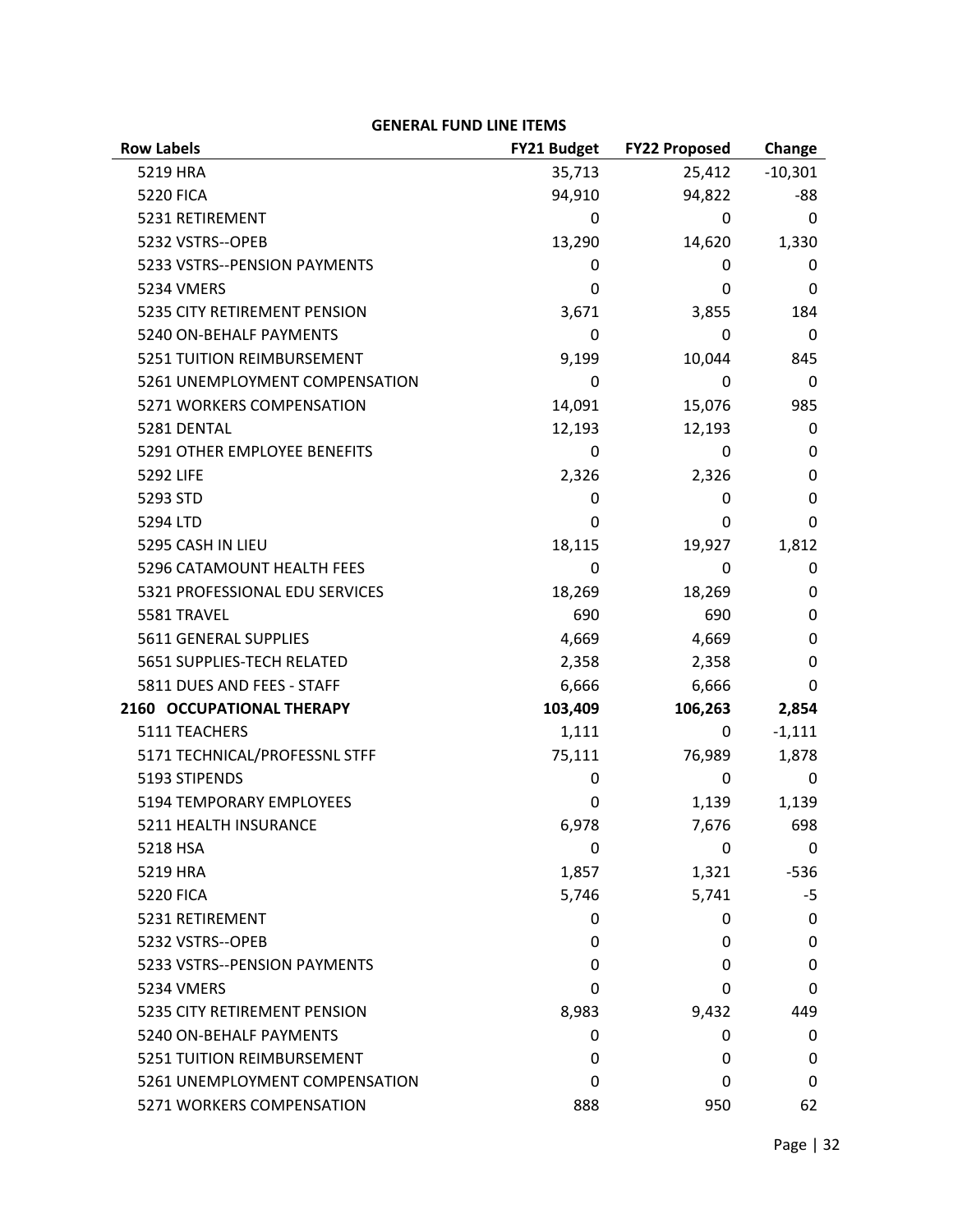| <b>Row Labels</b>               | <b>FY21 Budget</b> | <b>FY22 Proposed</b> | Change   |
|---------------------------------|--------------------|----------------------|----------|
| 5281 DENTAL                     | 538                | 538                  | 0        |
| 5291 OTHER EMPLOYEE BENEFITS    | 0                  | 0                    | 0        |
| <b>5292 LIFE</b>                | 147                | 147                  | 0        |
| 5293 STD                        | 0                  | 0                    | 0        |
| 5294 LTD                        | 0                  | 0                    | 0        |
| 5296 CATAMOUNT HEALTH FEES      | 0                  | 0                    | 0        |
| 5581 TRAVEL                     | 1,025              | 1,025                | 0        |
| 5611 GENERAL SUPPLIES           | 1,025              | 1,305                | 280      |
| 2170 PHYSICAL THERAPY           | 79,517             | 81,735               | 2,218    |
| 5111 TEACHERS                   | 2,582              | 0                    | $-2,582$ |
| 5171 TECHNICAL/PROFESSNL STFF   | 54,046             | 55,397               | 1,351    |
| 5193 STIPENDS                   | 0                  | 0                    | 0        |
| <b>5194 TEMPORARY EMPLOYEES</b> | 0                  | 2,647                | 2,647    |
| 5211 HEALTH INSURANCE           | 0                  | 15,948               | 15,948   |
| 5218 HSA                        | 0                  | 0                    | 0        |
| 5219 HRA                        | 2,723              | 1,937                | $-786$   |
| <b>5220 FICA</b>                | 3,876              | 3,872                | -4       |
| 5231 RETIREMENT                 | 0                  | 0                    | 0        |
| 5232 VSTRS--OPEB                | 0                  | 0                    | 0        |
| 5233 VSTRS--PENSION PAYMENTS    | 0                  | 0                    | 0        |
| <b>5234 VMERS</b>               | 0                  | 0                    | 0        |
| 5235 CITY RETIREMENT PENSION    | 0                  | 0                    | 0        |
| 5240 ON-BEHALF PAYMENTS         | 0                  | 0                    | 0        |
| 5251 TUITION REIMBURSEMENT      | 0                  | 0                    | 0        |
| 5261 UNEMPLOYMENT COMPENSATION  | 0                  | 0                    | 0        |
| 5271 WORKERS COMPENSATION       | 599                | 641                  | 42       |
| 5281 DENTAL                     | 317                | 317                  | 0        |
| 5291 OTHER EMPLOYEE BENEFITS    | 0                  | 0                    | 0        |
| 5292 LIFE                       | 55                 | 55                   | 0        |
| 5293 STD                        | 0                  | 0                    | 0        |
| 5294 LTD                        | 0                  | 0                    | 0        |
| 5296 CATAMOUNT HEALTH FEES      | 0                  | 0                    | 0        |
| 5581 TRAVEL                     | 308                | 308                  | 0        |
| 5611 GENERAL SUPPLIES           | 513                | 613                  | 100      |
| 2190 OTHR SUPPORT SERV-STU      | 253,743            | 293,483              | 39,740   |
| 5111 TEACHERS                   | 0                  | 0                    | 0        |
| 5141 ADMINISTRATION             | 100,780            | 103,300              | 2,520    |
| 5171 TECHNICAL/PROFESSNL STFF   | 0                  | 0                    | 0        |
| 5193 STIPENDS                   | 1,758              | 0                    | $-1,758$ |
| 5194 TEMPORARY EMPLOYEES        | 0                  | 0                    | 0        |
| 5211 HEALTH INSURANCE           | 6,978              | 7,676                | 698      |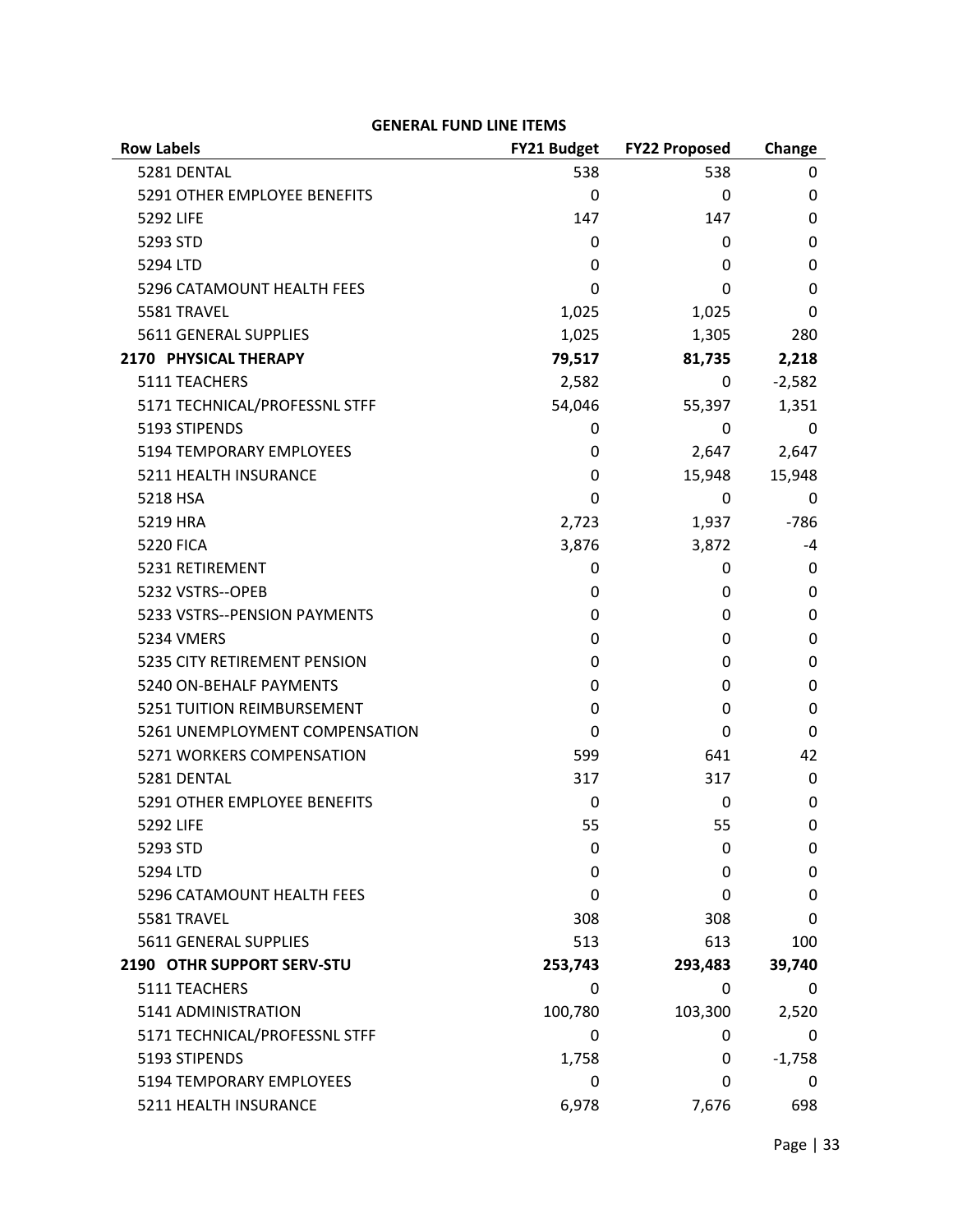| <b>Row Labels</b>              | FY21 Budget | <b>FY22 Proposed</b> | Change   |
|--------------------------------|-------------|----------------------|----------|
| 5218 HSA                       | 0           | 0                    | 0        |
| 5219 HRA                       | 1,773       | 1,262                | $-511$   |
| <b>5220 FICA</b>               | 7,710       | 7,923                | 213      |
| 5231 RETIREMENT                | 0           | 0                    | 0        |
| 5232 VSTRS--OPEB               | 0           | 0                    | 0        |
| 5233 VSTRS--PENSION PAYMENTS   | 0           | 0                    | 0        |
| 5234 VMERS                     | 0           | 0                    | 0        |
| 5235 CITY RETIREMENT PENSION   | 12,053      | 12,656               | 603      |
| 5240 ON-BEHALF PAYMENTS        | 0           | 0                    | 0        |
| 5251 TUITION REIMBURSEMENT     | 1,983       | 1,983                | 0        |
| 5261 UNEMPLOYMENT COMPENSATION | 0           | 0                    | 0        |
| 5271 WORKERS COMPENSATION      | 1,191       | 1,274                | 83       |
| 5281 DENTAL                    | 872         | 872                  | 0        |
| 5291 OTHER EMPLOYEE BENEFITS   | 0           | 0                    | 0        |
| 5292 LIFE                      | 147         | 147                  | 0        |
| 5293 STD                       | 0           | 0                    | 0        |
| 5294 LTD                       | 0           | 0                    | 0        |
| 5295 CASH IN LIEU              | 0           | 0                    | 0        |
| 5296 CATAMOUNT HEALTH FEES     | 0           | 0                    | 0        |
| 5321 PROFESSIONAL EDU SERVICES | 105,325     | 150,000              | 44,675   |
| 5322 KELLY SUB SERVICES        | 0           | 0                    | 0        |
| 5341 OTHER PROFESSNL SERVICES  | 0           | 0                    | 0        |
| 5352 OTHER TECHNICAL SERVICES  | 1,000       | 0                    | $-1,000$ |
| 5534 TELEPHONE AND VOICE       | 2,640       | 2,640                | 0        |
| 5581 TRAVEL                    | 2,870       | 0                    | $-2,870$ |
| 5611 GENERAL SUPPLIES          | 3,588       | 2,750                | $-838$   |
| 5811 DUES AND FEES - STAFF     | 3,075       | 1,000                | $-2,075$ |
| 2212 INSTRUCT/CURRICULMDEVELOP | 6,847       | 6,920                | 73       |
| 5193 STIPENDS                  | 2,933       | 3,006                | 73       |
| <b>5220 FICA</b>               | 224         | 224                  | 0        |
| 5321 PROFESSIONAL EDU SERVICES | 0           | 0                    | 0        |
| 5611 GENERAL SUPPLIES          | 3,690       | 3,690                | 0        |
| 2213 INSTRUCT STAFF TRAIN      | 1,687,281   | 1,754,986            | 67,705   |
| 5111 TEACHERS                  | 185,049     | 283,706              | 98,657   |
| 5131 SUBSTITUTES               | 0           | 0                    | 0        |
| 5141 ADMINISTRATION            | 218,539     | 224,003              | 5,464    |
| 5161 CLERICAL                  | 59,964      | 61,463               | 1,499    |
| 5171 TECHNICAL/PROFESSNL STFF  | 279,851     | 286,847              | 6,996    |
| 5193 STIPENDS                  | 90,956      | 92,879               | 1,923    |
| 5194 TEMPORARY EMPLOYEES       | 0           | 0                    | 0        |
| 5211 HEALTH INSURANCE          | 102,356     | 129,157              | 26,801   |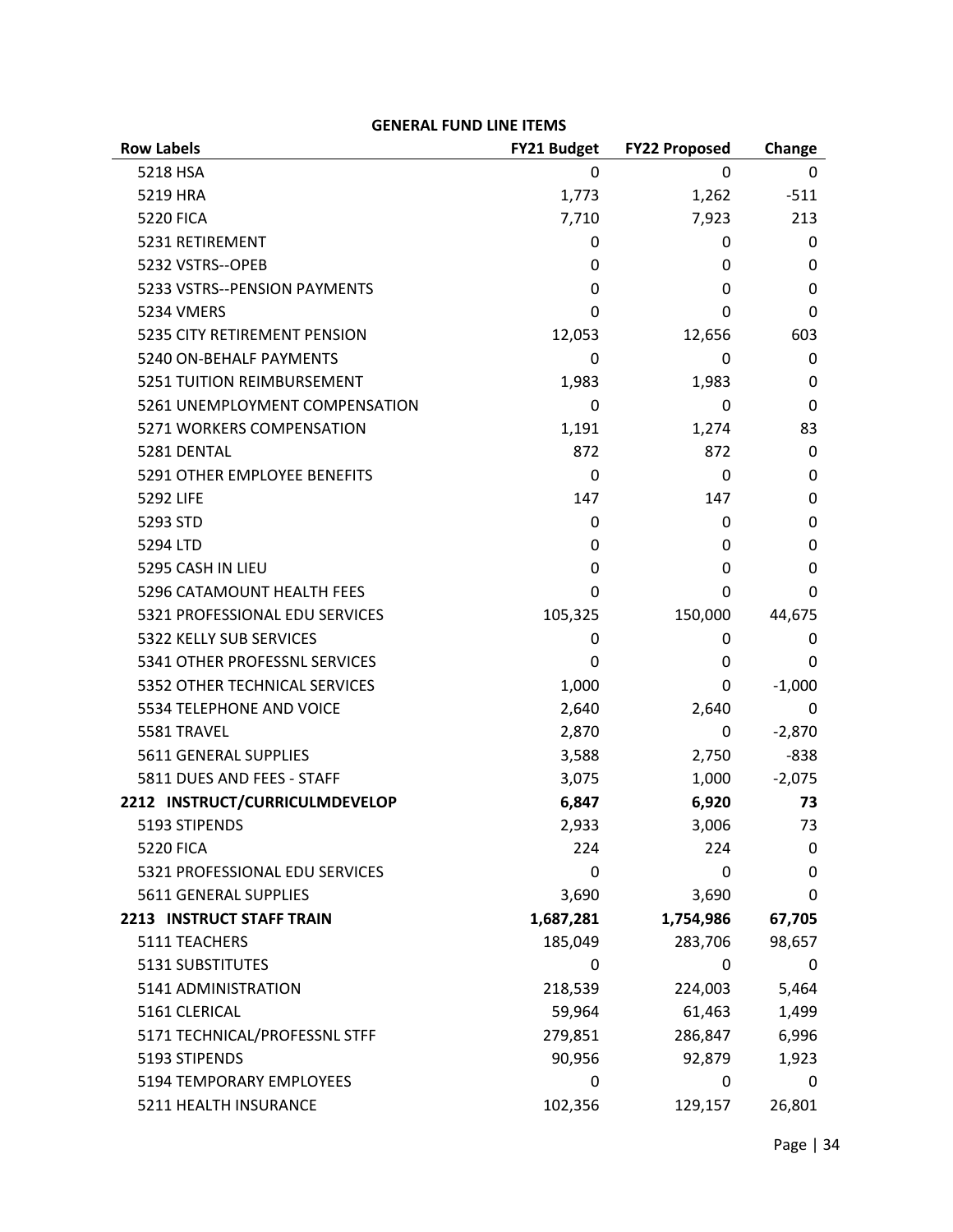| Change<br>$-3,778$<br>5219 HRA<br>21,850<br>18,072<br>84,810<br>14,428<br><b>5220 FICA</b><br>99,238<br>46,501<br>2,325<br>5235 CITY RETIREMENT PENSION<br>48,826<br>5251 TUITION REIMBURSEMENT<br>725<br>725<br>0<br>5271 WORKERS COMPENSATION<br>11,497<br>14,647<br>3,150<br>936<br>5281 DENTAL<br>8,201<br>9,137<br>930<br>294<br>5292 LIFE<br>1,224<br>5295 CASH IN LIEU<br>17,343<br>19,078<br>1,735<br>5321 PROFESSIONAL EDU SERVICES<br>233,681<br>240,233<br>6,552<br>5322 KELLY SUB SERVICES<br>10,183<br>10,183<br>0<br>5331 EMP TRAINING/DEVELOP<br>89,783<br>32,434<br>$-57,349$<br>5441 RENTALS-LAND/BUILDINGS<br>$-5,928$<br>7,595<br>1,667<br>5533 POSTAGE<br>1,648<br>1,648<br>0<br>3,740<br>5534 TELEPHONE AND VOICE<br>3,740<br>0<br>866<br>5551 PRINTING AND BINDING<br>6,866<br>6,000<br>5581 TRAVEL<br>19,972<br>19,972<br>0<br>5611 GENERAL SUPPLIES<br>64,688<br>48,688<br>$-16,000$<br>48,420<br>48,420<br>5641 BOOKS AND PERIODICALS<br>0<br>10,081<br>2,000<br>5651 SUPPLIES-TECH RELATED<br>12,081<br>5811 DUES AND FEES - STAFF<br>68,052<br>$-28,000$<br>40,052<br>2220 LIBRARY/MEDIA SERVICES<br>41,673<br>1,371,100<br>1,412,773<br>5111 TEACHERS<br>710,025<br>731,328<br>21,303<br>5121 PARAEDUCATOR<br>145,192<br>148,821<br>3,629<br>5131 SUBSTITUTES<br>256<br>249<br>7<br>5171 TECHNICAL/PROFESSNL STFF<br>79,665<br>81,657<br>1,992<br>5192 OVERTIME<br>0<br>0<br>0<br>5211 HEALTH INSURANCE<br>175,107<br>15,920<br>159,187<br>34,024<br>5219 HRA<br>24,209<br>$-9,815$<br>78,619<br>78,549<br>$-70$<br><b>5220 FICA</b><br>5232 VSTRS--OPEB<br>133<br>1,329<br>1,462<br>5235 CITY RETIREMENT PENSION<br>35,520<br>37,297<br>1,777<br>5251 TUITION REIMBURSEMENT<br>4,124<br>4,713<br>589<br>5271 WORKERS COMPENSATION<br>12,057<br>12,903<br>846<br>12,007<br>5281 DENTAL<br>12,007<br>0<br>5292 LIFE<br>1,880<br>1,880<br>0<br>5295 CASH IN LIEU<br>8,516<br>7,741<br>775<br>5321 PROFESSIONAL EDU SERVICES<br>256<br>256<br>0<br>5322 KELLY SUB SERVICES<br>0<br>0<br>0<br>5432 TECHNLGY REPAIR/MAINT<br>400<br>400<br>0<br>5581 TRAVEL<br>0<br>0<br>0 | LIVLIVAL I UND LIIVL II LIVIJ |             |                      |       |
|---------------------------------------------------------------------------------------------------------------------------------------------------------------------------------------------------------------------------------------------------------------------------------------------------------------------------------------------------------------------------------------------------------------------------------------------------------------------------------------------------------------------------------------------------------------------------------------------------------------------------------------------------------------------------------------------------------------------------------------------------------------------------------------------------------------------------------------------------------------------------------------------------------------------------------------------------------------------------------------------------------------------------------------------------------------------------------------------------------------------------------------------------------------------------------------------------------------------------------------------------------------------------------------------------------------------------------------------------------------------------------------------------------------------------------------------------------------------------------------------------------------------------------------------------------------------------------------------------------------------------------------------------------------------------------------------------------------------------------------------------------------------------------------------------------------------------------------------------------------------------------------------------------------------------------------------------------------------------------------------------------------------------------------------------------------------------------------------------|-------------------------------|-------------|----------------------|-------|
|                                                                                                                                                                                                                                                                                                                                                                                                                                                                                                                                                                                                                                                                                                                                                                                                                                                                                                                                                                                                                                                                                                                                                                                                                                                                                                                                                                                                                                                                                                                                                                                                                                                                                                                                                                                                                                                                                                                                                                                                                                                                                                   | <b>Row Labels</b>             | FY21 Budget | <b>FY22 Proposed</b> |       |
|                                                                                                                                                                                                                                                                                                                                                                                                                                                                                                                                                                                                                                                                                                                                                                                                                                                                                                                                                                                                                                                                                                                                                                                                                                                                                                                                                                                                                                                                                                                                                                                                                                                                                                                                                                                                                                                                                                                                                                                                                                                                                                   |                               |             |                      |       |
|                                                                                                                                                                                                                                                                                                                                                                                                                                                                                                                                                                                                                                                                                                                                                                                                                                                                                                                                                                                                                                                                                                                                                                                                                                                                                                                                                                                                                                                                                                                                                                                                                                                                                                                                                                                                                                                                                                                                                                                                                                                                                                   |                               |             |                      |       |
|                                                                                                                                                                                                                                                                                                                                                                                                                                                                                                                                                                                                                                                                                                                                                                                                                                                                                                                                                                                                                                                                                                                                                                                                                                                                                                                                                                                                                                                                                                                                                                                                                                                                                                                                                                                                                                                                                                                                                                                                                                                                                                   |                               |             |                      |       |
|                                                                                                                                                                                                                                                                                                                                                                                                                                                                                                                                                                                                                                                                                                                                                                                                                                                                                                                                                                                                                                                                                                                                                                                                                                                                                                                                                                                                                                                                                                                                                                                                                                                                                                                                                                                                                                                                                                                                                                                                                                                                                                   |                               |             |                      |       |
|                                                                                                                                                                                                                                                                                                                                                                                                                                                                                                                                                                                                                                                                                                                                                                                                                                                                                                                                                                                                                                                                                                                                                                                                                                                                                                                                                                                                                                                                                                                                                                                                                                                                                                                                                                                                                                                                                                                                                                                                                                                                                                   |                               |             |                      |       |
|                                                                                                                                                                                                                                                                                                                                                                                                                                                                                                                                                                                                                                                                                                                                                                                                                                                                                                                                                                                                                                                                                                                                                                                                                                                                                                                                                                                                                                                                                                                                                                                                                                                                                                                                                                                                                                                                                                                                                                                                                                                                                                   |                               |             |                      |       |
|                                                                                                                                                                                                                                                                                                                                                                                                                                                                                                                                                                                                                                                                                                                                                                                                                                                                                                                                                                                                                                                                                                                                                                                                                                                                                                                                                                                                                                                                                                                                                                                                                                                                                                                                                                                                                                                                                                                                                                                                                                                                                                   |                               |             |                      |       |
|                                                                                                                                                                                                                                                                                                                                                                                                                                                                                                                                                                                                                                                                                                                                                                                                                                                                                                                                                                                                                                                                                                                                                                                                                                                                                                                                                                                                                                                                                                                                                                                                                                                                                                                                                                                                                                                                                                                                                                                                                                                                                                   |                               |             |                      |       |
|                                                                                                                                                                                                                                                                                                                                                                                                                                                                                                                                                                                                                                                                                                                                                                                                                                                                                                                                                                                                                                                                                                                                                                                                                                                                                                                                                                                                                                                                                                                                                                                                                                                                                                                                                                                                                                                                                                                                                                                                                                                                                                   |                               |             |                      |       |
|                                                                                                                                                                                                                                                                                                                                                                                                                                                                                                                                                                                                                                                                                                                                                                                                                                                                                                                                                                                                                                                                                                                                                                                                                                                                                                                                                                                                                                                                                                                                                                                                                                                                                                                                                                                                                                                                                                                                                                                                                                                                                                   |                               |             |                      |       |
|                                                                                                                                                                                                                                                                                                                                                                                                                                                                                                                                                                                                                                                                                                                                                                                                                                                                                                                                                                                                                                                                                                                                                                                                                                                                                                                                                                                                                                                                                                                                                                                                                                                                                                                                                                                                                                                                                                                                                                                                                                                                                                   |                               |             |                      |       |
|                                                                                                                                                                                                                                                                                                                                                                                                                                                                                                                                                                                                                                                                                                                                                                                                                                                                                                                                                                                                                                                                                                                                                                                                                                                                                                                                                                                                                                                                                                                                                                                                                                                                                                                                                                                                                                                                                                                                                                                                                                                                                                   |                               |             |                      |       |
|                                                                                                                                                                                                                                                                                                                                                                                                                                                                                                                                                                                                                                                                                                                                                                                                                                                                                                                                                                                                                                                                                                                                                                                                                                                                                                                                                                                                                                                                                                                                                                                                                                                                                                                                                                                                                                                                                                                                                                                                                                                                                                   |                               |             |                      |       |
|                                                                                                                                                                                                                                                                                                                                                                                                                                                                                                                                                                                                                                                                                                                                                                                                                                                                                                                                                                                                                                                                                                                                                                                                                                                                                                                                                                                                                                                                                                                                                                                                                                                                                                                                                                                                                                                                                                                                                                                                                                                                                                   |                               |             |                      |       |
|                                                                                                                                                                                                                                                                                                                                                                                                                                                                                                                                                                                                                                                                                                                                                                                                                                                                                                                                                                                                                                                                                                                                                                                                                                                                                                                                                                                                                                                                                                                                                                                                                                                                                                                                                                                                                                                                                                                                                                                                                                                                                                   |                               |             |                      |       |
|                                                                                                                                                                                                                                                                                                                                                                                                                                                                                                                                                                                                                                                                                                                                                                                                                                                                                                                                                                                                                                                                                                                                                                                                                                                                                                                                                                                                                                                                                                                                                                                                                                                                                                                                                                                                                                                                                                                                                                                                                                                                                                   |                               |             |                      |       |
|                                                                                                                                                                                                                                                                                                                                                                                                                                                                                                                                                                                                                                                                                                                                                                                                                                                                                                                                                                                                                                                                                                                                                                                                                                                                                                                                                                                                                                                                                                                                                                                                                                                                                                                                                                                                                                                                                                                                                                                                                                                                                                   |                               |             |                      |       |
|                                                                                                                                                                                                                                                                                                                                                                                                                                                                                                                                                                                                                                                                                                                                                                                                                                                                                                                                                                                                                                                                                                                                                                                                                                                                                                                                                                                                                                                                                                                                                                                                                                                                                                                                                                                                                                                                                                                                                                                                                                                                                                   |                               |             |                      |       |
|                                                                                                                                                                                                                                                                                                                                                                                                                                                                                                                                                                                                                                                                                                                                                                                                                                                                                                                                                                                                                                                                                                                                                                                                                                                                                                                                                                                                                                                                                                                                                                                                                                                                                                                                                                                                                                                                                                                                                                                                                                                                                                   |                               |             |                      |       |
|                                                                                                                                                                                                                                                                                                                                                                                                                                                                                                                                                                                                                                                                                                                                                                                                                                                                                                                                                                                                                                                                                                                                                                                                                                                                                                                                                                                                                                                                                                                                                                                                                                                                                                                                                                                                                                                                                                                                                                                                                                                                                                   |                               |             |                      |       |
|                                                                                                                                                                                                                                                                                                                                                                                                                                                                                                                                                                                                                                                                                                                                                                                                                                                                                                                                                                                                                                                                                                                                                                                                                                                                                                                                                                                                                                                                                                                                                                                                                                                                                                                                                                                                                                                                                                                                                                                                                                                                                                   |                               |             |                      |       |
|                                                                                                                                                                                                                                                                                                                                                                                                                                                                                                                                                                                                                                                                                                                                                                                                                                                                                                                                                                                                                                                                                                                                                                                                                                                                                                                                                                                                                                                                                                                                                                                                                                                                                                                                                                                                                                                                                                                                                                                                                                                                                                   |                               |             |                      |       |
|                                                                                                                                                                                                                                                                                                                                                                                                                                                                                                                                                                                                                                                                                                                                                                                                                                                                                                                                                                                                                                                                                                                                                                                                                                                                                                                                                                                                                                                                                                                                                                                                                                                                                                                                                                                                                                                                                                                                                                                                                                                                                                   |                               |             |                      |       |
|                                                                                                                                                                                                                                                                                                                                                                                                                                                                                                                                                                                                                                                                                                                                                                                                                                                                                                                                                                                                                                                                                                                                                                                                                                                                                                                                                                                                                                                                                                                                                                                                                                                                                                                                                                                                                                                                                                                                                                                                                                                                                                   |                               |             |                      |       |
|                                                                                                                                                                                                                                                                                                                                                                                                                                                                                                                                                                                                                                                                                                                                                                                                                                                                                                                                                                                                                                                                                                                                                                                                                                                                                                                                                                                                                                                                                                                                                                                                                                                                                                                                                                                                                                                                                                                                                                                                                                                                                                   |                               |             |                      |       |
|                                                                                                                                                                                                                                                                                                                                                                                                                                                                                                                                                                                                                                                                                                                                                                                                                                                                                                                                                                                                                                                                                                                                                                                                                                                                                                                                                                                                                                                                                                                                                                                                                                                                                                                                                                                                                                                                                                                                                                                                                                                                                                   |                               |             |                      |       |
|                                                                                                                                                                                                                                                                                                                                                                                                                                                                                                                                                                                                                                                                                                                                                                                                                                                                                                                                                                                                                                                                                                                                                                                                                                                                                                                                                                                                                                                                                                                                                                                                                                                                                                                                                                                                                                                                                                                                                                                                                                                                                                   |                               |             |                      |       |
|                                                                                                                                                                                                                                                                                                                                                                                                                                                                                                                                                                                                                                                                                                                                                                                                                                                                                                                                                                                                                                                                                                                                                                                                                                                                                                                                                                                                                                                                                                                                                                                                                                                                                                                                                                                                                                                                                                                                                                                                                                                                                                   |                               |             |                      |       |
|                                                                                                                                                                                                                                                                                                                                                                                                                                                                                                                                                                                                                                                                                                                                                                                                                                                                                                                                                                                                                                                                                                                                                                                                                                                                                                                                                                                                                                                                                                                                                                                                                                                                                                                                                                                                                                                                                                                                                                                                                                                                                                   |                               |             |                      |       |
|                                                                                                                                                                                                                                                                                                                                                                                                                                                                                                                                                                                                                                                                                                                                                                                                                                                                                                                                                                                                                                                                                                                                                                                                                                                                                                                                                                                                                                                                                                                                                                                                                                                                                                                                                                                                                                                                                                                                                                                                                                                                                                   |                               |             |                      |       |
|                                                                                                                                                                                                                                                                                                                                                                                                                                                                                                                                                                                                                                                                                                                                                                                                                                                                                                                                                                                                                                                                                                                                                                                                                                                                                                                                                                                                                                                                                                                                                                                                                                                                                                                                                                                                                                                                                                                                                                                                                                                                                                   |                               |             |                      |       |
|                                                                                                                                                                                                                                                                                                                                                                                                                                                                                                                                                                                                                                                                                                                                                                                                                                                                                                                                                                                                                                                                                                                                                                                                                                                                                                                                                                                                                                                                                                                                                                                                                                                                                                                                                                                                                                                                                                                                                                                                                                                                                                   |                               |             |                      |       |
|                                                                                                                                                                                                                                                                                                                                                                                                                                                                                                                                                                                                                                                                                                                                                                                                                                                                                                                                                                                                                                                                                                                                                                                                                                                                                                                                                                                                                                                                                                                                                                                                                                                                                                                                                                                                                                                                                                                                                                                                                                                                                                   |                               |             |                      |       |
|                                                                                                                                                                                                                                                                                                                                                                                                                                                                                                                                                                                                                                                                                                                                                                                                                                                                                                                                                                                                                                                                                                                                                                                                                                                                                                                                                                                                                                                                                                                                                                                                                                                                                                                                                                                                                                                                                                                                                                                                                                                                                                   |                               |             |                      |       |
|                                                                                                                                                                                                                                                                                                                                                                                                                                                                                                                                                                                                                                                                                                                                                                                                                                                                                                                                                                                                                                                                                                                                                                                                                                                                                                                                                                                                                                                                                                                                                                                                                                                                                                                                                                                                                                                                                                                                                                                                                                                                                                   |                               |             |                      |       |
|                                                                                                                                                                                                                                                                                                                                                                                                                                                                                                                                                                                                                                                                                                                                                                                                                                                                                                                                                                                                                                                                                                                                                                                                                                                                                                                                                                                                                                                                                                                                                                                                                                                                                                                                                                                                                                                                                                                                                                                                                                                                                                   |                               |             |                      |       |
|                                                                                                                                                                                                                                                                                                                                                                                                                                                                                                                                                                                                                                                                                                                                                                                                                                                                                                                                                                                                                                                                                                                                                                                                                                                                                                                                                                                                                                                                                                                                                                                                                                                                                                                                                                                                                                                                                                                                                                                                                                                                                                   |                               |             |                      |       |
|                                                                                                                                                                                                                                                                                                                                                                                                                                                                                                                                                                                                                                                                                                                                                                                                                                                                                                                                                                                                                                                                                                                                                                                                                                                                                                                                                                                                                                                                                                                                                                                                                                                                                                                                                                                                                                                                                                                                                                                                                                                                                                   |                               |             |                      |       |
|                                                                                                                                                                                                                                                                                                                                                                                                                                                                                                                                                                                                                                                                                                                                                                                                                                                                                                                                                                                                                                                                                                                                                                                                                                                                                                                                                                                                                                                                                                                                                                                                                                                                                                                                                                                                                                                                                                                                                                                                                                                                                                   |                               |             |                      |       |
|                                                                                                                                                                                                                                                                                                                                                                                                                                                                                                                                                                                                                                                                                                                                                                                                                                                                                                                                                                                                                                                                                                                                                                                                                                                                                                                                                                                                                                                                                                                                                                                                                                                                                                                                                                                                                                                                                                                                                                                                                                                                                                   |                               |             |                      |       |
|                                                                                                                                                                                                                                                                                                                                                                                                                                                                                                                                                                                                                                                                                                                                                                                                                                                                                                                                                                                                                                                                                                                                                                                                                                                                                                                                                                                                                                                                                                                                                                                                                                                                                                                                                                                                                                                                                                                                                                                                                                                                                                   | 5611 GENERAL SUPPLIES         | 12,636      | 14,136               | 1,500 |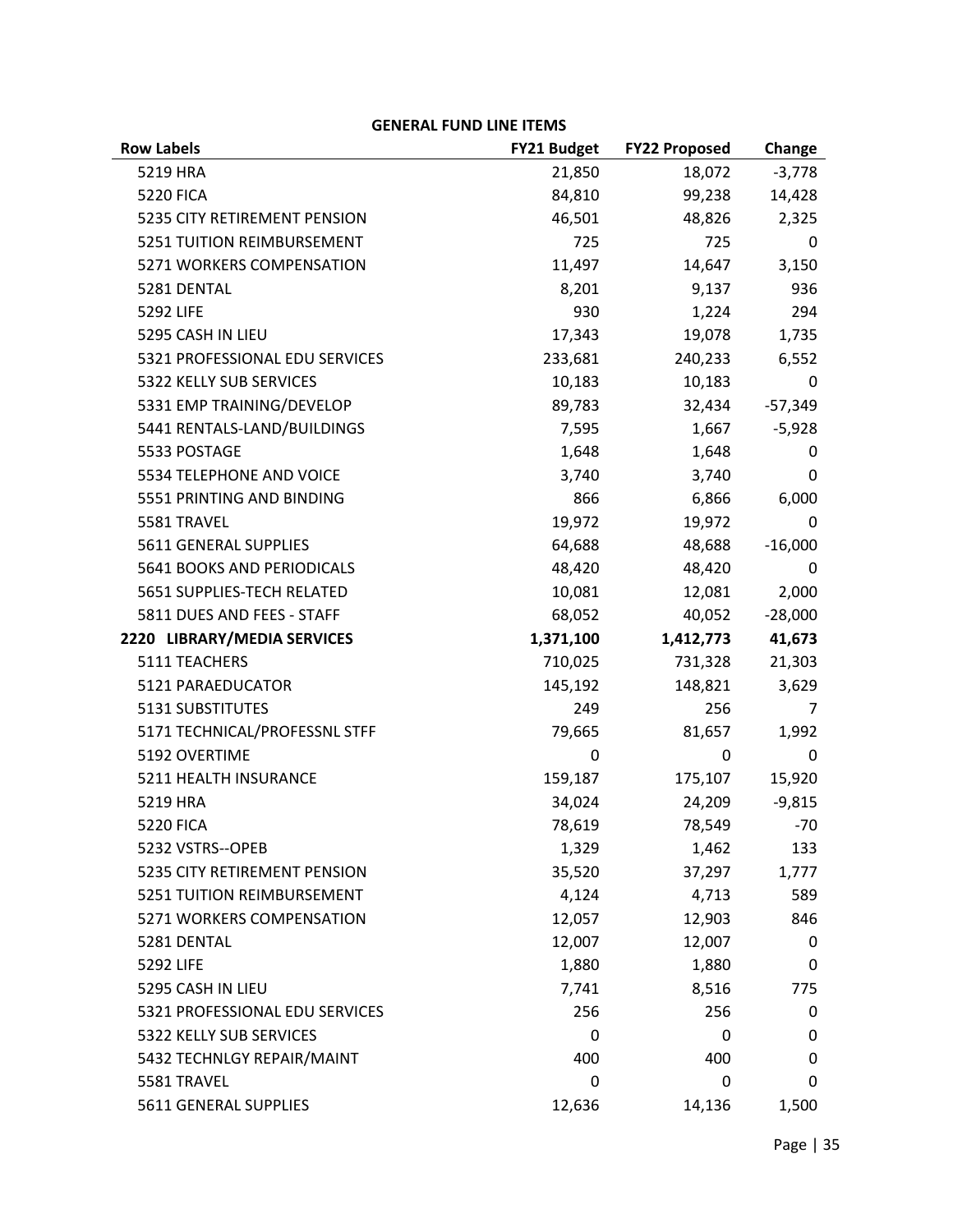| <b>GENERAL FUND LINE ITEMS</b> |                    |                      |           |
|--------------------------------|--------------------|----------------------|-----------|
| <b>Row Labels</b>              | <b>FY21 Budget</b> | <b>FY22 Proposed</b> | Change    |
| 5641 BOOKS AND PERIODICALS     | 57,091             | 59,993               | 2,902     |
| 5651 SUPPLIES-TECH RELATED     | 18,816             | 18,816               | 0         |
| 5811 DUES AND FEES - STAFF     | 282                | 467                  | 185       |
| 2230 TECHNOLOGY FR INSTRUCT    | 853,919            | 857,169              | 3,250     |
| 5131 SUBSTITUTES               | 0                  | 0                    | 0         |
| 5171 TECHNICAL/PROFESSNL STFF  | 534,672            | 548,039              | 13,367    |
| 5192 OVERTIME                  | 0                  | 0                    | 0         |
| 5193 STIPENDS                  | 0                  | 0                    | 0         |
| 5194 TEMPORARY EMPLOYEES       | 0                  | 0                    | 0         |
| 5211 HEALTH INSURANCE          | 59,499             | 65,449               | 5,950     |
| 5219 HRA                       | 14,353             | 10,213               | $-4,140$  |
| <b>5220 FICA</b>               | 41,020             | 40,983               | $-37$     |
| 5235 CITY RETIREMENT PENSION   | 63,947             | 67,144               | 3,197     |
| 5271 WORKERS COMPENSATION      | 6,320              | 6,762                | 442       |
| 5281 DENTAL                    | 3,130              | 3,130                | 0         |
| 5292 LIFE                      | 995                | 995                  | 0         |
| 5295 CASH IN LIEU              | 1,731              | 1,904                | 173       |
| 5321 PROFESSIONAL EDU SERVICES | 9,225              | 9,225                | 0         |
| 5352 OTHER TECHNICAL SERVICES  | 513                | 513                  | 0         |
| 5432 TECHNLGY REPAIR/MAINT     | 8,256              | 8,256                | 0         |
| 5611 GENERAL SUPPLIES          | 10,213             | 10,213               | 0         |
| 5626 GASOLINE                  | 1,025              | 1,025                | 0         |
| 5641 BOOKS AND PERIODICALS     | 0                  | 0                    | 0         |
| 5651 SUPPLIES-TECH RELATED     | 82,620             | 66,918               | $-15,702$ |
| 5731 MACHINERY                 | 15,375             | 15,375               | 0         |
| 5811 DUES AND FEES - STAFF     | 1,025              | 1,025                | 0         |
| 2290 OTHR SUPP SRV-INSTRCT STF | 43,052             | 43,180               | 128       |
| 5141 ADMINISTRATION            | 5,145              | 5,274                | 129       |
| 5211 HEALTH INSURANCE          | 0                  | 0                    | 0         |
| <b>5220 FICA</b>               | 1,574              | 1,573                | $-1$      |
| 5251 TUITION REIMBURSEMENT     | 1,483              | 1,483                | 0         |
| 5271 WORKERS COMPENSATION      | 0                  | 0                    | 0         |
| 5281 DENTAL                    | 0                  | 0                    | 0         |
| 5292 LIFE                      | 0                  | 0                    | 0         |
| 5295 CASH IN LIEU              | 0                  | 0                    | 0         |
| 5531 COMMUNICATIONS            | 30,750             | 30,750               | 0         |
| 5532 INTERNET                  | 0                  | 0                    | 0         |
| 5534 TELEPHONE AND VOICE       | 0                  | 0                    | 0         |
| 5581 TRAVEL                    | 4,100              | 4,100                | 0         |
| 5651 SUPPLIES-TECH RELATED     | 0                  | 0                    | 0         |
| 5731 MACHINERY                 | 0                  | 0                    | 0         |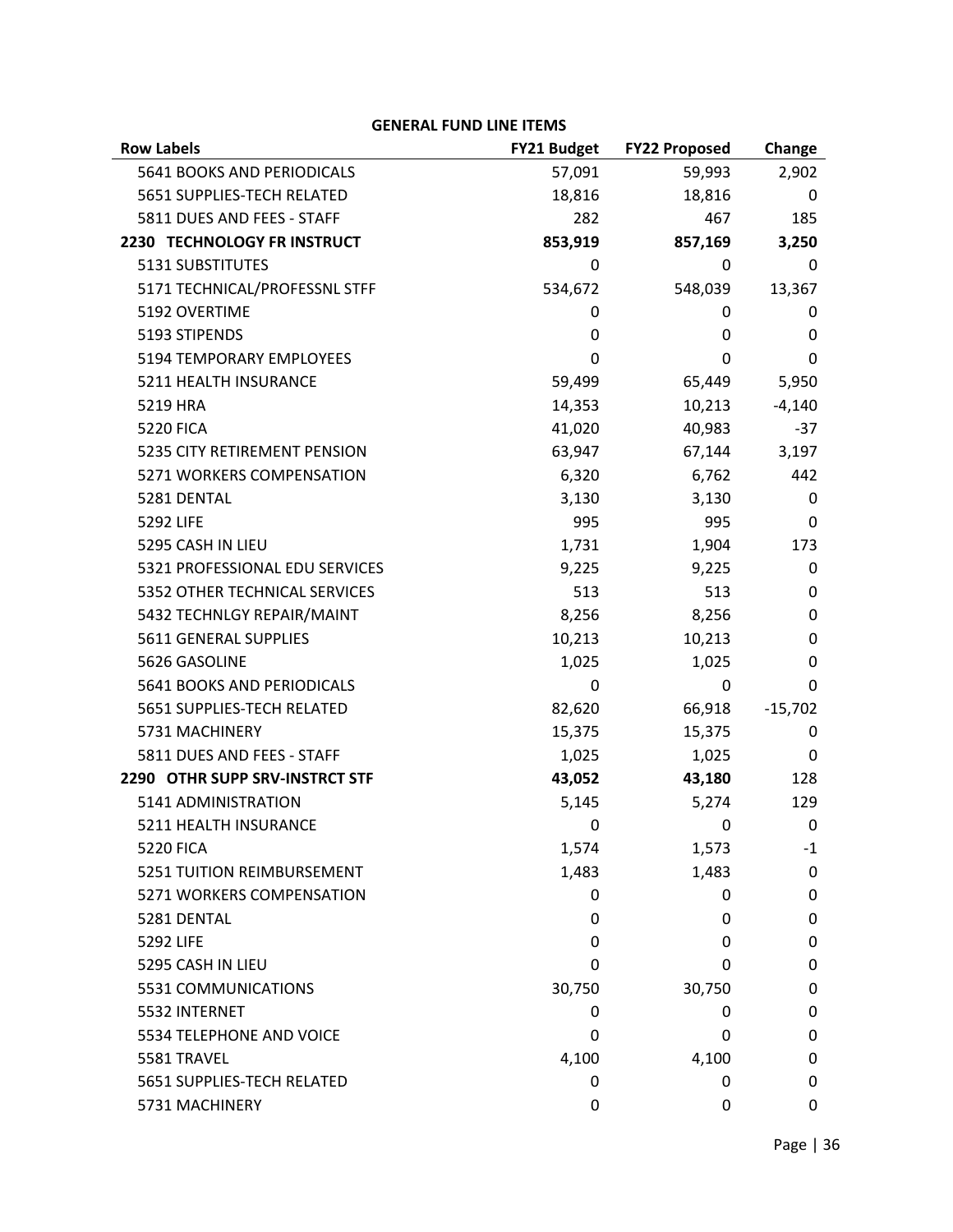| <b>Row Labels</b>              | <b>FY21 Budget</b> | <b>FY22 Proposed</b> | Change    |
|--------------------------------|--------------------|----------------------|-----------|
| 2311 BOARD OF EDUCATION        | 41,651             | 40,991               | $-660$    |
| 5192 OVERTIME                  | 3,602              | 3,692                | 90        |
| 5194 TEMPORARY EMPLOYEES       | 0                  | 0                    | 0         |
| <b>5220 FICA</b>               | 276                | 276                  | 0         |
| 5271 WORKERS COMPENSATION      | 0                  | 0                    | 0         |
| 5311 OFFICIAL/ADMIN SERVICES   | 10,000             | 10,000               | 0         |
| 5321 PROFESSIONAL EDU SERVICES | 0                  | 0                    | 0         |
| 5322 KELLY SUB SERVICES        | 0                  | 0                    | 0         |
| 5441 RENTALS-LAND/BUILDINGS    | 625                | 625                  | 0         |
| 5541 ADVERTISING               | 784                | 784                  | 0         |
| 5551 PRINTING AND BINDING      | 2,955              | 2,205                | $-750$    |
| 5581 TRAVEL                    | 3,900              | 3,900                | 0         |
| 5611 GENERAL SUPPLIES          | 2,587              | 2,587                | 0         |
| 5651 SUPPLIES-TECH RELATED     | 2,700              | 2,700                | 0         |
| 5811 DUES AND FEES - STAFF     | 14,222             | 14,222               | 0         |
| 2314 AUDIT                     | 29,500             | 39,500               | 10,000    |
| 5342 AUDITING SERVICES         | 29,500             | 39,500               | 10,000    |
| 2315 LEGAL SERVICES            | 232,125            | 205,425              | $-26,700$ |
| 5341 OTHER PROFESSNL SERVICES  | 232,125            | 205,425              | $-26,700$ |
| 2320 EXEC ADMIN                | 415,734            | 496,942              | 81,208    |
| 5141 ADMINISTRATION            | 171,564            | 175,853              | 4,289     |
| 5161 CLERICAL                  | 57,624             | 59,065               | 1,441     |
| 5192 OVERTIME                  | 0                  | 0                    | 0         |
| 5193 STIPENDS                  | 16,979             | 0                    | $-16,979$ |
| 5194 TEMPORARY EMPLOYEES       | 23,070             | 23,647               | 577       |
| 5211 HEALTH INSURANCE          | 26,309             | 28,940               | 2,631     |
| 5219 HRA                       | 5,403              | 3,844                | $-1,559$  |
| <b>5220 FICA</b>               | 16,951             | 16,936               | $-15$     |
| 5232 VSTRS--OPEB               | 1,329              | 1,462                | 133       |
| 5235 CITY RETIREMENT PENSION   | 0                  | 0                    | 0         |
| 5271 WORKERS COMPENSATION      | 2,695              | 2,884                | 189       |
| 5281 DENTAL                    | 1,872              | 1,872                | 0         |
| 5292 LIFE                      | 294                | 294                  | 0         |
| 5295 CASH IN LIEU              | 0                  | 0                    | 0         |
| 5311 OFFICIAL/ADMIN SERVICES   | 29,650             | 129,650              | 100,000   |
| 5533 POSTAGE                   | 2,356              | 856                  | $-1,500$  |
| 5534 TELEPHONE AND VOICE       | 1,650              | 1,650                | 0         |
| 5551 PRINTING AND BINDING      | 12,630             | 11,630               | $-1,000$  |
| 5581 TRAVEL                    | 14,430             | 10,430               | $-4,000$  |
| 5611 GENERAL SUPPLIES          | 14,112             | 11,113               | $-2,999$  |
| 5641 BOOKS AND PERIODICALS     | 0                  | 0                    | 0         |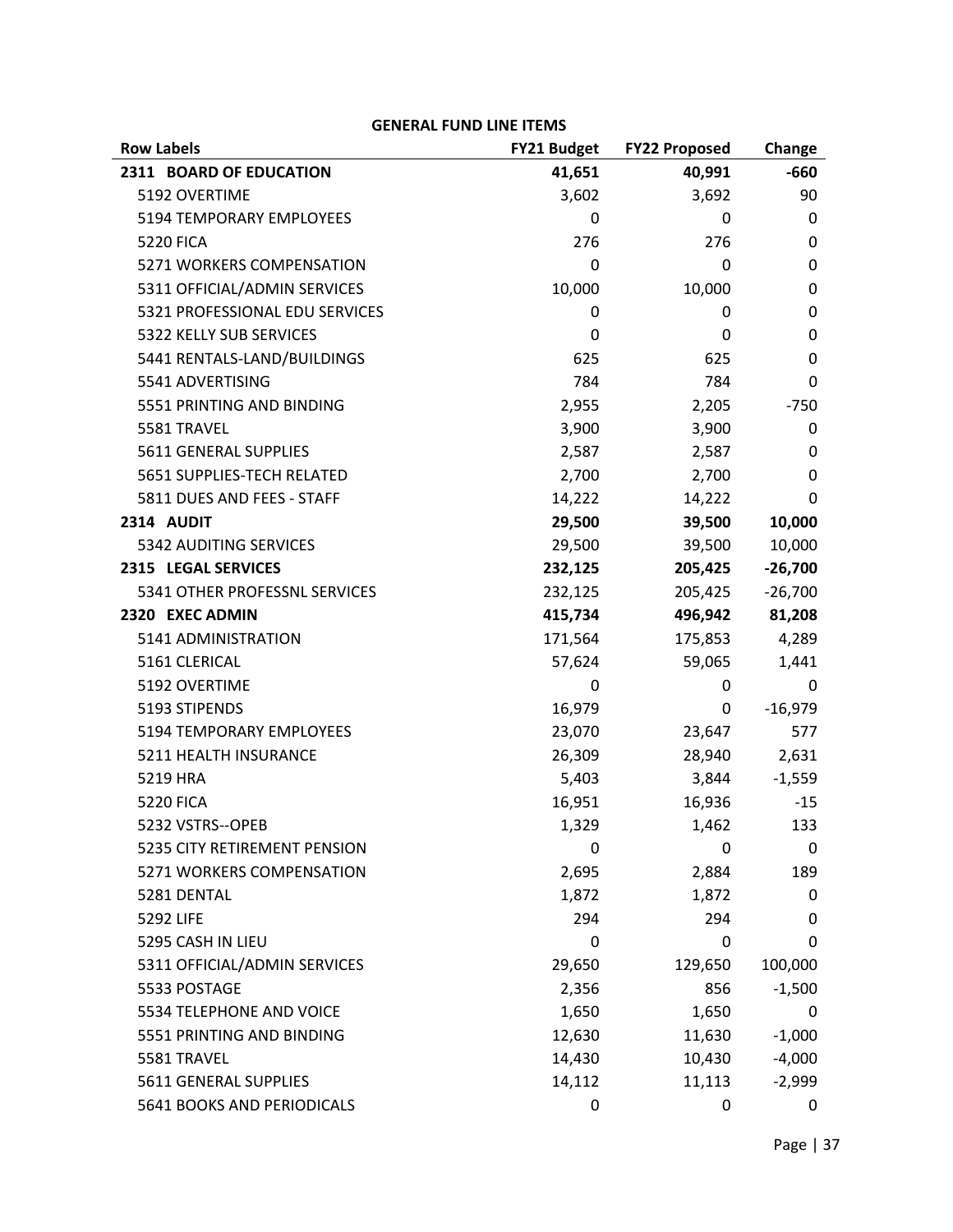| <b>Row Labels</b>              | <b>FY21 Budget</b> | <b>FY22 Proposed</b> | Change    |
|--------------------------------|--------------------|----------------------|-----------|
| 5651 SUPPLIES-TECH RELATED     | 0                  | 0                    | 0         |
| 5811 DUES AND FEES - STAFF     | 16,816             | 16,816               | 0         |
| 2410 OFFICE OF THE PRINCIPAL   | 3,002,445          | 3,074,406            | 71,961    |
| 5111 TEACHERS                  | 0                  | 0                    | 0         |
| 5131 SUBSTITUTES               | 55,592             | 56,985               | 1,393     |
| 5141 ADMINISTRATION            | 1,483,458          | 1,520,545            | 37,087    |
| 5161 CLERICAL                  | 577,324            | 591,757              | 14,433    |
| 5171 TECHNICAL/PROFESSNL STFF  | 0                  | 0                    | 0         |
| 5192 OVERTIME                  | 3,221              | 3,302                | 81        |
| 5193 STIPENDS                  | 0                  | 0                    | 0         |
| 5194 TEMPORARY EMPLOYEES       | 2,058              | 2,109                | 51        |
| 5211 HEALTH INSURANCE          | 337,106            | 370,817              | 33,711    |
| 5218 HSA                       | 0                  | 0                    | 0         |
| 5219 HRA                       | 66,444             | 45,142               | $-21,302$ |
| <b>5220 FICA</b>               | 167,491            | 167,339              | $-152$    |
| 5231 RETIREMENT                | 0                  | 0                    | 0         |
| 5232 VSTRS--OPEB               | 4,651              | 5,116                | 465       |
| 5233 VSTRS--PENSION PAYMENTS   | 0                  | 0                    | 0         |
| <b>5234 VMERS</b>              | 0                  | 0                    | 0         |
| 5235 CITY RETIREMENT PENSION   | 61,792             | 63,831               | 2,039     |
| 5240 ON-BEHALF PAYMENTS        | 0                  | 0                    | 0         |
| 5251 TUITION REIMBURSEMENT     | 34,000             | 34,000               | 0         |
| 5261 UNEMPLOYMENT COMPENSATION | 0                  | 0                    | 0         |
| 5271 WORKERS COMPENSATION      | 25,058             | 26,812               | 1,754     |
| 5281 DENTAL                    | 23,031             | 23,031               | 0         |
| 5291 OTHER EMPLOYEE BENEFITS   | 0                  | 0                    | 0         |
| 5292 LIFE                      | 3,268              | 3,268                | 0         |
| 5293 STD                       | 0                  | 0                    | 0         |
| 5294 LTD                       | 0                  | <sup>0</sup>         | 0         |
| 5295 CASH IN LIEU              | 10,414             | 11,456               | 1,042     |
| 5296 CATAMOUNT HEALTH FEES     | 0                  | 0                    | 0         |
| 5311 OFFICIAL/ADMIN SERVICES   | 433                | 198                  | $-235$    |
| 5321 PROFESSIONAL EDU SERVICES | 441                | 421                  | $-20$     |
| 5425 TRASH & RECYCLING         | 267                | 272                  | 5         |
| 5431 NONTECHNLGY REPAIR/MAINT  | 14,058             | 14,058               | 0         |
| 5442 RENTALS-EQUIPMNT/VEHICLES | 1,419              | 1,419                | 0         |
| 5521 INSURANCE (NOT EMP BEN)   | 0                  | 0                    | 0         |
| 5533 POSTAGE                   | 13,922             | 17,426               | 3,504     |
| 5534 TELEPHONE AND VOICE       | 74,308             | 73,208               | $-1,100$  |
| 5551 PRINTING AND BINDING      | 1,112              | 1,112                | 0         |
| 5581 TRAVEL                    | 3,923              | 3,923                | 0         |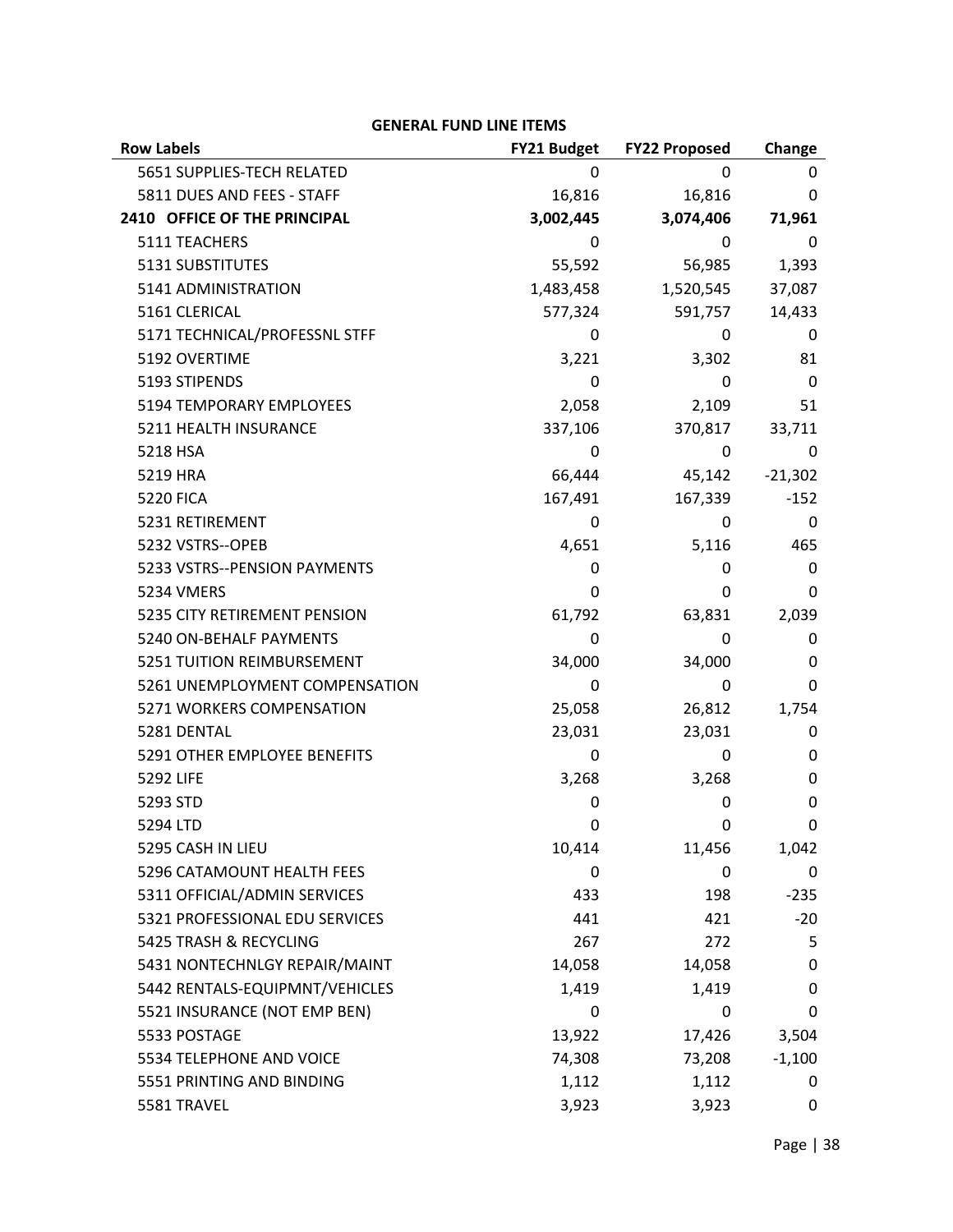| <b>Row Labels</b>              | <b>FY21 Budget</b> | <b>FY22 Proposed</b> | Change      |
|--------------------------------|--------------------|----------------------|-------------|
| 5611 GENERAL SUPPLIES          | 23,283             | 18,763               | $-4,520$    |
| 5641 BOOKS AND PERIODICALS     | 814                | 814                  | 0           |
| 5651 SUPPLIES-TECH RELATED     | 57                 | 57                   | 0           |
| 5811 DUES AND FEES - STAFF     | 13,500             | 17,225               | 3,725       |
| 2490 OTHR SUPP SERV-SCHL ADMI  | 787,989            | 799,828              | 11,839      |
| 5111 TEACHERS                  | 92,685             | 95,466               | 2,781       |
| 5141 ADMINISTRATION            | 262,493            | 269,055              | 6,562       |
| 5161 CLERICAL                  | 159,057            | 163,034              | 3,977       |
| 5171 TECHNICAL/PROFESSNL STFF  | 15,933             | 16,331               | 398         |
| 5192 OVERTIME                  | 2,058              | 2,110                | 52          |
| 5193 STIPENDS                  | 6,667              | 6,834                | 167         |
| 5194 TEMPORARY EMPLOYEES       | 0                  | 0                    | 0           |
| 5211 HEALTH INSURANCE          | 78,761             | 86,638               | 7,877       |
| 5218 HSA                       | 0                  | 0                    | 0           |
| 5219 HRA                       | 17,403             | 12,383               | $-5,020$    |
| <b>5220 FICA</b>               | 43,698             | 43,659               | $-39$       |
| 5231 RETIREMENT                | 0                  | 0                    | 0           |
| 5232 VSTRS--OPEB               | 664                | 730                  | 66          |
| 5233 VSTRS--PENSION PAYMENTS   | 0                  | 0                    | $\mathbf 0$ |
| 5234 VMERS                     | 0                  | 0                    | 0           |
| 5235 CITY RETIREMENT PENSION   | 18,450             | 19,372               | 922         |
| 5240 ON-BEHALF PAYMENTS        | 0                  | 0                    | 0           |
| 5251 TUITION REIMBURSEMENT     | 4,983              | 5,000                | 17          |
| 5271 WORKERS COMPENSATION      | 6,398              | 6,847                | 449         |
| 5281 DENTAL                    | 5,708              | 5,708                | 0           |
| 5291 OTHER EMPLOYEE BENEFITS   | 0                  | 0                    | 0           |
| 5292 LIFE                      | 914                | 914                  | 0           |
| 5293 STD                       | 0                  | 0                    | $\mathbf 0$ |
| 5294 LTD                       | <sup>n</sup>       | <sup>n</sup>         | 0           |
| 5295 CASH IN LIEU              | 2,026              | 2,229                | 203         |
| 5296 CATAMOUNT HEALTH FEES     | 0                  | 0                    | 0           |
| 5311 OFFICIAL/ADMIN SERVICES   | 27,699             | 21,048               | $-6,651$    |
| 5352 OTHER TECHNICAL SERVICES  | 1,248              | 1,248                | 0           |
| 5431 NONTECHNLGY REPAIR/MAINT  | 9,296              | 9,296                | 0           |
| 5442 RENTALS-EQUIPMNT/VEHICLES | 2,766              | 2,766                | 0           |
| 5521 INSURANCE (NOT EMP BEN)   | 807                | 116                  | $-691$      |
| 5533 POSTAGE                   | 3,601              | 3,153                | $-448$      |
| 5534 TELEPHONE AND VOICE       | 7,448              | 8,548                | 1,100       |
| 5581 TRAVEL                    | 2,389              | 2,117                | $-272$      |
| 5611 GENERAL SUPPLIES          | 13,267             | 12,976               | $-291$      |
| 5811 DUES AND FEES - STAFF     | 1,570              | 2,250                | 680         |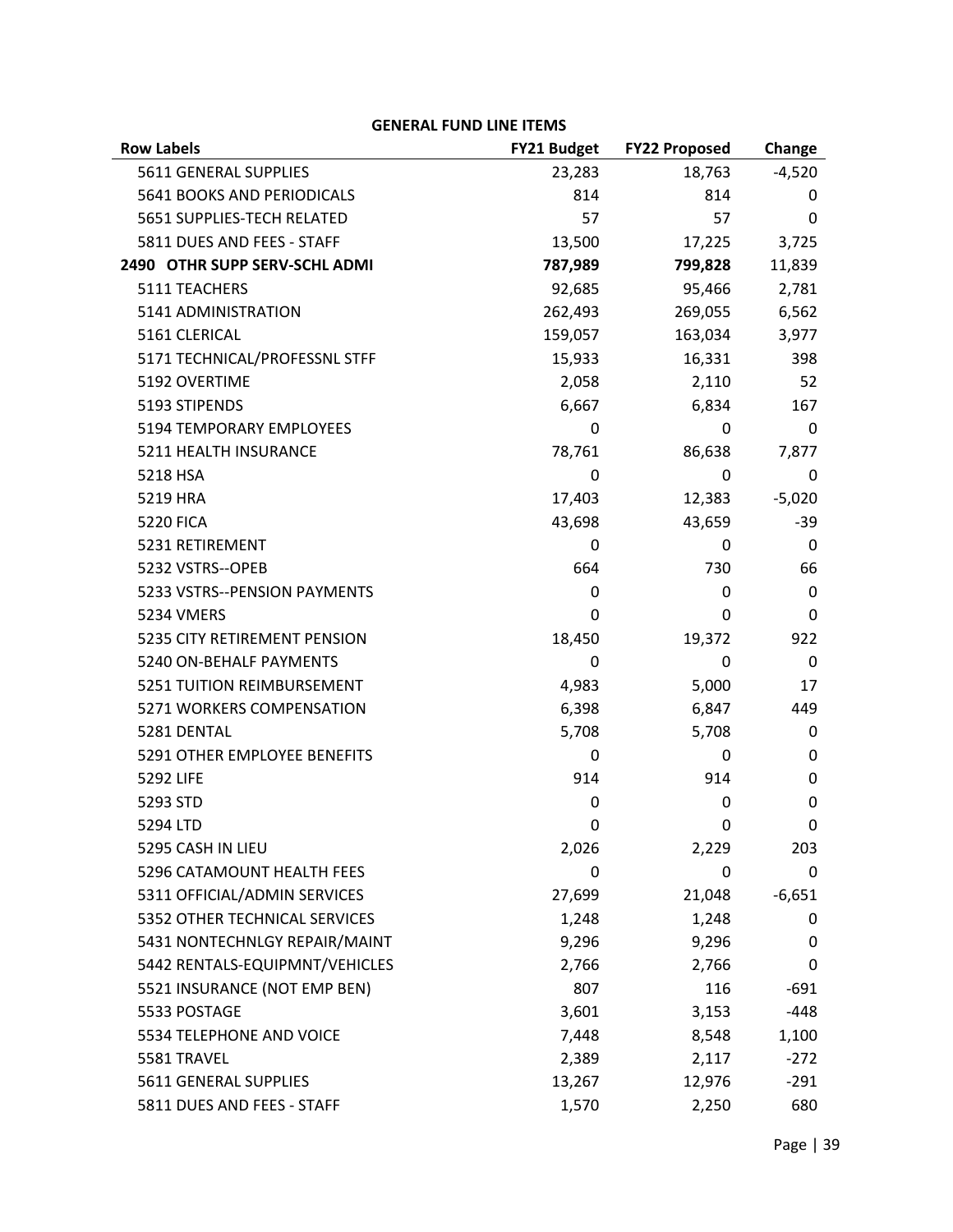| <b>Row Labels</b>                    | <b>FY21 Budget</b> | <b>FY22 Proposed</b> | Change      |
|--------------------------------------|--------------------|----------------------|-------------|
| <b>2495 ADMINISTRATION OF GRANTS</b> | 163,643            | 167,489              | 3,846       |
| 5141 ADMINISTRATION                  | 86,670             | 88,837               | 2,167       |
| 5161 CLERICAL                        | 23,153             | 23,732               | 579         |
| 5211 HEALTH INSURANCE                | 18,959             | 20,855               | 1,896       |
| 5219 HRA                             | 5,319              | 3,785                | $-1,534$    |
| <b>5220 FICA</b>                     | 8,374              | 8,366                | -8          |
| 5235 CITY RETIREMENT PENSION         | 13,092             | 13,747               | 655         |
| 5251 TUITION REIMBURSEMENT           | 1,983              | 1,983                | 0           |
| 5271 WORKERS COMPENSATION            | 1,294              | 1,385                | 91          |
| 5281 DENTAL                          | 1,308              | 1,308                | 0           |
| 5292 LIFE                            | 220                | 220                  | 0           |
| 5533 POSTAGE                         | 0                  | 0                    | $\mathbf 0$ |
| 5534 TELEPHONE AND VOICE             | 1,015              | 1,015                | 0           |
| 5551 PRINTING AND BINDING            | 62                 | 62                   | 0           |
| 5581 TRAVEL                          | 410                | 410                  | 0           |
| 5611 GENERAL SUPPLIES                | 1,169              | 1,169                | 0           |
| 5651 SUPPLIES-TECH RELATED           | 615                | 615                  | 0           |
| 2510 FISCAL SERVICES                 | 789,824            | 776,581              | $-13,243$   |
| 5141 ADMINISTRATION                  | 126,542            | 129,706              | 3,164       |
| 5161 CLERICAL                        | 231,584            | 237,374              | 5,790       |
| 5171 TECHNICAL/PROFESSNL STFF        | 85,381             | 87,516               | 2,135       |
| 5192 OVERTIME                        | 10,494             | 10,756               | 262         |
| 5194 TEMPORARY EMPLOYEES             | 4,116              | 4,219                | 103         |
| 5211 HEALTH INSURANCE                | 71,059             | 78,165               | 7,106       |
| 5219 HRA                             | 76,262             | 47,147               | $-29,115$   |
| <b>5220 FICA</b>                     | 42,455             | 42,417               | $-38$       |
| 5235 CITY RETIREMENT PENSION         | 42,832             | 44,974               | 2,142       |
| 5251 TUITION REIMBURSEMENT           | 3,966              | 3,966                | 0           |
| 5271 WORKERS COMPENSATION            | 5,303              | 5,674                | 371         |
| 5281 DENTAL                          | 4,670              | 4,670                | 0           |
| 5292 LIFE                            | 882                | 882                  | 0           |
| 5311 OFFICIAL/ADMIN SERVICES         | 0                  | 0                    | 0           |
| 5341 OTHER PROFESSNL SERVICES        | 17,600             | 17,600               | 0           |
| 5533 POSTAGE                         | 1,018              | 1,018                | 0           |
| 5534 TELEPHONE AND VOICE             | 770                | 770                  | 0           |
| 5541 ADVERTISING                     | 600                | 600                  | 0           |
| 5581 TRAVEL                          | 7,000              | 7,000                | 0           |
| 5611 GENERAL SUPPLIES                | 9,519              | 13,703               | 4,184       |
| 5651 SUPPLIES-TECH RELATED           | 4,646              | 5,299                | 653         |
| 5811 DUES AND FEES - STAFF           | 5,000              | 5,000                | 0           |
| 5898 BANK PENALTIES AND FEES         | 20,000             | 20,000               | 0           |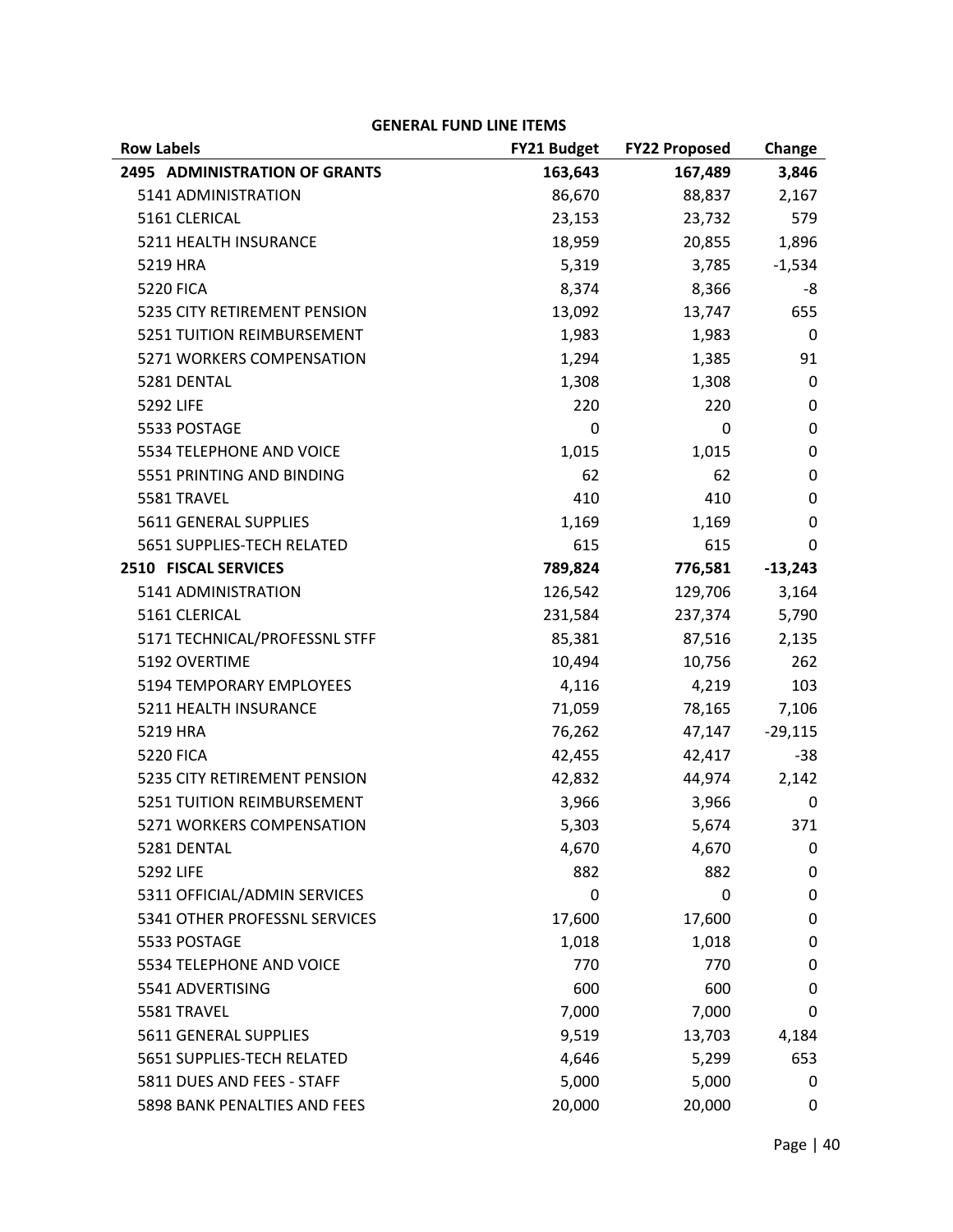| <b>Row Labels</b>                  | FY21 Budget | <b>FY22 Proposed</b> | Change       |
|------------------------------------|-------------|----------------------|--------------|
| 5899 MISC EXPENDITURES - OTHER     | 18,125      | 8,125                | $-10,000$    |
| <b>2560 PUBLIC INFORMATION SVC</b> | 83,315      | 85,540               | 2,225        |
| 5171 TECHNICAL/PROFESSNL STFF      | 56,698      | 58,115               | 1,417        |
| 5194 TEMPORARY EMPLOYEES           | 0           | 0                    | 0            |
| 5211 HEALTH INSURANCE              | 0           | 0                    | 0            |
| 5218 HSA                           | 0           | 0                    | 0            |
| 5219 HRA                           | 0           | 0                    | $\Omega$     |
| <b>5220 FICA</b>                   | 4,586       | 4,582                | -4           |
| 5231 RETIREMENT                    | 0           | 0                    | 0            |
| 5232 VSTRS--OPEB                   | 0           | 0                    | 0            |
| 5233 VSTRS--PENSION PAYMENTS       | 0           | 0                    | 0            |
| <b>5234 VMERS</b>                  | 0           | 0                    | $\Omega$     |
| 5235 CITY RETIREMENT PENSION       | 6,642       | 6,974                | 332          |
| 5240 ON-BEHALF PAYMENTS            | 0           | 0                    | 0            |
| 5251 TUITION REIMBURSEMENT         | 0           | 0                    | 0            |
| 5261 UNEMPLOYMENT COMPENSATION     | 0           | 0                    | $\mathbf{0}$ |
| 5271 WORKERS COMPENSATION          | 656         | 702                  | 46           |
| 5281 DENTAL                        | 0           | 0                    | 0            |
| 5291 OTHER EMPLOYEE BENEFITS       | 0           | 0                    | 0            |
| 5292 LIFE                          | 147         | 147                  | 0            |
| 5293 STD                           | 0           | 0                    | 0            |
| 5294 LTD                           | 0           | 0                    | 0            |
| 5295 CASH IN LIEU                  | 4,336       | 4,770                | 434          |
| 5296 CATAMOUNT HEALTH FEES         | 0           | 0                    | 0            |
| 5311 OFFICIAL/ADMIN SERVICES       | 0           | 0                    | $\mathbf{0}$ |
| 5341 OTHER PROFESSNL SERVICES      | 10,250      | 10,250               | 0            |
| <b>2570 PERSONNEL SERVICES</b>     | 805,560     | 876,499              | 70,939       |
| 5141 ADMINISTRATION                | 98,784      | 126,567              | 27,783       |
| 5171 TECHNICAL/PROFESSNL STFF      | 321,332     | 393,383              | 72,051       |
| 5192 OVERTIME                      | 515         | 528                  | 13           |
| 5193 STIPENDS                      | 2,573       | 2,637                | 64           |
| 5194 TEMPORARY EMPLOYEES           | 0           | 0                    | 0            |
| 5211 HEALTH INSURANCE              | 82,314      | 90,545               | 8,231        |
| 5218 HSA                           | 0           | 0                    | 0            |
| 5219 HRA                           | 23,640      | 16,821               | $-6,819$     |
| <b>5220 FICA</b>                   | 40,952      | 40,915               | -37          |
| 5231 RETIREMENT                    | 0           | 0                    | 0            |
| 5232 VSTRS--OPEB                   | 0           | 0                    | 0            |
| 5233 VSTRS--PENSION PAYMENTS       | 0           | 0                    | 0            |
| <b>5234 VMERS</b>                  | 0           | 0                    | 0            |
| 5235 CITY RETIREMENT PENSION       | 62,959      | 58,757               | $-4,202$     |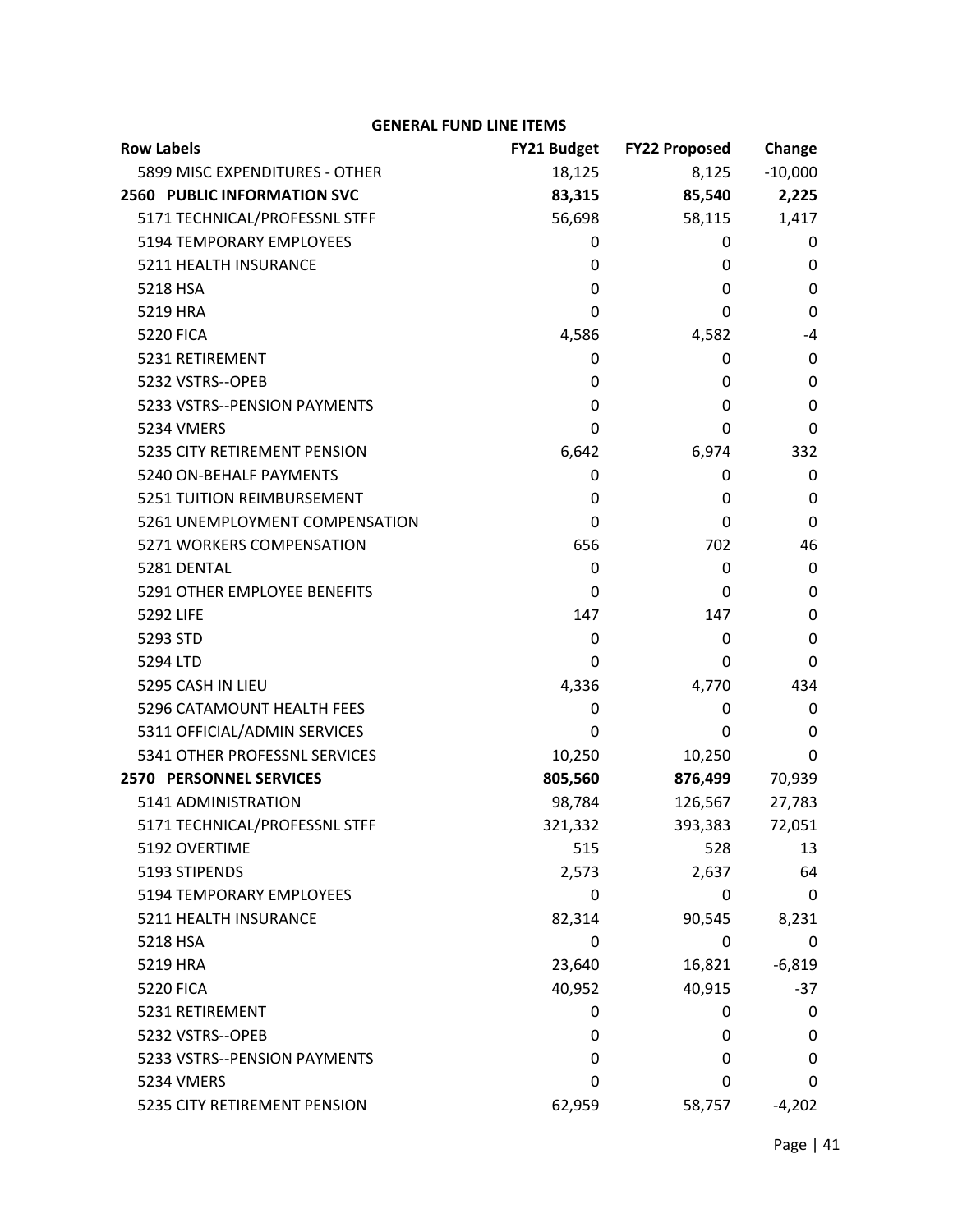| <b>Row Labels</b>              | <b>FY21 Budget</b> | <b>FY22 Proposed</b> | Change       |
|--------------------------------|--------------------|----------------------|--------------|
| 5240 ON-BEHALF PAYMENTS        | 0                  | 0                    | 0            |
| 5251 TUITION REIMBURSEMENT     | 0                  | $\mathbf 0$          | 0            |
| 5271 WORKERS COMPENSATION      | 6,222              | 6,658                | 436          |
| 5281 DENTAL                    | 5,376              | 5,376                | 0            |
| 5291 OTHER EMPLOYEE BENEFITS   | 0                  | 0                    | 0            |
| 5292 LIFE                      | 995                | 995                  | 0            |
| 5293 STD                       | 0                  | 0                    | 0            |
| 5294 LTD                       | 0                  | 0                    | $\mathbf{0}$ |
| 5295 CASH IN LIEU              | 3,000              | 3,300                | 300          |
| 5296 CATAMOUNT HEALTH FEES     | 0                  | 0                    | 0            |
| 5311 OFFICIAL/ADMIN SERVICES   | 1,262              | 1,262                | 0            |
| 5321 PROFESSIONAL EDU SERVICES | $\Omega$           | 0                    | $\mathbf{0}$ |
| 5331 EMP TRAINING/DEVELOP      | 26,710             | 25,710               | $-1,000$     |
| 5341 OTHER PROFESSNL SERVICES  | 17,278             | 17,278               | 0            |
| 5531 COMMUNICATIONS            | 56                 | 0                    | -56          |
| 5533 POSTAGE                   | 2,255              | 2,255                | 0            |
| 5534 TELEPHONE AND VOICE       | 3,245              | 3,245                | 0            |
| 5541 ADVERTISING               | 24,572             | 19,572               | $-5,000$     |
| 5581 TRAVEL                    | 26,668             | 13,668               | $-13,000$    |
| 5611 GENERAL SUPPLIES          | 24,440             | 16,687               | $-7,753$     |
| 5641 BOOKS AND PERIODICALS     | 2,050              | 2,050                | 0            |
| 5651 SUPPLIES-TECH RELATED     | 5,945              | 5,945                | 0            |
| 5811 DUES AND FEES - STAFF     | 22,345             | 22,345               | 0            |
| 5899 MISC EXPENDITURES - OTHER | 72                 | 0                    | $-72$        |
| 2580 ADMIN. TECHNOLOGY SVC     | 375,674            | 391,484              | 15,810       |
| 5171 TECHNICAL/PROFESSNL STFF  | 127,915            | 131,113              | 3,198        |
| 5194 TEMPORARY EMPLOYEES       | 0                  | 0                    | 0            |
| 5211 HEALTH INSURANCE          | 26,309             | 28,940               | 2,631        |
| 5218 HSA                       | 0                  | 0                    | 0            |
| 5219 HRA                       | 5,488              | 3,905                | $-1,583$     |
| <b>5220 FICA</b>               | 9,785              | 9,776                | -9           |
| 5231 RETIREMENT                | 0                  | 0                    | 0            |
| 5232 VSTRS--OPEB               | 0                  | 0                    | 0            |
| 5233 VSTRS--PENSION PAYMENTS   | 0                  | 0                    | 0            |
| 5234 VMERS                     | 0                  | 0                    | 0            |
| 5235 CITY RETIREMENT PENSION   | 15,299             | 16,064               | 765          |
| 5240 ON-BEHALF PAYMENTS        | 0                  | 0                    | 0            |
| 5251 TUITION REIMBURSEMENT     | 0                  | $\mathbf 0$          | 0            |
| 5271 WORKERS COMPENSATION      | 1,512              | 1,618                | 106          |
| 5281 DENTAL                    | 1,872              | 1,872                | 0            |
| 5291 OTHER EMPLOYEE BENEFITS   | 0                  | 0                    | 0            |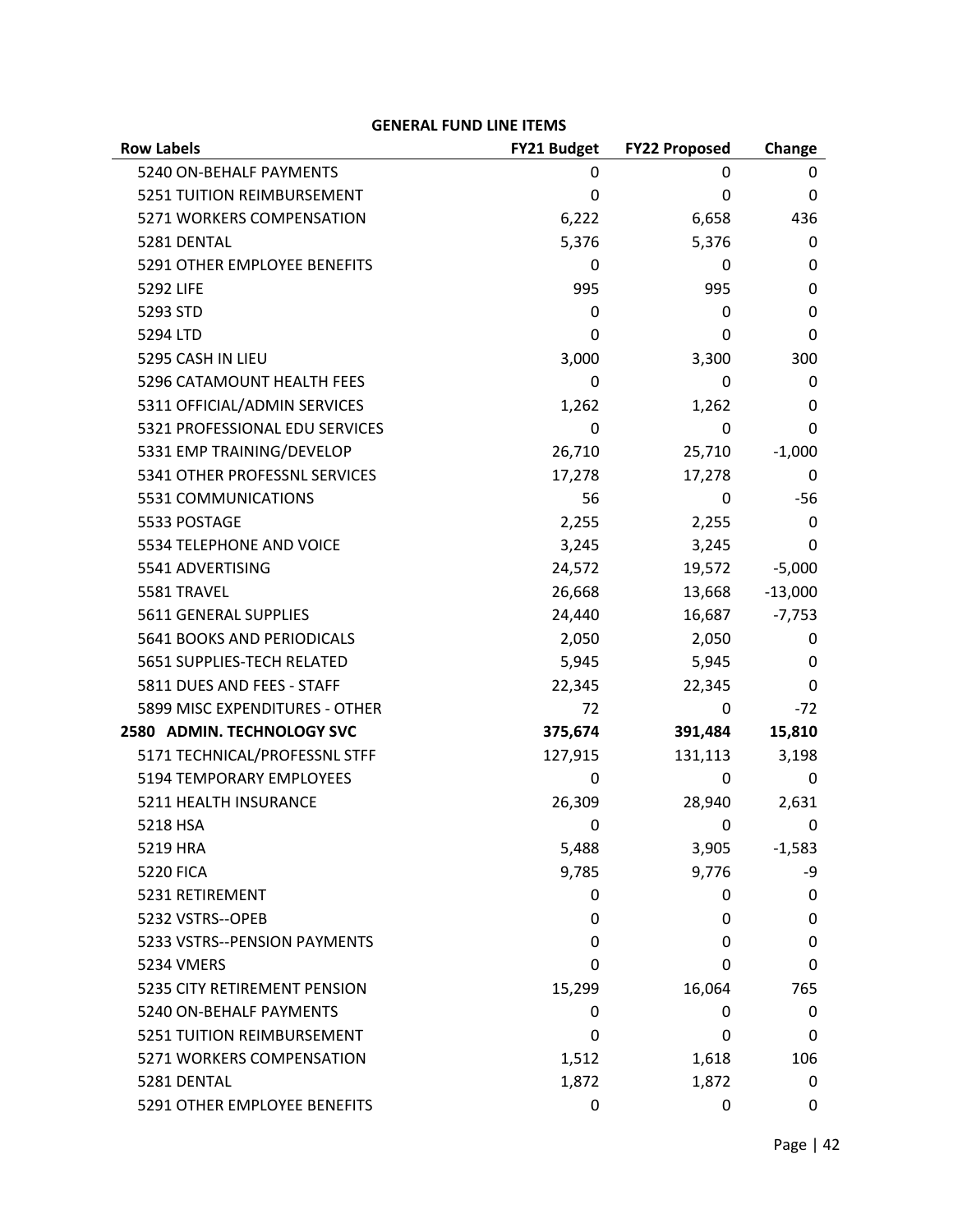## **Row Labels FY21 Budget FY22 Proposed Change**  5292 LIFE 2012 294 294 294 294 295 294 295 294 295 294 295 294 295 294 295 294 295 2012 2012 2013 2014 2014 20 5293 STD 0 0 0  $5294$  LTD  $0$  0 0 0 5295 CASH IN LIEU 0 0 0 5352 OTHER TECHNICAL SERVICES 0 0 0 5431 NONTECHNLGY REPAIR/MAINT 90.350 90.350 90.350 5432 TECHNLGY REPAIR/MAINT 0 0 0 5442 RENTALS‐EQUIPMNT/VEHICLES 0 0 0 5611 GENERAL SUPPLIES 42,025 37,025 ‐5,000 5651 SUPPLIES‐TECH RELATED 54,825 70,527 15,702 **2610 OPERATION OF BUILDINGS 970,550 974,186 3,636**  5141 ADMINISTRATION 229,502 235,240 5,738 5161 CLERICAL 47,915 49,113 1,198 5192 OVERTIME 1,029 1,055 26 5194 TEMPORARY EMPLOYEES 6 10,250 10,250 10,250 10,250 5211 HEALTH INSURANCE 51,766 56,943 5,177 5219 HRA 10,722 7,629 ‐3,093 5220 FICA 21,638 21,618 21,618 21,618 5235 CITY RETIREMENT PENSION 33,179 34,838 1,659 5271 WORKERS COMPENSATION **3,279** 3,509 230 5281 DENTAL 6281 2012 12:30 13,156 3,156 3,156 3,156 5292 LIFE 2012 2014 12:30 2014 12:30 2014 12:30 2014 12:30 2014 12:30 2014 12:30 2014 12:30 2014 13:30 2014 12:30 5295 CASH IN LIEU 64,336 4,770 434 5321 PROFESSIONAL EDU SERVICES 0 0 0 5341 OTHER PROFESSNL SERVICES 0 585 585 5431 NONTECHNLGY REPAIR/MAINT 265,599 265,599 0 5441 RENTALS-LAND/BUILDINGS 80,000 80,000 0 5442 RENTALS‐EQUIPMNT/VEHICLES 0 0 0 5521 INSURANCE (NOT EMP BEN) 139,047 114,499 ‐24,548 5534 TELEPHONE AND VOICE 28,794 28,794 0 5541 ADVERTISING 4,063 4,063 0 5581 TRAVEL 1,025 1,025 0 5611 GENERAL SUPPLIES 39,934 45,934 6,000 5811 DUES AND FEES ‐ STAFF 5,125 5,125 0 **2620 MAINTENANCE OF BUILDINGS 5,854,624 6,296,668 442,044**  5172 TECH & PROF ‐ MAINTENANCE 628,675 644,392 15,717 5182 NON‐CLER GEN ‐ CUSTODIAN 1,601,818 1,641,863 40,045 5192 OVERTIME 168,952 173,176 4,224 5194 TEMPORARY EMPLOYEES 92,610 84,675 ‐7,935 5211 HEALTH INSURANCE 392,566 431,823 39,257 5219 HRA 108,067 62,662 ‐45,405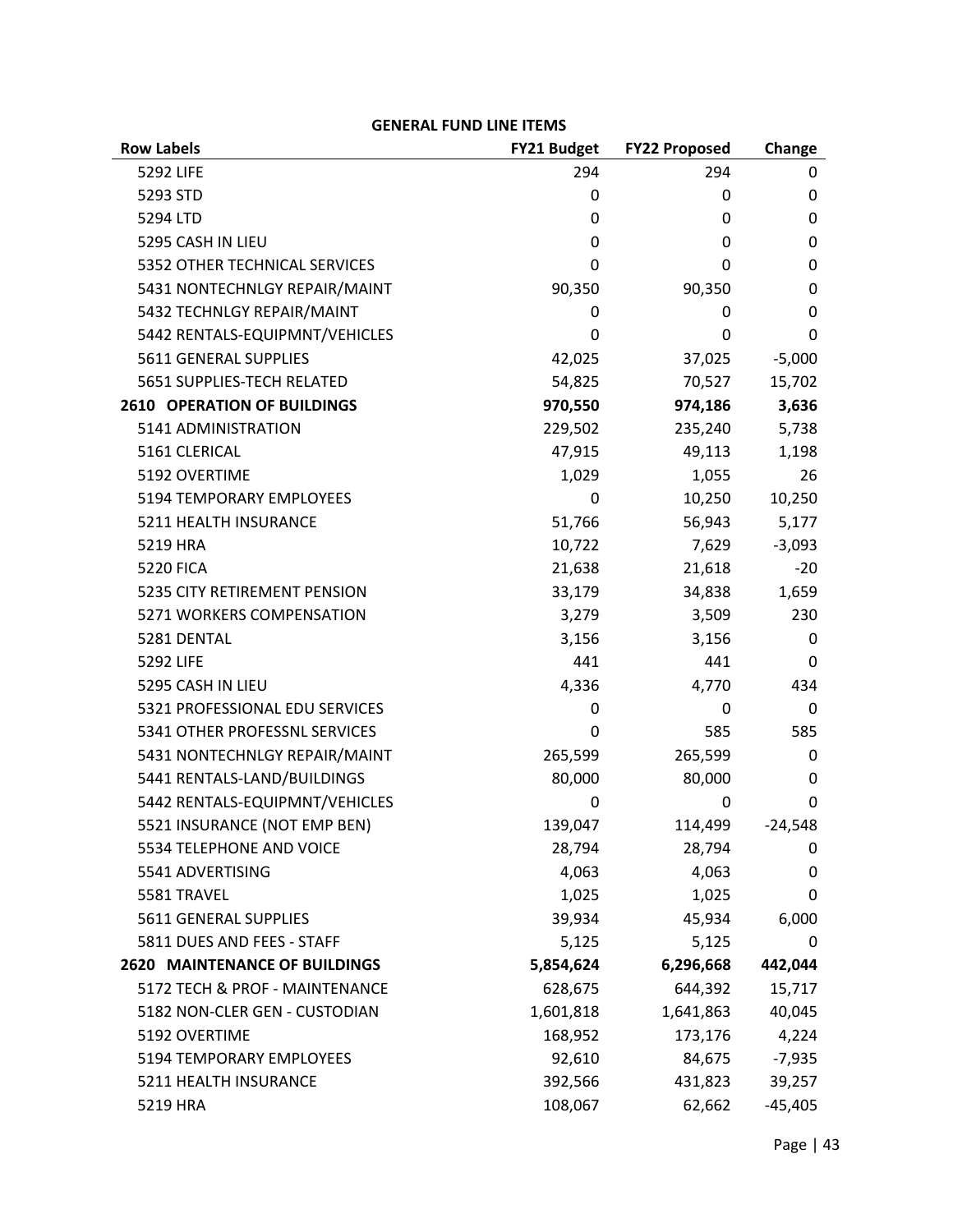| ו ואווו שווע ו ואחיו           |                    |                          |                |
|--------------------------------|--------------------|--------------------------|----------------|
| <b>Row Labels</b>              | <b>FY21 Budget</b> | <b>FY22 Proposed</b>     | Change         |
| <b>5220 FICA</b>               | 170,184            | 170,030                  | $-154$         |
| 5235 CITY RETIREMENT PENSION   | 246,576            | 242,105                  | $-4,471$       |
| 5271 WORKERS COMPENSATION      | 26,419             | 28,268                   | 1,849          |
| 5281 DENTAL                    | 29,823             | 29,823                   | 0              |
| 5292 LIFE                      | 5,018              | 5,018                    | 0              |
| 5295 CASH IN LIEU              | 17,490             | 19,239                   | 1,749          |
| 5411 UTILITY SERVICES          | 141,266            | 204,090                  | 62,824         |
| <b>5423 CUSTODIAL SERVICES</b> | 20,500             | 20,500                   | 0              |
| 5425 TRASH & RECYCLING         | 164,300            | 167,586                  | 3,286          |
| 5431 NONTECHNLGY REPAIR/MAINT  | 318,797            | 318,797                  | 0              |
| 5441 RENTALS-LAND/BUILDINGS    | 6,150              | 6,150                    | 0              |
| 5442 RENTALS-EQUIPMNT/VEHICLES | 6,150              | 6,150                    | 0              |
| 5521 INSURANCE (NOT EMP BEN)   | 160,190            | 199,700                  | 39,510         |
| 5611 GENERAL SUPPLIES          | 454,875            | 452,152                  | $-2,723$       |
| 5621 NATURAL GAS               | 258,513            | 303,684                  | 45,171         |
| 5622 ELECTRICITY               | 705,110            | 954,210                  | 249,100        |
| 5623 BOTTLED GAS               | 5,125              | 5,125                    | 0              |
| 5627 WOOD CHIPS/PELLETS        | 82,400             | 82,400                   | 0              |
| <b>5629 OTHER</b>              | 7,175              | 7,175                    | 0              |
| 5731 MACHINERY                 | 25,625             | 25,625                   | 0              |
| 5733 FURNITURE AND FIXTURES    | 10,250             | 10,250                   | 0              |
| 2630 CARE & UPKEEP OF GROUNDS  | 153,622            | 143,622                  | $-10,000$      |
| 5424 LANDSCAPING/LAWN CARE     | 40,872             | 40,872                   | 0              |
| 5442 RENTALS-EQUIPMNT/VEHICLES | 10,250             | 10,250                   | 0              |
| 5611 GENERAL SUPPLIES          | 82,000             | 72,000                   | $-10,000$      |
| 5731 MACHINERY                 | 20,500             | 20,500                   | 0              |
| 2640 CARE/UPKEEP OF EQUIPMENT  | 202,565            | 200,041                  | $-2,524$       |
| 5172 TECH & PROF - MAINTENANCE | 65,353             | 66,987                   | 1,634          |
| 5211 HEALTH INSURANCE          | 0                  | $\overline{\phantom{0}}$ | $\overline{0}$ |
| 5219 HRA                       | 0                  | 0                        | 0              |
| <b>5220 FICA</b>               | 5,168              | 5,163                    | $-5$           |
| 5235 CITY RETIREMENT PENSION   | 7,256              | 7,619                    | 363            |
| 5271 WORKERS COMPENSATION      | 717                | 767                      | 50             |
| 5281 DENTAL                    | 0                  | 0                        | 0              |
| <b>5292 LIFE</b>               | 147                | 147                      | 0              |
| 5295 CASH IN LIEU              | 4,336              | 4,770                    | 434            |
| 5431 NONTECHNLGY REPAIR/MAINT  | 13,500             | 13,500                   | 0              |
| 5442 RENTALS-EQUIPMNT/VEHICLES | 0                  | 0                        | 0              |
| 5611 GENERAL SUPPLIES          | 38,438             | 33,438                   | $-5,000$       |
| 5626 GASOLINE                  | 42,025             | 42,025                   | 0              |
| 5732 VEHICLES                  | 25,625             | 25,625                   | 0              |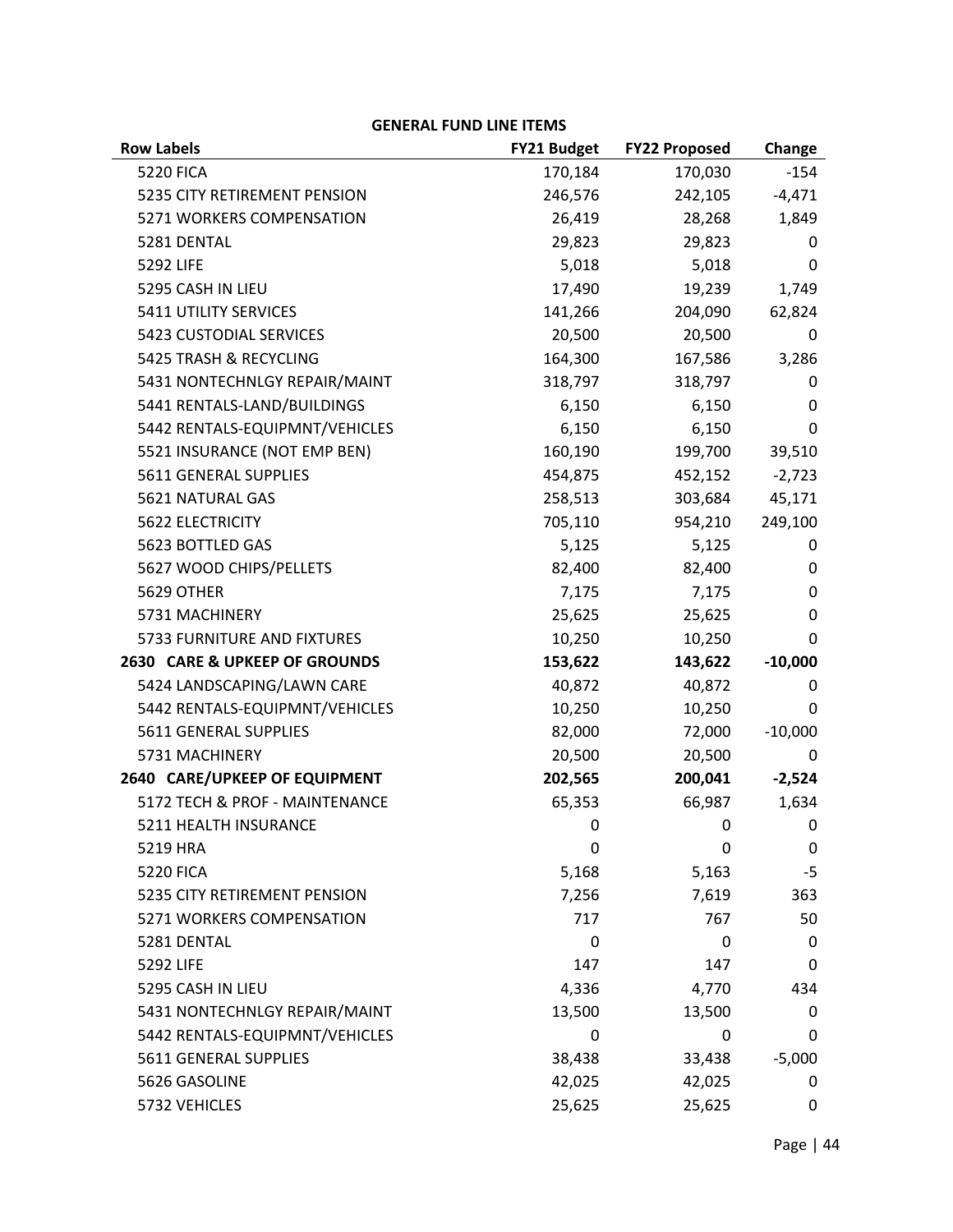| <b>Row Labels</b>              | <b>FY21 Budget</b> | <b>FY22 Proposed</b> | Change      |
|--------------------------------|--------------------|----------------------|-------------|
| 2660 SECURITY                  | 34,411             | 35,227               | 816         |
| 5171 TECHNICAL/PROFESSNL STFF  | 20,606             | 21,121               | 515         |
| 5211 HEALTH INSURANCE          | 6,978              | 7,676                | 698         |
| 5219 HRA                       | 1,857              | 1,321                | $-536$      |
| <b>5220 FICA</b>               | 1,576              | 1,575                | -1          |
| 5235 CITY RETIREMENT PENSION   | 2,465              | 2,588                | 123         |
| 5271 WORKERS COMPENSATION      | 244                | 261                  | 17          |
| 5281 DENTAL                    | 538                | 538                  | $\mathbf 0$ |
| 5292 LIFE                      | 147                | 147                  | 0           |
| 5490 OTHER PURCH PROPERTY SERV | 0                  | 0                    | 0           |
| 2711 RESIDENT STUDENTS         | 1,212,853          | 1,262,948            | 50,095      |
| 5183 NON-CLER GEN - DRIVER     | 483,337            | 495,420              | 12,083      |
| 5192 OVERTIME                  | 36,015             | 36,915               | 900         |
| 5194 TEMPORARY EMPLOYEES       | 55,381             | 56,766               | 1,385       |
| 5211 HEALTH INSURANCE          | 60,249             | 66,274               | 6,025       |
| 5219 HRA                       | 34,942             | 24,862               | $-10,080$   |
| <b>5220 FICA</b>               | 50,366             | 50,087               | $-279$      |
| 5235 CITY RETIREMENT PENSION   | 65,716             | 69,002               | 3,286       |
| 5271 WORKERS COMPENSATION      | 6,495              | 6,949                | 454         |
| 5281 DENTAL                    | 4,728              | 4,728                | 0           |
| 5292 LIFE                      | 1,222              | 1,222                | 0           |
| 5295 CASH IN LIEU              | 8,671              | 9,538                | 867         |
| 5442 RENTALS-EQUIPMNT/VEHICLES | 10,000             | 10,000               | 0           |
| 5511 STU TRANS FRM PUB VT LEA  | 39,543             | 41,520               | 1,977       |
| 5519 STU TRANS FRM OTHER       | 354,613            | 388,090              | 33,477      |
| 5534 TELEPHONE AND VOICE       | 550                | 550                  | 0           |
| 5611 GENERAL SUPPLIES          | 0                  | 0                    | 0           |
| 5626 GASOLINE                  | 0                  | 0                    | $\mathbf 0$ |
| 5811 DUES AND FEES - STAFF     | 1,025              | 1,025                | 0           |
| 2715 FIELD TRIPS-EDU RELATED   | 24,973             | 26,771               | 1,798       |
| 5442 RENTALS-EQUIPMNT/VEHICLES | 882                | 882                  | 0           |
| 5519 STU TRANS FRM OTHER       | 24,091             | 25,889               | 1,798       |
| 2716 EXTRA/CO-CURR TRANSPORT   | 125,886            | 129,030              | 3,144       |
| 5519 STU TRANS FRM OTHER       | 125,886            | 129,030              | 3,144       |
| 2720 MONITORING SERVICES       | 8,041              | 0                    | $-8,041$    |
| 5171 TECHNICAL/PROFESSNL STFF  | 0                  | 0                    | 0           |
| 5211 HEALTH INSURANCE          | 0                  | 0                    | 0           |
| 5219 HRA                       | 0                  | 0                    | 0           |
| <b>5220 FICA</b>               | 2,652              | 0                    | $-2,652$    |
| 5271 WORKERS COMPENSATION      | 264                | 0                    | $-264$      |
| 5281 DENTAL                    | 0                  | 0                    | 0           |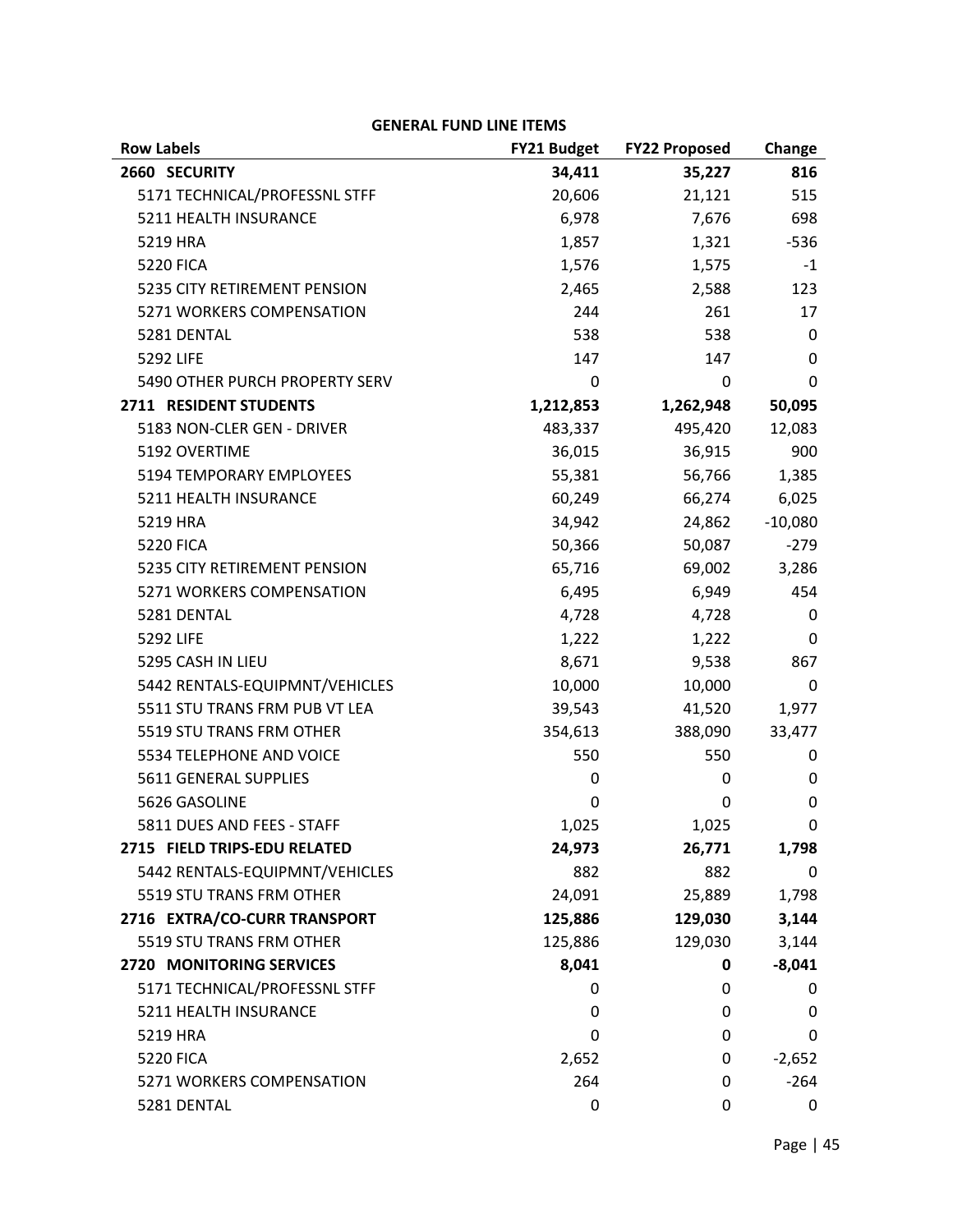| <b>Row Labels</b>                  | <b>FY21 Budget</b> | <b>FY22 Proposed</b> | Change     |
|------------------------------------|--------------------|----------------------|------------|
| 5292 LIFE                          | 0                  | 0                    | 0          |
| 5611 GENERAL SUPPLIES              | 5,125              | 0                    | $-5,125$   |
| 2730 VEHICLE SERV/MAINT            | 76,959             | 61,959               | $-15,000$  |
| 5431 NONTECHNLGY REPAIR/MAINT      | 6,958              | 5,958                | $-1,000$   |
| 5442 RENTALS-EQUIPMNT/VEHICLES     | 10,250             | 10,250               | 0          |
| 5534 TELEPHONE AND VOICE           | 5,426              | 5,426                | 0          |
| 5611 GENERAL SUPPLIES              | 18,450             | 9,450                | $-9,000$   |
| 5626 GASOLINE                      | 30,750             | 25,750               | $-5,000$   |
| 5732 VEHICLES                      | 5,125              | 5,125                | 0          |
| <b>2901 OTHER SUPPORT SERVICES</b> | 552,052            | 538,523              | $-13,529$  |
| 5195 COMPENSATED LEAVE             | 346,130            | 354,783              | 8,653      |
| 5211 HEALTH INSURANCE              | 28,225             | 31,048               | 2,823      |
| 5219 HRA                           | 0                  | 0                    | 0          |
| <b>5220 FICA</b>                   | 5,521              | 5,516                | $-5$       |
| 5261 UNEMPLOYMENT COMPENSATION     | 55,000             | 55,000               | 0          |
| 5271 WORKERS COMPENSATION          | 0                  | 0                    | 0          |
| 5281 DENTAL                        | 0                  | 0                    | 0          |
| 5296 CATAMOUNT HEALTH FEES         | 25,000             | 0                    | $-25,000$  |
| 5311 OFFICIAL/ADMIN SERVICES       | 50,430             | 50,430               | 0          |
| 5341 OTHER PROFESSNL SERVICES      | 0                  | 0                    | 0          |
| 5531 COMMUNICATIONS                | 7,352              | 7,352                | 0          |
| 5533 POSTAGE                       | 24,494             | 24,494               | 0          |
| 5534 TELEPHONE AND VOICE           | 9,900              | 9,900                | 0          |
| 5611 GENERAL SUPPLIES              | 0                  | 0                    | 0          |
| 2999 FAMILY ENGAGEMENT             | 15,000             | 15,000               | 0          |
| 5581 TRAVEL                        | 5,000              | 5,000                | 0          |
| 5611 GENERAL SUPPLIES              | 10,000             | 10,000               | 0          |
| 4300 ARCHITECT/ENGINEERING         | 51,250             | 51,250               | 0          |
| 5341 OTHER PROFESSNL SERVICES      | 51,250             | 51,250               | 0          |
| <b>4700 BUILDING IMPROVEMENTS</b>  | 43,934             | 0                    | $-43,934$  |
| 5451 CONSTRUCTION SERVICES         | 43,934             | 0                    | $-43,934$  |
| 5020 DEBT SERV-CAP CONSTRUCT       | 4,927,326          | 4,978,658            | 51,332     |
| 5831 REDEMPTION OF PRINCIPAL       | 2,295,000          | 2,475,000            | 180,000    |
| 5832 INTEREST ON LT DEBT           | 2,612,326          | 2,483,658            | $-128,668$ |
| 5833 BOND ISSUANCE/OTHER DEBT      | 20,000             | 20,000               | 0          |
| 5210 ADJUSTMENT TO PRIOR YEAR      | 0                  | 0                    | 0          |
| 5897 PY EXP ADJ                    | 0                  | 0                    | 0          |
| 5390 FUND TRANSFERS                | 250,000            | 685,000              | 435,000    |
| 5919 FUND TRANSFER OUT - OTHER     | 250,000            | 685,000              | 435,000    |
| Contingency                        | 500,000            | 342,000              | $-158,000$ |
| <b>Grand Total</b>                 | 80,666,317         | 84,246,029           | 3,579,712  |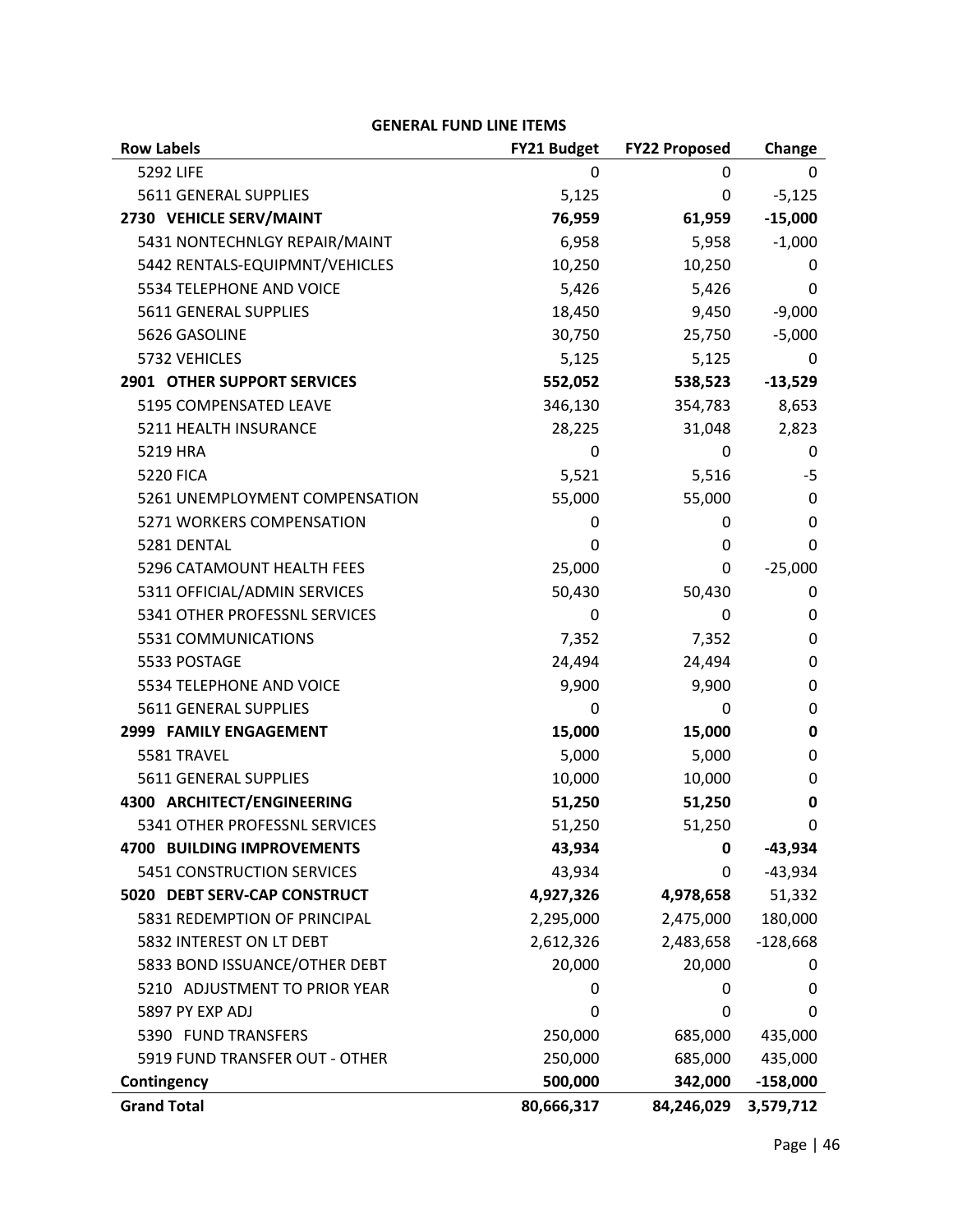| <b>Row Labels</b>              | FY21 Budget | <b>FY22 Proposed</b> | Change     |
|--------------------------------|-------------|----------------------|------------|
| 1101 DIRECT INSTRUCTION        | 2,955,455   | 3,511,577            | 556,122    |
| 5111 TEACHERS                  | 1,117,800   | 815,800              | $-302,000$ |
| 5121 PARAEDUCATOR              | 0           | 0                    | 0          |
| 5131 SUBSTITUTES               | 0           | 0                    | 0          |
| 5141 ADMINISTRATION            | 0           | 0                    | 0          |
| 5161 CLERICAL                  | 11,077      | 22,154               | 11,077     |
| 5171 TECHNICAL/PROFESSNL STFF  | 411,931     | 743,536              | 331,605    |
| 5173 TECH & PROF - LIAISONS    | 0           | 0                    | 0          |
| 5175 TECH & PROF - TUTORS      | 0           | 0                    | 0          |
| 5192 OVERTIME                  | 0           | 0                    | 0          |
| 5193 STIPENDS                  | 6,000       | 15,600               | 9,600      |
| 5194 TEMPORARY EMPLOYEES       | 389,221     | 662,461              | 273,240    |
| 5211 HEALTH INSURANCE          | 152,275     | 139,680              | $-12,595$  |
| 5218 HSA                       | 0           | 0                    | 0          |
| 5219 HRA                       | 46,400      | 17,400               | $-29,000$  |
| <b>5220 FICA</b>               | 177,920     | 199,263              | 21,343     |
| 5231 RETIREMENT                | 0           | 0                    | 0          |
| 5232 VSTRS--OPEB               | 3,825       | 4,209                | 384        |
| 5233 VSTRS--PENSION PAYMENTS   | 186,400     | 110,850              | $-75,550$  |
| 5234 VMERS                     | 0           | 0                    | 0          |
| 5235 CITY RETIREMENT PENSION   | 5,800       | 4,500                | $-1,300$   |
| 5240 ON-BEHALF PAYMENTS        | 0           | 0                    | 0          |
| 5251 TUITION REIMBURSEMENT     | 27,479      | 13,550               | $-13,929$  |
| 5261 UNEMPLOYMENT COMPENSATION | 0           | 0                    | 0          |
| 5271 WORKERS COMPENSATION      | 14,800      | 11,984               | $-2,816$   |
| 5281 DENTAL                    | 11,900      | 8,300                | $-3,600$   |
| 5291 OTHER EMPLOYEE BENEFITS   | 0           | 0                    | 0          |
| <b>5292 LIFE</b>               | 3,450       | 2,650                | $-800$     |
| 5293 STD                       | 0           | 0                    | 0          |
| 5294 LTD                       | 0           | $\Omega$             | 0          |
| 5295 CASH IN LIEU              | 2,500       | 2,750                | 250        |
| 5296 CATAMOUNT HEALTH FEES     | 0           | 0                    | 0          |
| 5311 OFFICIAL/ADMIN SERVICES   | 0           | 0                    | 0          |
| 5321 PROFESSIONAL EDU SERVICES | 187,900     | 297,987              | 110,087    |
| 5322 KELLY SUB SERVICES        | 1,000       | 1,000                | 0          |
| 5341 OTHER PROFESSNL SERVICES  | 0           | 6,000                | 6,000      |
| 5431 NONTECHNLGY REPAIR/MAINT  | 0           | $\Omega$             | 0          |
| 5441 RENTALS-LAND/BUILDINGS    | 0           | 1,050                | 1,050      |
| 5442 RENTALS-EQUIPMNT/VEHICLES | 0           | 0                    | 0          |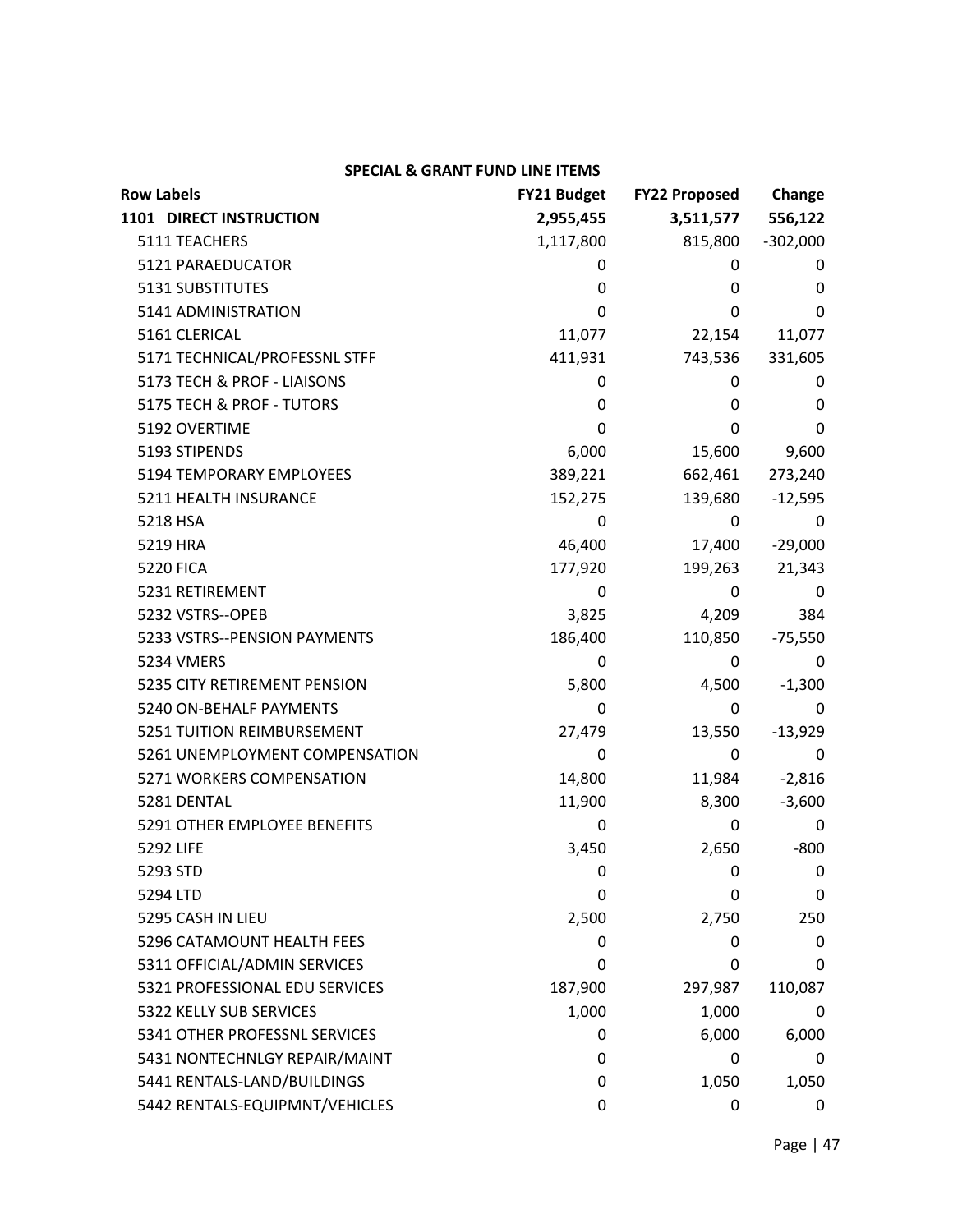| <b>Row Labels</b>                 | FY21 Budget | <b>FY22 Proposed</b> | Change    |
|-----------------------------------|-------------|----------------------|-----------|
| 5519 STU TRANS FRM OTHER          | 0           | 1,890                | 1,890     |
| 5533 POSTAGE                      | 0           | 0                    | 0         |
| 5534 TELEPHONE AND VOICE          | 7,000       | 1,709                | $-5,291$  |
| 5541 ADVERTISING                  | 0           | 0                    | 0         |
| 5551 PRINTING AND BINDING         | 400         | 6,000                | 5,600     |
| 5581 TRAVEL                       | 40,200      | 22,000               | $-18,200$ |
| 5611 GENERAL SUPPLIES             | 50,000      | 205,804              | 155,804   |
| 5641 BOOKS AND PERIODICALS        | 19,500      | 12,500               | $-7,000$  |
| 5651 SUPPLIES-TECH RELATED        | 78,000      | 178,350              | 100,350   |
| 5733 FURNITURE AND FIXTURES       | 0           | 0                    | 0         |
| 5734 TECH RELATED HARDWARE        | 0           | 0                    | 0         |
| 5811 DUES AND FEES - STAFF        | 600         | 1,000                | 400       |
| 5812 DUES AND FEES - STUDENTS     | 2,077       | 1,600                | $-477$    |
| <b>1201 SPECIAL EDUCATION</b>     | 426,300     | 689,345              | 263,045   |
| 5111 TEACHERS                     | 0           | 0                    | 0         |
| 5121 PARAEDUCATOR                 | 100,000     | 300,000              | 200,000   |
| 5131 SUBSTITUTES                  | 0           | 0                    | 0         |
| 5171 TECHNICAL/PROFESSNL STFF     | 165,700     | 139,734              | $-25,966$ |
| 5192 OVERTIME                     | 0           | 0                    | 0         |
| 5193 STIPENDS                     | 0           | 0                    | 0         |
| 5194 TEMPORARY EMPLOYEES          | 65,800      | 0                    | $-65,800$ |
| 5211 HEALTH INSURANCE             | 10,000      | 0                    | $-10,000$ |
| 5218 HSA                          | 0           | 0                    | 0         |
| 5219 HRA                          | 0           | 0                    | 0         |
| <b>5220 FICA</b>                  | 0           | 33,000               | 33,000    |
| 5231 RETIREMENT                   | 0           | 0                    | 0         |
| 5232 VSTRS--OPEB                  | 0           | 0                    | 0         |
| 5233 VSTRS--PENSION PAYMENTS      | 0           | 0                    | 0         |
| 5234 VMERS                        | 0           | 0                    | 0         |
| 5235 CITY RETIREMENT PENSION      | 0           | 0                    | 0         |
| 5240 ON-BEHALF PAYMENTS           | 0           | 0                    | 0         |
| <b>5251 TUITION REIMBURSEMENT</b> | 500         | 0                    | $-500$    |
| 5261 UNEMPLOYMENT COMPENSATION    | 0           | 0                    | 0         |
| 5271 WORKERS COMPENSATION         | 0           | 0                    | 0         |
| 5281 DENTAL                       | 0           | 0                    | 0         |
| 5291 OTHER EMPLOYEE BENEFITS      | 0           | 0                    | 0         |
| 5292 LIFE                         | 0           | 0                    | 0         |
| 5293 STD                          | 0           | 0                    | 0         |
| 5294 LTD                          | 0           | 0                    | 0         |
| 5295 CASH IN LIEU                 | 0           | 0                    | 0         |
| 5296 CATAMOUNT HEALTH FEES        | 0           | 0                    | 0         |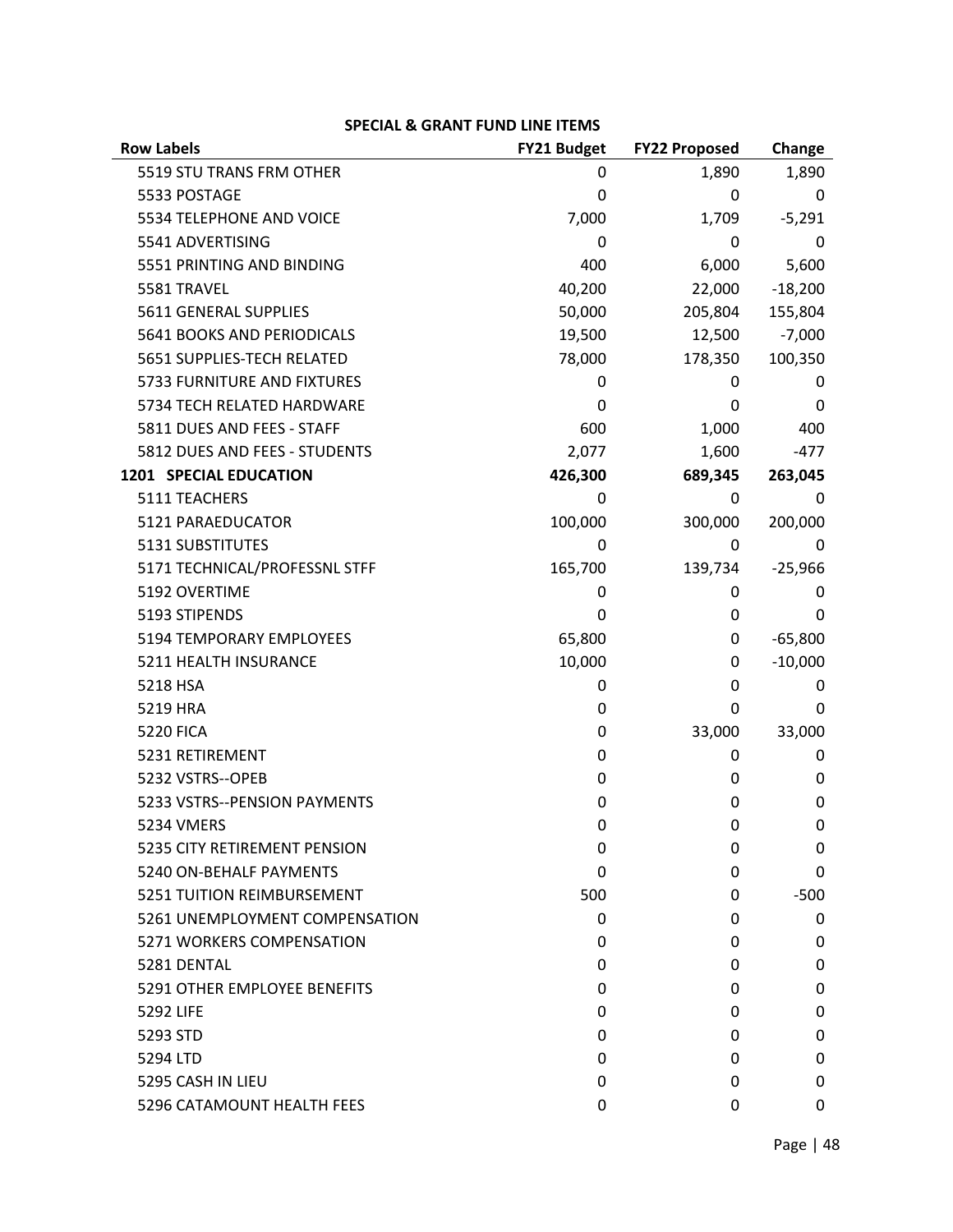| <b>Row Labels</b>                | <b>FY21 Budget</b> | <b>FY22 Proposed</b> | Change     |
|----------------------------------|--------------------|----------------------|------------|
| 5321 PROFESSIONAL EDU SERVICES   | 34,300             | 134,611              | 100,311    |
| 5322 KELLY SUB SERVICES          | 0                  | 0                    | 0          |
| 5533 POSTAGE                     | 0                  | 0                    | 0          |
| 5581 TRAVEL                      | 0                  | 0                    | 0          |
| 5611 GENERAL SUPPLIES            | 30,000             | 82,000               | 52,000     |
| 5641 BOOKS AND PERIODICALS       | 0                  | 0                    | 0          |
| 5651 SUPPLIES-TECH RELATED       | 20,000             | 0                    | $-20,000$  |
| 5731 MACHINERY                   | 0                  | 0                    | 0          |
| 5812 DUES AND FEES - STUDENTS    | 0                  | 0                    | 0          |
| <b>1301 VOCATIONAL EDUCATION</b> | 2,287,283          | 2,058,582            | $-228,701$ |
| 5111 TEACHERS                    | 1,341,641          | 1,308,413            | $-33,228$  |
| 5121 PARAEDUCATOR                | 19,798             | 19,798               | 0          |
| 5131 SUBSTITUTES                 | 200                | 200                  | 0          |
| 5161 CLERICAL                    | 0                  | 0                    | 0          |
| 5171 TECHNICAL/PROFESSNL STFF    | 141,912            | 0                    | $-141,912$ |
| 5193 STIPENDS                    | 20,000             | 1,000                | $-19,000$  |
| 5194 TEMPORARY EMPLOYEES         | 0                  | 0                    | 0          |
| 5211 HEALTH INSURANCE            | 225,683            | 237,307              | 11,624     |
| 5218 HSA                         | 0                  | 0                    | 0          |
| 5219 HRA                         | 46,300             | 37,000               | $-9,300$   |
| <b>5220 FICA</b>                 | 115,007            | 101,700              | $-13,307$  |
| 5231 RETIREMENT                  | 0                  | 0                    | 0          |
| 5232 VSTRS--OPEB                 | 12,667             | 12,600               | -67        |
| 5233 VSTRS--PENSION PAYMENTS     | 0                  | 0                    | 0          |
| <b>5234 VMERS</b>                | 0                  | 0                    | 0          |
| 5235 CITY RETIREMENT PENSION     | 11,268             | 0                    | $-11,268$  |
| 5240 ON-BEHALF PAYMENTS          | 0                  | 0                    | 0          |
| 5251 TUITION REIMBURSEMENT       | 15,000             | 15,000               | 0          |
| 5261 UNEMPLOYMENT COMPENSATION   | 0                  | 0                    | 0          |
| 5271 WORKERS COMPENSATION        | 16,711             | 15,801               | $-910$     |
| 5281 DENTAL                      | 16,606             | 14,234               | $-2,372$   |
| 5291 OTHER EMPLOYEE BENEFITS     | 0                  | 0                    | 0          |
| 5292 LIFE                        | 2,352              | 2,175                | $-177$     |
| 5293 STD                         | 0                  | 0                    | 0          |
| 5294 LTD                         | 0                  | 0                    | 0          |
| 5295 CASH IN LIEU                | 6,421              | 7,063                | 642        |
| 5296 CATAMOUNT HEALTH FEES       | 0                  | 0                    | 0          |
| 5321 PROFESSIONAL EDU SERVICES   | 13,700             | 16,650               | 2,950      |
| 5322 KELLY SUB SERVICES          | 10,000             | 10,000               | 0          |
| 5352 OTHER TECHNICAL SERVICES    | 3,692              | 11,950               | 8,258      |
| 5425 TRASH & RECYCLING           | 13,147             | 0                    | $-13,147$  |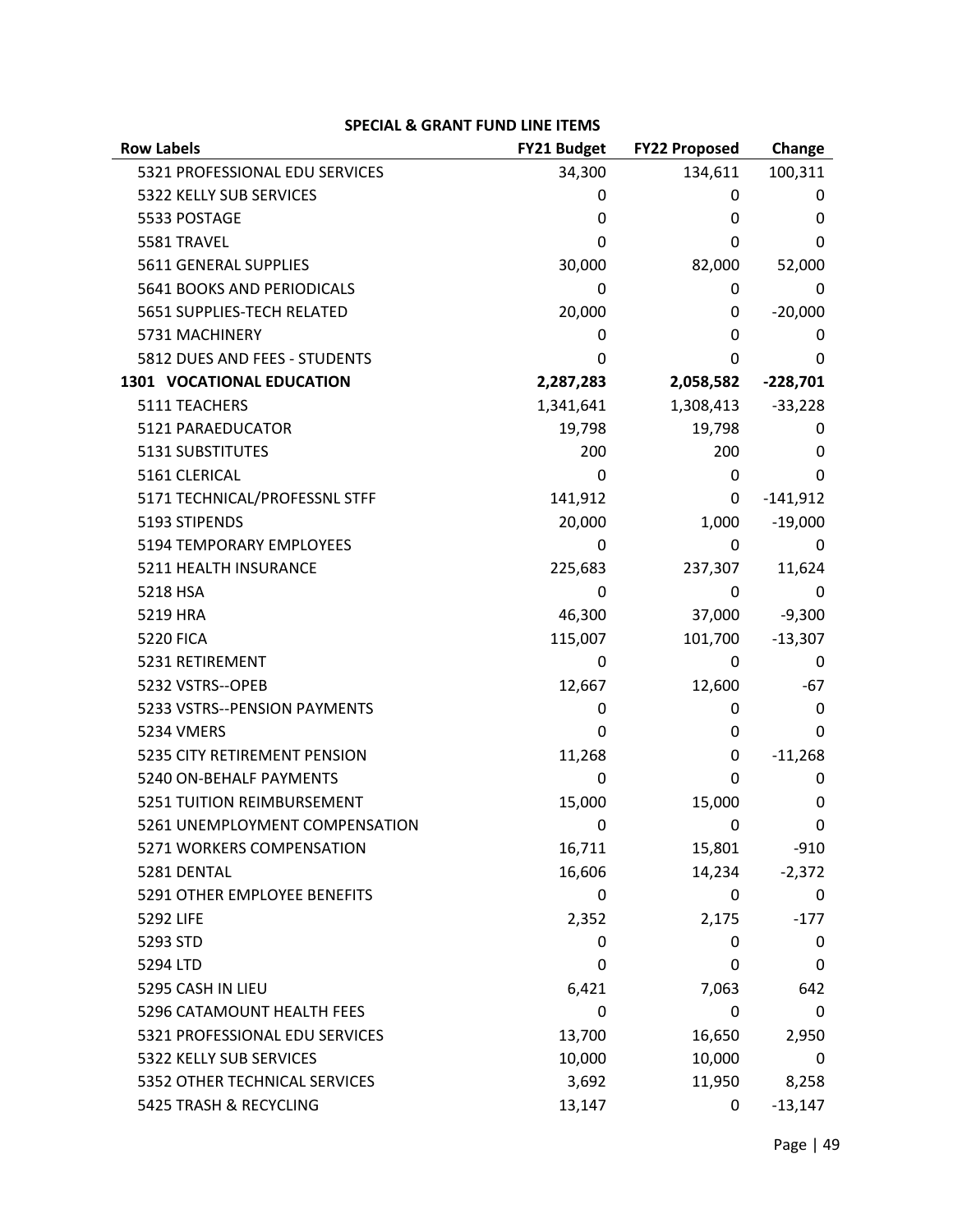| <b>Row Labels</b>               | FY21 Budget | <b>FY22 Proposed</b> | Change    |
|---------------------------------|-------------|----------------------|-----------|
| 5431 NONTECHNLGY REPAIR/MAINT   | 7,646       | 16,820               | 9,174     |
| 5442 RENTALS-EQUIPMNT/VEHICLES  | 0           | 5,540                | 5,540     |
| 5521 INSURANCE (NOT EMP BEN)    | 4,097       | 0                    | $-4,097$  |
| 5534 TELEPHONE AND VOICE        | 0           | 0                    | 0         |
| 5541 ADVERTISING                | 1,772       | 8,250                | 6,478     |
| 5551 PRINTING AND BINDING       | 831         | 2,843                | 2,012     |
| 5566 TUITN TO VC-ON BEHALF      | 0           | 0                    | 0         |
| 5580 TRAVEL                     | 0           | 0                    | 0         |
| 5581 TRAVEL                     | 10,639      | 10,493               | $-146$    |
| 5611 GENERAL SUPPLIES           | 179,787     | 137,169              | $-42,618$ |
| 5641 BOOKS AND PERIODICALS      | 11,220      | 16,720               | 5,500     |
| 5651 SUPPLIES-TECH RELATED      | 19,528      | 22,319               | 2,791     |
| 5730 EQUIPMENT                  | 0           | 0                    | 0         |
| 5731 MACHINERY                  | 0           | 9,800                | 9,800     |
| 5733 FURNITURE AND FIXTURES     | 0           | 0                    | 0         |
| 5739 OTHER EQUIPMENT            | 0           | 9,000                | 9,000     |
| 5811 DUES AND FEES - STAFF      | 10,422      | 0                    | $-10,422$ |
| 5812 DUES AND FEES - STUDENTS   | 9,236       | 8,737                | $-499$    |
| 5913 TRANSFER OF INDIRECTS      | 0           | 0                    | 0         |
| 1401 ATHLETICS                  | 0           | 0                    | 0         |
| 5611 GENERAL SUPPLIES           | 0           | 0                    | 0         |
| 1501 CO-CURRICULAR              | 0           | 0                    | 0         |
| 5322 KELLY SUB SERVICES         | 0           | 0                    | 0         |
| 5581 TRAVEL                     | 0           | 0                    | 0         |
| 5611 GENERAL SUPPLIES           | 0           | 0                    | 0         |
| 5651 SUPPLIES-TECH RELATED      | 0           | $\Omega$             | 0         |
| <b>1601 ADULT EDUCATION</b>     | 43,549      | 38,679               | $-4,870$  |
| 5141 ADMINISTRATION             | 0           | 22,739               | 22,739    |
| 5171 TECHNICAL/PROFESSNL STFF   | 0           | 0                    | 0         |
| <b>5194 TEMPORARY EMPLOYEES</b> | 25,000      | 3,630                | $-21,370$ |
| 5211 HEALTH INSURANCE           | 0           | 0                    | 0         |
| 5218 HSA                        | 0           | 0                    | 0         |
| 5219 HRA                        | 0           | 0                    | 0         |
| <b>5220 FICA</b>                | 0           | 1,788                | 1,788     |
| 5231 RETIREMENT                 | 0           | 0                    | 0         |
| 5232 VSTRS--OPEB                | 0           | 0                    | 0         |
| 5233 VSTRS--PENSION PAYMENTS    | 0           | 0                    | 0         |
| 5234 VMERS                      | 0           | 0                    | 0         |
| 5235 CITY RETIREMENT PENSION    | 0           | 0                    | 0         |
| 5240 ON-BEHALF PAYMENTS         | 0           | 0                    | 0         |
| 5251 TUITION REIMBURSEMENT      | 0           | 0                    | 0         |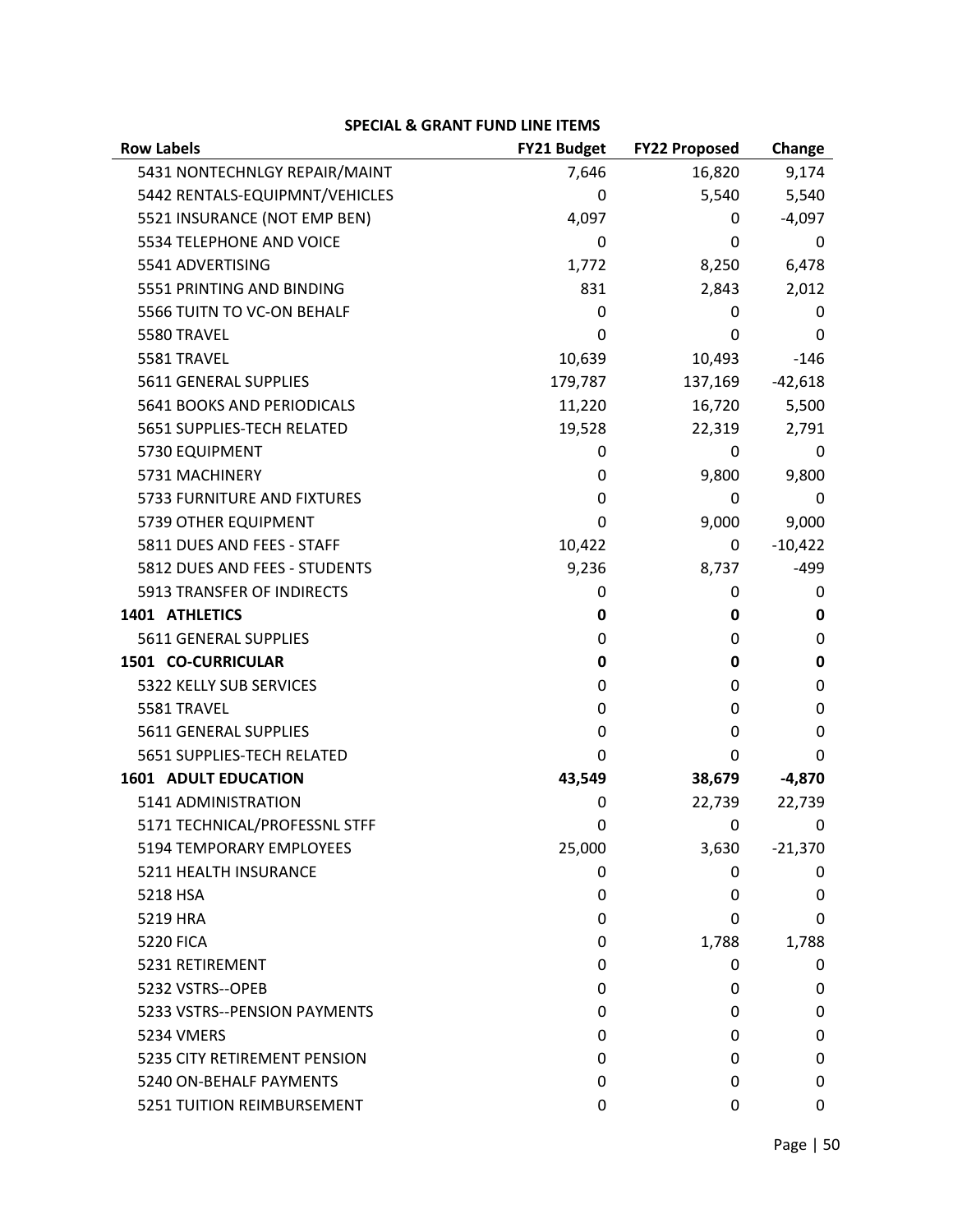| <b>Row Labels</b>              | FY21 Budget | <b>FY22 Proposed</b> | Change     |
|--------------------------------|-------------|----------------------|------------|
| 5261 UNEMPLOYMENT COMPENSATION | 0           | 0                    | 0          |
| 5271 WORKERS COMPENSATION      | 0           | 0                    | 0          |
| 5281 DENTAL                    | 0           | 0                    | 0          |
| 5291 OTHER EMPLOYEE BENEFITS   | 0           | 0                    | 0          |
| 5292 LIFE                      | 0           | 0                    | 0          |
| 5293 STD                       | 0           | 0                    | 0          |
| 5294 LTD                       | 0           | 0                    | 0          |
| 5295 CASH IN LIEU              | 0           | 0                    | 0          |
| 5296 CATAMOUNT HEALTH FEES     | 0           | 0                    | 0          |
| 5321 PROFESSIONAL EDU SERVICES | 1,450       | 0                    | $-1,450$   |
| 5441 RENTALS-LAND/BUILDINGS    | 0           | 500                  | 500        |
| 5541 ADVERTISING               | 13,140      | 0                    | $-13,140$  |
| 5566 TUITN TO VC-ON BEHALF     |             | 6,000                | 6,000      |
| 5581 TRAVEL                    | 230         | 1,000                | 770        |
| 5611 GENERAL SUPPLIES          | 2,704       | 3,022                | 318        |
| 5812 DUES AND FEES - STUDENTS  | 225         | 0                    | $-225$     |
| 2110 ATTEND/SOCIALWORK SERV    | 1,180,378   | 823,652              | $-356,726$ |
| 5111 TEACHERS                  | 63,391      | 63,391               | 0          |
| 5121 PARAEDUCATOR              | 0           | 0                    | 0          |
| 5171 TECHNICAL/PROFESSNL STFF  | 143,005     | 119,363              | $-23,642$  |
| 5173 TECH & PROF - LIAISONS    | 0           | 0                    | 0          |
| 5175 TECH & PROF - TUTORS      | 17,397      | 0                    | $-17,397$  |
| 5192 OVERTIME                  | 0           | 0                    | 0          |
| 5193 STIPENDS                  | 0           | 2,750                | 2,750      |
| 5194 TEMPORARY EMPLOYEES       | 0           | 0                    | 0          |
| 5211 HEALTH INSURANCE          | 69,400      | 22,200               | $-47,200$  |
| 5218 HSA                       | 0           | 0                    | 0          |
| 5219 HRA                       | 8,400       | 3,244                | $-5,156$   |
| <b>5220 FICA</b>               | 15,216      | 12,658               | $-2,558$   |
| 5231 RETIREMENT                | 0           | 0                    | 0          |
| 5232 VSTRS--OPEB               | 0           | 0                    | 0          |
| 5233 VSTRS--PENSION PAYMENTS   | 5,000       | 3,750                | $-1,250$   |
| 5234 VMERS                     | 0           | 0                    | 0          |
| 5235 CITY RETIREMENT PENSION   | 17,815      | 11,341               | $-6,474$   |
| 5240 ON-BEHALF PAYMENTS        |             | 0                    | 0          |
| 5250 TUITION REIMBURSEMENT     | 2,000       | 2,000                | 0          |
| 5251 TUITION REIMBURSEMENT     | 0           | 0                    | 0          |
| 5261 UNEMPLOYMENT COMPENSATION | 0           | 0                    | 0          |
| 5271 WORKERS COMPENSATION      | 900         | 1,271                | 371        |
| 5281 DENTAL                    | 3,196       | 2,316                | -880       |
| 5291 OTHER EMPLOYEE BENEFITS   | 0           | 0                    | 0          |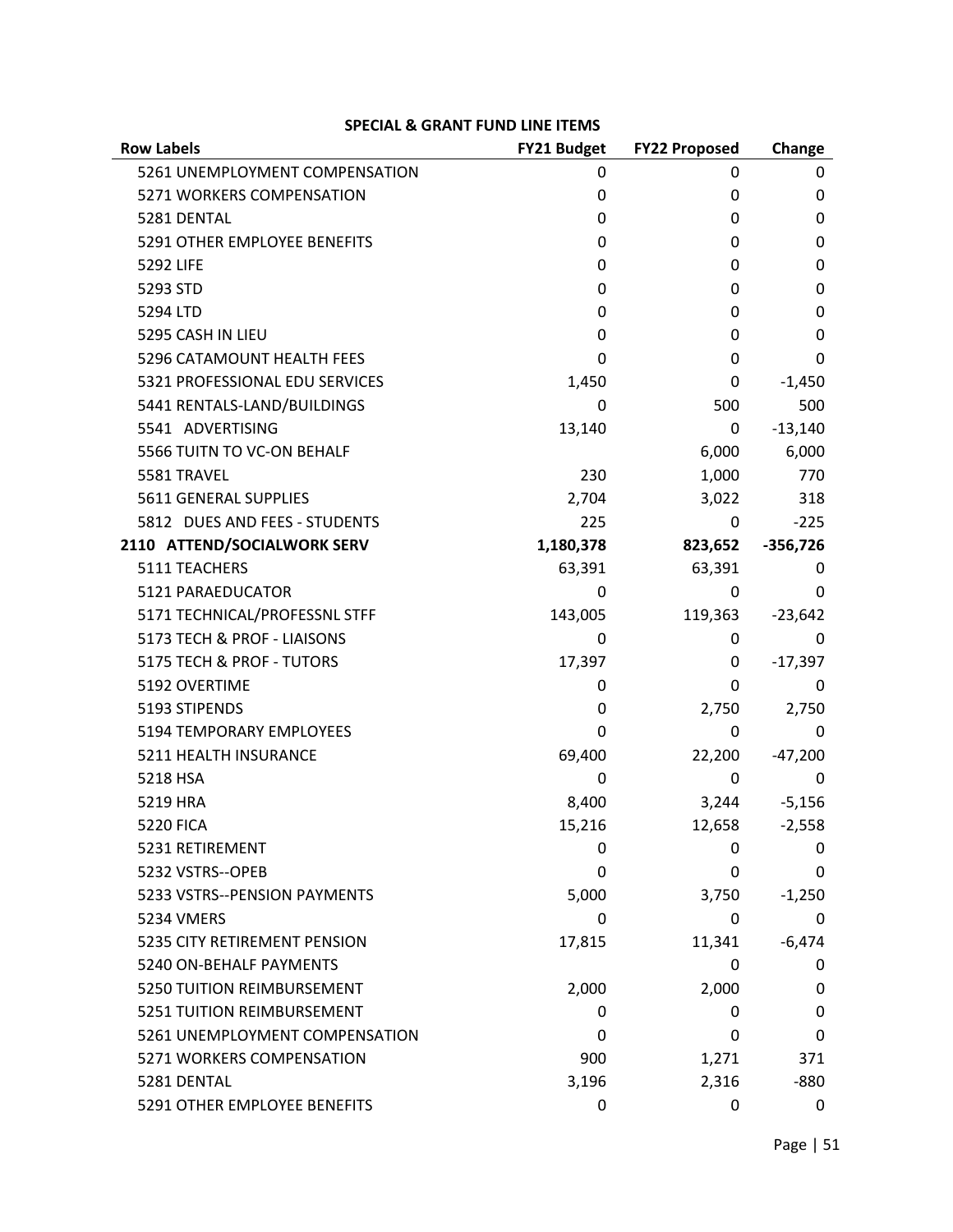| <b>Row Labels</b>              | <b>FY21 Budget</b> | <b>FY22 Proposed</b> | Change     |
|--------------------------------|--------------------|----------------------|------------|
| 5292 LIFE                      | 0                  | 311                  | 311        |
| 5293 STD                       | 0                  | 0                    | 0          |
| 5294 LTD                       | 0                  | 0                    | 0          |
| 5295 CASH IN LIEU              | 4,300              | 1,900                | $-2,400$   |
| 5296 CATAMOUNT HEALTH FEES     | 0                  | 0                    | 0          |
| 5321 PROFESSIONAL EDU SERVICES | 823,938            | 573,938              | $-250,000$ |
| 5322 KELLY SUB SERVICES        | 0                  | 0                    |            |
| 5534 TELEPHONE AND VOICE       | 1,800              | 1,050                | $-750$     |
| 5551 PRINTING AND BINDING      | 0                  | 0                    | 0          |
| 5581 TRAVEL                    | 700                | 440                  | $-260$     |
| 5611 GENERAL SUPPLIES          | 3,500              | 1,730                | $-1,770$   |
| 5811 DUES AND FEES - STAFF     | 0                  | 0                    | 0          |
| <b>2120 GUIDANCE SERVICES</b>  | 209,181            | 206,254              | $-2,927$   |
| 5111 TEACHERS                  | 122,678            | 124,682              | 2,004      |
| 5131 SUBSTITUTES               | 0                  | 0                    | 0          |
| 5161 CLERICAL                  | 27,943             | 18,630               | $-9,313$   |
| 5171 TECHNICAL/PROFESSNL STFF  | 0                  | 0                    | 0          |
| 5193 STIPENDS                  | 0                  | 0                    | 0          |
| 5194 TEMPORARY EMPLOYEES       | 0                  | 0                    | 0          |
| 5211 HEALTH INSURANCE          | 7,200              | 15,845               | 8,645      |
| 5218 HSA                       | 0                  | 0                    | 0          |
| 5219 HRA                       | 7,878              | 7,950                | 72         |
| <b>5220 FICA</b>               | 11,626             | 11,205               | $-421$     |
| 5231 RETIREMENT                | 0                  | 0                    | 0          |
| 5232 VSTRS--OPEB               | 1,313              | 1,395                | 82         |
| 5233 VSTRS--PENSION PAYMENTS   | 7,500              | 5,625                | $-1,875$   |
| <b>5234 VMERS</b>              | 0                  | 0                    | 0          |
| 5235 CITY RETIREMENT PENSION   | 7,691              | 4,625                | $-3,066$   |
| 5240 ON-BEHALF PAYMENTS        | 0                  | 0                    | 0          |
| 5251 TUITION REIMBURSEMENT     | 3,500              | 1,750                | $-1,750$   |
| 5261 UNEMPLOYMENT COMPENSATION | 0                  | 0                    | 0          |
| 5271 WORKERS COMPENSATION      | 1,839              | 2,356                | 517        |
| 5281 DENTAL                    | 2,106              | 1,992                | $-114$     |
| 5291 OTHER EMPLOYEE BENEFITS   | 0                  | 0                    | 0          |
| 5292 LIFE                      | 507                | 474                  | $-33$      |
| 5293 STD                       | 0                  | 0                    | 0          |
| 5294 LTD                       | 0                  | 0                    | 0          |
| 5295 CASH IN LIEU              | 750                | 825                  | 75         |
| 5296 CATAMOUNT HEALTH FEES     | 0                  | 0                    | 0          |
| 5321 PROFESSIONAL EDU SERVICES | 315                | 315                  | 0          |
| 5581 TRAVEL                    | 550                | 550                  | 0          |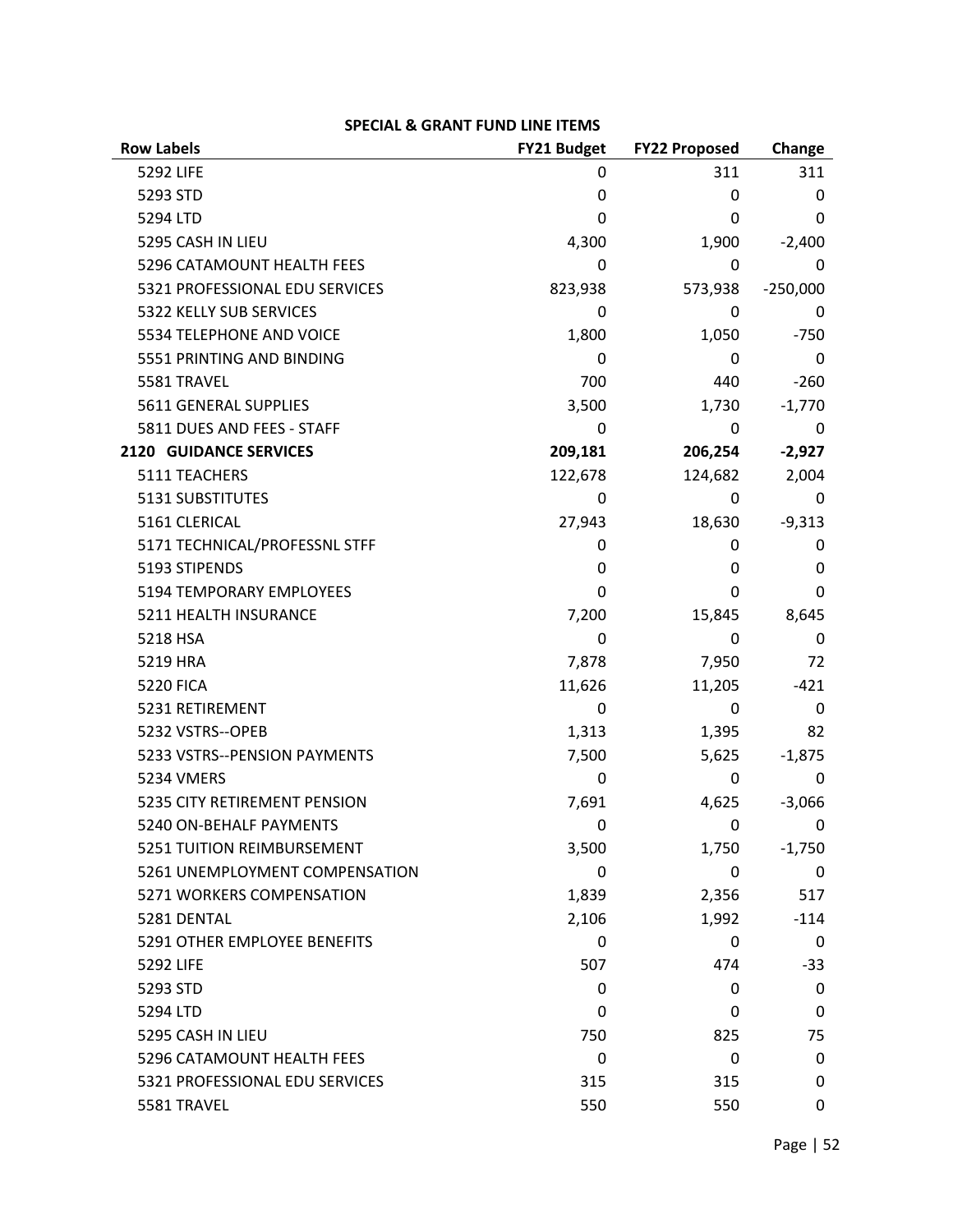| <b>Row Labels</b>              | FY21 Budget | <b>FY22 Proposed</b> | Change   |
|--------------------------------|-------------|----------------------|----------|
| 5611 GENERAL SUPPLIES          | 5,335       | 7,585                | 2,250    |
| 5641 BOOKS AND PERIODICALS     | 0           | 0                    | 0        |
| 5651 SUPPLIES-TECH RELATED     | 0           | 0                    | 0        |
| 5811 DUES AND FEES - STAFF     | 450         | 450                  | 0        |
| 5812 DUES AND FEES - STUDENTS  | 0           | 0                    | 0        |
| 2131 HEALTH SERVICES           | 34,310      | 57,209               | 22,899   |
| 5111 TEACHERS                  | 0           | 0                    | 0        |
| 5193 STIPENDS                  | 0           | 0                    | 0        |
| 5211 HEALTH INSURANCE          | 0           | 0                    | $\Omega$ |
| 5218 HSA                       | 0           | 0                    | 0        |
| 5219 HRA                       | 0           | 0                    | 0        |
| <b>5220 FICA</b>               | 0           | 0                    | 0        |
| 5231 RETIREMENT                | 0           | 0                    | 0        |
| 5232 VSTRS--OPEB               | 0           | 0                    | 0        |
| 5233 VSTRS--PENSION PAYMENTS   | 0           | 0                    | 0        |
| <b>5234 VMERS</b>              | 0           | 0                    | 0        |
| 5235 CITY RETIREMENT PENSION   | 0           | 0                    | 0        |
| 5240 ON-BEHALF PAYMENTS        | 0           | 0                    | 0        |
| 5251 TUITION REIMBURSEMENT     | 0           | 0                    | 0        |
| 5261 UNEMPLOYMENT COMPENSATION | 0           | 0                    | 0        |
| 5271 WORKERS COMPENSATION      | 0           | 0                    | 0        |
| 5281 DENTAL                    | 0           | 0                    | 0        |
| 5291 OTHER EMPLOYEE BENEFITS   | 0           | 0                    | 0        |
| 5292 LIFE                      | 0           | 0                    | 0        |
| 5293 STD                       | 0           | 0                    | 0        |
| 5294 LTD                       | 0           | 0                    | 0        |
| 5295 CASH IN LIEU              | 0           | 0                    | 0        |
| 5296 CATAMOUNT HEALTH FEES     | 0           | 0                    | 0        |
| 5321 PROFESSIONAL EDU SERVICES | 19,560      | 19,560               | 0        |
| 5541 ADVERTISING               | 0           | 0                    | 0        |
| 5551 PRINTING AND BINDING      | 250         | 0                    | $-250$   |
| 5581 TRAVEL                    | 0           | 0                    | 0        |
| 5611 GENERAL SUPPLIES          | 14,500      | 37,649               | 23,149   |
| 2140 PSYCHOLOGICAL SERVICES    | 20,000      | 65,000               | 45,000   |
| 5321 PROFESSIONAL EDU SERVICES | 20,000      | 30,000               | 10,000   |
| 5611 GENERAL SUPPLIES          | 0           | 35,000               | 35,000   |
| 2151 SPCH PATHLGY/AUDILGY SERV | 55,246      | 78,408               | 23,162   |
| 5194 TEMPORARY EMPLOYEES       | 0           | 0                    | 0        |
| 5211 HEALTH INSURANCE          | 0           | 0                    | 0        |
| 5219 HRA                       | 0           | 0                    | 0        |
| <b>5220 FICA</b>               | 0           | 2,162                | 2,162    |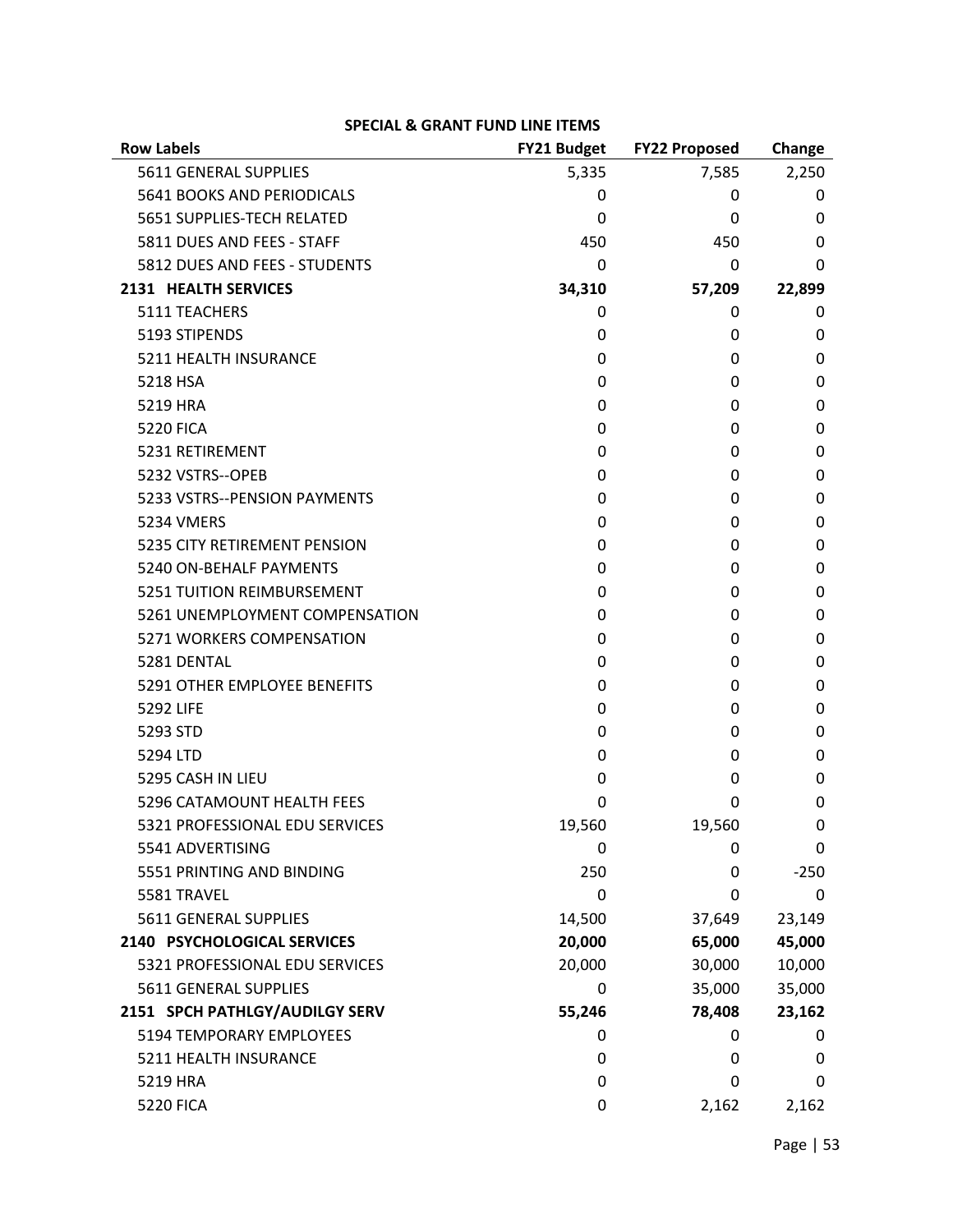| <b>Row Labels</b>              | FY21 Budget | <b>FY22 Proposed</b> | Change    |
|--------------------------------|-------------|----------------------|-----------|
| 5235 CITY RETIREMENT PENSION   | 0           | 0                    | 0         |
| 5281 DENTAL                    | 0           | 0                    | 0         |
| 5292 LIFE                      | 0           | 0                    | 0         |
| 5295 CASH IN LIEU              | 0           | 0                    | 0         |
| 5321 PROFESSIONAL EDU SERVICES | 50,246      | 73,746               | 23,500    |
| 5611 GENERAL SUPPLIES          | 5,000       | 2,500                | $-2,500$  |
| 5651 SUPPLIES-TECH RELATED     | 0           | 0                    | 0         |
| 2160 OCCUPATIONAL THERAPY      | 160,000     | 156,100              | $-3,900$  |
| <b>5131 SUBSTITUTES</b>        | 0           | 0                    | 0         |
| 5171 TECHNICAL/PROFESSNL STFF  | 106,000     | 144,723              | 38,723    |
| 5193 STIPENDS                  | 0           | 0                    | 0         |
| 5194 TEMPORARY EMPLOYEES       | 4,000       | 0                    | $-4,000$  |
| 5211 HEALTH INSURANCE          | 0           | 0                    | 0         |
| 5218 HSA                       | 0           | 0                    | 0         |
| 5219 HRA                       | 0           | 0                    | 0         |
| <b>5220 FICA</b>               | 50,000      | 11,377               | $-38,623$ |
| 5231 RETIREMENT                | 0           | 0                    | 0         |
| 5232 VSTRS--OPEB               | 0           | 0                    | 0         |
| 5233 VSTRS--PENSION PAYMENTS   | 0           | 0                    | 0         |
| 5234 VMERS                     | 0           | 0                    | 0         |
| 5235 CITY RETIREMENT PENSION   | 0           | 0                    | 0         |
| 5240 ON-BEHALF PAYMENTS        | 0           | 0                    | 0         |
| 5251 TUITION REIMBURSEMENT     | 0           | 0                    | 0         |
| 5261 UNEMPLOYMENT COMPENSATION | 0           | 0                    | 0         |
| 5271 WORKERS COMPENSATION      | 0           | 0                    | 0         |
| 5281 DENTAL                    | 0           | 0                    | 0         |
| 5291 OTHER EMPLOYEE BENEFITS   | 0           | 0                    | 0         |
| 5292 LIFE                      | 0           | 0                    | 0         |
| 5293 STD                       | 0           | 0                    | 0         |
| 5294 LTD                       | 0           | 0                    | 0         |
| 5295 CASH IN LIEU              | 0           | 0                    | 0         |
| 5296 CATAMOUNT HEALTH FEES     | 0           | 0                    | 0         |
| 2170 PHYSICAL THERAPY          | 37,000      | 28,710               | $-8,290$  |
| 5171 TECHNICAL/PROFESSNL STFF  | 25,500      | 26,618               | 1,118     |
| 5194 TEMPORARY EMPLOYEES       | 1,500       | 0                    | $-1,500$  |
| 5211 HEALTH INSURANCE          | 0           | 0                    | 0         |
| 5219 HRA                       | 0           | 0                    | 0         |
| <b>5220 FICA</b>               | 10,000      | 2,092                | $-7,908$  |
| 5281 DENTAL                    | 0           | 0                    | 0         |
| 5292 LIFE                      | 0           | 0                    | 0         |
| 5611 GENERAL SUPPLIES          | 0           | 0                    | 0         |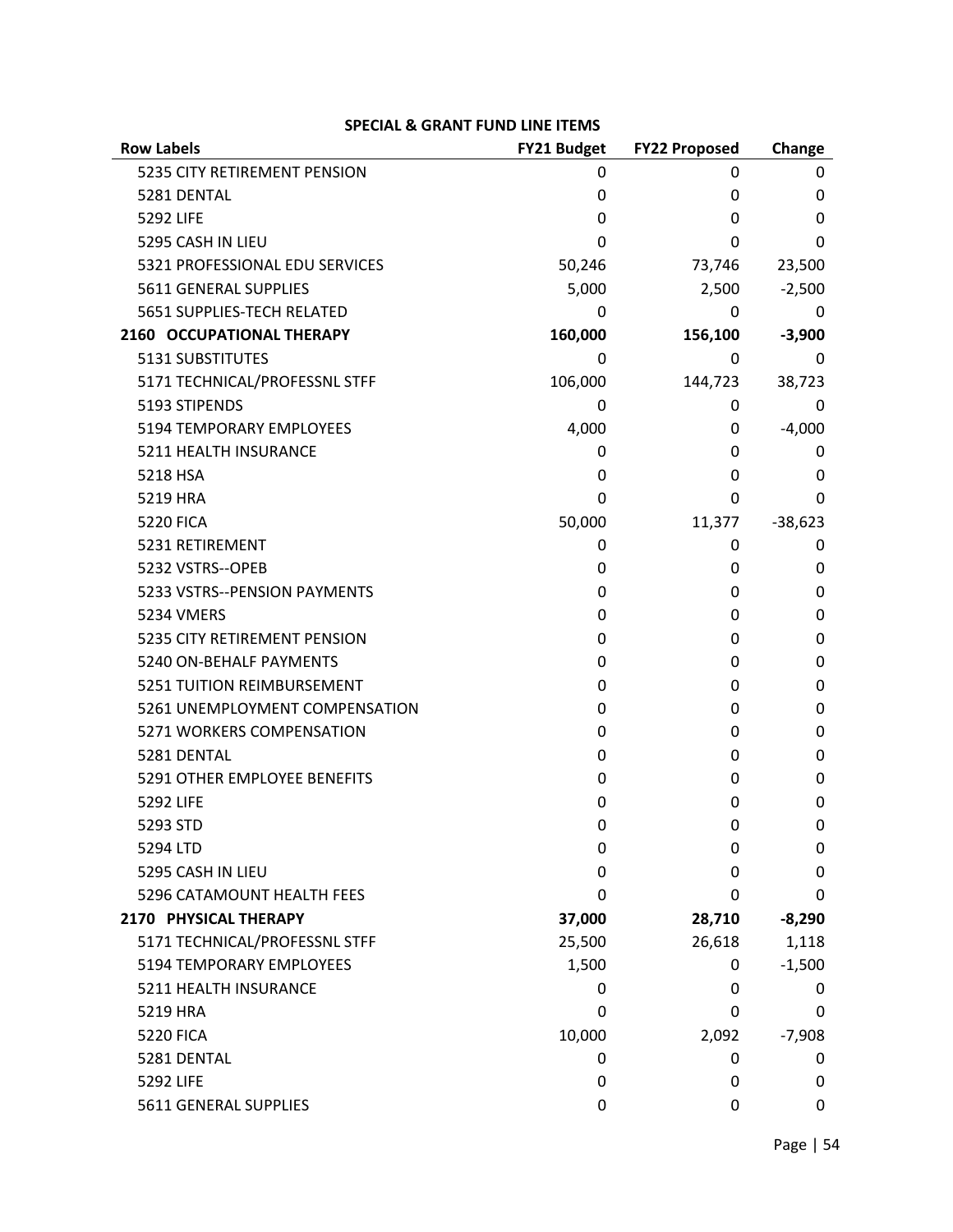| <b>Row Labels</b>                 | FY21 Budget | <b>FY22 Proposed</b> | Change       |
|-----------------------------------|-------------|----------------------|--------------|
| 2190 OTHER SUPPORT SERV-STU       | 0           | 27,904               | 27,904       |
| 5171 TECHNICAL/PROFESSNL STFF     | 0           | 8,810                | 8,810        |
| 5193 STIPENDS                     | 0           | 0                    | 0            |
| 5211 HEALTH INSURANCE             | 0           | 0                    | 0            |
| 5218 HSA                          | 0           | 0                    | 0            |
| 5219 HRA                          | 0           | 0                    | 0            |
| <b>5220 FICA</b>                  | 0           | 694                  | 694          |
| 5231 RETIREMENT                   | 0           | 0                    | 0            |
| 5232 VSTRS--OPEB                  | 0           | 0                    | 0            |
| 5233 VSTRS--PENSION PAYMENTS      | 0           | 0                    | 0            |
| <b>5234 VMERS</b>                 | 0           | 0                    | 0            |
| 5235 CITY RETIREMENT PENSION      | 0           | 0                    | 0            |
| 5240 ON-BEHALF PAYMENTS           | 0           | 0                    | 0            |
| <b>5251 TUITION REIMBURSEMENT</b> | 0           | 0                    | 0            |
| 5261 UNEMPLOYMENT COMPENSATION    | 0           | 0                    | 0            |
| 5271 WORKERS COMPENSATION         | 0           | 0                    | 0            |
| 5281 DENTAL                       | 0           | 0                    | 0            |
| 5291 OTHER EMPLOYEE BENEFITS      | 0           | 0                    | 0            |
| 5292 LIFE                         | 0           | 0                    | 0            |
| 5293 STD                          | 0           | 0                    | 0            |
| 5294 LTD                          | 0           | 0                    | 0            |
| 5295 CASH IN LIEU                 | 0           | 0                    | $\mathbf{0}$ |
| 5296 CATAMOUNT HEALTH FEES        | 0           | 0                    | 0            |
| 5321 PROFESSIONAL EDU SERVICES    | 0           | 14,000               | 14,000       |
| 5611 GENERAL SUPPLIES             | 0           | 4,400                | 4,400        |
| 2212 INSTRUCT/CURRICULMDEVELOP    | 2,700       | 0                    | $-2,700$     |
| 5111 TEACHERS                     | 0           | 0                    | 0            |
| 5171 TECHNICAL/PROFESSNL STFF     | 0           | 0                    | 0            |
| 5193 STIPENDS                     | 0           | 0                    | 0            |
| 5194 TEMPORARY EMPLOYEES          | 0           | 0                    | 0            |
| 5211 HEALTH INSURANCE             | 0           | 0                    | 0            |
| <b>5220 FICA</b>                  | 0           | 0                    | 0            |
| 5232 VSTRS--OPEB                  | 0           | 0                    | 0            |
| <b>5251 TUITION REIMBURSEMENT</b> | 0           | 0                    | 0            |
| 5271 WORKERS COMPENSATION         | 0           | 0                    | 0            |
| 5281 DENTAL                       | 0           | 0                    | 0            |
| <b>5292 LIFE</b>                  | 0           | 0                    | 0            |
| 5295 CASH IN LIEU                 | 0           | 0                    | 0            |
| 5321 PROFESSIONAL EDU SERVICES    | 2,700       | 0                    | $-2,700$     |
| 5322 KELLY SUB SERVICES           | 0           | 0                    | 0            |
| 5581 TRAVEL                       | 0           | 0                    | 0            |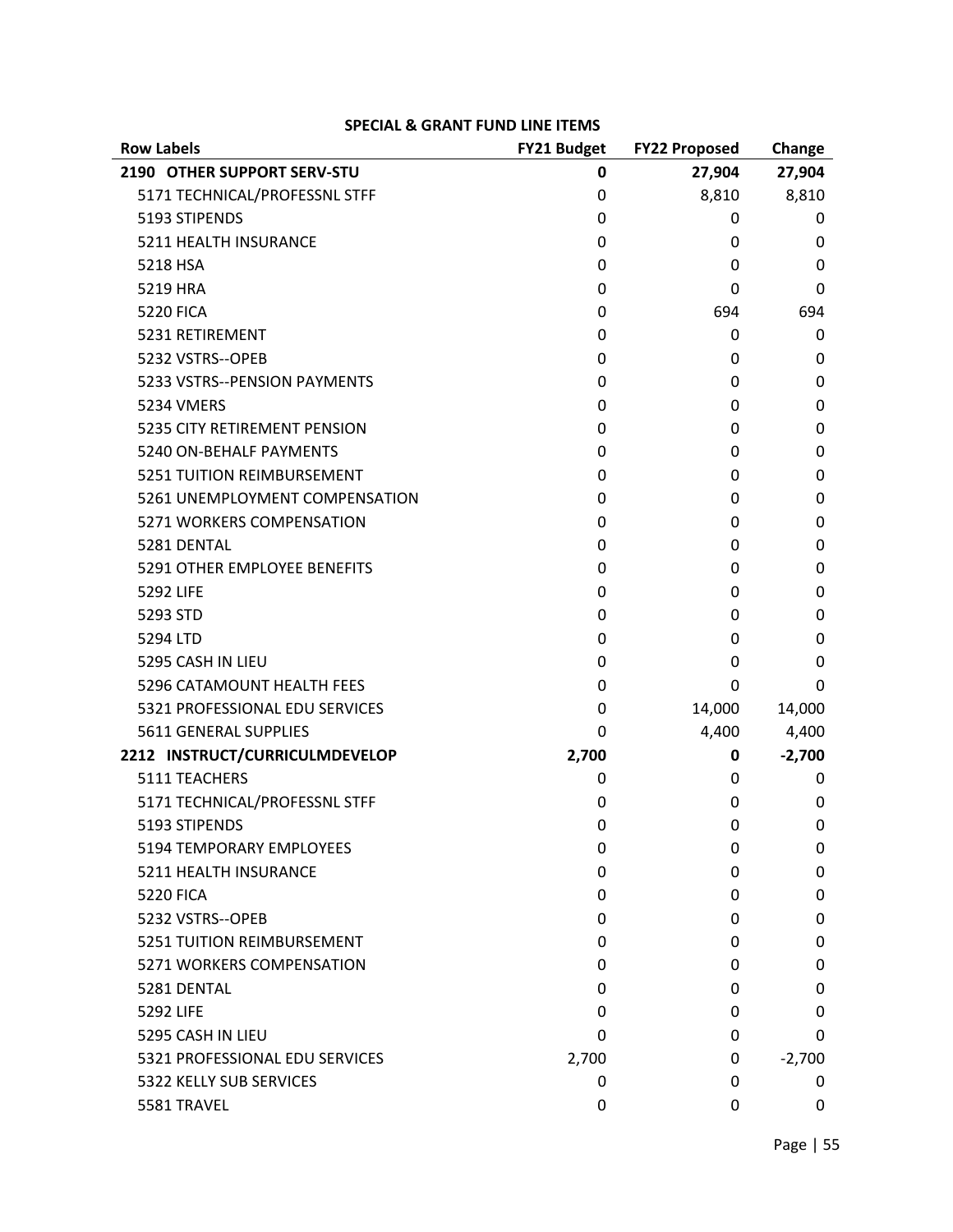| <b>Row Labels</b>                 | <b>FY21 Budget</b> | <b>FY22 Proposed</b> | Change     |
|-----------------------------------|--------------------|----------------------|------------|
| 5811 DUES AND FEES - STAFF        | Ω                  | 0                    | 0          |
| 2213 INSTRUCT STAFF TRAIN         | 1,205,650          | 978,995              | $-226,656$ |
| 5111 TEACHERS                     | 401,500            | 401,500              | 0          |
| 5141 ADMINISTRATION               | 23,000             | 23,000               | 0          |
| 5161 CLERICAL                     | 0                  | 0                    | 0          |
| 5171 TECHNICAL/PROFESSNL STFF     | 37,300             | 0                    | $-37,300$  |
| 5193 STIPENDS                     | 176,400            | 26,225               | $-150,175$ |
| 5194 TEMPORARY EMPLOYEES          | 0                  | 0                    | 0          |
| 5211 HEALTH INSURANCE             | 80,700             | 104,465              | 23,765     |
| 5218 HSA                          | 0                  | 0                    | 0          |
| 5219 HRA                          | 24,300             | 18,150               | $-6,150$   |
| <b>5220 FICA</b>                  | 57,600             | 48,091               | $-9,509$   |
| 5231 RETIREMENT                   | 0                  | 0                    | 0          |
| 5232 VSTRS--OPEB                  | 1,275              | 1,403                | 128        |
| 5233 VSTRS--PENSION PAYMENTS      | 69,900             | 60,225               | $-9,675$   |
| 5234 VMERS                        | 0                  | 0                    | 0          |
| 5235 CITY RETIREMENT PENSION      | 9,300              | 7,125                | $-2,175$   |
| 5240 ON-BEHALF PAYMENTS           | 0                  | 0                    | 0          |
| <b>5251 TUITION REIMBURSEMENT</b> | 8,375              | 6,738                | $-1,638$   |
| 5261 UNEMPLOYMENT COMPENSATION    | 0                  | 0                    | 0          |
| 5271 WORKERS COMPENSATION         | 3,300              | 7,276                | 3,976      |
| 5281 DENTAL                       | 6,900              | 6,400                | $-500$     |
| 5291 OTHER EMPLOYEE BENEFITS      | 0                  | 0                    | 0          |
| 5292 LIFE                         | 1,350              | 1,250                | $-100$     |
| 5293 STD                          | 0                  | 0                    | 0          |
| 5294 LTD                          | 0                  | 0                    | 0          |
| 5295 CASH IN LIEU                 | 1,000              | 1,100                | 100        |
| 5296 CATAMOUNT HEALTH FEES        | 0                  | 0                    | 0          |
| 5321 PROFESSIONAL EDU SERVICES    | 247,700            | 247,247              | $-453$     |
| 5322 KELLY SUB SERVICES           | 0                  | 0                    | 0          |
| 5331 EMP TRAINING/DEVELOP         | 0                  | 300                  | 300        |
| 5441 RENTALS-LAND/BUILDINGS       | 0                  | 0                    | 0          |
| 5442 RENTALS-EQUIPMNT/VEHICLES    | 0                  | 0                    | 0          |
| 5551 PRINTING AND BINDING         | 0                  | 0                    | 0          |
| 5581 TRAVEL                       | 33,200             | 9,900                | $-23,300$  |
| 5611 GENERAL SUPPLIES             | 1,000              | 1,000                | 0          |
| 5641 BOOKS AND PERIODICALS        | 21,550             | 7,600                | $-13,950$  |
| 5651 SUPPLIES-TECH RELATED        | 0                  | 0                    | 0          |
| 5811 DUES AND FEES - STAFF        | 0                  | 0                    | 0          |
| 2219 INSTRUCTION IMPROVEMENT      | 16,500             | 16,500               | 0          |
| 5321 PROFESSIONAL EDU SERVICES    | 16,500             | 16,500               | 0          |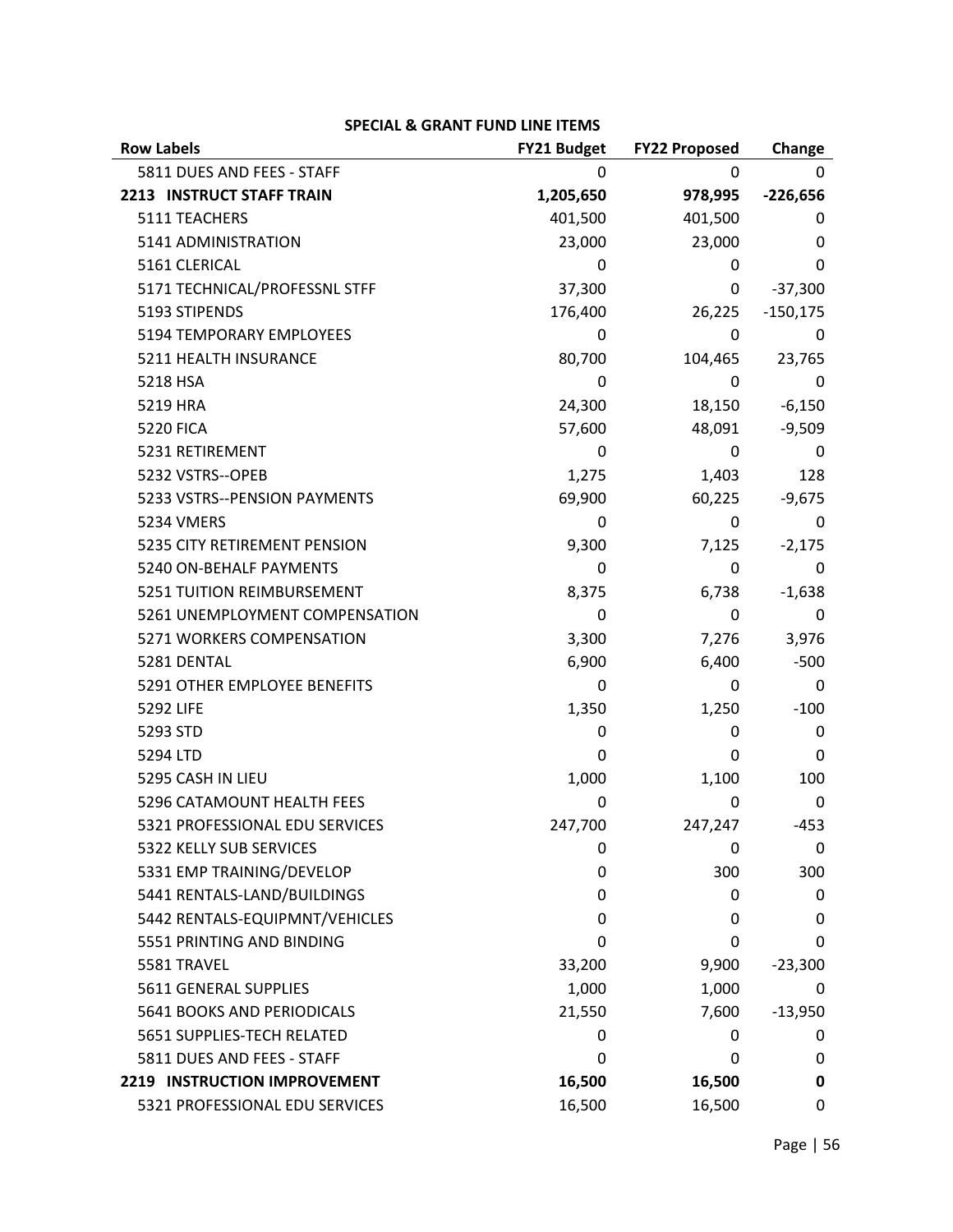| <b>Row Labels</b>              | FY21 Budget | <b>FY22 Proposed</b> | Change    |
|--------------------------------|-------------|----------------------|-----------|
| 2220 LIBRARY/MEDIA SERVICES    | 0           | 0                    | 0         |
| 5611 GENERAL SUPPLIES          | 0           | 0                    | 0         |
| 5641 BOOKS AND PERIODICALS     | 0           | 0                    | 0         |
| 5651 SUPPLIES-TECH RELATED     | 0           | 0                    | 0         |
| 2230 TECHNOLOGY FR INSTRUCT    | 50,000      | 0                    | $-50,000$ |
| 5311 OFFICIAL/ADMIN SERVICES   | 20,000      | 0                    | $-20,000$ |
| <b>5611 GENERAL SUPPLIES</b>   | 10,000      | 0                    | $-10,000$ |
| 5651 SUPPLIES-TECH RELATED     | 20,000      | 0                    | $-20,000$ |
| 2410 OFFICE OF THE PRINCIPAL   | 233,478     | 246,744              | 13,266    |
| 5141 ADMINISTRATION            | 97,850      | 110,211              | 12,361    |
| 5161 CLERICAL                  | 0           | 0                    | 0         |
| 5171 TECHNICAL/PROFESSNL STFF  | 50,142      | 51,597               | 1,455     |
| 5195 COMPENSATED LEAVE         | 0           | 0                    | 0         |
| 5211 HEALTH INSURANCE          | 26,309      | 28,928               | 2,619     |
| 5219 HRA                       | 6,400       | 6,500                | 100       |
| <b>5220 FICA</b>               | 11,321      | 12,378               | 1,057     |
| 5232 VSTRS--OPEB               | 1,313       | 1,395                | 82        |
| 5235 CITY RETIREMENT PENSION   | 7,521       | 5,513                | $-2,008$  |
| 5251 TUITION REIMBURSEMENT     | 2,000       | 2,000                | 0         |
| 5271 WORKERS COMPENSATION      | 1,776       | 1,865                | 89        |
| 5281 DENTAL                    | 1,872       | 1,872                | 0         |
| 5292 LIFE                      | 294         | 300                  | 6         |
| 5295 CASH IN LIEU              | 0           | 0                    | 0         |
| 5311 OFFICIAL/ADMIN SERVICES   | 0           | 0                    | 0         |
| 5425 TRASH & RECYCLING         | 0           | 0                    | 0         |
| 5431 NONTECHNLGY REPAIR/MAINT  | 4,000       | 0                    | $-4,000$  |
| 5442 RENTALS-EQUIPMNT/VEHICLES | 0           | 0                    | 0         |
| 5533 POSTAGE                   | 200         | 1,200                | 1,000     |
| 5534 TELEPHONE AND VOICE       | 9,030       | 9,030                | 0         |
| 5551 PRINTING AND BINDING      | 1,850       | 1,850                | 0         |
| 5581 TRAVEL                    | 2,000       | 2,000                | 0         |
| 5611 GENERAL SUPPLIES          | 8,000       | 8,000                | 0         |
| 5641 BOOKS AND PERIODICALS     | 350         | 350                  | 0         |
| 5651 SUPPLIES-TECH RELATED     | 350         | 855                  | 505       |
| 5811 DUES AND FEES - STAFF     | 900         | 900                  | 0         |
| 2490 OTHER SUPPORT SVC-SCH ADM | 83,530      | 5,000                | $-78,530$ |
| 5141 ADMINISTRATION            | 43,500      | 0                    | $-43,500$ |
| 5161 CLERICAL                  | 17,495      | 0                    | $-17,495$ |
| 5171 TECHNICAL/PROFESSNL STFF  | 0           | 0                    | 0         |
| 5173 TECH & PROF - LIAISONS    | 0           | 0                    | 0         |
| 5193 STIPENDS                  | 0           | 0                    | 0         |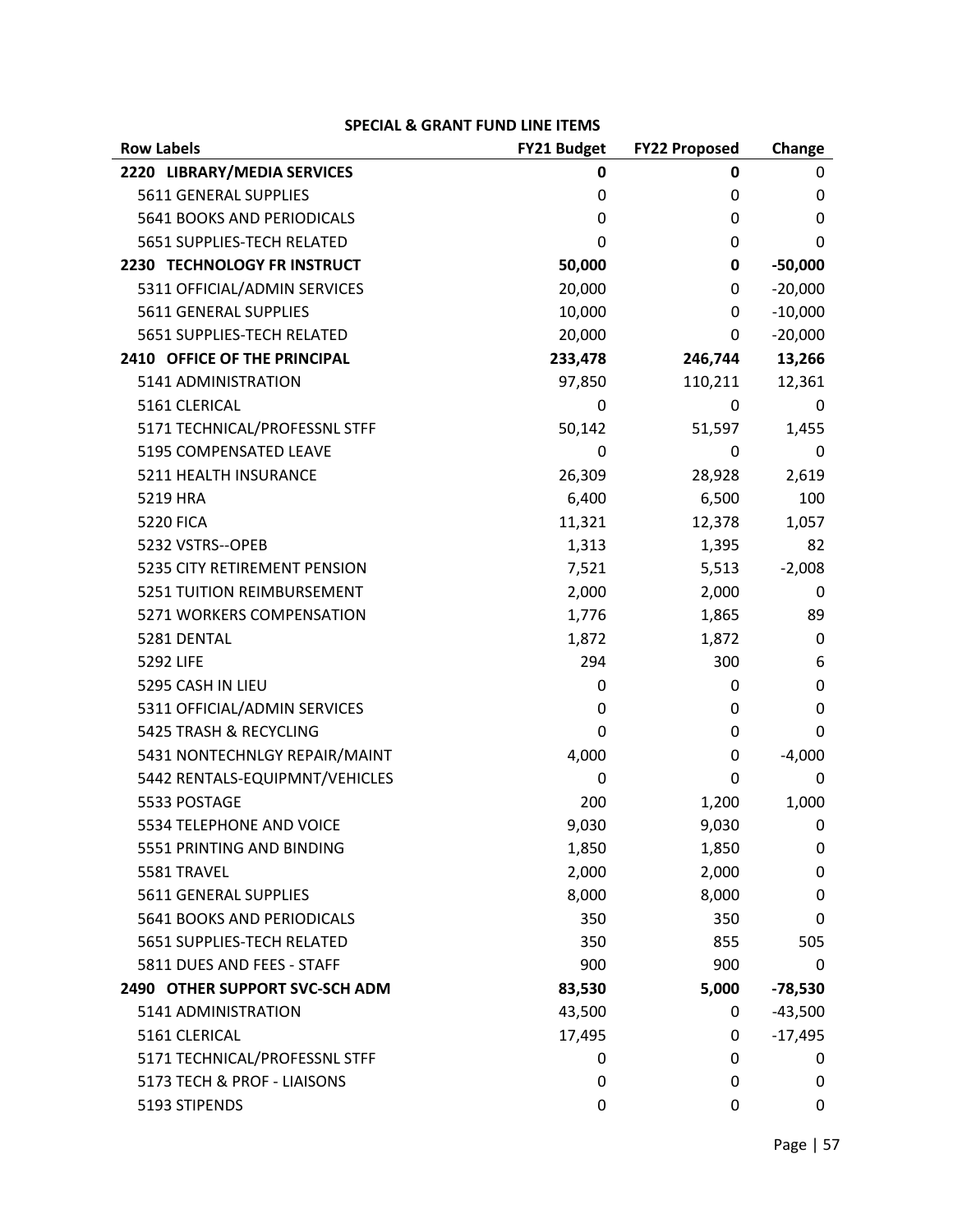| <b>Row Labels</b>              | FY21 Budget | <b>FY22 Proposed</b> | Change     |
|--------------------------------|-------------|----------------------|------------|
| 5211 HEALTH INSURANCE          | 0           | 0                    | 0          |
| 5218 HSA                       | 0           | 0                    | 0          |
| 5219 HRA                       | 0           | 0                    | 0          |
| <b>5220 FICA</b>               | 4,900       | 0                    | $-4,900$   |
| 5231 RETIREMENT                | 0           | 0                    | 0          |
| 5232 VSTRS--OPEB               | 0           | 0                    | 0          |
| 5233 VSTRS--PENSION PAYMENTS   | 0           | 0                    | 0          |
| <b>5234 VMERS</b>              | 0           | 0                    | 0          |
| 5235 CITY RETIREMENT PENSION   | 750         | 0                    | $-750$     |
| 5240 ON-BEHALF PAYMENTS        | 0           | 0                    | 0          |
| 5251 TUITION REIMBURSEMENT     | 0           | 0                    | 0          |
| 5261 UNEMPLOYMENT COMPENSATION | 0           | 0                    | 0          |
| 5271 WORKERS COMPENSATION      | 0           | 0                    | 0          |
| 5281 DENTAL                    | 235         | 0                    | $-235$     |
| 5291 OTHER EMPLOYEE BENEFITS   | $\Omega$    | 0                    | 0          |
| 5292 LIFE                      | 150         | 0                    | $-150$     |
| 5293 STD                       | 0           | 0                    | 0          |
| 5294 LTD                       | 0           | 0                    | 0          |
| 5295 CASH IN LIEU              | 2,000       | 0                    | $-2,000$   |
| 5296 CATAMOUNT HEALTH FEES     | 0           | 0                    | 0          |
| 5311 OFFICIAL/ADMIN SERVICES   | 0           | 0                    | 0          |
| 5321 PROFESSIONAL EDU SERVICES | 7,000       | 2,000                | $-5,000$   |
| 5431 NONTECHNLGY REPAIR/MAINT  | 0           | 0                    | 0          |
| 5442 RENTALS-EQUIPMNT/VEHICLES | 0           | 0                    | 0          |
| 5533 POSTAGE                   | 0           | 0                    | 0          |
| 5551 PRINTING AND BINDING      | 0           | 0                    | 0          |
| 5611 GENERAL SUPPLIES          | 4,500       | 0                    | $-4,500$   |
| 5651 SUPPLIES-TECH RELATED     | 3,000       | 3,000                | 0          |
| 5811 DUES AND FEES - STAFF     | 0           | 0                    | 0          |
| 5913 TRANSFER OF INDIRECTS     | 0           | 0                    | 0          |
| 2495 ADMINISTRATION OF GRANTS  | 115,000     | 316,079              | 201,079    |
| 5141 ADMINISTRATION            | 100,000     | 0                    | $-100,000$ |
| 5161 CLERICAL                  | 0           | 0                    | 0          |
| 5171 TECHNICAL/PROFESSNL STFF  | 0           | 232,440              | 232,440    |
| 5193 STIPENDS                  | 0           | 28,270               | 28,270     |
| 5211 HEALTH INSURANCE          | 0           | 16,490               | 16,490     |
| 5218 HSA                       | 0           | 0                    | 0          |
| 5219 HRA                       | 0           | 1,175                | 1,175      |
| <b>5220 FICA</b>               | 0           | 20,495               | 20,495     |
| 5231 RETIREMENT                | 0           | 0                    | 0          |
| 5232 VSTRS--OPEB               | 0           | 0                    | 0          |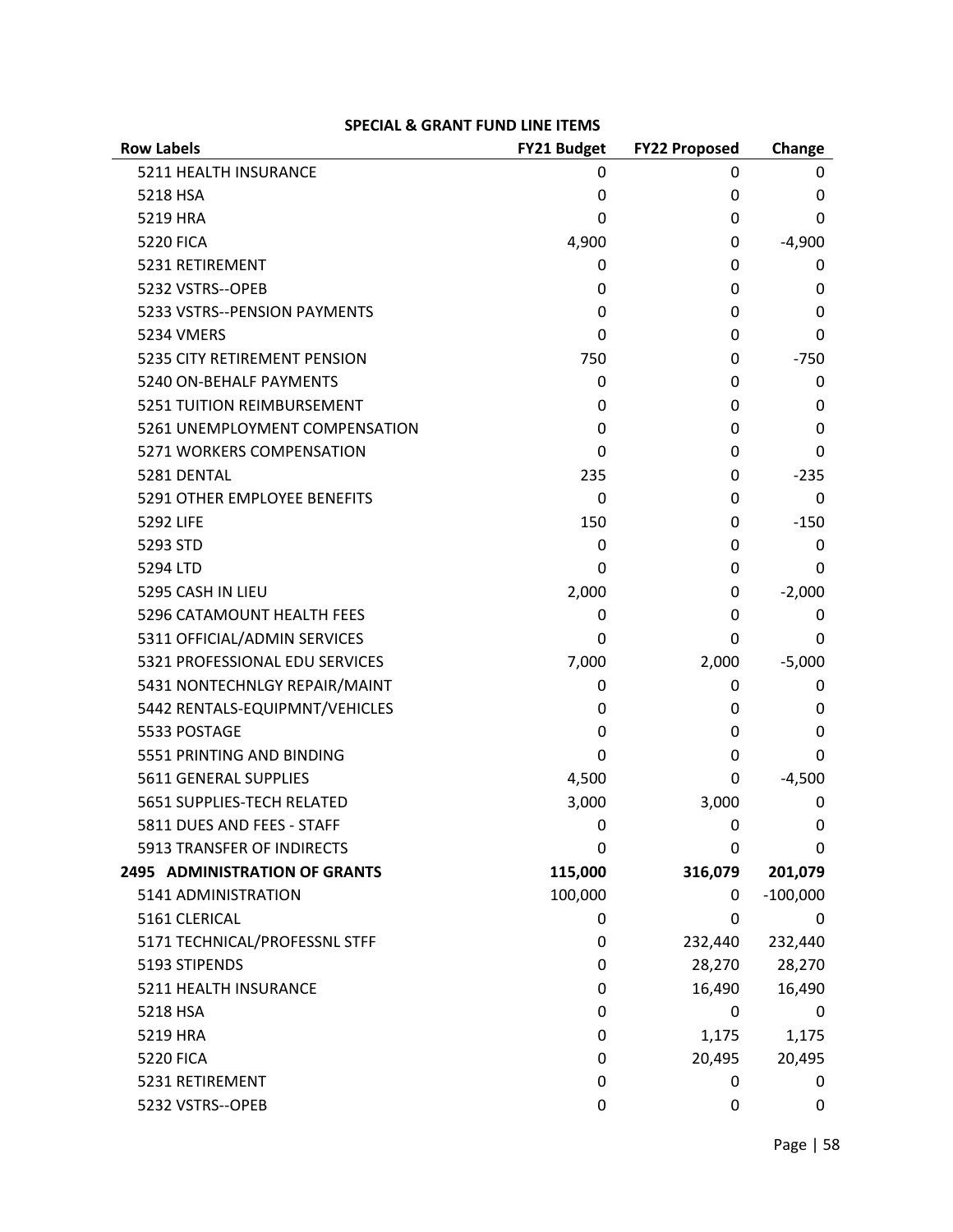| <b>Row Labels</b>              | FY21 Budget | <b>FY22 Proposed</b> | Change    |
|--------------------------------|-------------|----------------------|-----------|
| 5233 VSTRS--PENSION PAYMENTS   | 0           | 0                    | U         |
| 5234 VMERS                     | 0           | 0                    | 0         |
| 5235 CITY RETIREMENT PENSION   | 0           | 4,500                | 4,500     |
| 5240 ON-BEHALF PAYMENTS        | 0           | 0                    | 0         |
| 5251 TUITION REIMBURSEMENT     | 0           | 0                    | 0         |
| 5261 UNEMPLOYMENT COMPENSATION | 0           | 0                    | 0         |
| 5271 WORKERS COMPENSATION      | 0           | 0                    | 0         |
| 5281 DENTAL                    | 0           | 0                    | 0         |
| 5291 OTHER EMPLOYEE BENEFITS   | 0           | 0                    | 0         |
| 5292 LIFE                      | 0           | 0                    | 0         |
| 5293 STD                       | 0           | 0                    | 0         |
| 5294 LTD                       | 0           | 0                    | 0         |
| 5295 CASH IN LIEU              | 0           | 0                    | 0         |
| 5296 CATAMOUNT HEALTH FEES     | 0           | 0                    | 0         |
| 5311 OFFICIAL/ADMIN SERVICES   | 0           | 0                    | 0         |
| 5321 PROFESSIONAL EDU SERVICES | 0           | 0                    | 0         |
| 5541 ADVERTISING               | 0           | 0                    | 0         |
| 5581 TRAVEL                    | 0           | 500                  | 500       |
| 5611 GENERAL SUPPLIES          | 0           | 10,000               | 10,000    |
| 5811 DUES AND FEES - STAFF     | 0           | 0                    | 0         |
| 5913 TRANSFER OF INDIRECTS     | 15,000      | 2,209                | $-12,791$ |
| 5919 FUND TRANSFER OUT - OTHER | 0           | 0                    | 0         |
| 2510 FISCAL SERVICES           | 0           | 0                    | 0         |
| 5581 TRAVEL                    | 0           | 0                    | 0         |
| 2560 PUBLIC INFO SERVICES      | 0           | 0                    | 0         |
| 5311 OFFICIAL/ADMIN SERVICES   | 0           | 0                    | 0         |
| <b>2570 PERSONNEL SERVICES</b> | 0           | 0                    | 0         |
| 5611 GENERAL SUPPLIES          | 0           | 0                    | 0         |
| 5651 SUPPLIES-TECH RELATED     | 0           | 0                    | 0         |
| 2590 OTHR SUPP SERV-CTRL SERV  | 0           | 167,582              | 167,582   |
| 5171 TECHNICAL/PROFESSNL STFF  | 0           | 70,870               | 70,870    |
| 5194 TEMPORARY EMPLOYEES       | 0           | 0                    | 0         |
| 5211 HEALTH INSURANCE          | 0           | 14,875               | 14,875    |
| 5218 HSA                       | 0           | 0                    | 0         |
| 5219 HRA                       | 0           | 2,100                | 2,100     |
| <b>5220 FICA</b>               | 0           | 5,572                | 5,572     |
| 5231 RETIREMENT                | 0           | 0                    | 0         |
| 5232 VSTRS--OPEB               | 0           | 0                    | 0         |
| 5233 VSTRS--PENSION PAYMENTS   | 0           | 0                    | 0         |
| <b>5234 VMERS</b>              | 0           | 0                    | 0         |
| 5235 CITY RETIREMENT PENSION   | 0           | 9,568                | 9,568     |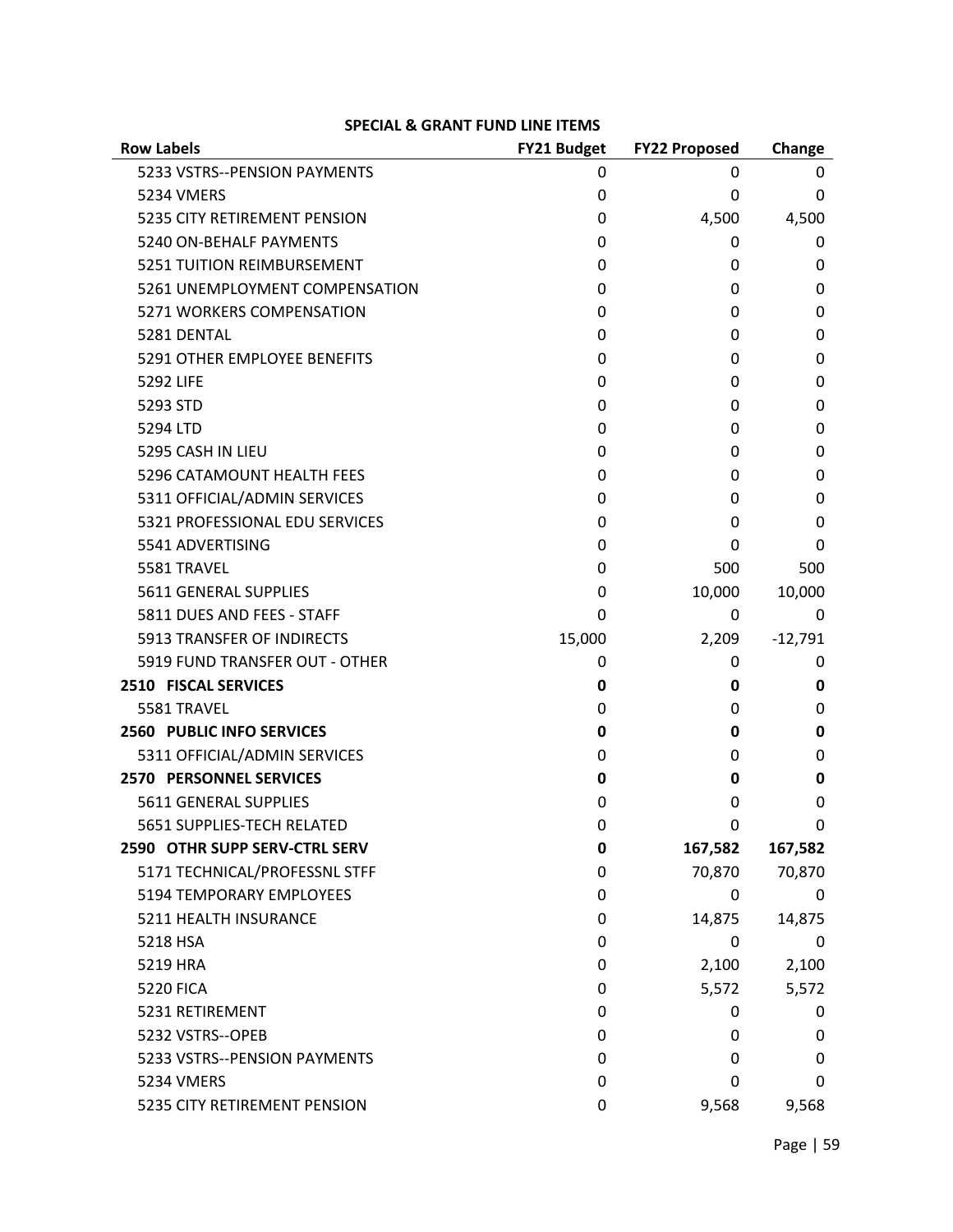| <b>Row Labels</b>                    | FY21 Budget | <b>FY22 Proposed</b> | Change  |
|--------------------------------------|-------------|----------------------|---------|
| 5240 ON-BEHALF PAYMENTS              | 0           | 0                    | 0       |
| 5251 TUITION REIMBURSEMENT           | 0           | 0                    | 0       |
| 5261 UNEMPLOYMENT COMPENSATION       | 0           | 0                    | 0       |
| 5271 WORKERS COMPENSATION            | 0           | 535                  | 535     |
| 5281 DENTAL                          | 0           | 1,412                | 1,412   |
| 5291 OTHER EMPLOYEE BENEFITS         | 0           | 0                    | 0       |
| <b>5292 LIFE</b>                     | 0           | 150                  | 150     |
| 5293 STD                             | 0           | 0                    | 0       |
| 5294 LTD                             | 0           | 0                    | 0       |
| 5295 CASH IN LIEU                    | 0           | 0                    | 0       |
| 5296 CATAMOUNT HEALTH FEES           | 0           | 0                    | 0       |
| 5321 PROFESSIONAL EDU SERVICES       | 0           | 60,000               | 60,000  |
| 5341 OTHER PROFESSNL SERVICES        | 0           | 0                    | 0       |
| 5581 TRAVEL                          | 0           | 0                    | 0       |
| 5611 GENERAL SUPPLIES                | 0           | 2,500                | 2,500   |
| <b>2610 OPERATION OF BUILDINGS</b>   | 27,566      | 476,000              | 448,434 |
| 5441 RENTALS-LAND/BUILDINGS          | 0           | 387,000              | 387,000 |
| 5521 INSURANCE (NOT EMP BEN)         | 18,252      | 19,000               | 748     |
| 5532 INTERNET                        | 7,400       | 10,000               | 2,600   |
| 5534 Natural Gas                     | 1,400       | 30,000               | 28,600  |
| 5611 GENERAL SUPPLIES                | 14          | 0                    | $-14$   |
| <b>5622 ELECTRICITY</b>              | 500         | 30,000               | 29,500  |
| <b>2620 MAINTENANCE OF BUILDINGS</b> | 0           | 0                    | 0       |
| 5182 NON-CLER GEN - CUSTODIAN        | 0           | 0                    | 0       |
| 5211 HEALTH INSURANCE                | 0           | 0                    | 0       |
| 5218 HSA                             | 0           | 0                    | 0       |
| 5219 HRA                             | 0           | 0                    | 0       |
| <b>5220 FICA</b>                     | 0           | 0                    | 0       |
| 5231 RETIREMENT                      | 0           | 0                    | 0       |
| 5232 VSTRS--OPEB                     | 0           | 0                    | 0       |
| 5233 VSTRS--PENSION PAYMENTS         | 0           | 0                    | 0       |
| 5235 CITY RETIREMENT PENSION         | 0           | 0                    | 0       |
| 5251 TUITION REIMBURSEMENT           | 0           | 0                    | 0       |
| 5261 UNEMPLOYMENT COMPENSATION       | 0           | 0                    | 0       |
| 5271 WORKERS COMPENSATION            | 0           | 0                    | 0       |
| 5281 DENTAL                          | 0           | 0                    | 0       |
| 5291 OTHER EMPLOYEE BENEFITS         | 0           | 0                    | 0       |
| 5292 LIFE                            | 0           | 0                    | 0       |
| 5293 STD                             | 0           | 0                    | 0       |
| 5294 LTD                             | 0           | 0                    | 0       |
| 5295 CASH IN LIEU                    | 0           | 0                    | 0       |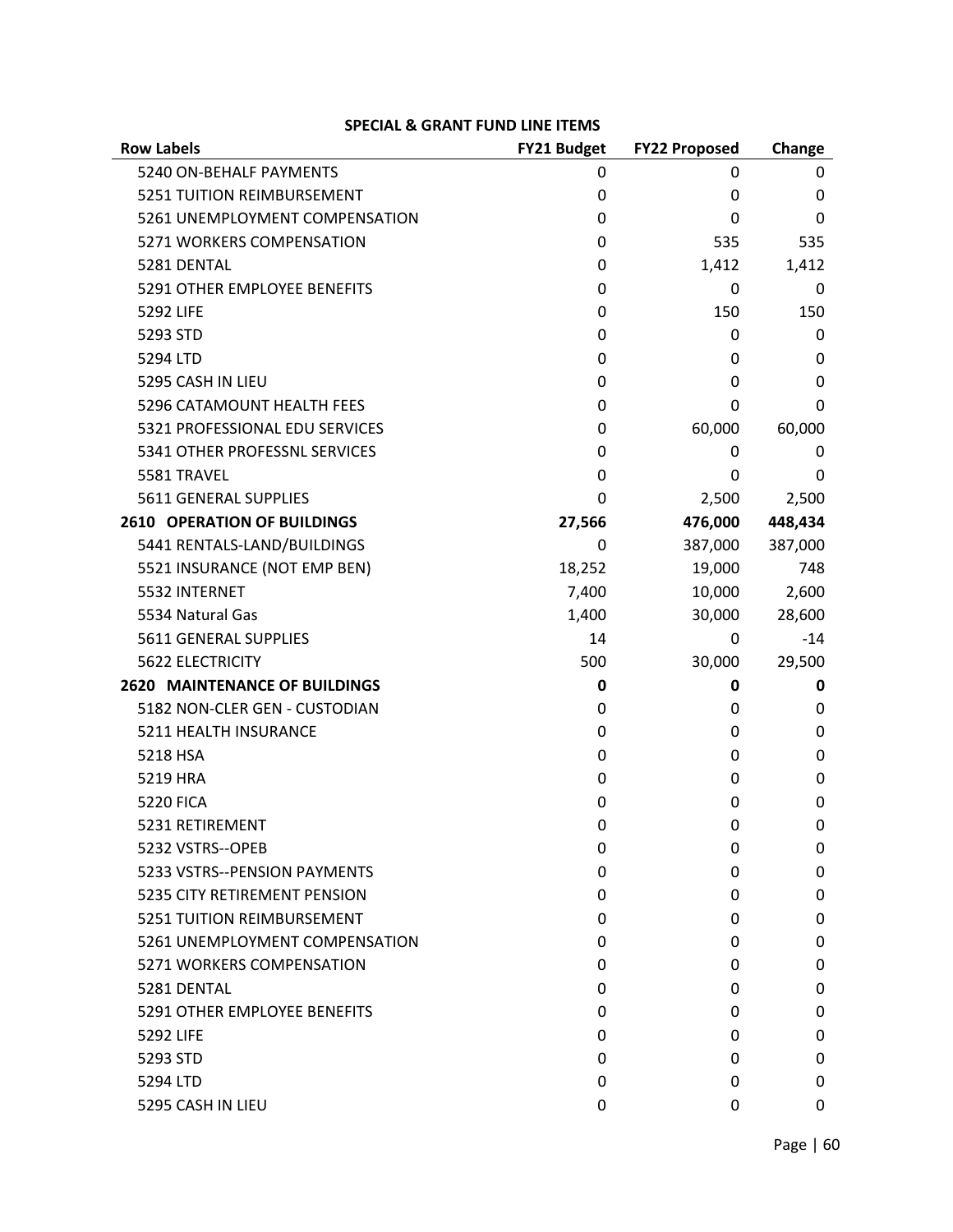| <b>Row Labels</b>                  | FY21 Budget | <b>FY22 Proposed</b> | Change |
|------------------------------------|-------------|----------------------|--------|
| 5296 CATAMOUNT HEALTH FEES         | 0           | 0                    | 0      |
| 5411 UTILITY SERVICES              | 0           | 0                    | 0      |
| 5431 NONTECHNLGY REPAIR/MAINT      | 0           | 0                    | 0      |
| 5490 OTHER PURCH PROPERTY SERV     | 0           | 0                    | 0      |
| 5611 GENERAL SUPPLIES              | 0           | 0                    | 0      |
| 5621 NATURAL GAS                   | 0           | 0                    | 0      |
| <b>5622 ELECTRICITY</b>            | 0           | 0                    | 0      |
| 5731 MACHINERY                     | 0           | 0                    | 0      |
| <b>5733 FURNITURE AND FIXTURES</b> | 0           | 0                    | 0      |
| 2640 CARE & UPKEEP OF EQUIP        | 0           | 0                    | 0      |
| 5490 OTHER PURCH PROPERTY SERV     | 0           | 0                    | 0      |
| 5731 MACHINERY                     | 0           | 0                    | 0      |
| 2660 SECURITY                      | 0           | 0                    | 0      |
| 5431 NONTECHNLGY REPAIR/MAINT      | 0           | 0                    | 0      |
| 2670 SAFETY                        | 0           | 0                    | 0      |
| 5321 PROFESSIONAL EDU SERVICES     | 0           | 0                    | 0      |
| 2711 RESIDENT STUDENTS             | 8,000       | 8,400                | 400    |
| 5183 NON-CLER GEN - DRIVER         | 0           | 0                    | 0      |
| 5211 HEALTH INSURANCE              | 0           | 0                    | 0      |
| 5218 HSA                           | 0           | 0                    | 0      |
| 5219 HRA                           | 0           | 0                    | 0      |
| <b>5220 FICA</b>                   | 0           | 0                    | 0      |
| 5231 RETIREMENT                    | 0           | 0                    | 0      |
| 5232 VSTRS--OPEB                   | 0           | 0                    | 0      |
| 5233 VSTRS--PENSION PAYMENTS       | 0           | 0                    | 0      |
| <b>5234 VMERS</b>                  | 0           | 0                    | 0      |
| 5235 CITY RETIREMENT PENSION       | 0           | 0                    | 0      |
| 5240 ON-BEHALF PAYMENTS            | 0           | 0                    | 0      |
| 5251 TUITION REIMBURSEMENT         | 0           | 0                    | 0      |
| 5261 UNEMPLOYMENT COMPENSATION     | 0           | 0                    | 0      |
| 5271 WORKERS COMPENSATION          | 0           | 0                    | 0      |
| 5281 DENTAL                        | 0           | 0                    | 0      |
| 5291 OTHER EMPLOYEE BENEFITS       | 0           | 0                    | 0      |
| 5292 LIFE                          | 0           | 0                    | 0      |
| 5293 STD                           | 0           | 0                    | 0      |
| 5294 LTD                           | 0           | 0                    | 0      |
| 5295 CASH IN LIEU                  | 0           | 0                    | 0      |
| 5296 CATAMOUNT HEALTH FEES         | 0           | 0                    | 0      |
| 5519 STU TRANS FRM OTHER           | 8,000       | 8,400                | 400    |
| 2713 TECH ED TRANSPORTATION        | 0           | 0                    | 0      |
| 5519 STU TRANS FRM OTHER           | 0           | 0                    | 0      |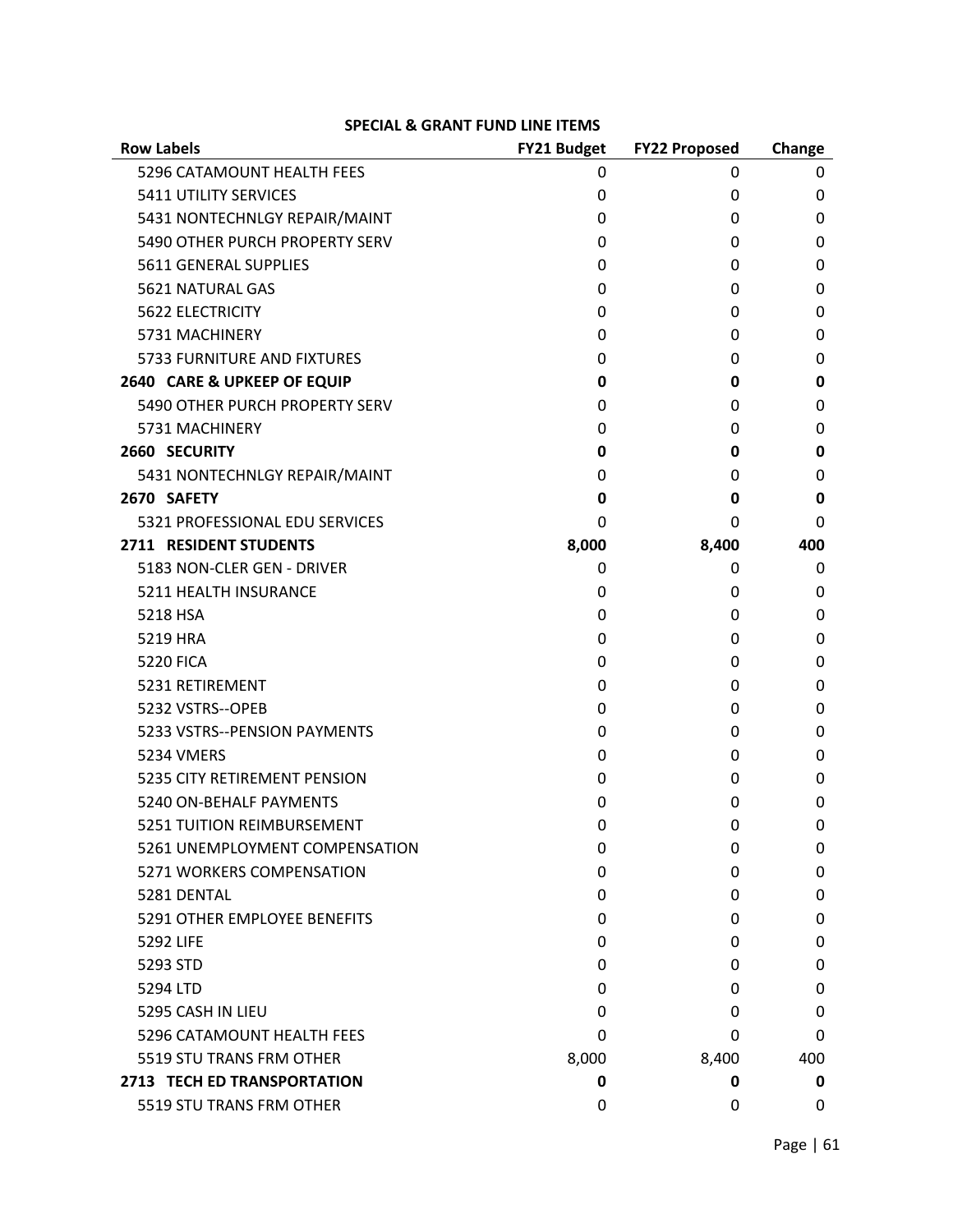| <b>Row Labels</b>              | FY21 Budget | <b>FY22 Proposed</b> | Change     |
|--------------------------------|-------------|----------------------|------------|
| 2715 FIELD TRIPS-EDU RELATED   | 27,245      | 42,080               | 14,835     |
| 5442 RENTALS-EQUIPMNT/VEHICLES | 0           | 0                    | 0          |
| 5519 STU TRANS FRM OTHER       | 27,245      | 41,580               | 14,335     |
| 5812 DUES AND FEES - STUDENTS  | 0           | 500                  | 500        |
| 2716 EXTRA/CO-CURR TRANSPORT   | 12,600      | 0                    | $-12,600$  |
| 5519 STU TRANS FRM OTHER       | 12,600      | 0                    | $-12,600$  |
| 2999 FAMILY ENGAGEMENT         | 203,000     | 210,172              | 7,172      |
| 5173 TECH & PROF - LIAISONS    | 136,500     | 136,500              | 0          |
| 5194 TEMPORARY EMPLOYEES       | 0           | 10,000               | 10,000     |
| 5211 HEALTH INSURANCE          | 13,000      | 11,050               | $-1,950$   |
| 5218 HSA                       | 0           | 0                    | 0          |
| 5219 HRA                       | 4,400       | 2,200                | $-2,200$   |
| <b>5220 FICA</b>               | 10,500      | 15,928               | 5,428      |
| 5231 RETIREMENT                | 0           | 0                    | 0          |
| 5232 VSTRS--OPEB               | 0           | 0                    | 0          |
| 5233 VSTRS--PENSION PAYMENTS   | 0           | 0                    | 0          |
| 5234 VMERS                     | 0           | 0                    | 0          |
| 5235 CITY RETIREMENT PENSION   | 16,900      | 12,675               | $-4,225$   |
| 5240 ON-BEHALF PAYMENTS        | 0           | 0                    | 0          |
| 5251 TUITION REIMBURSEMENT     | 0           | 0                    | 0          |
| 5261 UNEMPLOYMENT COMPENSATION | 0           | 0                    | 0          |
| 5271 WORKERS COMPENSATION      | 1,700       | 1,819                | 119        |
| 5281 DENTAL                    | 1,500       | 1,500                | 0          |
| 5291 OTHER EMPLOYEE BENEFITS   | 0           | 0                    | 0          |
| 5292 LIFE                      | 500         | 500                  | 0          |
| 5293 STD                       | 0           | 0                    | 0          |
| 5294 LTD                       | 0           | 0                    | 0          |
| 5295 CASH IN LIEU              | 0           | 0                    | 0          |
| 5296 CATAMOUNT HEALTH FEES     | 0           | 0                    | 0          |
| 5611 GENERAL SUPPLIES          | 17,500      | 17,500               | 0          |
| 5651 SUPPLIES-TECH RELATED     | 500         | 500                  | 0          |
| 5210 ADJUSTMENT TO PRIOR YEAR  | 0           | 0                    | 0          |
| 5897 PY EXP ADJ                | 0           | 0                    | 0          |
| 5390 FUND TRANSFERS            | 1,450,000   | 650,000              | $-800,000$ |
| 5919 FUND TRANSFER OUT - OTHER | 1,450,000   | 650,000              | $-800,000$ |
| <b>Grand Total</b>             | 10,858,971  | 10,858,971           | 0          |

# FY20 Audit Excerpt